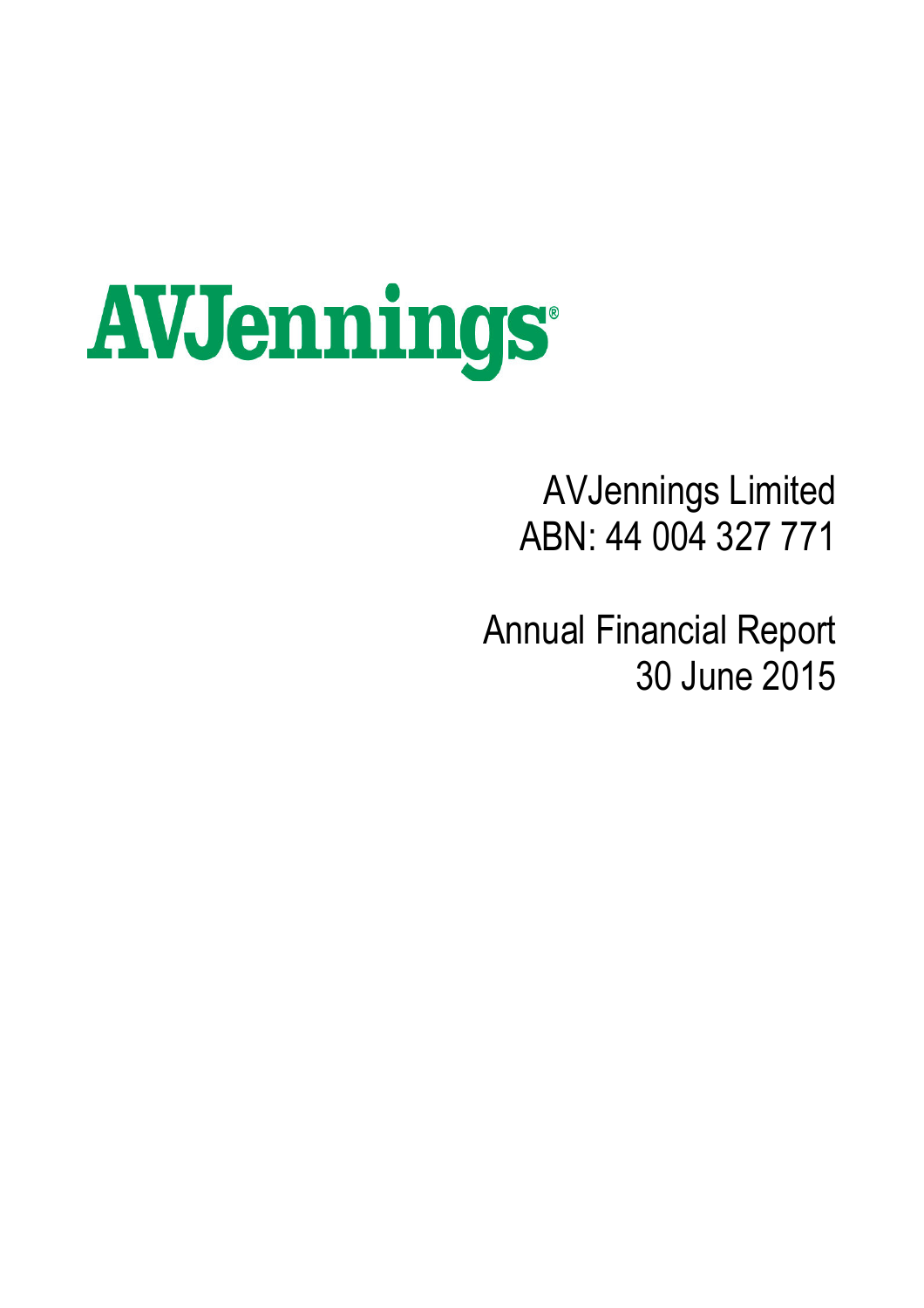# **Contents**

| Page |
|------|
| 3    |
| 11   |
| 27   |
| 28   |
| 29   |
| 30   |
| 31   |
| 31   |
| 31   |
| 31   |
| 34   |
| 34   |
| 35   |
| 36   |
| 36   |
| 36   |
| 38   |
| 39   |
| 39   |
| 40   |
| 41   |
| 42   |
| 43   |
| 45   |
| 45   |
| 45   |
| 46   |
| 47   |
| 48   |
| 49   |
| 49   |
| 50   |
| 50   |
| 51   |
| 56   |
| 57   |
| 57   |
| 60   |
| 63   |
| 65   |
| 65   |
| 65   |
| 67   |
| 71   |
|      |
| 71   |
| 72   |
| 73   |
| 73   |
| 74   |
| 74   |
| 89   |
| 90   |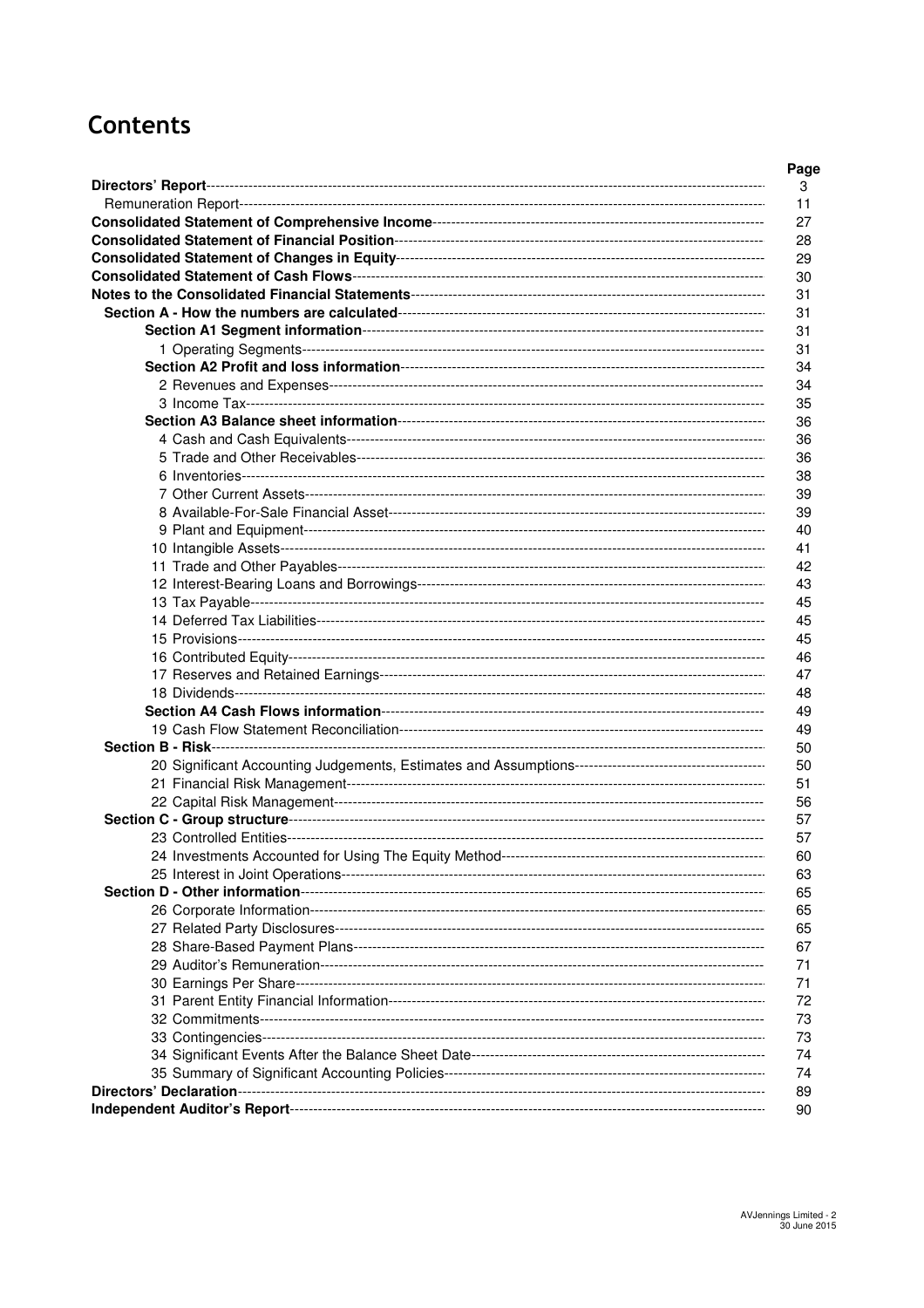Your Directors present their Annual Financial Report ("Report") on the Group (referred to hereafter as "AVJennings" or "Group") consisting of AVJennings Limited ("Company" or "Parent") and the entities it controlled at the end of, or during, the year ended 30 June 2015.

#### **DIRECTORS**

The names of the Company's Directors in office during the financial year and until the date of this Report are as follows. Directors were in office for this entire period unless otherwise stated.

| S Cheong          | Chairman (Non-Executive)                      |
|-------------------|-----------------------------------------------|
| <b>RJ Rowley</b>  | Deputy Chairman (Non-Executive)               |
| <b>PK Summers</b> | Managing Director and Chief Executive Officer |
| E Sam             | Director (Non-Executive)                      |
| <b>B</b> Chin     | Director (Non-Executive)                      |
| <b>BG Hayman</b>  | Director (Non-Executive)                      |
| TP Lai            | Director (Non-Executive)                      |
| D Tsang           | Director (Non-Executive)                      |

#### **COMPANY SECRETARY**

The name of the Company Secretary in office during the financial year and until the date of this Report is as follows:

CD Thompson

#### **PRINCIPAL ACTIVITY**

The principal activity of the Group during the year was Residential Development.

#### **OPERATING RESULTS**

The consolidated profit after tax for the financial year was \$34.4 million (2014: \$18.8 million).

#### **DIVIDENDS**

Dividends paid to members during the financial year were as follows:

|                                                        | 2015<br>\$'000 | 2014<br>\$'000 |
|--------------------------------------------------------|----------------|----------------|
| 2014 final dividend of 2.0 cents per share.            |                |                |
| paid 18 September 2014. Fully franked $\omega$ 30% tax | 7,688          |                |
| 2015 interim dividend of 1.0 cent per share,           |                |                |
| paid 8 April 2015. Fully franked $\omega$ 30% tax      | 3.844          | -              |
|                                                        |                |                |
| Total cash dividends declared and paid                 | 11,532         | $\blacksquare$ |

In addition to the above, subsequent to the end of the financial year, a fully franked final dividend of 3.0 cents per share was paid on 23 September 2015 (2014: 2.0 cents). The Dividend Reinvestment Plan remains suspended.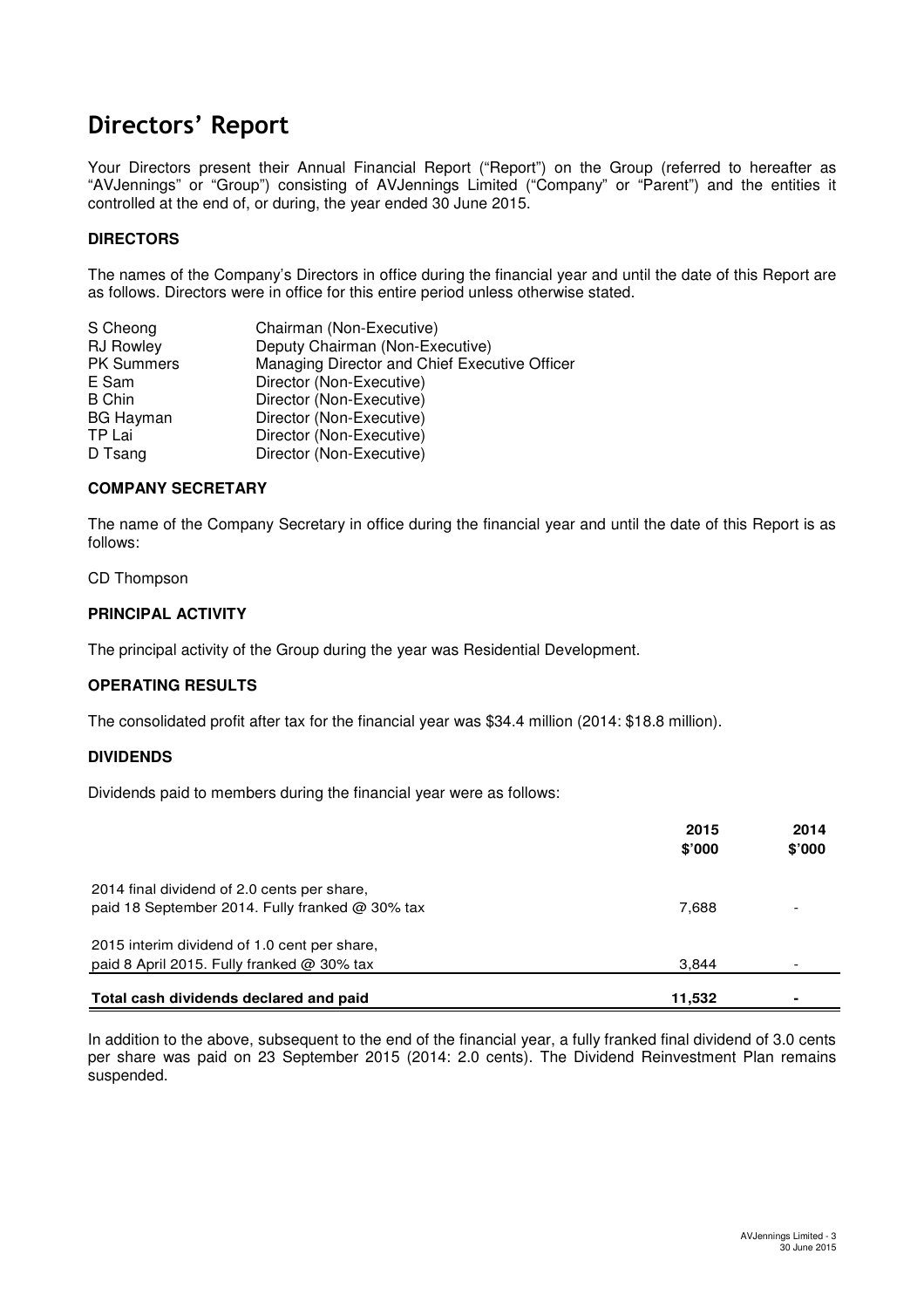## **OPERATING AND FINANCIAL REVIEW**

#### Financial Results

The Company recorded profit before tax of \$48.2 million for the year ended 30 June 2015, up 78.3% on the previous year (30 June 2014: \$27.0 million profit before tax) and profit after tax of \$34.4 million (30 June 2014: \$18.8 million).

Strong revenues in the second half of fiscal 2015, substantial post balance date cash inflows from the collection of receivables and confidence in the outlook for fiscal 2016 have enabled the Directors to declare that a fully franked final dividend of 3 cents per share be paid in September 2015, taking total dividends declared for 2015 to 4 cents per share. The Directors have also determined that it is appropriate for the Company to target an annual dividend payout range of 40-50% of profit after tax for future years.

Contract signings of 1,737 lots were well up on last year (1,415 lots) as too were settlements, which rose 22.6% to 1,538 lots, driving full year revenue up 26.9% to \$317.9 million (30 June 2014: \$250.6 million). Settlements included the recognition of revenue from 418 lots (worth \$74.6 million) sold across most jurisdictions during the year on extended terms to builders (which Management regards as a positive signpost to a sustainable market).

#### Business Overview

The result reflects accelerated production, higher sales and gross margins and more settlements in most jurisdictions. Standout contributors were New South Wales, Queensland and New Zealand all of which benefitted from the net positive effect of active project and product mix changes that enabled the Company to capitalise on the underlying strength of each market. Significant contributions from individual projects were made by 'Arcadian Hills', 'Argyle', 'Cavanstone' and 'The Ponds' in Sydney and 'Magnolia' on the Central Coast of New South Wales; 'Big Sky', 'Creekwood', 'Nottingham Square' and 'Elysium' in Queensland and 'Catalina' Hobsonville Point in Auckland, New Zealand.

The Company actively replenished inventory during the year, which saw controlled land rise 10.6% on the prior year to 10,198 lots at balance date despite the significant increase in sales. Acquisitions included:

- the remaining 50% of the St Clair South Australia joint venture;
- a land parcel at Cobbitty, New South Wales (approximately 203 lots);
- three equity stakes in residential projects in Perth, Western Australia (estimated 228 lots);
- 'Waterline', Waterline Place, Williamstown ,Victoria (up to 691 lots);
- 50 hectares of land at Warnervale Rd, Warnervale Central Coast, New South Wales (estimated 595 lots); and
- a land parcel at Boundary Rd, Schofields New South Wales (approximately 21 lots)

During the year the Company also contracted a significant joint venture with AustralianSuper for the development of approximately 2,000 lots in Wollert, Victoria and with Investa for Argyle at Elderslie, New South Wales.

Several corporate combinations were actively pursued during the year, however terms could not be agreed at a level where the Company was confident of value and other transactions will be explored as opportunities arise.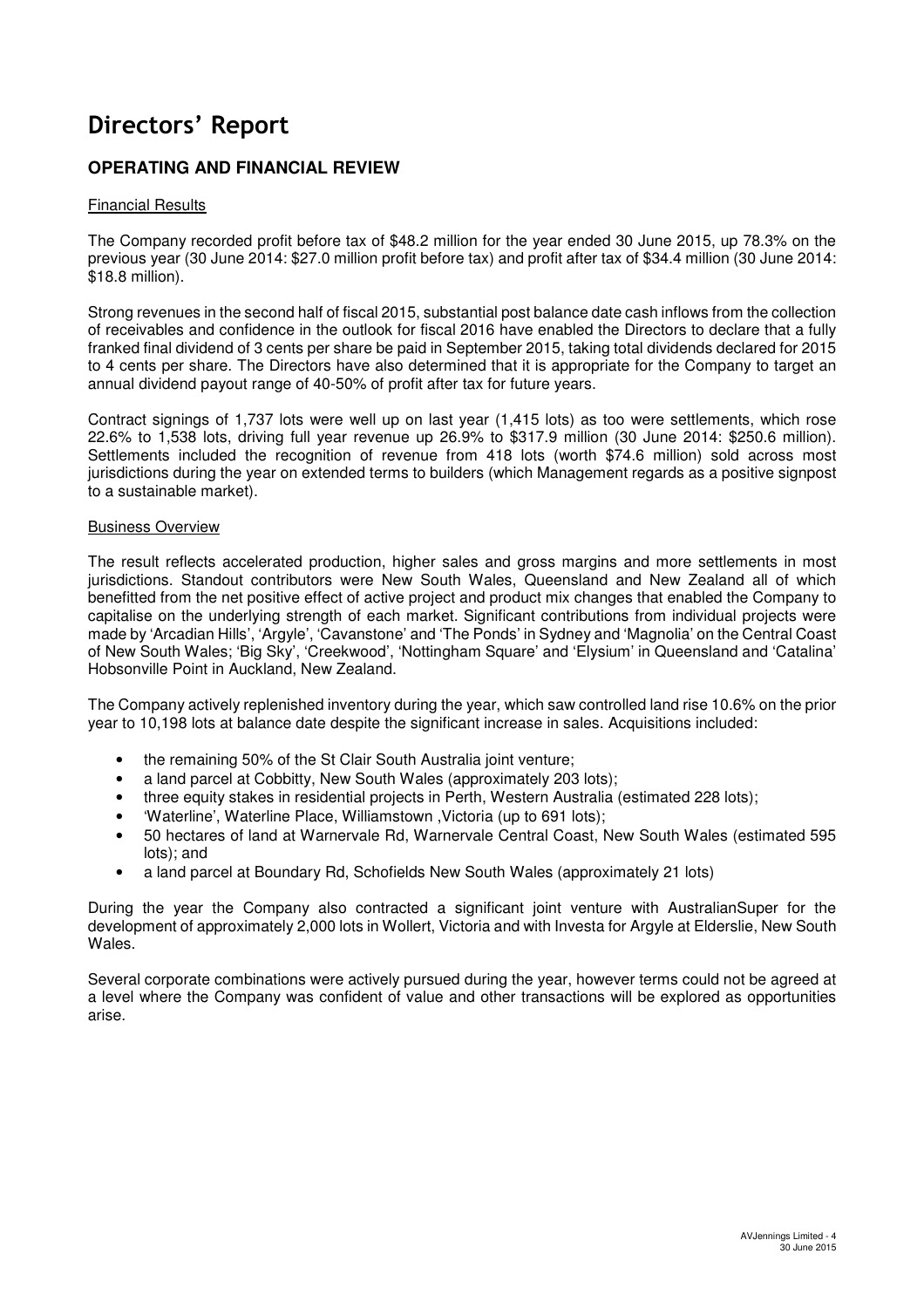## **OPERATING AND FINANCIAL REVIEW (continued)**

Gearing remains low (net debt/ total assets is down to 13.6%) and the Company has further diversified and increased its sources of funding by successfully expanding and restructuring its core banking facilities, lifting its core banking group from three to four banks and increasing the total 'Club' facility limit to \$250 million (previously \$175 million). In addition, the Company successfully established a Singapore dollar medium term note programme with a capacity of SGD500 million. Although no notes have yet been issued under the programme, the ability to tap an international capital market to raise corporate debt gives the Company considerable additional scope to pursue suitable accretive corporate and large direct property acquisitions as opportunities arise.

#### **Outlook**

The Directors and management of AVJennings believe that the level of activity currently experienced in many of our markets is the product of strong fundamentals rather than speculative exuberance. While specific micromarkets (particularly some inner-suburbs of Sydney and Melbourne) are experiencing strong price growth, this is generally not the case in most of the Company's markets, where price growth is more muted. Affordable housing and sustainable communities matter to AVJennings and the underlying strength of our markets is demonstrated by escalation in the number of contract signings and settlements, which are a function of our commitment to delivering good quality homes at affordable prices.

Sydney is still the most active market in the country, driven by pent-up demand and inadequate land supply. The significant 'Arcadian Hills', Cobbitty and 'Argyle', Elderslie projects are both strong contributors to profit, generating good margins with new stages at each underway. Good selling prices are being achieved at 'Magnolia', Hamlyn Terrace on the Central Coast and current and projected market activity in the area augurs well for future stages of this project as well as for the new complementary project located in nearby Warnervale.

Market activity and selling prices continue to firm-up in Brisbane, Noosa, Caloundra and Coomera. Work at the 'Elysium' Noosa project is finished and the stock almost sold out. 'Creekwood' Caloundra is performing strongly, with demand buoyed by new infrastructure investment (including a major new general hospital) in the Sunshine Coast catchment. Sales activity at 'Big Sky' Coomera has improved considerably.

The Melbourne residential land market is strengthening but demand and supply remain balanced. Future results will be enhanced by development of the Company's new flagship apartment project 'Waterline', located in the Melbourne bayside suburb of Williamstown and the Wollert joint venture development being undertaken with AustralianSuper. Waterline is an exciting project that will showcase the ongoing evolution of AVJennings' architectural design language and expose the Company to a different type of buyer, as well as rejuvenate a former industrial site in one of Melbourne's most historic and picturesque areas. The Wollert joint venture affords the Company an opportunity to partner with a high profile sponsor in AustralianSuper and continue to deliver affordable land and housing in Melbourne's north.

Auckland is a strong market and the high quality, master-planned Hobsonville Point project continues to experience significant demand with excellent sales and margins being generated, leading the Company to explore additional opportunities in that market.

The South Australian residential market remains stable but subdued overall, with earnings buoyed by the now wholly owned 'St Clair' project. The Company's relatively small investment in four residential projects in Perth, Western Australia is performing in line with expectations.

Key economic drivers are positive, with strong consumer confidence to transact in housing bolstered by low interest rates and inflation, positive population growth and continuing housing shortages in Sydney and Auckland. The level of contracts carried over into the first half of fiscal 2016 will give a strong start, notwithstanding the usual bias of results towards the latter part of the year due to seasonality and production staging. The Directors believe that it is appropriate to provide contract signings guidance for the year ending 30 June 2016 in the range of 1,800 to 2,100 lots.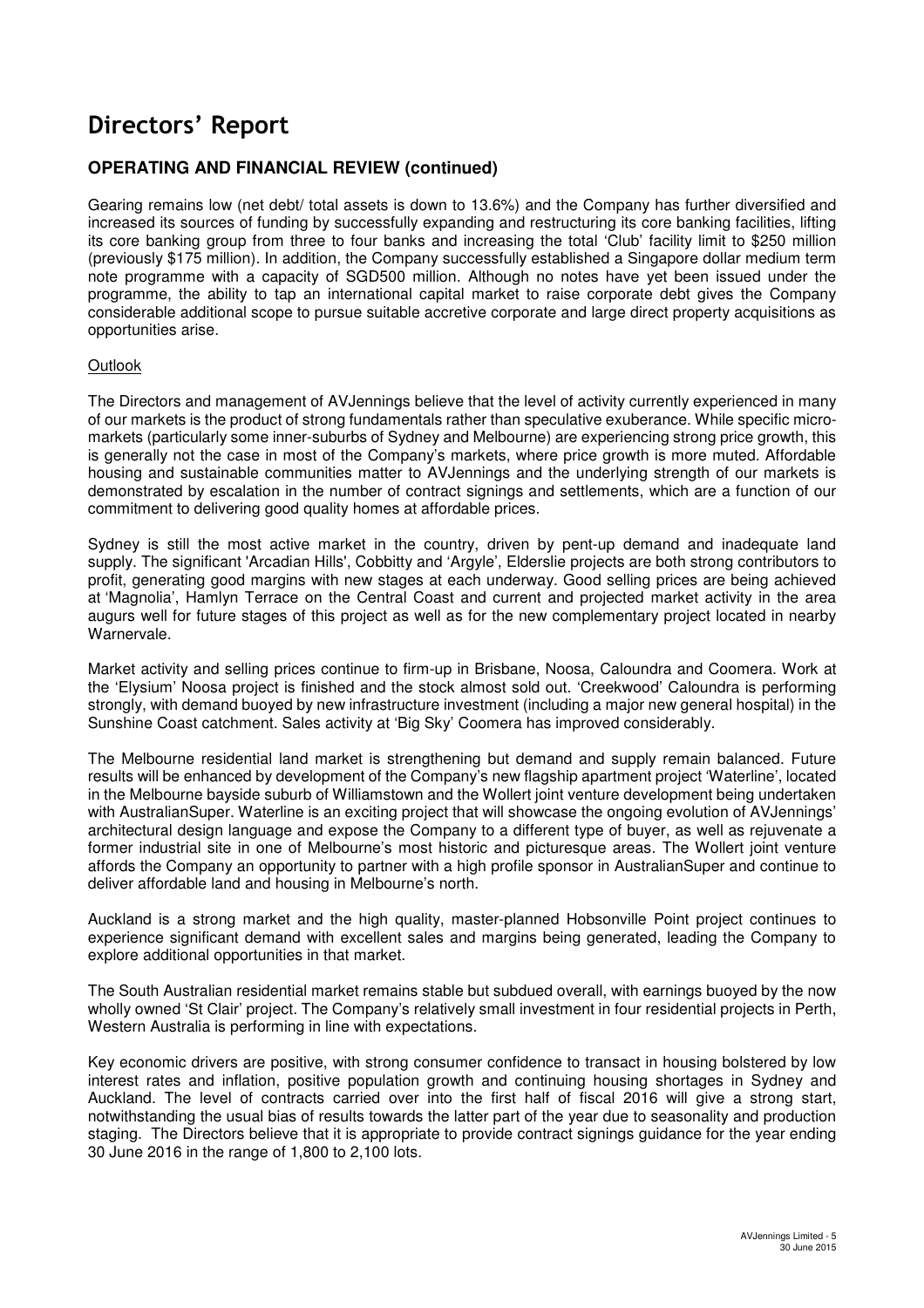## **SIGNIFICANT EVENTS AFTER THE BALANCE SHEET DATE**

No matter or circumstance has arisen since 30 June 2015 that has significantly affected, or may significantly affect:

- a) the Group's operations in future financial years; or
- b) the results of those operations in future financial years; or
- c) the Group's state of affairs in future financial years.

#### **FUTURE DEVELOPMENTS, PROSPECTS AND BUSINESS STRATEGIES**

The prospects and business strategies of the Group are discussed on page 5 of this Report.

## **ENVIRONMENTAL REGULATION**

The Group's operations are subject to various environmental regulations under both Commonwealth and State legislation, particularly in relation to its property development activities. The Group's practice is to ensure that where operations are subject to environmental regulations, those obligations are identified and appropriately addressed. This includes the obtaining of approvals, consents and requisite licences from the relevant authorities and complying with their conditions.

There have been no significant known breaches of environmental regulations to which the Group is subject.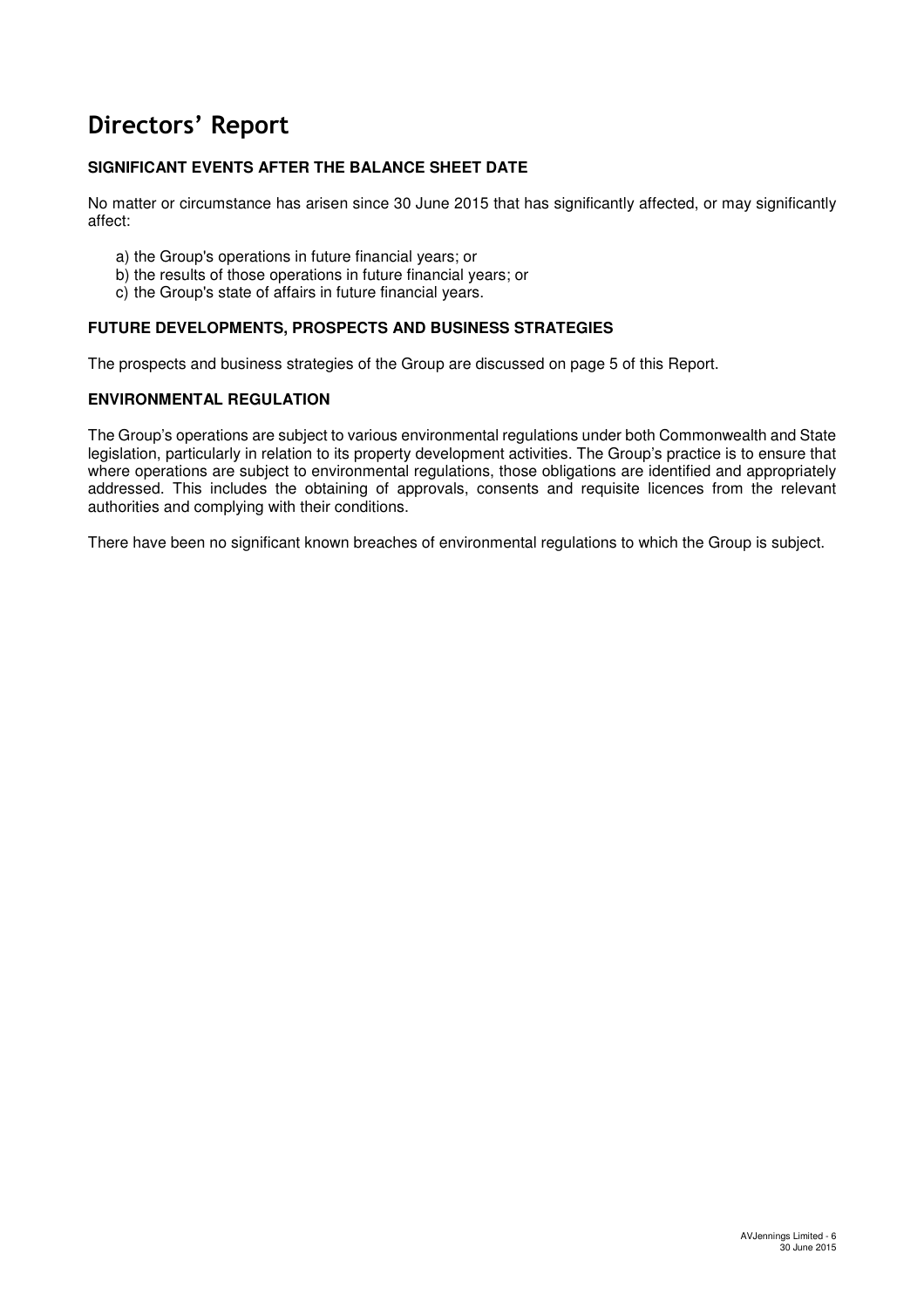## **INFORMATION ON THE DIRECTORS**

#### **Simon Cheong** B.Civ.Eng. MBA

Director since 20 September 2001. Mr Cheong has over 30 years experience in real estate, banking and international finance. He currently serves as Chairman and Chief Executive Officer of SC Global Developments Pte Ltd. Mr Cheong has formerly held positions with Citibank (Singapore) as their Head of Real Estate Finance for Singapore as well as with Credit Suisse First Boston as a Director and Regional Real Estate Head for Asia (excluding Japan). In 1996, Mr Cheong established his own firm, SC Global Pte Ltd, a real estate and hotel advisory and direct investment group specialising in structuring large and complex transactions worldwide. He was elected President of the prestigious Real Estate Developers' Association of Singapore (REDAS) for 2 terms from 2007 until 2010. He served on the Board of the Institute of Real Estate Studies, National University of Singapore from 2008 to 2011 and was a board member of the Republic Polytechnic Board of Governors from 2008 to 2011. He was also a Council Member of the Singapore Business Federation, a position he held from 2007 to 2010. Resident of Singapore.

#### Responsibilities:

Chairman of the Board, Non-Executive Director, Chairman of Investments Committee, Member of Remuneration Committee, Member of Nominations Committee.

Directorships held in other listed entities: None.

#### **Jerome Rowley** SF Fin, FAICD

Director since 22 March 2007. Mr Rowley has been a career banker since the early 1970s with Citigroup, Morgan Grenfell and ABN Amro. From 1992 until 2002, he served as Managing Director and CEO of ABN Amro Australia and Head of Relationship Management and Structured Finance for ABN Amro, Asia Pacific. He has been active in both wholesale and investment banking domestically and internationally. During his career, Mr Rowley devoted considerable effort towards the recognition, understanding and management of risk as a means of profit optimization. Of particular significance was his involvement in advising and funding including debt, equity and hybrids, of infrastructure projects in both Australia and Asia Pacific. Resident of Sydney.

#### Responsibilities:

Deputy Chairman of the Board, Non-Executive Director, Chairman of Risk Management Committee, Member of Audit Committee, Member of Investments Committee, Member of Nominations Committee.

Directorships held in other listed entities: None.

#### **Peter K Summers** B.Ec. CA

Director since 27 August 1998. Mr Summers is a Chartered Accountant and has been employed with the Company and its related corporations since 1984, when he joined the Jack Chia Australia Ltd Group from Price Waterhouse (now PricewaterhouseCoopers). During Mr Summers' early period with the Group, he held various management and directorship roles within the Group. Following the acquisition of the AVJennings residential business in September 1995, Mr Summers was appointed Chief Financial Officer, becoming Finance Director of AVJennings in August 1998. He was appointed Managing Director and Chief Executive Officer of the Company on 19 February 2009. Mr Summers has extensive experience in general and financial management as well as mergers and acquisitions. Resident of Melbourne.

#### Responsibilities:

Managing Director and Chief Executive Officer.

Directorships held in other listed entities: None.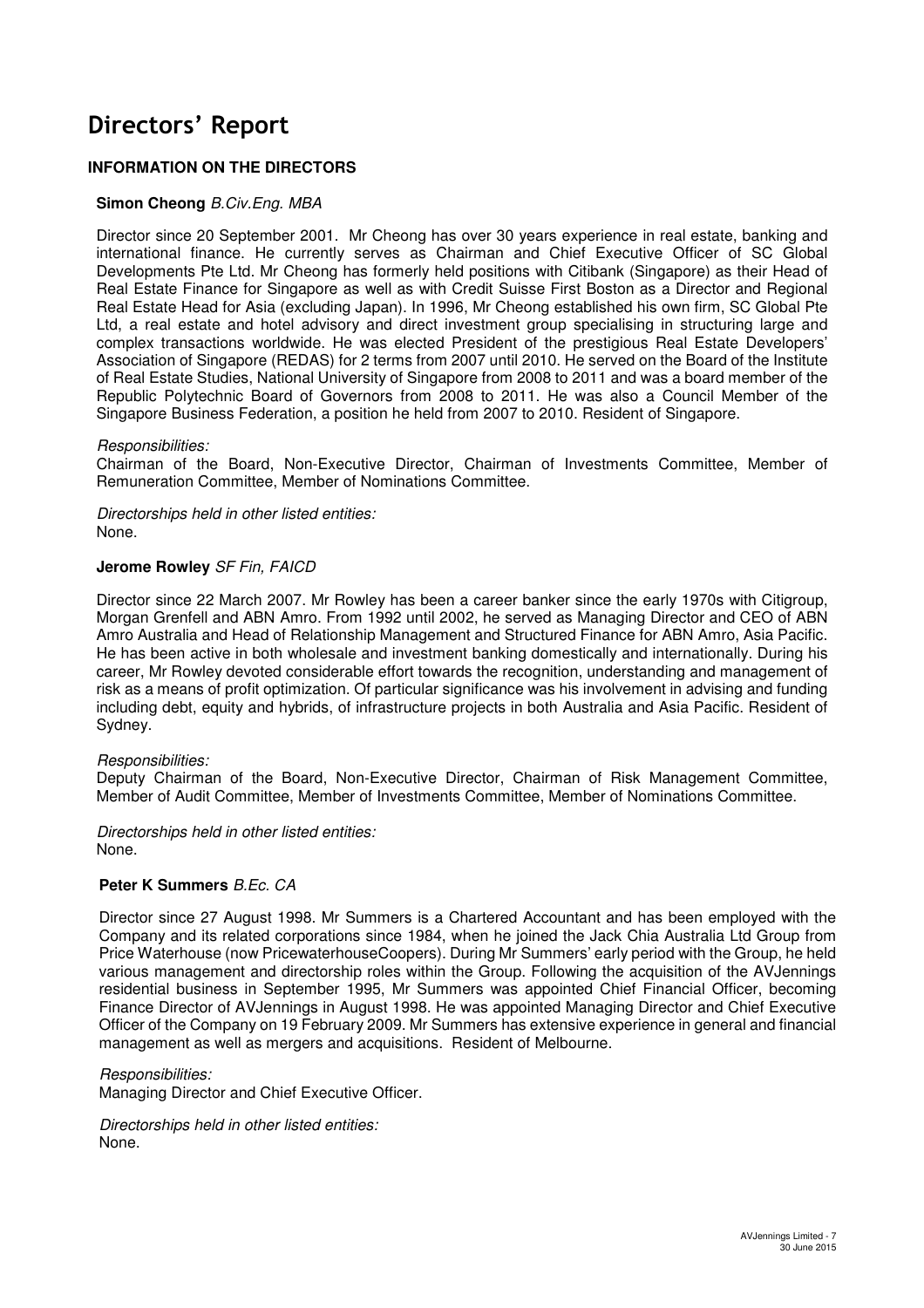## **INFORMATION ON THE DIRECTORS (continued)**

#### **Elizabeth Sam** B.A. Hons. (Economics)

Director since 20 September 2001. Mrs Sam has over 40 years experience in international banking and finance. She has served on numerous high level Singaporean government financial and banking review committees and was the Chairman of the International Monetary Exchange from 1987-1990 and 1993-1996. Mrs Sam is a Director of SC Global Developments Pte Ltd, the Company's major shareholder. Resident of Singapore.

#### Responsibilities:

Non-Executive Director, Chairman of Nominations Committee, Chairman of Remuneration Committee.

Directorships held in other listed entities: Banyan Tree Holdings Limited, since 23 March 2004. The Straits Trading Company Limited, since 30 April 2008.

#### **Bobby Chin** CA (ICAEW) B.Acc.

Director since 18 October 2005. Mr Chin is the Chairman of NTUC Fairprice Co-operative Limited and NTUC Fairprice Foundation Limited. He is the Deputy Chairman of NTUC Enterprise Co-operative Limited and a Director of Singapore Labour Foundation. He is also a member of the Singapore Council of Presidential Advisers. Mr Chin served 31 years with KPMG Singapore and was its Managing Partner from 1992 until September 2005. He is an Associate Member of the Institute of Chartered Accountants in England and Wales. Resident of Singapore.

Responsibilities:

Non-Executive Director, Chairman of Audit Committee.

Directorships held in other listed entities: Yeo Hiap Seng Limited, since 15 May 2006. Ho Bee Investment Limited, since 29 November 2006. Sembcorp Industries Limited, since 1 December 2008. Singapore Telecommunications Limited, since 1 May 2012.

Other Directorships: Temasek Holdings (Private) Limited, since 10 June 2014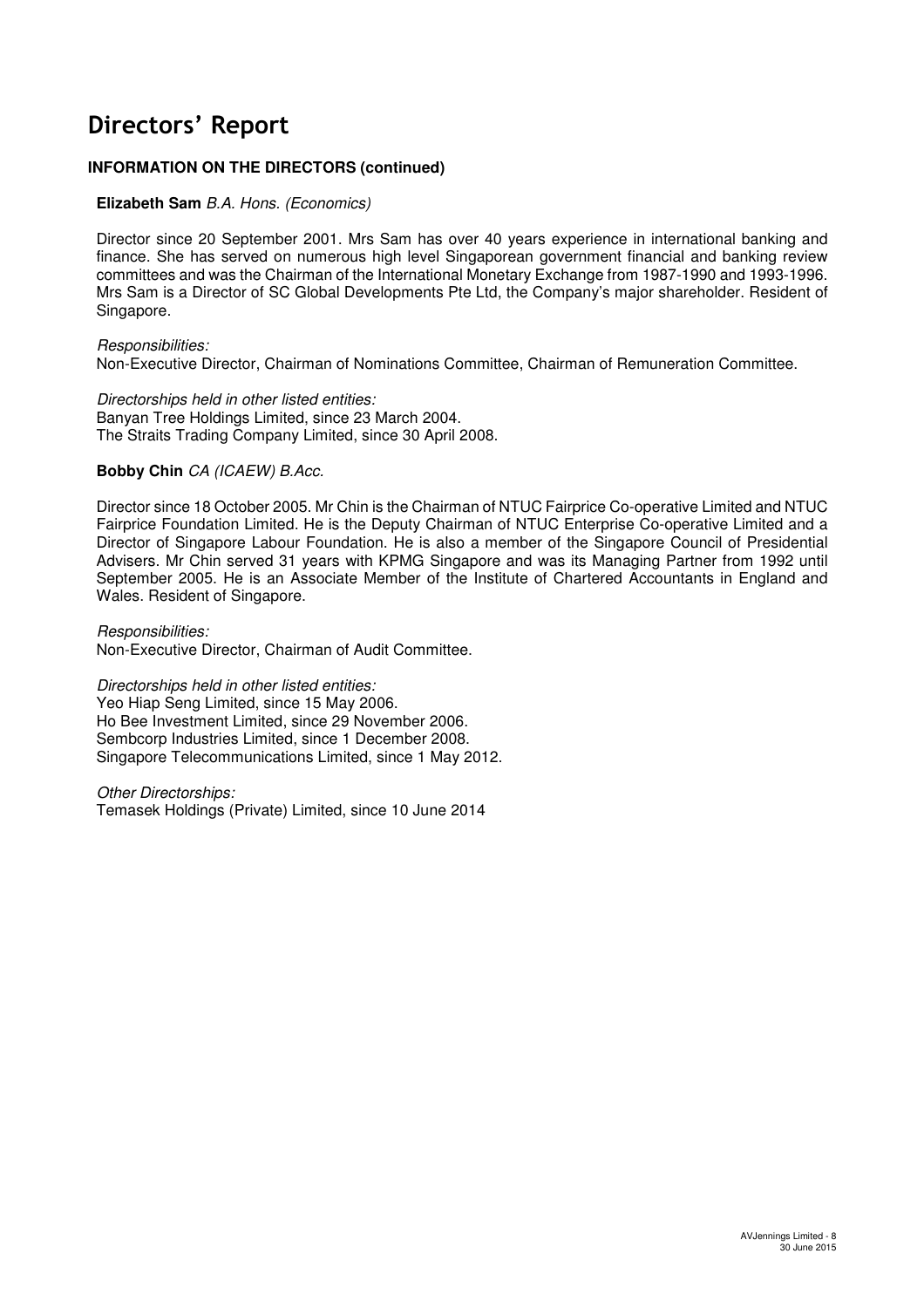### **INFORMATION ON THE DIRECTORS (continued)**

#### **Bruce G Hayman**

Director since 18 October 2005. Mr Hayman has over 46 years commercial management experience with 20 of those at operational Chief Executive or General Manager level. He is currently Chairman of Chartwell Management Services where he brings his very wide business experience to clients by way of the leadership, marketing, business performance and coaching programs he offers. He has fulfilled senior management roles both in Australia and overseas for companies such as Nicholas Pharmaceutical Group, Dairy Farm Group, Hong Kong Land and Seagram Corporation. During his time in Singapore, he held the position of Foundation President of the Singapore Australia Business Council now known as AUSTCHAM Singapore. He has also served as CEO of the Australian Rugby Union and as Chairman of the Board of the Rugby Club Ltd. For his contribution to tourism in Australia, he has been recognised by Tourism Training Australia with a Platinum award. He is Chairman of the Ella Foundation and a Director of Diabetes NSW. Resident of Sydney.

#### Responsibilities:

Non-Executive Director, Member of Remuneration Committee, Member of Nominations Committee, Member of Investments Committee, Member of Risk Management Committee.

Directorships held in other listed entities: None.

#### **Teck Poh Lai** B.A. Hons. (Economics)

Director since 18 November 2011. Mr Lai has been a career banker since the late 1960s. He joined Citibank Singapore in April 1968, rising through the ranks to become Vice President and Head of the Corporate Banking Division. During his time with Citibank, Mr Lai undertook international assignments with Citibank in Jakarta, New York and London. His last position with Citigroup was as Managing Director of Citicorp Investment Banking Singapore Ltd (Corporate Finance and Capital Market Activities) from 1986 to 1987. Mr Lai joined Oversea-Chinese Banking Corporation (OCBC) in January 1988 as Executive Vice President and Division Head of Corporate Banking. He moved on to various other senior management positions in OCBC, such as Head of Information Technology and Central Operations and Risk Management. He was head of Group Audit prior to retiring in April 2010. Resident of Singapore.

#### Responsibilities:

Non-Executive Director, Member of Audit Committee, Member of Remuneration Committee, Member of Investments Committee.

#### Directorships held in other listed entities:

PT Bank OCBC NISP Tbk (Commissioner) since 4 September 2008. Oversea-Chinese Banking Corporation since 1 June 2010.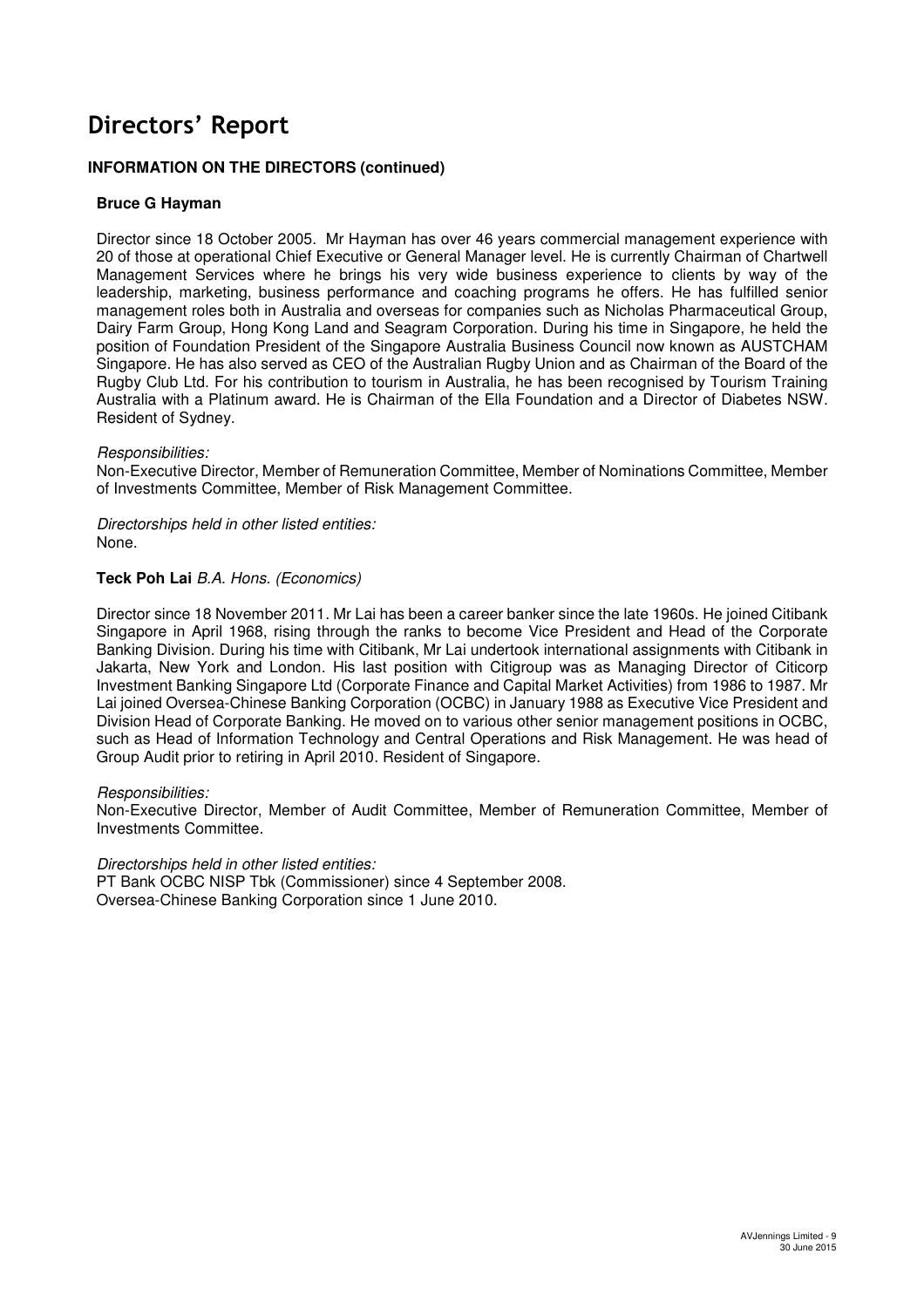## **INFORMATION ON THE DIRECTORS (continued)**

#### **David Tsang** B.A. (Economics)

Director since 2 June 2014. Mr Tsang has over 20 years experience in real estate, corporate finance and investments, completing transactions in Asia, North America and Europe. He currently holds the position of Managing Director for SC Global Developments Pte Ltd and has held various senior director and finance positions within the SC Global Group.

Mr Tsang began his career in Investment Banking with Nesbitt Burns in New York. He relocated from the United States to Singapore in 1996 and joined Simon Cheong as a founding member in establishing SC Global Pte Ltd, a boutique real estate advisory and principal investment firm. In 1999, Mr Tsang co-led two successful M&A transactions for the SC Global Group, acquiring controlling interests in publicly listed companies MPH Ltd and ANA Hotels (Singapore) Ltd. Mr Tsang took an executive position as Director of Special Projects at MPH Ltd from 2000 to 2004, helping to restructure and unlock value for shareholders. Mr Tsang also helped lead the transformation of ANA Hotels (Singapore) Ltd into the business of high end residential development and which continues to operate today as SC Global Developments. Mr Tsang served previously as a Director on the Board of AVJennings Ltd from 2004 to 2006. Resident of Singapore.

#### Responsibilities:

Non-Executive Director, Member of Audit Committee, Member of Investments Committee.

Directorships held in other listed entities: None.

#### **INFORMATION ON COMPANY SECRETARY**

#### **Carl D Thompson** LLB B. Comm.

Company Secretary since 12 January 2009. Mr Thompson previously held the company secretary and general counsel role at Downer EDI Limited. Prior to that he was a partner at national law firm Corrs Chambers Westgarth, practising in corporate and commercial work. Resident of Melbourne.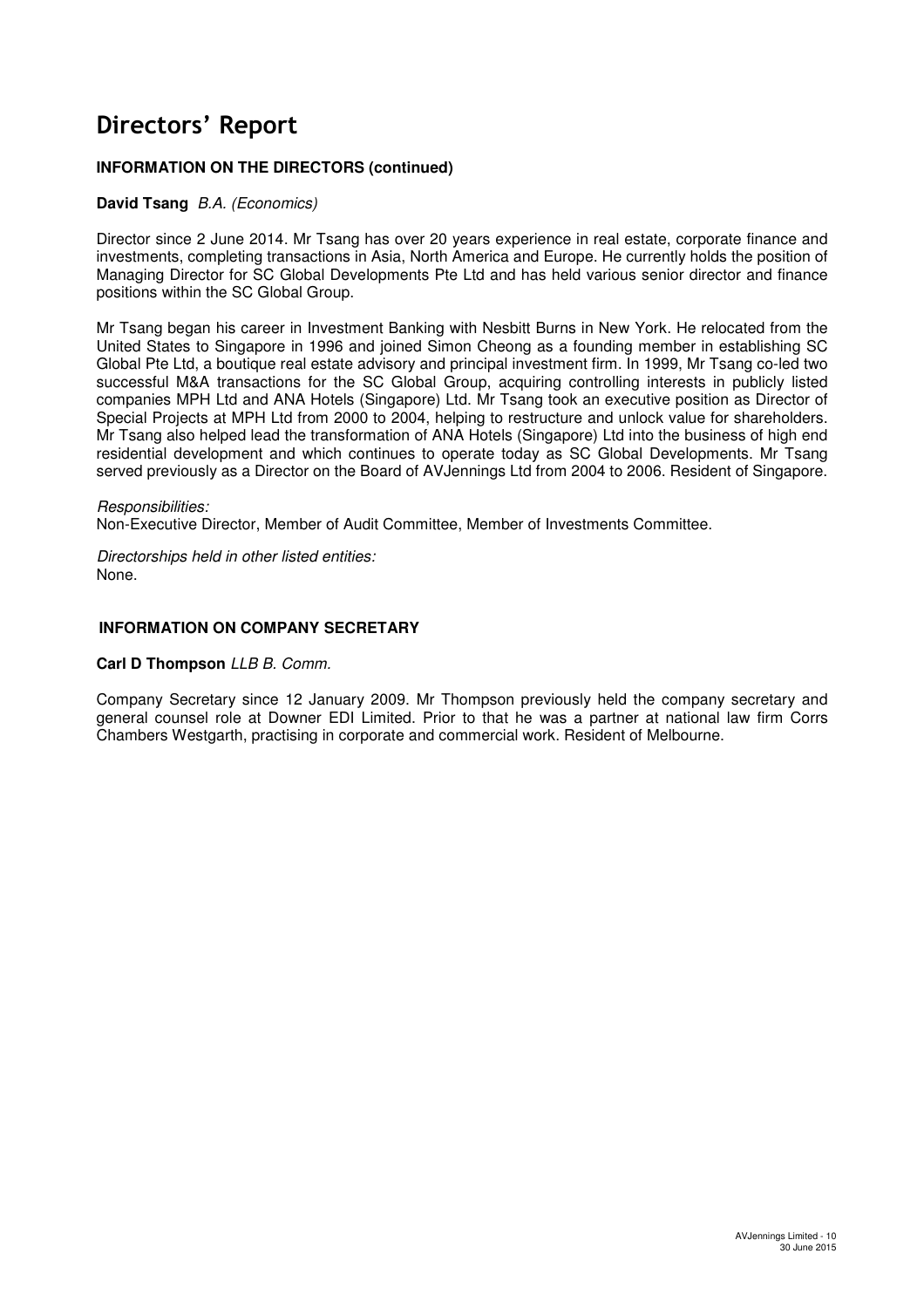## **REMUNERATION REPORT (Audited)**

This Remuneration Report outlines the remuneration arrangements of the Company and the Group in accordance with the requirements of the Corporations Act 2001 (the Act) and its regulations. This information has been audited as required by section 308(3C) of the Act.

The Remuneration Report details the remuneration arrangements of Key Management Personnel (KMP) who are defined as those persons having authority and responsibility for planning, directing and controlling the major activities of the Company and the Group, directly or indirectly, including any Director (whether executive or otherwise) of the Parent Entity and some of the Executive Committee members.

The Remuneration Report is presented under the following sections:

#### **1. Individual Key Management Personnel disclosures**

Details of KMP are set out below:

| Directors         |                                               |
|-------------------|-----------------------------------------------|
| S Cheong          | Chairman (Non-Executive)                      |
| <b>RJ Rowley</b>  | Deputy Chairman (Non-Executive)               |
| <b>PK Summers</b> | Managing Director and Chief Executive Officer |
| E Sam             | Director (Non-Executive)                      |
| <b>B</b> Chin     | Director (Non-Executive)                      |
| <b>BG Hayman</b>  | Director (Non-Executive)                      |
| TP Lai            | Director (Non-Executive)                      |
| D Tsang           | Director (Non-Executive)                      |

(ii) Executives

| <b>KMP Executive Committee Members</b> |                                                            |
|----------------------------------------|------------------------------------------------------------|
| A Soutar                               | State General Manager NSW - Ceased employment 30 June 2015 |
| L Mahaffy                              | <b>Chief Financial Officer</b>                             |
| SC Orlandi                             | Chief Strategy Officer                                     |
| CD Thompson                            | Company Secretary/General Counsel                          |
| L Hunt                                 | General Manager, Human Resources                           |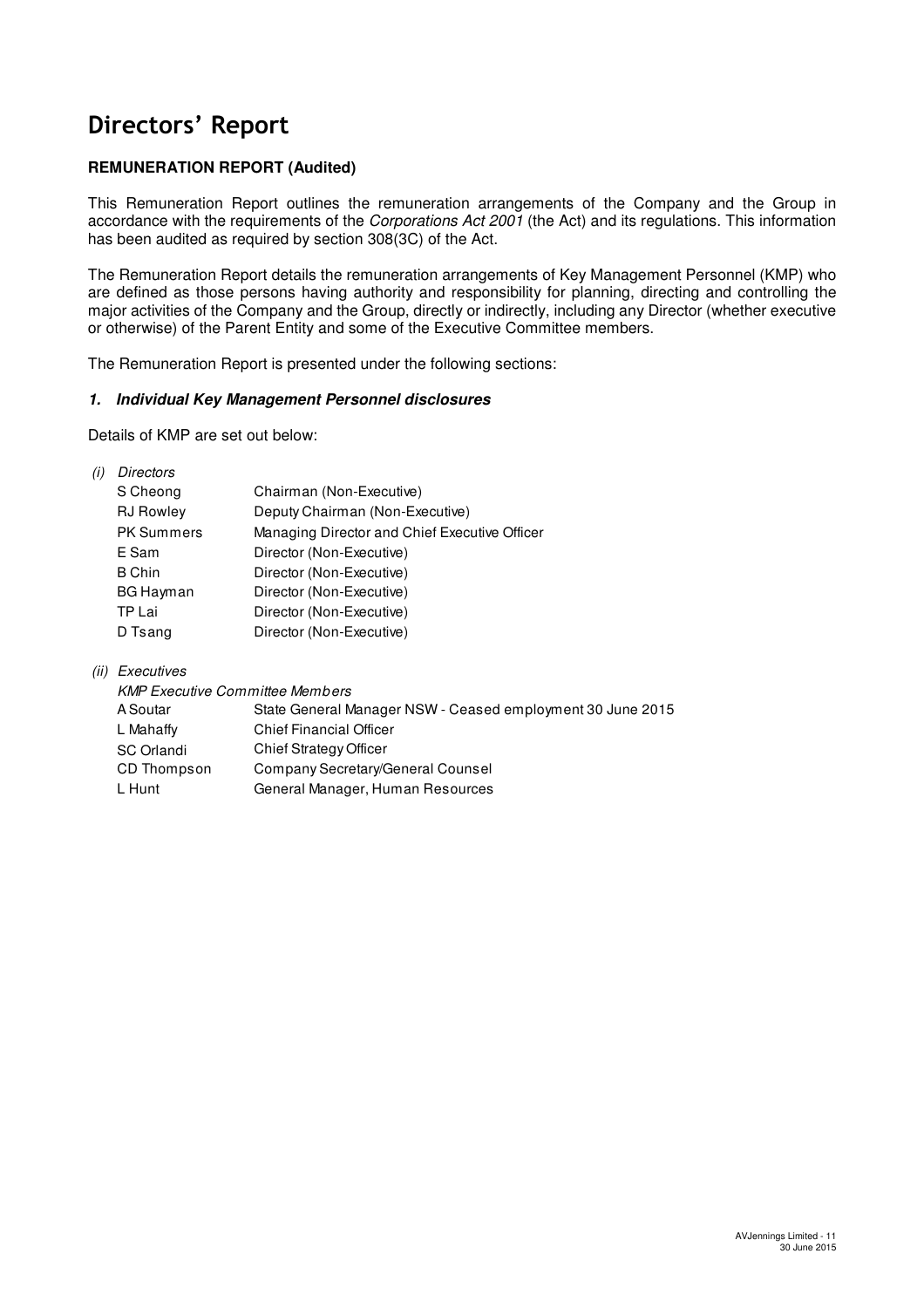## **REMUNERATION REPORT (Audited) (continued)**

#### **2. Principles Used to Determine the Nature and Amount of Remuneration**

#### **2.1 The Remuneration Committee**

The Remuneration Committee comprises four Non-Executive Directors.

The Remuneration Committee has delegated decision making authority for some matters related to the remuneration arrangements for Executive Directors and Executives, and is required to make recommendations to the Board on other matters such as equity-based performance plans.

The Committee approves the remuneration arrangements of the Chief Executive Officer and other Executives which includes awards made under both the short term and long term incentive plans. The Board sets the fees for Non-Executive Directors.

The objective is to ensure that remuneration policies and structures are fair and competitive and aligned with the long term interests of the Group.

The Chief Executive Officer attends Remuneration Committee Meetings by invitation, where management input is required. The Chief Executive Officer is not present during any discussions related to his own remuneration arrangements.

#### **2.2 Use of Remuneration Consultants**

Remuneration consultants were last engaged in January 2013 to provide remuneration recommendations as defined in Section 9B of the Corporations Act 2001.

No remuneration recommendation was made by a remuneration consultant in respect of the Company during the year ended 30 June 2015.

#### **2.3 Non-Executive Director Remuneration Arrangements**

The Board seeks to set aggregate remuneration at a level that provides the Group with the ability to attract and retain Directors of the highest calibre, whilst incurring a cost that is acceptable to Shareholders.

Fees and payments to Non-Executive Directors reflect the demands which are made on, and the responsibilities of, the Directors.

The amount of aggregate remuneration sought to be approved by Shareholders and the fee structure is reviewed periodically against fees paid to Non-Executive Directors of comparable companies. There has been no change to the basis of Non-Executive Director remuneration since the prior reporting period.

Three Non-Executive Directors, Mr S Cheong, Mrs E Sam and Mr D Tsang, do not receive fees, however AVJennings pays a consulting fee to the Ultimate Parent Entity, SC Global Developments Pte Ltd. The fees relate to and are paid pursuant to a consultancy and advisory agreement entered into in June 2002 (and amended in 2012) for the provision of services including the following:

- Services of at least two directors on the Board;
- Assistance in sourcing and facilitating financial and banking requirements particularly from Asianbased and other institutions;
- Assistance in secretarial and administrative matters in connection with the Company's Singapore listing;
- Sourcing and facilitating business, commercial and investment opportunities; and
- Ancillary advice.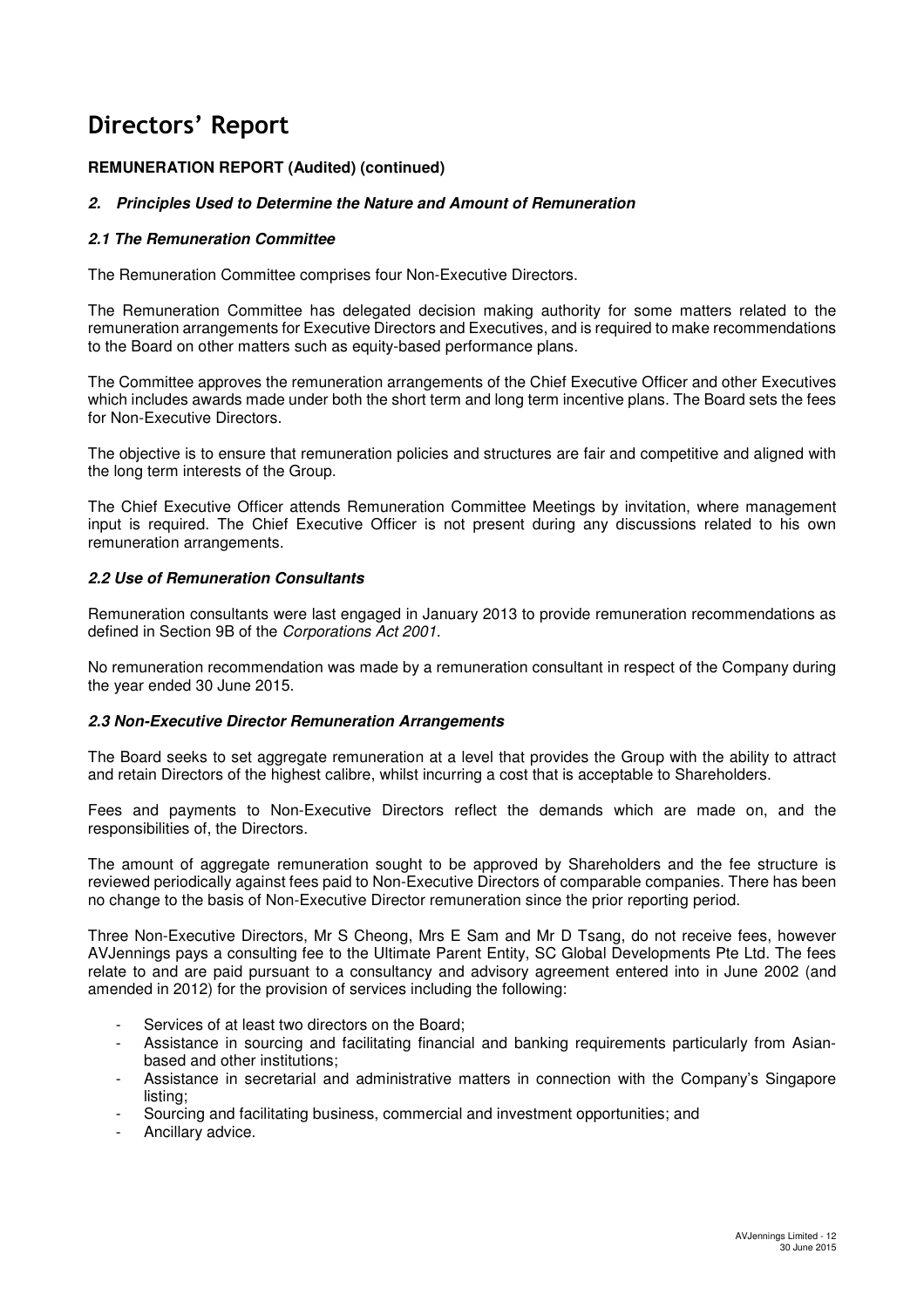## **REMUNERATION REPORT (Audited) (continued)**

#### **2.3 Non-Executive Director Remuneration Arrangements (continued)**

The reasonableness and appropriateness of the agreement and the level of fees is assessed annually by the Australian-based independent Non-Executive Directors taking into account the actual services provided, comparable market data for similar services, the benefits to the Company and the likely cost of replacement of the services provided. The annual fees payable are \$600,000. The agreement may be terminated by either party providing six months' notice or by the Company on 30 days' notice for cause.

Non-Executive Directors do not participate in any incentive programs. Fees for Non-Executive Directors are fixed and are not linked to the financial performance of the Company. The Board believes this is necessary for Non-Executive Directors to maintain their independence.

Shareholders approved an annual aggregate cap of \$400,000 for non-executive director fees at the 2000 AGM. This cap has not been altered since. The allocation of fees to Non-Executive Directors within that cap has been determined after consideration of a number of factors including the time commitments of directors, the size and scale of the Company's operations, the skill sets of the directors and fees paid to directors of comparable companies as well as participation in committee work. Non-Executive Directors are not entitled to retirement benefits other than (as appropriate for Australian residents) payment of statutory superannuation entitlements in addition to directors' fees.

The remuneration of Non-Executive Directors for the years ended 30 June 2015 and 30 June 2014 is detailed on page 22 of this Report.

#### **2.4. Executive Remuneration Arrangements**

AVJennings' executive remuneration strategy is designed to attract, motivate and retain high performing individuals and align the interests of Executives and Shareholders.

The executive remuneration framework includes a mix of fixed and variable remuneration (which covers short term performance, long term performance and retention).

AVJennings aims to reward Executives with a level and mix of remuneration commensurate with their position and responsibilities, and aligned with market practice.

#### **i) Fixed Remuneration**

Fixed Remuneration is represented by Total Employment Cost (TEC) which comprises base remuneration and superannuation contributions. Base remuneration includes cash salary and any salary sacrifice items. Superannuation contributions are capped at the relevant concessional contribution limit. Fixed remuneration excludes any incentive entitlements.

Executive contracts of employment do not include any guaranteed increases. TEC is reviewed annually or on promotion/appointment to the role. TEC is benchmarked against market data for comparable roles in comparable entities in the market. The Company sets TEC based on relevant market analysis, and having regard to the scope and nature of the role and the individual executive's performance, expertise, skills and experience.

The fixed component of executive remuneration is detailed on pages 22 and 23.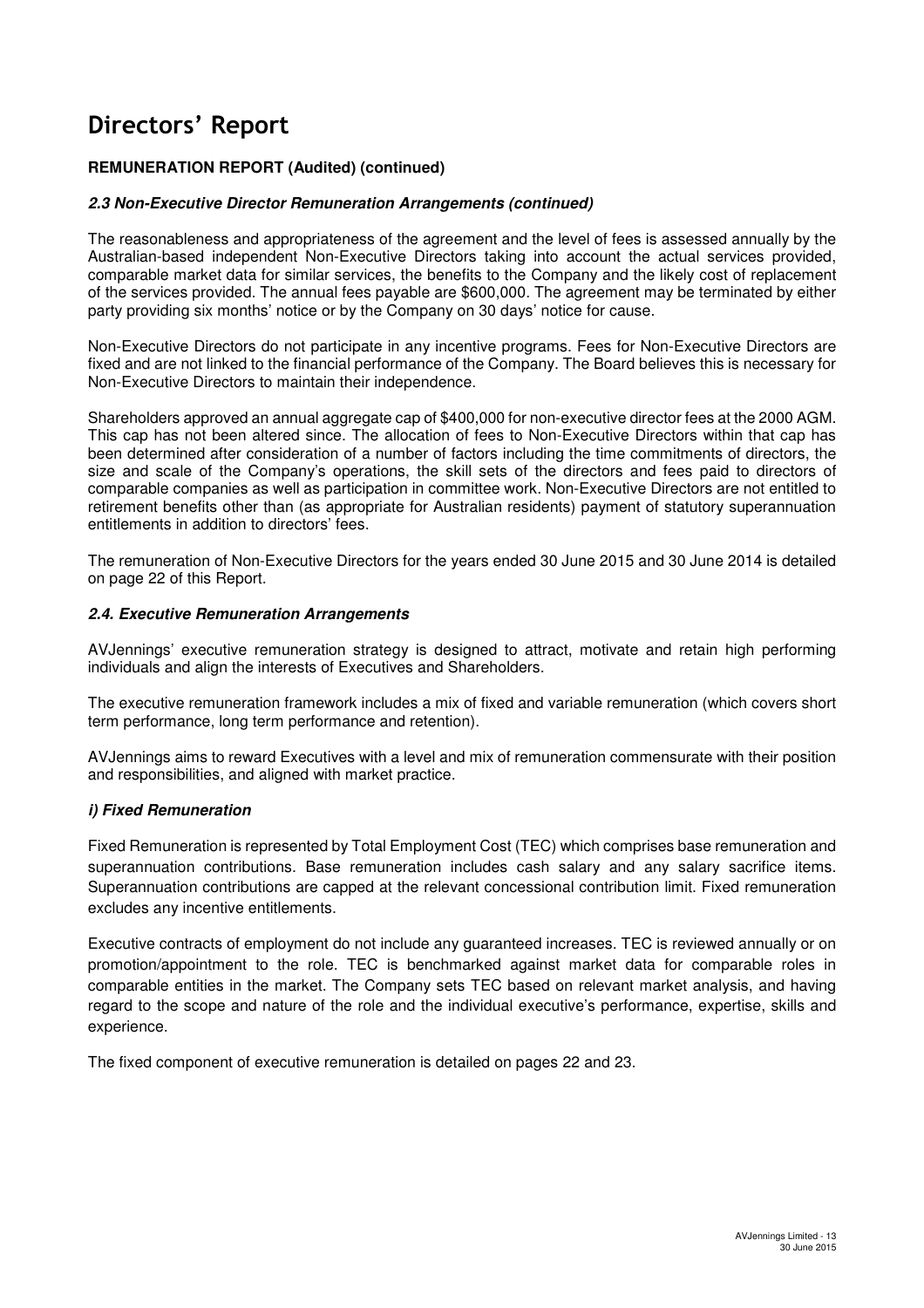## **REMUNERATION REPORT (Audited) (continued)**

## **2.4. Executive Remuneration Arrangements (continued)**

## **ii) Variable Remuneration**

Variable remuneration is split into three categories: short term, long term and retention.

## **A) Short Term Incentive (STI)**

Executives participate in a formal STI plan which assesses performance against pre-determined Key Performance Indicators (KPIs) over the financial year. The STI is underpinned by the Company's performance management system. Within this system, each executive has KPIs that are aligned to company, business unit and individual performance. An STI payment is awarded only when an agreed level of performance is achieved by individual executives against KPIs set at the start of each financial year.

STI awards for the executive team in the 2015 financial year were based on the scorecard measures and weightings as disclosed below. These targets were set by the Remuneration Committee and align with the Group's strategic and business objectives. They are reviewed annually.

The CEO has a target STI opportunity of 35% of TEC and other Executives have a STI opportunity of between 17% to 30% of TEC.

The variable "at risk" component of executive remuneration ensures that a proportion of remuneration varies with performance (both of the individual and, as appropriate, the business unit and the Company as a whole).

### **Allocation of Overall Performance Incentive between Components (shown as % of TEC)**

|                               | Total At Risk (%) | <b>STI (%)</b> | .TI (%) | Retention (%) |
|-------------------------------|-------------------|----------------|---------|---------------|
| <b>ICEO</b>                   | 00                | 35             | 40      | 25            |
| <b>Senior Executives</b>      | ບບ                |                |         |               |
| <b>State General Managers</b> | 50                | 30             |         |               |

The proportions of STI, LTI and retention components take into account:

- Market practice:
- The objectives that the Board seeks to achieve and the behaviours which support that outcome;
- The desire for senior executives to have a shareholding as a proportion of remuneration in the event that equity rewards have vested; and
- The service period before executives can receive equity rewards.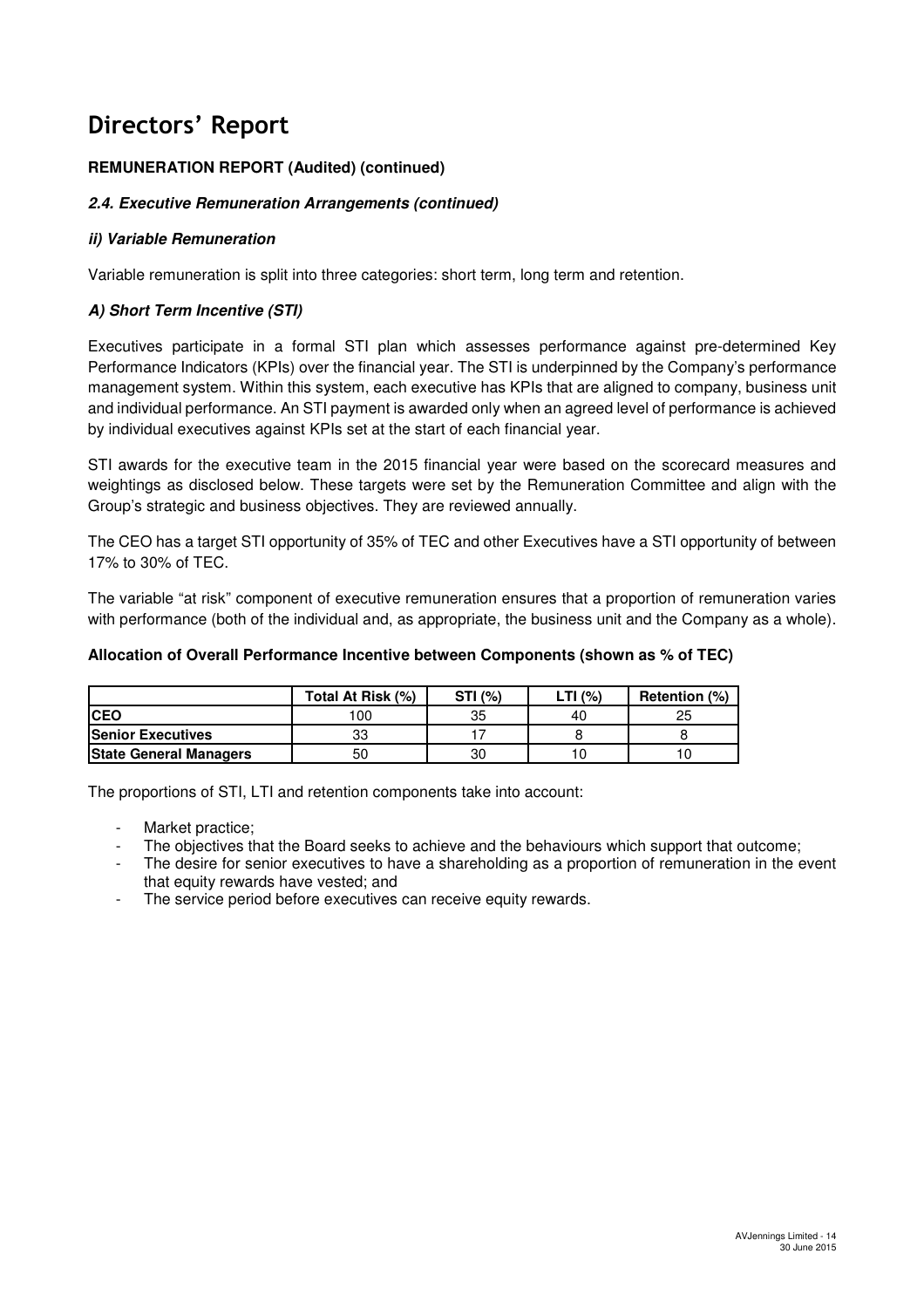## **REMUNERATION REPORT (Audited) (continued)**

## **2.4. Executive Remuneration Arrangements (continued)**

The table below provides an overview of the STI against key financial and non-financial performance measures.

|                                            |                                                                                                                                                                                                                                                                                                                                                                                                          | <b>CEO</b> | <b>Senior</b><br><b>Executives</b> | <b>State</b><br>General<br><b>Managers</b> |
|--------------------------------------------|----------------------------------------------------------------------------------------------------------------------------------------------------------------------------------------------------------------------------------------------------------------------------------------------------------------------------------------------------------------------------------------------------------|------------|------------------------------------|--------------------------------------------|
|                                            | <b>Financial and Business Performance</b>                                                                                                                                                                                                                                                                                                                                                                |            |                                    |                                            |
| <b>Underlying Profit</b><br>Performance    | Group profit before tax.<br>Return on NFE.                                                                                                                                                                                                                                                                                                                                                               |            |                                    |                                            |
| <b>Business</b><br>Performance             | Cost to income ratio.<br>Appropriate and efficient capital management.<br>Alignment of priorities and allocation of resources.<br>Market conditions, in particular performance in the<br>prevailing market.<br>Implementation of Company strategy and<br>improvement in underlying health of the Company.<br>Increase in the Group's market share of residential<br>property sector.<br>Risk management. | 70%        | 30% to 40%                         | 50%                                        |
| Non-Financial                              |                                                                                                                                                                                                                                                                                                                                                                                                          |            |                                    |                                            |
| Customer and<br>Stakeholder<br>Performance | Customer Advocacy.                                                                                                                                                                                                                                                                                                                                                                                       |            |                                    |                                            |
| People                                     | Employee retention and engagement.<br>Leadership.                                                                                                                                                                                                                                                                                                                                                        | 30%        | 60% to 70%                         | 50%                                        |
| Safety and<br>Environment                  | Providing a safe work environment.<br>Minimise the impact of our activities on the<br>environment.                                                                                                                                                                                                                                                                                                       |            |                                    |                                            |

The Remuneration Committee is responsible for determining the STI to be paid based on an assessment of the extent to which the KPIs are met. To assist in this assessment, the Committee receives detailed reports on performance from management. This usually occurs within two months of the reporting date. Amounts payable are delivered as a cash bonus in the following reporting period. The Committee has the discretion to adjust STIs upwards or downwards in light of unexpected or unintended circumstances. The maximum STI that can be earned is capped to minimise excessive risk taking.

Based on achievements of the Group this year and performance against individual KPIs, the Remuneration Committee determined that Executives had achieved between 65% and 100% of their target opportunity (average 82%). In making this assessment, the Committee considered the following factors:

- Performance in the prevailing market.
- Strong profit before tax.
- An increase in contract signings compared to the previous year.
- Performance in implementing Company strategy.
- Improvement in underlying health of the Company.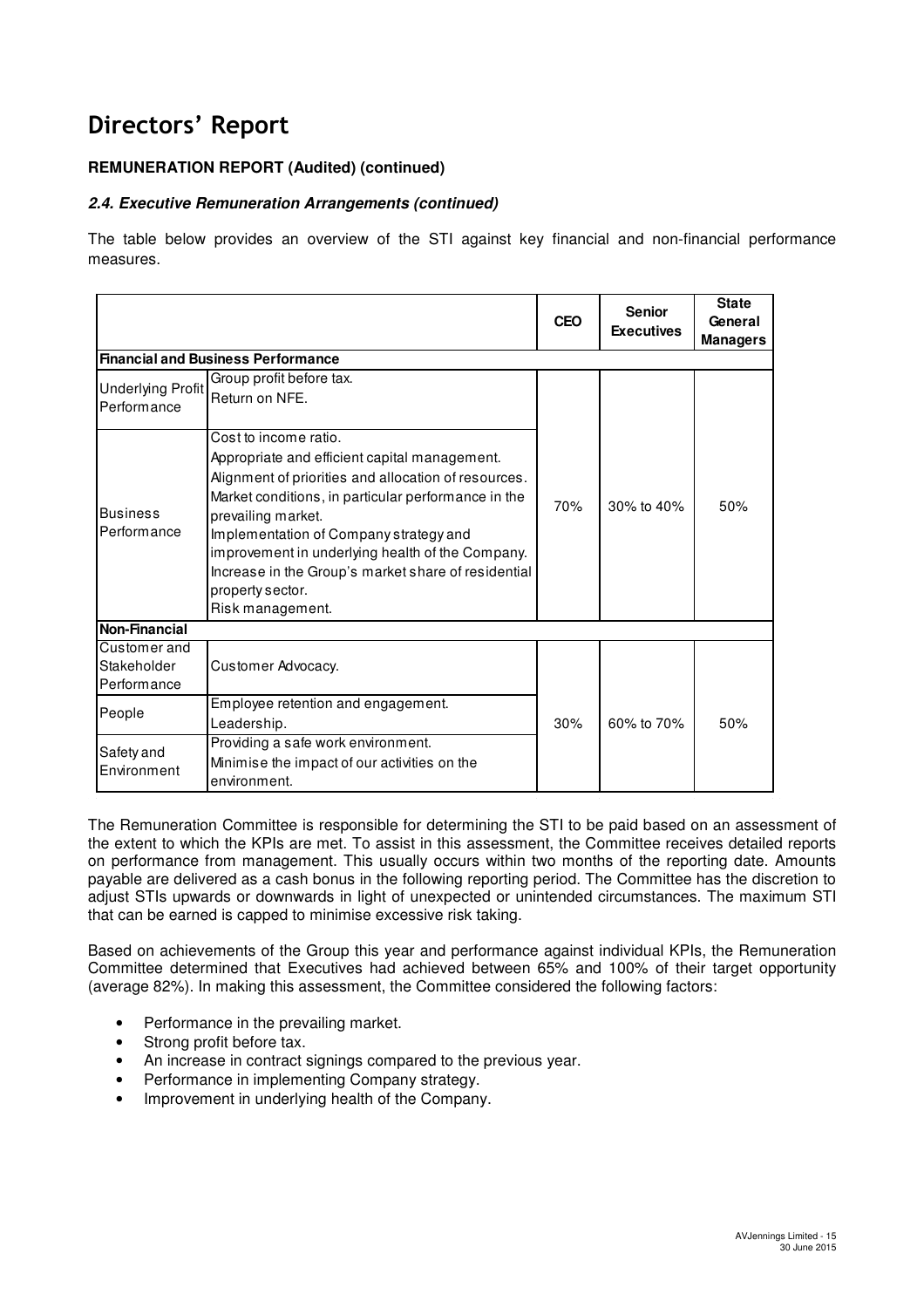## **REMUNERATION REPORT (Audited) (continued)**

#### **2.4. Executive Remuneration Arrangements (continued)**

#### **B) Long Term Incentive (LTI)**

LTI awards are made to executives in order to align remuneration with the creation of shareholder value over the long term. As such, LTI awards are only made to executives who are in a position to have an impact on the Group's performance against the relevant long term performance measures.

#### LTI and retention (current year)

From FY15, share-based remuneration will be provided by the Issue of Rights. The LTI arrangements were varied by the Board for the FY15 year to improve the efficiency of the scheme, reduce the costs to the Company, increase the value to executives, achieve the retention objective and drive performance. The variations consisted of:

- (a) Changing from a share grant scheme to a rights based scheme, thus avoiding the upfront cash outflow associated with the acquisition of shares for each grant. Shares are only now acquired when the rights vest. A rights scheme also means executives do not receive dividends on the rights (as is the case under the former share scheme).
- (b) Re-weighting of short term performance, long term performance and retention by introducing a retention component aligned to long term retention (with service conditions only) which will vest over a three year period.
- (c) Changing the Total Shareholder Return (TSR) hurdle of the LTI component to a Return on Equity (ROE) hurdle based on return on market capitalisation. From a shareholders' perspective, market capitalisation is seen as an appropriate proxy for equity. The ROE hurdle operates such that 50% vesting occurs at an average annual return of 12% with 100% vesting at an average annual return of 18%. The EPS hurdle remains unchanged and is consistent with the previous years' LTI awards structure explained under LTI (previous years) below. The performance conditions will be tested at the end of the three year vesting period and the number of rights that may vest will depend on the level of average annual returns achieved over that period. The CEO's participation was determined as 40% (LTI) and 25% (Retention component) of TEC respectively.

| AVJennings' EPS growth rate over the<br>performance period | Percentage of rights vesting          |
|------------------------------------------------------------|---------------------------------------|
| $\mathsf{I}$ < 5%                                          | l Nil                                 |
| 5%                                                         | 150% of the allocation for the hurdle |
| $15% - 10%$                                                | Pro-rata between 50% and 100%         |
| $\ge$ = 10%                                                | 100% of the allocation for the hurdle |

The operation of the EPS hurdle is set out below.

The operation of the ROE hurdle is set out below.

| <b>AVJennings' ROE over the</b><br>performance period | Percentage of rights vesting   |
|-------------------------------------------------------|--------------------------------|
| $ $ < 12%                                             | Nil                            |
| 12%                                                   | 50%                            |
| $12\% - 18\%$                                         | IPro-rata between 50% and 100% |
| $ >=18%$                                              | 100%                           |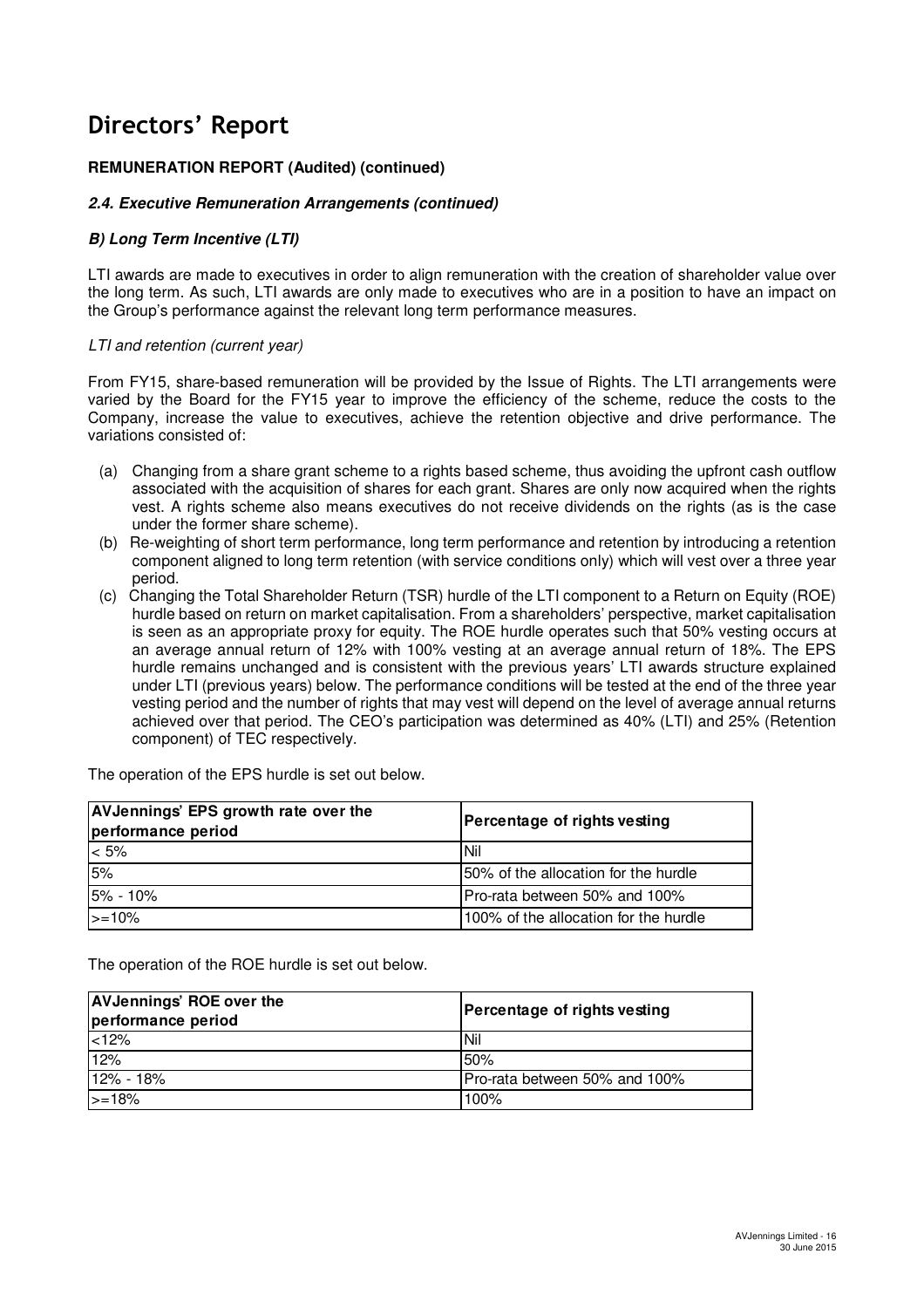## **REMUNERATION REPORT (Audited) (continued)**

#### **2.4. Executive Remuneration Arrangements (continued)**

The operation of the retention hurdle is set out below.

| <b>Retention component - years of service</b> | Percentage of rights vesting |  |
|-----------------------------------------------|------------------------------|--|
| Tone year                                     | 133.33%                      |  |
| Itwo years                                    | <b>133.33%</b>               |  |
| three years                                   | <b>33.34%</b>                |  |

On 29 May 2015, rights were granted to KMP as detailed in the table on page 19.

#### LTI Awards (previous years)

#### Share-based remuneration:

The AVJ Deferred Employee Share Plan (the LTI Plan) administers employee share schemes under which shares may be purchased on-market by the LTI Plan Trustee on behalf of employees. These shares vest to employees for no cash consideration subject to certain conditions being satisfied. Employees may elect not to participate in the scheme. Shares held by the LTI Plan's trust and not yet allocated to employees at the end of the reporting period are shown as treasury shares in the Financial Statements.

Share-based remuneration benefits are provided to executives via the Plan. These equity-settled transactions are measured at fair value at the grant date. The original cost of the shares is treated as a reduction in share capital and the underlying shares identified separately as treasury shares. The fair value of the shares at the grant date is expensed on a straight-line basis over the vesting period with a corresponding increase in sharebased payment reserve in equity. There is no non-recourse financing provided to executives in relation to any share-based payments.

Vesting is subject to both service and performance conditions, except for the FY2013 delayed grant which is only subject to the service condition (see below). The service condition requires the executive to be employed by the Company as at 30 September in the third year after the grant date for each grant. The performance conditions apply to each grant – as to 50% as measured by the TSR hurdle and as to 50% by the EPS hurdle. The two performance hurdles are tested differently. The EPS hurdle is tested as at 30 June in the test year (three years after grant). The TSR hurdle is tested at 30 September of the third year after grant.

The following is the status of allocations made to KMP under the LTI Plan:

#### FY2012 Grant

On 5 September 2011, shares were granted to KMP as detailed in the table on page 19. Of the shares relating to the TSR portion, 58% vested during the year. The rest of the shares were forfeited.

#### FY2013 Grant

On 12 September 2012, shares were granted to KMP as detailed in the table on page 19.

#### FY2013 Delayed Grant

On 25 September 2013, shares were granted to KMP as detailed in the table on page 19. The grant is subject only to service conditions as to 50% for one year to 30 September 2014, which have vested during the year, and as to 50% for two years to 30 September 2015.

#### FY2014 Grant

On 25 September 2013, shares were granted to KMP as detailed in the table on page 19.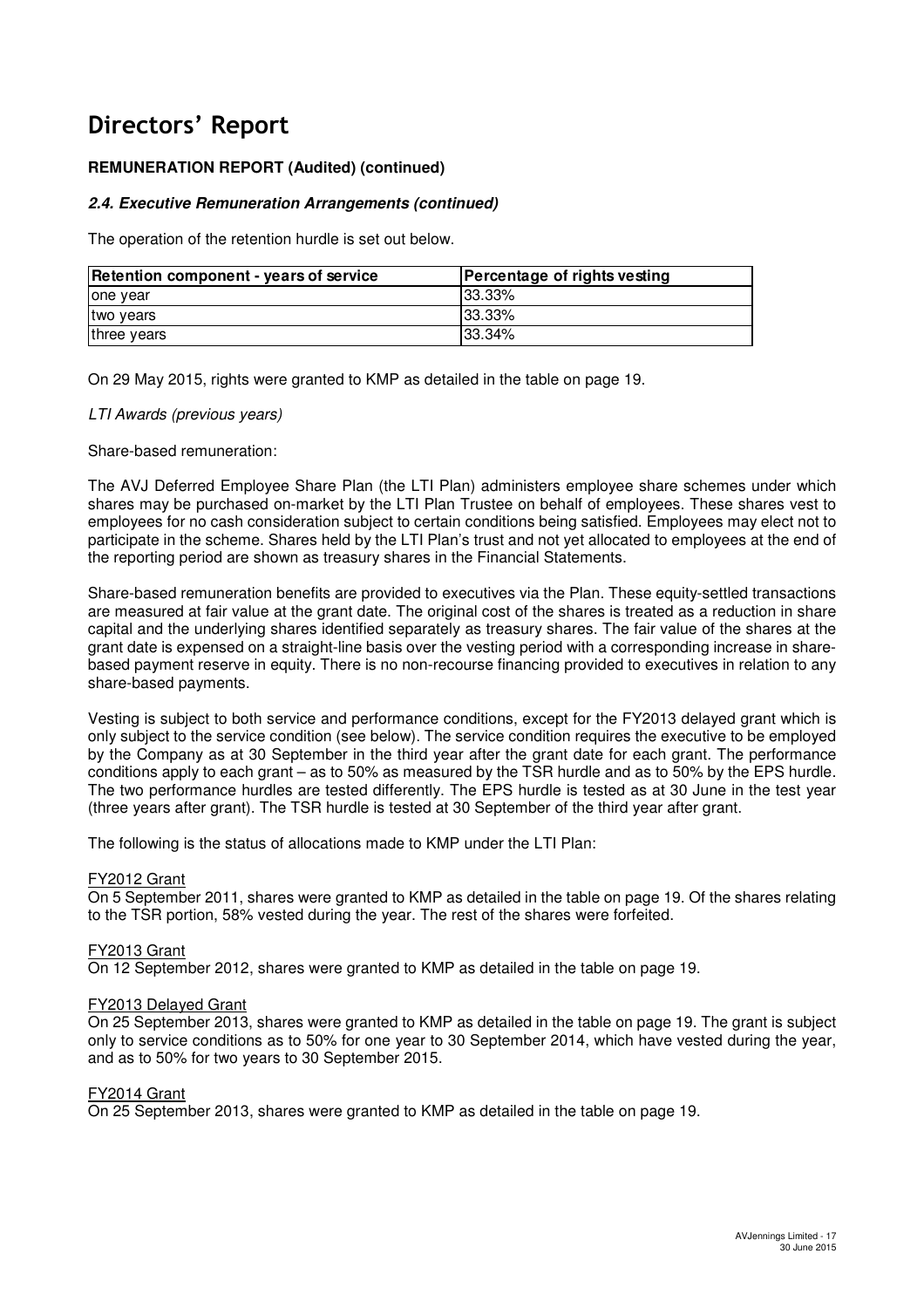## **REMUNERATION REPORT (Audited) (continued)**

#### **2.4. Executive Remuneration Arrangements (continued)**

The service vesting condition is that the employee must still be employed by AVJennings at 30 September 2014 (for the FY2012 grant), 30 September 2015 (for the FY2013 grant) and 30 September 2016 (for the FY2014 grant). In the event of death or permanent disablement, the shares may vest to the estate at the Board's discretion. In the event that the employee is retrenched, the shares may vest subject to Board discretion. If the employee resigns (in certain circumstances) or is terminated, the unvested shares will be forfeited.

The performance vesting conditions are:

- Total Shareholder Return (TSR) performance measured against the ASX Small Industrials Index; and
- Earnings Per Share (EPS) growth. AVJennings' EPS growth for the performance period must meet or exceed the target set. The EPS hurdle for total vesting for each grant is as follows:

FY2012 grant - 10% p.a. growth for the three financial years to 30 June 2014 FY2013 grant - 10% p.a. growth for the three financial years to 30 June 2015 FY2014 grant - 10% p.a. growth for the three financial years to 30 June 2016

Half of the allocation is assessed against each performance condition. The vesting schedule for the TSR performance condition is set out in the table below. The holder of the shares is entitled to receive all dividends paid between grant and vesting date.

The TSR hurdle was chosen as a performance measure as it provides a comparison against external performance. The comparator group against which performance is measured is the ASX Small Industrials Index. This peer group was chosen as the pool of listed pure residential developers was considered too small to provide a reliable and meaningful comparator group.

| <b>AVJennings' TSR rank against</b><br>companies in the Index at 30 September | Percentage vesting                                                 |  |
|-------------------------------------------------------------------------------|--------------------------------------------------------------------|--|
| $\leq$ median                                                                 | l Nil                                                              |  |
| At the median                                                                 | 50%                                                                |  |
| $\vert$ > median but < 75 <sup>th</sup> percentile                            | Pro-rata between 50 <sup>th</sup> and 75 <sup>th</sup> percentiles |  |
| $\left  \right  > = 75$ <sup>th</sup> percentile                              | 100%                                                               |  |

The operation of the EPS hurdle is set out below.

| AVJennings' EPS growth rate over the<br>performance period | Percentage vesting                     |  |
|------------------------------------------------------------|----------------------------------------|--|
| I< 5%                                                      | <b>INil</b>                            |  |
| 5%                                                         | 150% of the allocation for the hurdle  |  |
| 5% - 10%                                                   | Pro-rata between 50% and 100%          |  |
| $\vert$ >=10%                                              | 1100% of the allocation for the hurdle |  |

The fair value of the EPS element of the shares is the market value at grant date. The Monte Carlo Model is used to fair value the TSR element. The Model simulates AVJennings' TSR and compares it against the ASX Small Industrials Index. The Model takes into account historic dividends, share price volatilities and the riskfree yield on an Australian Government Bond at the grant date matching the remaining effective life of 3 years. The EPS hurdle was chosen as it provides a measure over which executives have more direct control.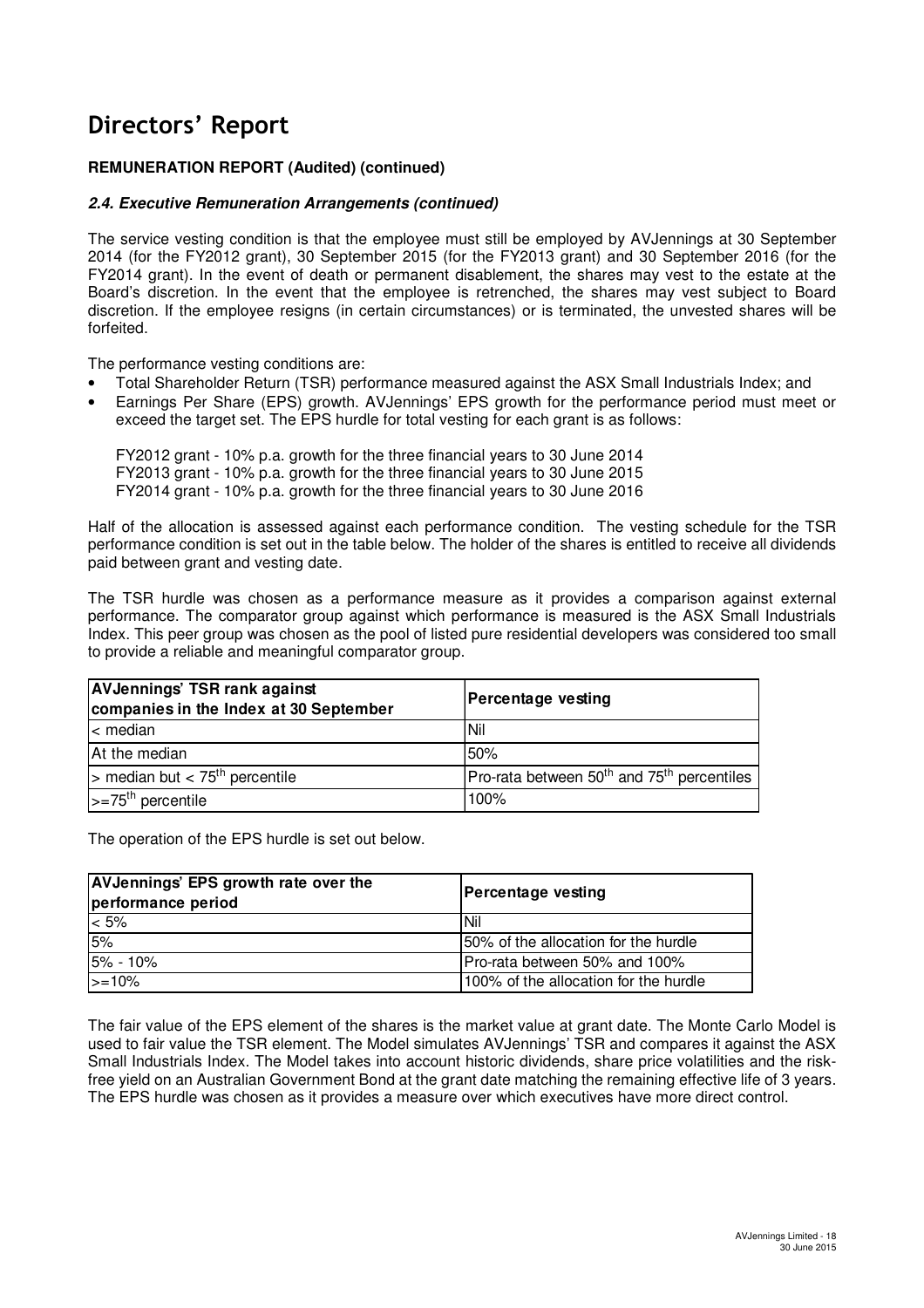## **REMUNERATION REPORT (Audited) (continued)**

## **2.4. Executive Remuneration Arrangements (continued)**

The following is the status of shares granted to KMP under the previous years' LTI Plan:

|                      |                 | <b>Shares Granted</b> |                   | <b>Movement of Number of Shares Granted</b> |                                        |                                     |                                       |  |  |
|----------------------|-----------------|-----------------------|-------------------|---------------------------------------------|----------------------------------------|-------------------------------------|---------------------------------------|--|--|
| <b>Name</b>          | Grant           | <b>Number</b>         | <b>Fair Value</b> | <b>Unvested</b><br>at 1 July<br>2014        | <b>Forfeited</b><br>during the<br>vear | <b>Vested</b><br>during the<br>vear | <b>Unvested</b><br>at 30 June<br>2015 |  |  |
| <b>KMP Executive</b> |                 |                       |                   |                                             |                                        |                                     |                                       |  |  |
| <b>Members</b>       |                 |                       |                   |                                             |                                        |                                     |                                       |  |  |
| <b>PK Summers</b>    | FY2012          | 884,891               | \$<br>311,924     | 884,891                                     | (628, 273)                             | (256, 618)                          |                                       |  |  |
| <b>PK Summers</b>    | <b>FY2013-D</b> | 285,241               | \$<br>166,866     | 285,241                                     |                                        | (142,621)                           | 142,620                               |  |  |
| <b>PK Summers</b>    | FY2014          | 666,349               | \$<br>351,499     | 666,349                                     |                                        |                                     | 666,349                               |  |  |
| A Soutar             | FY2013          | 280,712               | \$<br>74,389      | 280,712                                     |                                        |                                     | 280,712                               |  |  |
| A Soutar             | FY2014          | 147,682               | \$<br>77,902      | 147,682                                     |                                        |                                     | 147,682                               |  |  |
| L Mahaffy            | FY2014          | 107,957               | \$<br>56,947      | 107,957                                     |                                        |                                     | 107,957                               |  |  |
| SC Orlandi           | FY2012          | 131,094               | \$<br>46,211      | 131,094                                     | (93,077)                               | (38, 017)                           |                                       |  |  |
| <b>SC Orlandi</b>    | <b>FY2013-D</b> | 42,257                | \$<br>24,720      | 42,257                                      |                                        | (21, 129)                           | 21,128                                |  |  |
| <b>SC Orlandi</b>    | FY2014          | 95,558                | \$<br>50,407      | 95,558                                      |                                        |                                     | 95,558                                |  |  |
| CD Thompson          | FY2012          | 135,861               | \$<br>47,891      | 135,861                                     | (96, 462)                              | (39, 399)                           |                                       |  |  |
| CD Thompson          | <b>FY2013-D</b> | 43,794                | \$<br>25,619      | 43,794                                      |                                        | (21, 897)                           | 21,897                                |  |  |
| CD Thompson          | FY2014          | 118,078               | \$<br>62,286      | 118,078                                     |                                        |                                     | 118,078                               |  |  |
| L Hunt               | FY2012          | 100,108               | \$<br>35,288      | 100,108                                     | (71.077)                               | (29,031)                            |                                       |  |  |
| L Hunt               | <b>FY2013-D</b> | 32,269                | \$<br>18,877      | 32,269                                      |                                        | (16, 135)                           | 16,134                                |  |  |
| L Hunt               | FY2014          | 72,973                | \$<br>38,493      | 72,973                                      |                                        |                                     | 72,973                                |  |  |
| <b>Total</b>         |                 | 3,144,824             | \$1,389,319       | 3,144,824                                   | (888, 889)                             | (564, 847)                          | 1,691,088                             |  |  |

Note: In the table above, "FY2013-D" refers to the FY2013 Delayed Grant.

The following is the status of rights granted to KMP under the restructured share-based remuneration.

| FY2015 Grant       |        | <b>Rights Granted</b> | <b>Movement of Number of Rights Granted</b> |                                  |                                       |  |  |
|--------------------|--------|-----------------------|---------------------------------------------|----------------------------------|---------------------------------------|--|--|
| <b>Name</b>        | Grant  | <b>Number</b>         | <b>Unvested</b><br>at 1 July 2014           | <b>Vested during</b><br>the year | <b>Unvested</b><br>at 30 June<br>2015 |  |  |
| <b>PK Summers</b>  | FY2015 | 665,068               |                                             |                                  | 665,068                               |  |  |
| A Soutar           | FY2015 | 92,236                |                                             |                                  | 92,236                                |  |  |
| L Mahaffy          | FY2015 | 79,812                |                                             |                                  | 79,812                                |  |  |
| SC Orlandi         | FY2015 | 70.646                | -                                           |                                  | 70.646                                |  |  |
| <b>CD Thompson</b> | FY2015 | 87,296                | ٠                                           |                                  | 87,296                                |  |  |
| L Hunt             | FY2015 | 53,946                | ٠                                           |                                  | 53,946                                |  |  |
| <b>Total</b>       |        | 1,049,004             |                                             |                                  | 1,049,004                             |  |  |

AVJennings prohibits executives from entering into arrangements to protect the value of unvested LTI awards. This prohibition includes entering into hedging arrangements in relation to AVJennings shares.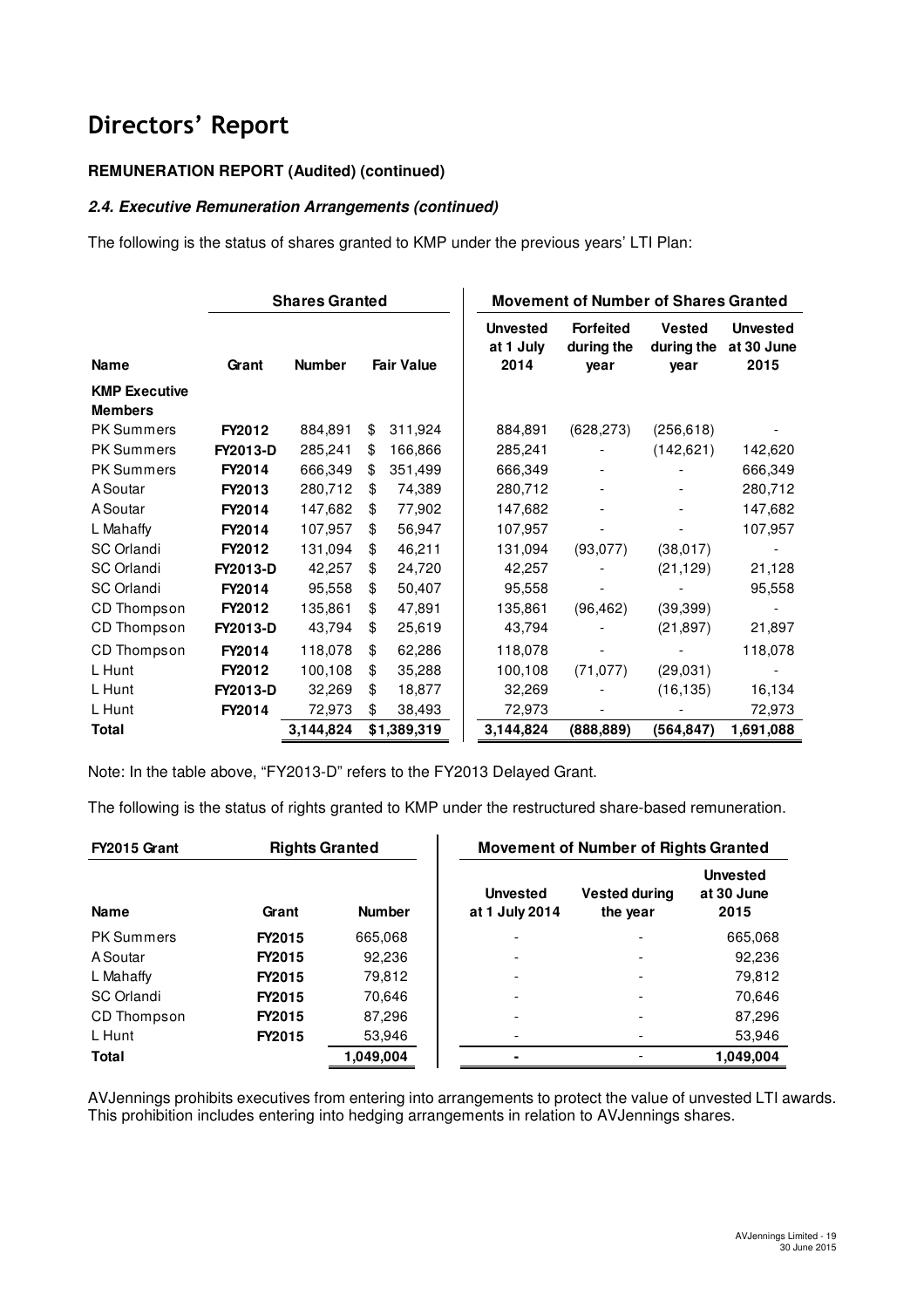#### **REMUNERATION REPORT (Audited) (continued)**

#### **3. Group Performance**

The table below shows the Group's earnings performance as well as the movement in the Group's Earnings per Share (EPS) and Total Shareholder Return (TSR) over the current and previous 4 years.

| <b>Financial</b><br>Report<br><b>Date</b> | Profit / (Loss)<br><b>After Tax</b><br>$$^{\circ}000$ | <b>Basic</b><br><b>EPS</b><br>Cents | <b>TSR</b><br><b>Cents</b> |
|-------------------------------------------|-------------------------------------------------------|-------------------------------------|----------------------------|
| 30 June 2011                              | 12,893                                                | 4.72                                | 4.5                        |
| 30 June 2012                              | (29, 828)                                             | (10.99)                             | (15.0)                     |
| 30 June 2013                              | (15,266)                                              | (5.46)                              | 14.0                       |
| 30 June 2014                              | 18,782                                                | 4.94                                | 13.0                       |
| 30 June 2015                              | 34,385                                                | 9.03                                | 10.5                       |

#### **4. Employment Contracts**

#### **i) Chief Executive Officer**

Mr Summers' contract of employment does not have a termination date and does not stipulate a termination payment. However, it specifies a six month notice period. Details regarding the remuneration paid to Mr Summers are contained in the table on page 22.

During the year no options were either granted to, or exercised by, Mr Summers. There are currently no unexercised or outstanding options.

#### **ii) Other Executives**

The remaining AVJennings executives are full time permanent employees with executive employment contracts. The employment contracts do not have termination dates or termination payments. However, they specify a notice period of three months. There are no other terms or conditions that differ significantly from the standard employment contracts applicable to other AVJennings employees. During the year, no options were granted to, or exercised by, the executives. There are currently no unexercised or outstanding options.

#### **5. Remuneration of Key Management Personnel of the Company and the Group**

Details of the nature and amount of each element of remuneration of Directors and executives are set out in the tables on pages 22 and 23. The Directors are the same as those identified in the Directors' Report.

#### **6. Remuneration Options: Granted and Vested During the Year**

No options were either granted or exercised during the year. There are currently no unexercised or outstanding options. None of the Directors or executives hold any options.

#### **7. Shareholdings of Key Management Personnel**

The number of shares in the Company held during the financial year by each Key Management Personnel of the Group, including their personally related parties, are set out on page 21.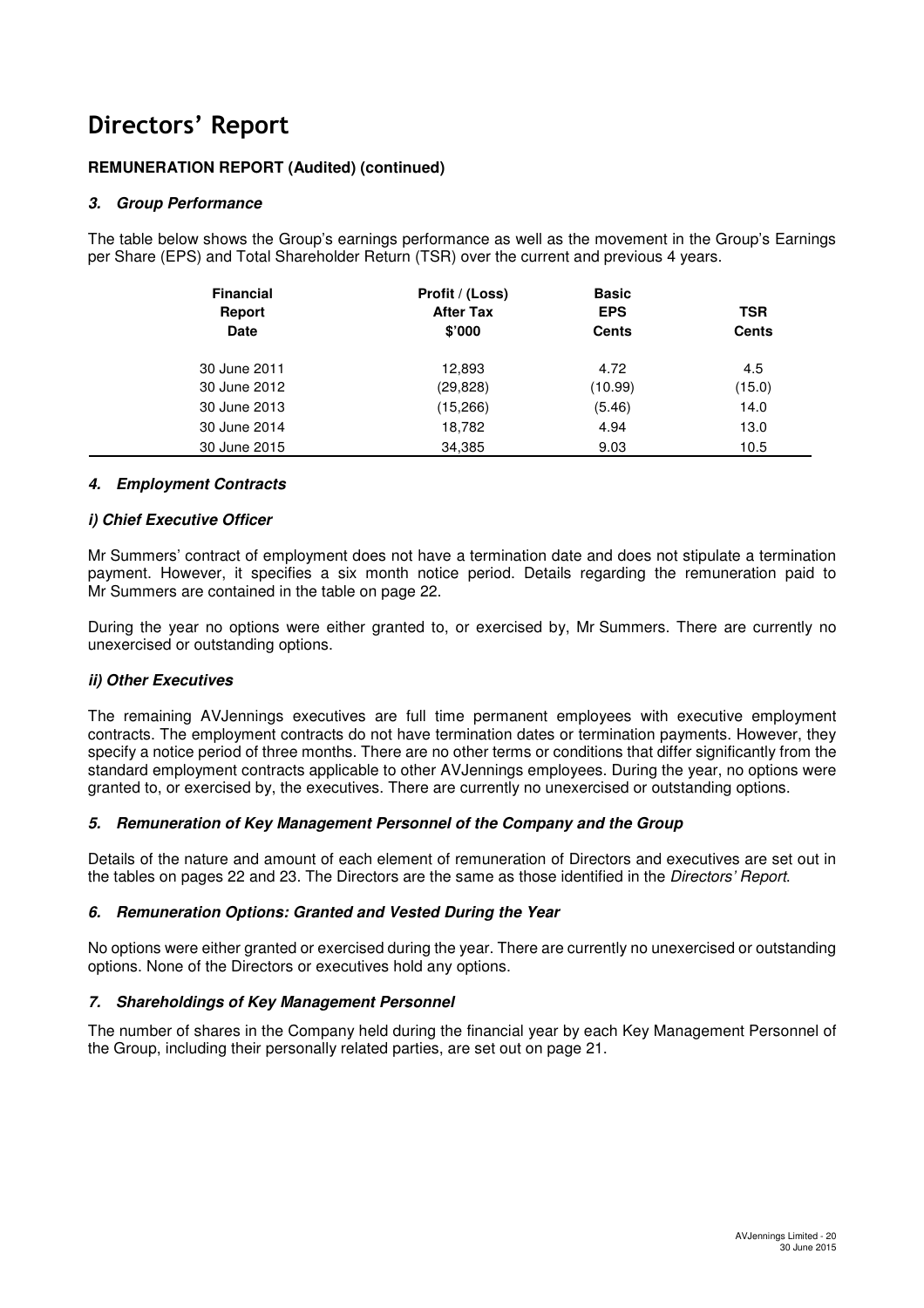## **REMUNERATION REPORT (Audited) (continued)**

|                                 | Opening<br><b>Balance</b> | <b>Vested as</b><br>Remuneration | Closing<br><b>Balance</b> |
|---------------------------------|---------------------------|----------------------------------|---------------------------|
| For the year ended 30 June 2015 |                           |                                  |                           |
| <b>Directors</b>                |                           |                                  |                           |
| S Cheong                        | 192,318,030               |                                  | 192,318,030               |
| E Sam                           | 209,349                   |                                  | 209,349                   |
| <b>PK Summers</b>               | 2,416,266                 | 399,239                          | 2,815,505                 |
| <b>RJ Rowley</b>                | 252,000                   |                                  | 252,000                   |
| D Tsang                         | 837,396                   |                                  | 837,396                   |
| <b>Executives</b>               |                           |                                  |                           |
| A Soutar                        | 212,131                   |                                  | 212,131                   |
| L Mahaffy                       | 19,967                    |                                  | 19,967                    |
| SC Orlandi                      | 143,337                   | 59,146                           | 202,483                   |
| CD Thompson                     | 823,152                   | 61,296                           | 884,448                   |
| L Hunt                          | 41,916                    | 45,166                           | 87,082                    |
| <b>Total</b>                    | 197,273,544               | 564,847                          | 197,838,391               |
| For the year ended 30 June 2014 |                           |                                  |                           |
| <b>Directors</b>                |                           |                                  |                           |
| S Cheong                        | 192,318,030               |                                  | 192,318,030               |
| E Sam                           | 209,349                   |                                  | 209,349                   |
| <b>PK Summers</b>               | 2,416,266                 |                                  | 2,416,266                 |
| <b>RJ Rowley</b>                | 252,000                   |                                  | 252,000                   |
| D Tsang $(1)$                   | 837,396                   |                                  | 837,396                   |
| <b>Executives</b>               |                           |                                  |                           |
| A Soutar                        | 212,131                   |                                  | 212,131                   |
| L Mahaffy                       | 19,967                    |                                  | 19,967                    |
| SC Orlandi                      | 143,337                   |                                  | 143,337                   |
| CD Thompson                     | 823,152                   |                                  | 823,152                   |
| L Hunt                          | 41,916                    |                                  | 41,916                    |
| <b>Total</b>                    | 197,273,544               |                                  | 197,273,544               |

(1) Appointed 2 June 2014.

No other Key Management Personnel held shares in AVJennings Limited at any time during the year.

All equity transactions with Key Management Personnel have been entered into under terms and conditions no more favourable than those the Company would have adopted if dealing at arm's length.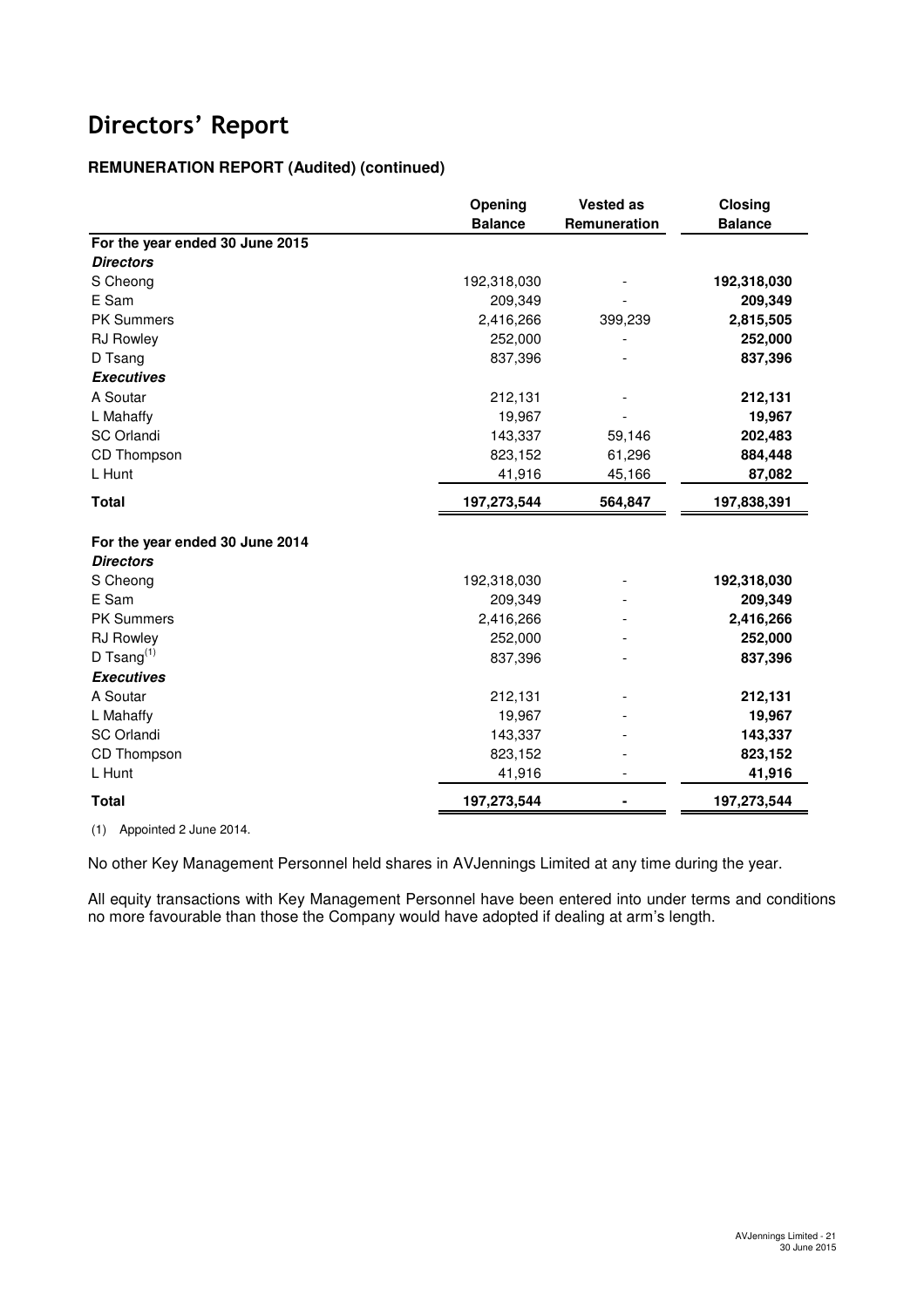#### **REMUNERATION REPORT (Audited) (continued)**

| <b>Directors</b>          |             | <b>Short-Term</b> |        | <b>Post Employment</b> | Long-Term           | Share-based           | <b>Total</b> | <b>Performance Related</b> |
|---------------------------|-------------|-------------------|--------|------------------------|---------------------|-----------------------|--------------|----------------------------|
|                           | Salary/     | Cash              |        |                        | <b>Long Service</b> |                       |              |                            |
|                           | <b>Fees</b> | <b>Bonus</b>      | Other  | Superannuation $(3)$   | Leave               | Shares <sup>(4)</sup> |              |                            |
|                           | \$          | \$                | \$     | \$                     | \$                  | \$                    | \$           | $\%$                       |
| 30 June 2015              |             |                   |        |                        |                     |                       |              |                            |
| $S$ Cheong <sup>(1)</sup> |             |                   |        |                        |                     |                       |              |                            |
| <b>RJ Rowley</b>          | 77,626      |                   |        | 7,374                  |                     |                       | 85,000       |                            |
| PK Summers <sup>(2)</sup> | 463,984     | 188,396           | 77,595 | 18,783                 | 25,054              | 17,996                | 791,808      | 18.20                      |
| E Sam <sup>(1)</sup>      |             |                   |        |                        |                     |                       |              |                            |
| <b>B</b> Chin             | 60,000      |                   |        |                        |                     |                       | 60,000       |                            |
| <b>BG Hayman</b>          | 45,662      |                   |        | 4,338                  |                     |                       | 50,000       |                            |
| TP Lai                    | 50,000      |                   |        |                        |                     |                       | 50,000       |                            |
| D Tsang <sup>(1)</sup>    |             |                   |        |                        |                     |                       |              |                            |
|                           | 697,272     | 188,396           | 77,595 | 30,495                 | 25,054              | 17,996                | 1,036,808    |                            |
| 30 June 2014              |             |                   |        |                        |                     |                       |              |                            |
| $S$ Cheong <sup>(1)</sup> |             |                   |        |                        |                     |                       |              |                            |
| <b>RJ Rowley</b>          | 77,803      |                   |        | 7,197                  |                     |                       | 85,000       |                            |
| PK Summers <sup>(2)</sup> | 457,119     | 104,519           | 66,434 | 25,538                 | 21,878              | 134,732               | 810,220      | 17.92                      |
| E Sam <sup>(1)</sup>      |             |                   |        |                        |                     |                       |              |                            |
| <b>B</b> Chin             | 60,000      |                   |        |                        |                     |                       | 60,000       |                            |
| <b>BG Hayman</b>          | 45,767      |                   |        | 4,233                  |                     |                       | 50,000       |                            |
| TP Lai                    | 50,000      |                   |        |                        |                     |                       | 50,000       |                            |
| D Tsang $(1)(5)$          |             |                   |        |                        |                     |                       |              |                            |
|                           | 690,689     | 104,519           | 66,434 | 36,968                 | 21,878              | 134,732               | 1,055,220    |                            |

(1) These Directors were not paid fees. A consulting fee of \$50,000 per month was paid to the ultimate parent entity SC Global Developments Pte Ltd which covers the services of these Directors. International airfares to attend meetings are paid for by a related entity.

(2) 'Other' relates to the value of motor vehicle benefits.

 (3) Payments to Defined Contribution Plans consist of Superannuation Guarantee Contribution payments as well as employee voluntary contributions. The Group does not contribute to any Defined Benefit Plans.

(4) Includes a reversal of \$183,615 (2014: \$181,543) relating to shares that did not vest.

(5) Appointed 2 June 2014.

(a) Directors are also reimbursed for airfares (other than the international airfares for those Directors referred to in (1) above), and other expenses relating to the provision of their services.

(b) With the exception of share-based remuneration for the Chief Executive referred to in 2.4(ii), there were no other share-based payments made to Directors in the year under review.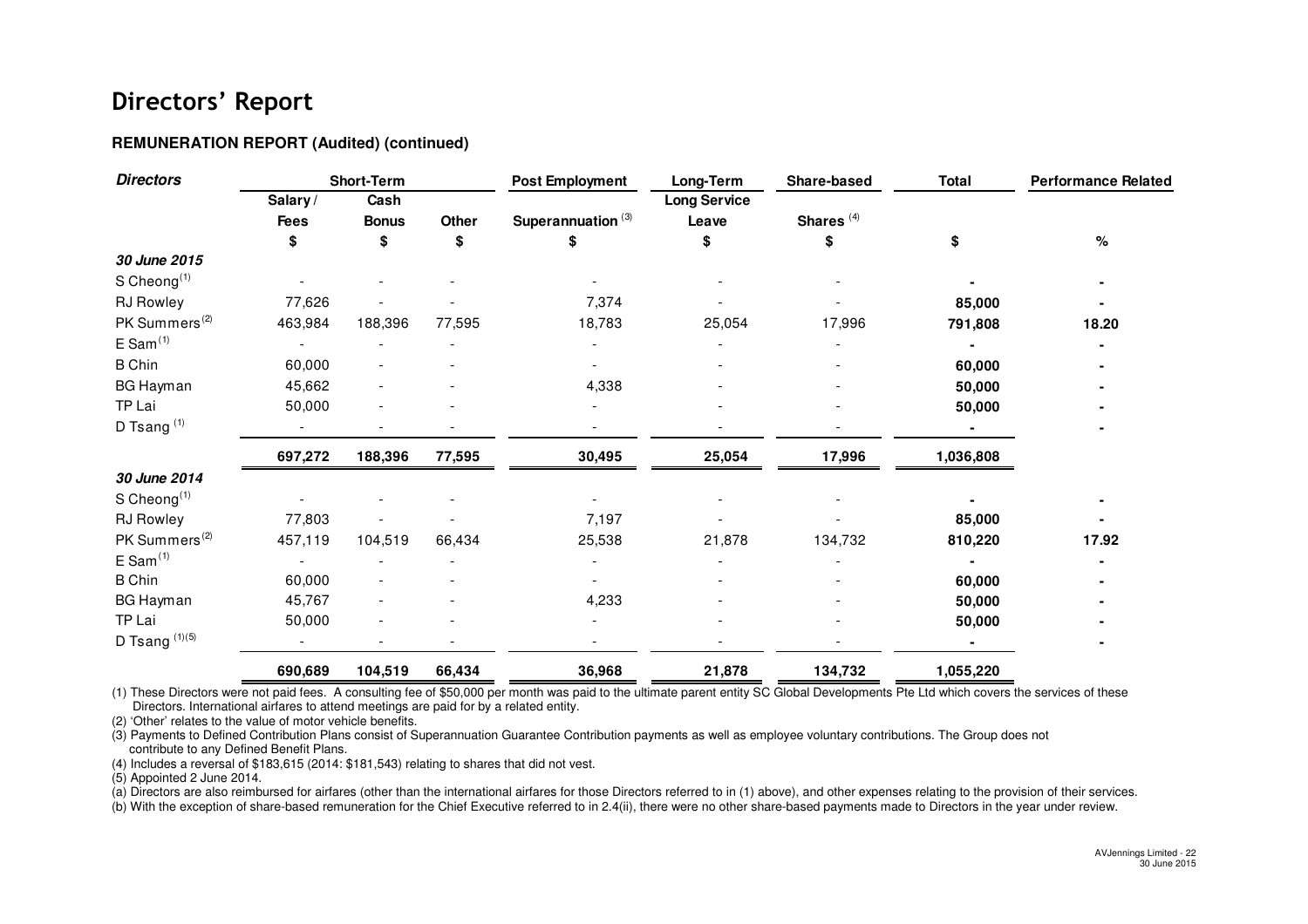#### **REMUNERATION REPORT (Audited) (continued)**

| <b>Executives</b>                       |             | <b>Short-Term</b> |                          | <b>Post Employment</b>        | Long-Term           | <b>Share-Based</b> | Total     | <b>Performance Related</b> |
|-----------------------------------------|-------------|-------------------|--------------------------|-------------------------------|---------------------|--------------------|-----------|----------------------------|
|                                         | Salary /    | Cash              |                          |                               | <b>Long Service</b> |                    |           |                            |
|                                         | <b>Fees</b> | <b>Bonus</b>      | Other                    | Superannuation <sup>(1)</sup> | Leave               | <b>Shares</b>      |           |                            |
|                                         | \$          | \$                | \$                       | \$                            | \$                  | \$                 | \$        | $\%$                       |
| 30 June 2015                            |             |                   |                          |                               |                     |                    |           |                            |
| A Soutar <sup>(4)</sup>                 | 354,351     | 71,020            | $\overline{\phantom{0}}$ | 34,783                        | 5,672               | 49,392             | 515,218   | 23.37                      |
| L Mahaffy                               | 324,394     | 36,599            | $\overline{\phantom{a}}$ | 18,783                        | 4,194               | 18,469             | 402,439   | 13.68                      |
| SC Orlandi <sup>(2)</sup>               | 300,397     | 44,856            | $\overline{\phantom{a}}$ | 18,783                        | 9,128               | 2,125              | 375,289   | 10.06                      |
| CD Thompson <sup><math>(2)</math></sup> | 356,462     | 61,585            | $\overline{\phantom{a}}$ | 18,783                        | 11,411              | 5,461              | 453,702   | 12.67                      |
| $L$ Hunt <sup><math>(2)</math></sup>    | 209,519     | 28,545            | $\overline{\phantom{a}}$ | 18,783                        | 6,274               | 1,623              | 264,744   | 8.73                       |
|                                         | 1,545,123   | 242,605           | $\blacksquare$           | 109,915                       | 36,679              | 77,070             | 2,011,392 |                            |
| 30 June 2014                            |             |                   |                          |                               |                     |                    |           |                            |
| M Henesey-Smith <sup>(5)</sup>          | 321,280     | 67,304            | 15,173                   | 36,214                        | 11,895              | 30,151             | 482,017   | 15.75                      |
| A Soutar                                | 330,084     | 31,409            | $\overline{\phantom{a}}$ | 34,660                        | 3,874               | 45,181             | 445,208   | 17.20                      |
| L Mahaffy                               | 319,712     | 8,200             | $\overline{\phantom{a}}$ | 17,775                        | 2,957               | 15,391             | 364,035   | 6.48                       |
| SC Orlandi <sup>(3)</sup>               | 284,820     | 21,775            | $\overline{\phantom{a}}$ | 17,775                        | 11,633              | 19,509             | 355,512   | 7.69                       |
| CD Thompson <sup>(3)</sup>              | 342,600     | 35,875            | $\overline{\phantom{a}}$ | 17,775                        | 11,203              | 22,934             | 430,387   | 10.31                      |
| $L$ Hunt <sup>(3)</sup>                 | 195,400     | 11,085            | -                        | 23,175                        | 6,111               | 14,898             | 250,669   | 6.12                       |
|                                         | 1,793,896   | 175,648           | 15,173                   | 147,374                       | 47,673              | 148,064            | 2,327,828 |                            |

(1) Payments to Defined Contribution Plans consist of Superannuation Guarantee Contribution payments as well as employee voluntary contributions. The Group does not contribute to any Defined Benefit Plans.

(2) 'Shares' include reversals of \$27,202 for SC Orlandi, \$28,191 for CD Thompson and \$20,772 for L Hunt relating to shares from the FY2012 Grant that did not vest.

(3) 'Shares' include reversals of \$26,895 for SC Orlandi, \$27,873 for CD Thompson and \$20,538 for L Hunt relating to shares from the FY2011 Grant that did not vest.

(4) Ceased employment 30 June 2015.

(5) Ceased employment 11 July 2014.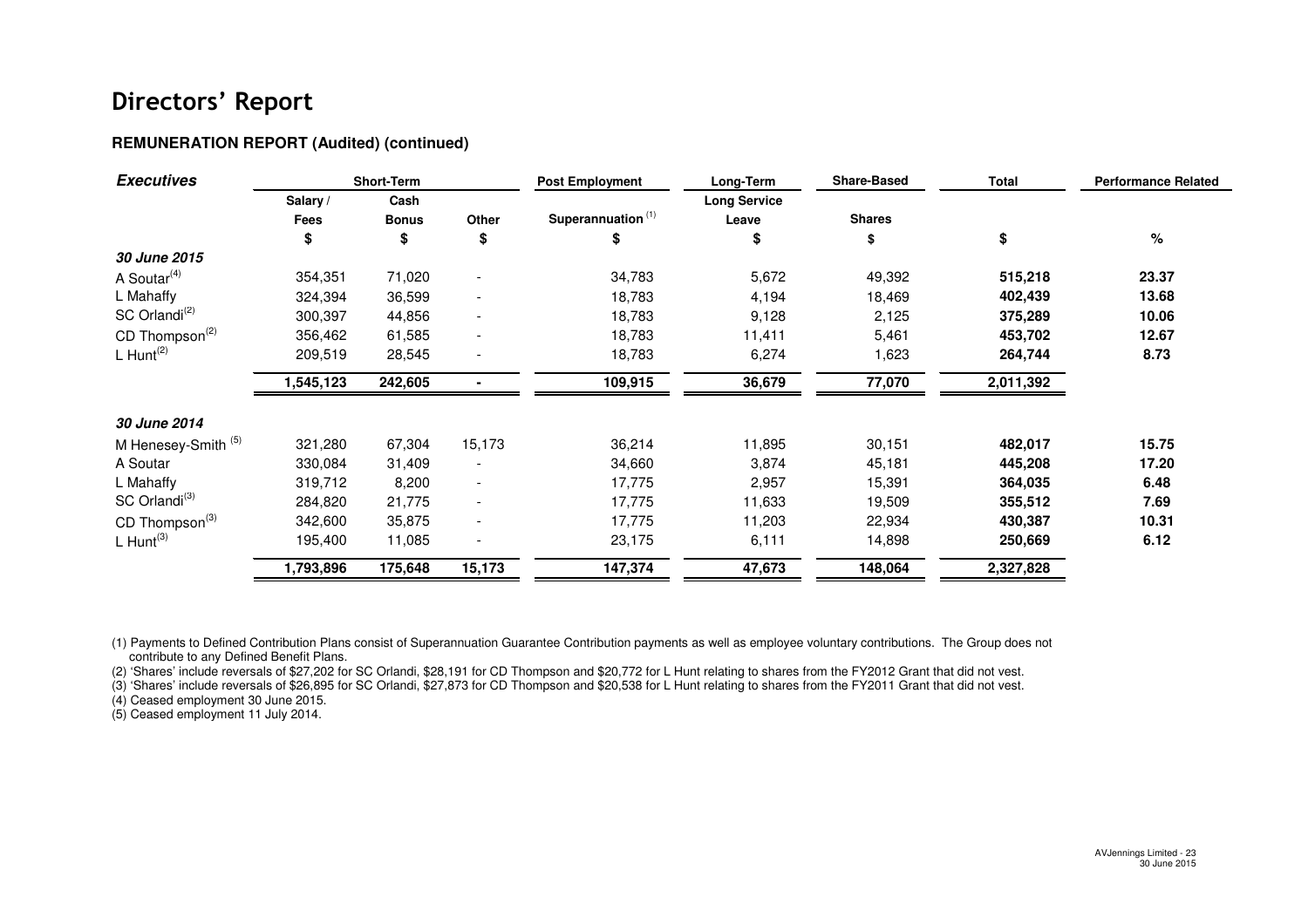#### **MEETINGS OF DIRECTORS AND DIRECTORS' COMMITTEES**

The number of meetings of Directors and Directors' committees held during the year, for the period the Director was a Member of the Board or a Committee, and the number of meetings attended by each Director are detailed below.

|                      |              | <b>Full Meetings</b> |       | <b>Meetings of Committees</b> |                          |          |                    |          |                        |          |  |  |
|----------------------|--------------|----------------------|-------|-------------------------------|--------------------------|----------|--------------------|----------|------------------------|----------|--|--|
|                      | of Directors |                      | Audit |                               | <b>Remuneration</b>      |          | <b>Nominations</b> |          | <b>Risk Management</b> |          |  |  |
|                      | Held         | Attended             | Held  | Attended                      | Held                     | Attended | Held               | Attended | Held                   | Attended |  |  |
| S Cheong             | 4            | 4                    |       | $\overline{\phantom{a}}$      |                          |          |                    |          |                        |          |  |  |
| <b>RJ Rowley</b>     | 4            | 4                    | 3     | 3                             | $\overline{\phantom{a}}$ |          |                    |          |                        |          |  |  |
| <b>PK Summers</b>    | 4            | 4                    |       |                               |                          |          |                    |          |                        |          |  |  |
| E Sam <sup>(1)</sup> | 4            | 4                    | 3     |                               |                          |          |                    |          |                        |          |  |  |
| <b>B</b> Chin        | 4            | 4                    | 3     | 3                             | $\overline{\phantom{0}}$ |          |                    |          |                        |          |  |  |
| <b>BG Hayman</b>     | 4            | 4                    |       | $\overline{\phantom{a}}$      |                          |          |                    |          |                        |          |  |  |
| TP Lai               | 4            | 4                    | 3     | 3                             |                          |          |                    |          |                        |          |  |  |
| D Tsang $^{(2)}$     | 4            |                      | 3     |                               |                          |          |                    |          |                        |          |  |  |

(1) Retired from the Audit Committee effective 19 November 2014.

(2) Appointed to the Audit Committee effective 19 November 2014.

#### Investments Committee

The Investments Committee does not formally meet in person. It conducts physical inspections of certain major development sites and receives detailed briefings from management on all major development sites prior to consideration of formal acquisition proposals which are dealt with by way of circular resolution.

#### **DIRECTORS' INTERESTS**

The relevant interests of the Directors in the shares of the Company at the date of this Report are:

| <b>Director</b>  | <b>Number</b> |
|------------------|---------------|
| S Cheong         | 192,318,030   |
| E Sam            | 209,349       |
| PK Summers*      | 2,815,505     |
| <b>RJ Rowley</b> | 252,000       |
| D Tsang          | 837,396       |

\*Does not include unvested shares under the AVJ Deferred Employee Share Plan. Refer to page 19.

#### **INDEMNIFYING OFFICERS**

During the year, the Group paid a premium in respect of a contract insuring its Directors and employees against liabilities that may be incurred in defending civil or criminal proceedings that may be brought against the Officers in their capacity as Officers of entities in the Group. In accordance with common practice, the insurance policy prohibits disclosure of the nature of the liability insured against and the amount of the premium.

#### **INDEMNIFICATION OF AUDITORS**

To the extent permitted by law, the Company has agreed to indemnify its auditors, Ernst & Young, as part of the terms of its audit engagement agreement against claims by third parties arising from the audit (for an unspecified amount) – except for any loss in respect of any matters which are finally determined to have resulted from Ernst & Young's negligent, wrongful or wilful acts or omissions. No payment has been made to indemnify Ernst & Young during or since the financial year.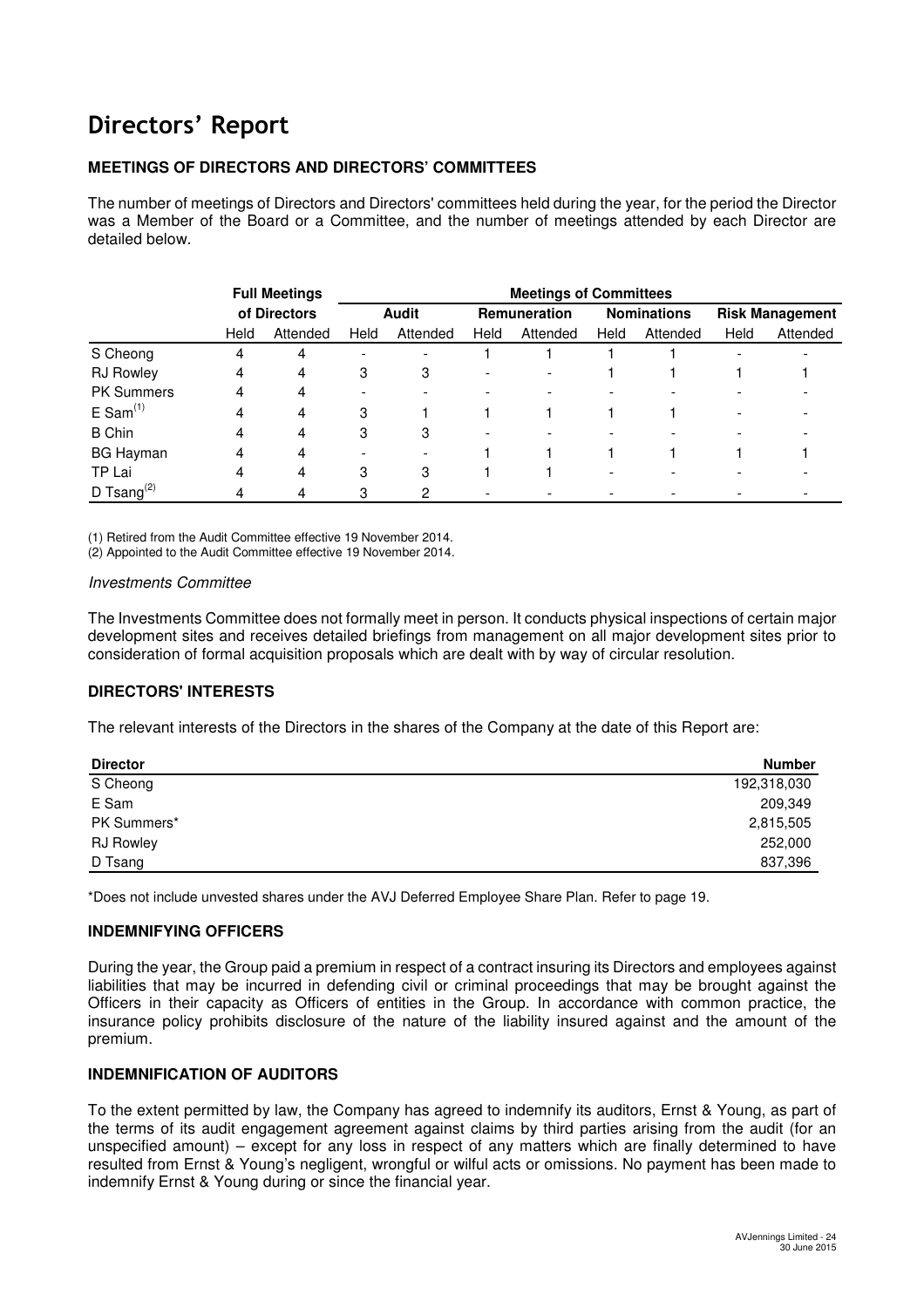## **ROUNDING OF AMOUNTS**

The amounts contained in this Report and in the Financial Statements have been rounded to the nearest \$1,000 (where rounding is applicable under the option available to the Company under the Australian Securities and Investments Commission (ASIC) Class Order 98/100. The Company is an entity to which the Class Order applies.

#### **AUDITOR'S INDEPENDENCE DECLARATION**

Independence Declaration from our auditors, Ernst & Young is set out on page 26.

#### **NON-AUDIT SERVICES**

A number of non-audit services were provided by the Group's auditor, Ernst & Young. These non-audit services are detailed in note 29 to this Financial Report. The Directors are satisfied that the provision of non-audit services is compatible with the general standard of independence for auditors imposed by the *Corporations* Act 2001. The nature and scope of each type of non-audit service provided means that auditor independence was not compromised.

This Report is made in accordance with a resolution of the Directors.

 $\frac{1}{\sqrt{2}}$ 

Simon Cheong **Director** 

28 September 2015

Peter Summers **Director**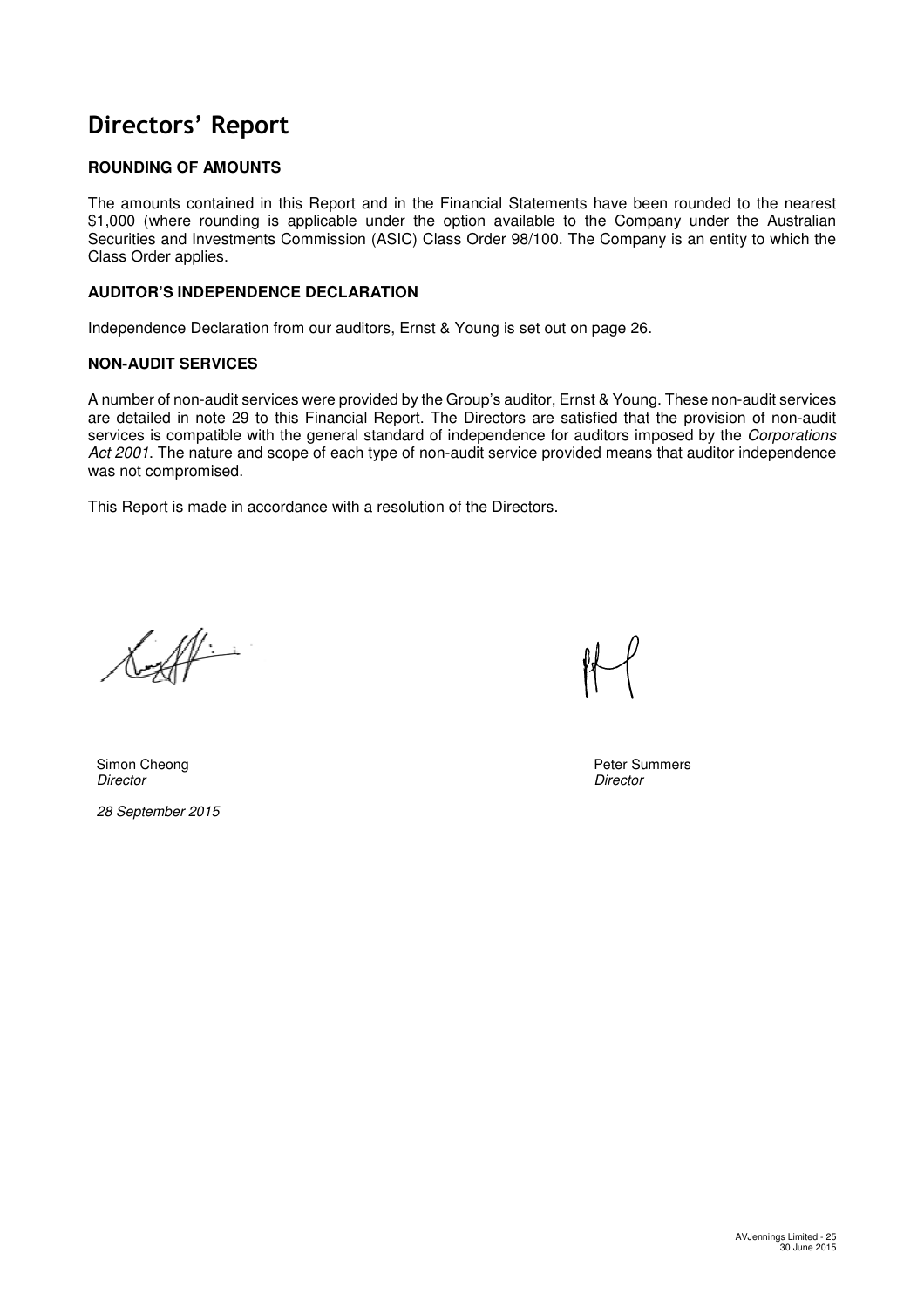

Ernst & Young 680 George Street Sydney NSW 2000 Australia GPO Box 2646 Sydney NSW 2001

Tel: +61 2 9248 5555 Fax: +61 2 9248 5959 ey.com/au

## **Auditor's Independence Declaration to the Directors of AVJennings Limited**

In relation to our audit of the financial report of AVJennings Limited for the financial year ended 30 June 2015, to the best of my knowledge and belief, there have been no contraventions of the auditor independence requirements of the *Corporations Act 2001* or any applicable code of professional conduct.

Ernst & Tang<br>Ernst & Young<br>Mark Conoy

Mark Conroy Partner 28 September 2015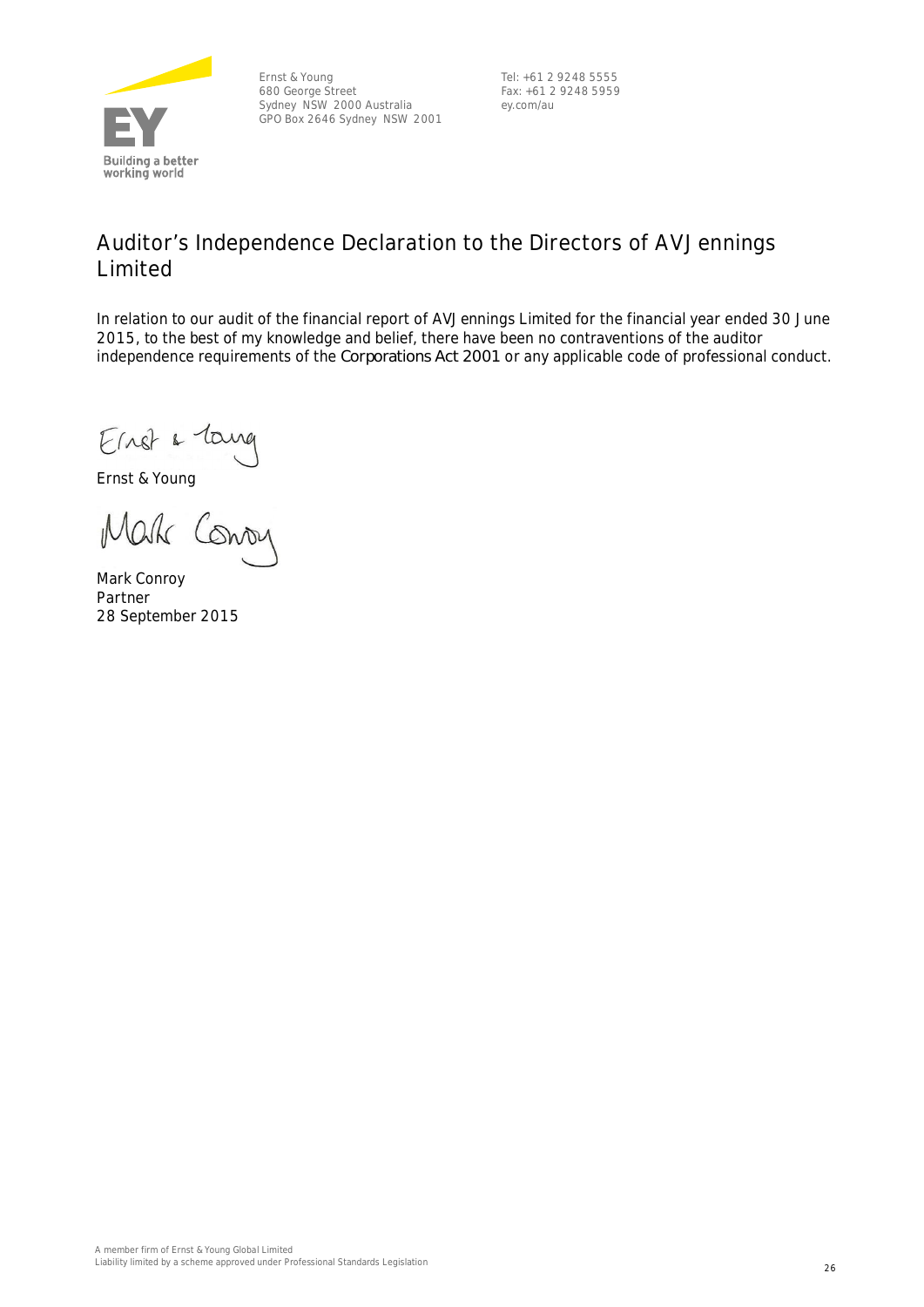# Consolidated Statement of Comprehensive Income

|                                                                                         | <b>Note</b>    | 2015<br>\$'000 | 2014<br>\$'000 |
|-----------------------------------------------------------------------------------------|----------------|----------------|----------------|
| Revenues                                                                                | $\overline{c}$ | 317,903        | 250,570        |
| Share of profits of associates and joint venture entities                               |                |                |                |
| accounted for using the equity method                                                   | 24(b)          | 1,569          | 1,967          |
| Cost of property developments sold                                                      |                | (232, 641)     | (195, 656)     |
| Provision for loss on inventories                                                       | $\overline{c}$ | 3,720          | 5,154          |
| Other operational expenses                                                              |                | (4,953)        | (3,948)        |
| Selling and marketing expenses                                                          |                | (7, 126)       | (6,005)        |
| Employee benefits expenses                                                              | $\overline{c}$ | (20, 402)      | (17, 189)      |
| Depreciation expense                                                                    | $\overline{c}$ | (300)          | (330)          |
| Finance costs                                                                           | $\overline{c}$ | (863)          | (457)          |
| Management and administration expenses                                                  |                | (8,736)        | (7,093)        |
| Profit before income tax                                                                |                | 48,171         | 27,013         |
| Income tax                                                                              | 3              | (13,786)       | (8, 231)       |
| Profit after income tax                                                                 |                | 34,385         | 18,782         |
| Other comprehensive income                                                              |                |                |                |
| Foreign currency translation                                                            |                | (1, 397)       | 2,065          |
| Other comprehensive (loss)/income for the year                                          |                | (1, 397)       | 2,065          |
| Total comprehensive income for the year                                                 |                | 32,988         | 20,847         |
|                                                                                         |                |                |                |
| Earnings per share for profit attributable to ordinary equity holders of<br>the parent: |                | <b>Cents</b>   | <b>Cents</b>   |
| Basic earnings per share                                                                | 30             | 9.03           | 4.94           |
| Diluted earnings per share                                                              | 30             | 9.03           | 4.94           |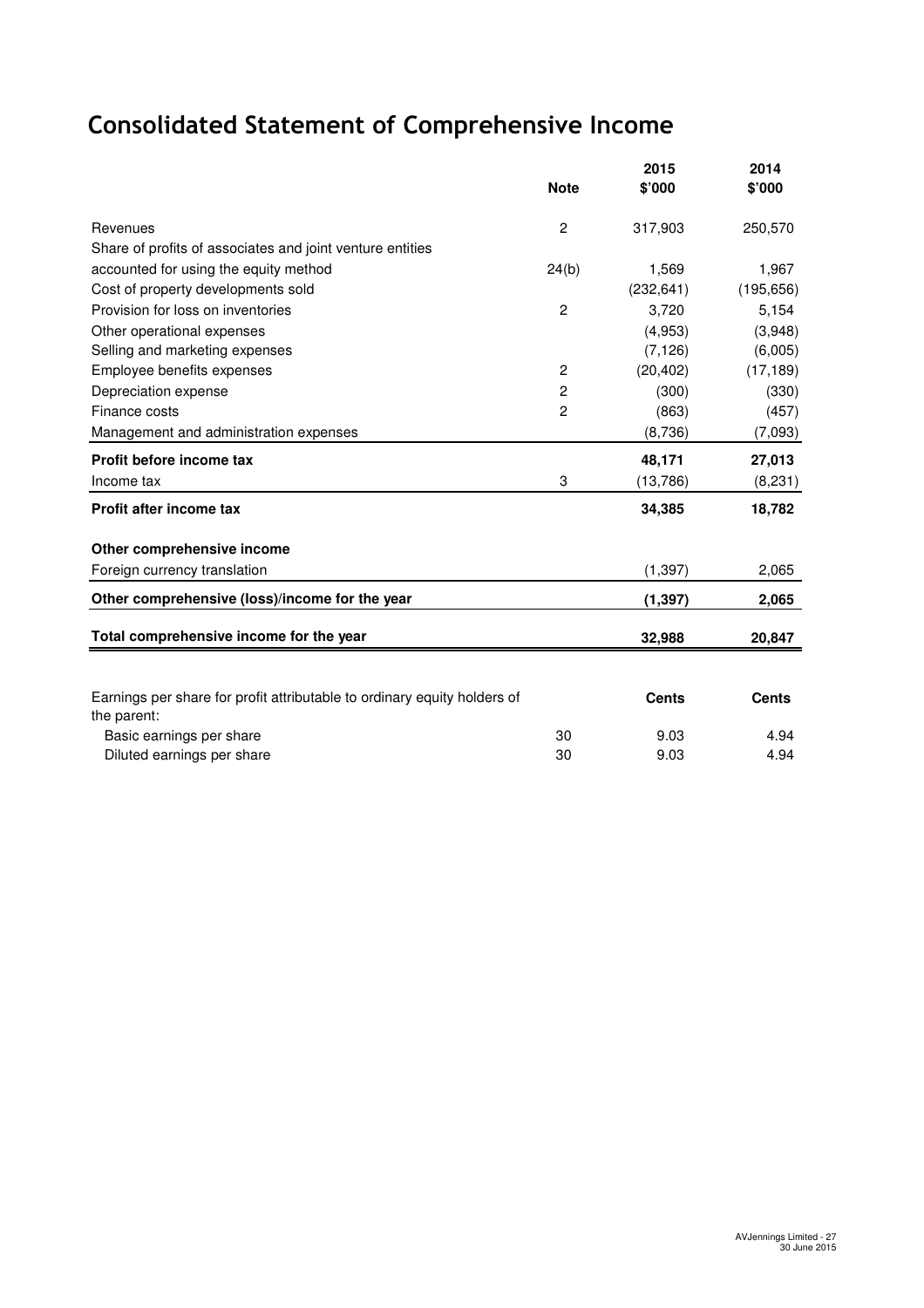# Consolidated Statement of Financial Position

|                                                   |                | 2015    | 2014            |
|---------------------------------------------------|----------------|---------|-----------------|
|                                                   | <b>Note</b>    | \$'000  | \$'000          |
| <b>CURRENT ASSETS</b>                             |                |         |                 |
| Cash and cash equivalents                         | 4              | 37,812  | 4,796           |
| Trade and other receivables                       | 5              | 69,364  | 44,557          |
| Inventories                                       | 6              | 204,942 | 168,019         |
| Tax receivable                                    |                | 143     |                 |
| Other current assets                              | $\overline{7}$ | 2,060   | 1,387           |
| <b>Total current assets</b>                       |                | 314,321 | 218,759         |
| <b>NON-CURRENT ASSETS</b>                         |                |         |                 |
| Trade and other receivables                       | 5              | 12,818  | 6,159           |
| Inventories                                       | 6              | 312,007 | 212,804         |
| Investments accounted for using the equity method | 24             | 10,667  | 27,108          |
| Available-for-sale financial asset                | 8              | 2,880   | 3,000           |
| Plant and equipment                               | 9              | 605     | 642             |
| Intangible assets                                 | 10             | 2,816   | 2,816           |
| <b>Total non-current assets</b>                   |                | 341,793 | 252,529         |
|                                                   |                |         |                 |
| <b>Total assets</b>                               |                | 656,114 | 471,288         |
|                                                   |                |         |                 |
| <b>CURRENT LIABILITIES</b>                        |                |         |                 |
| Trade and other payables                          | 11             | 117,461 | 46,823          |
| Interest-bearing loans and borrowings             | 12             | 3,008   | 4,083           |
| Tax payable<br>Provisions                         | 13             |         | 251             |
| <b>Total current liabilities</b>                  | 15             | 5,510   | 4,706<br>55,863 |
|                                                   |                | 125,979 |                 |
| <b>NON-CURRENT LIABILITIES</b>                    |                |         |                 |
| Trade and other payables                          | 11             | 51,556  | 13,406          |
| Interest-bearing loans and borrowings             | 12             | 123,716 | 81,500          |
| Deferred tax liabilities                          | 14             | 16,775  | 4,041           |
| Provisions                                        | 15             | 742     | 698             |
| <b>Total non-current liabilities</b>              |                | 192,789 | 99,645          |
| <b>Total liabilities</b>                          |                | 318,768 | 155,508         |
|                                                   |                |         |                 |
| <b>Net assets</b>                                 |                | 337,346 | 315,780         |
| <b>EQUITY</b>                                     |                |         |                 |
| Contributed equity                                | 16             | 160,436 | 160,436         |
| Reserves                                          | 17(a)          | 3,074   | 4,361           |
| Retained earnings                                 | 17(c)          | 173,836 | 150,983         |
|                                                   |                |         |                 |
| <b>Total equity</b>                               |                | 337,346 | 315,780         |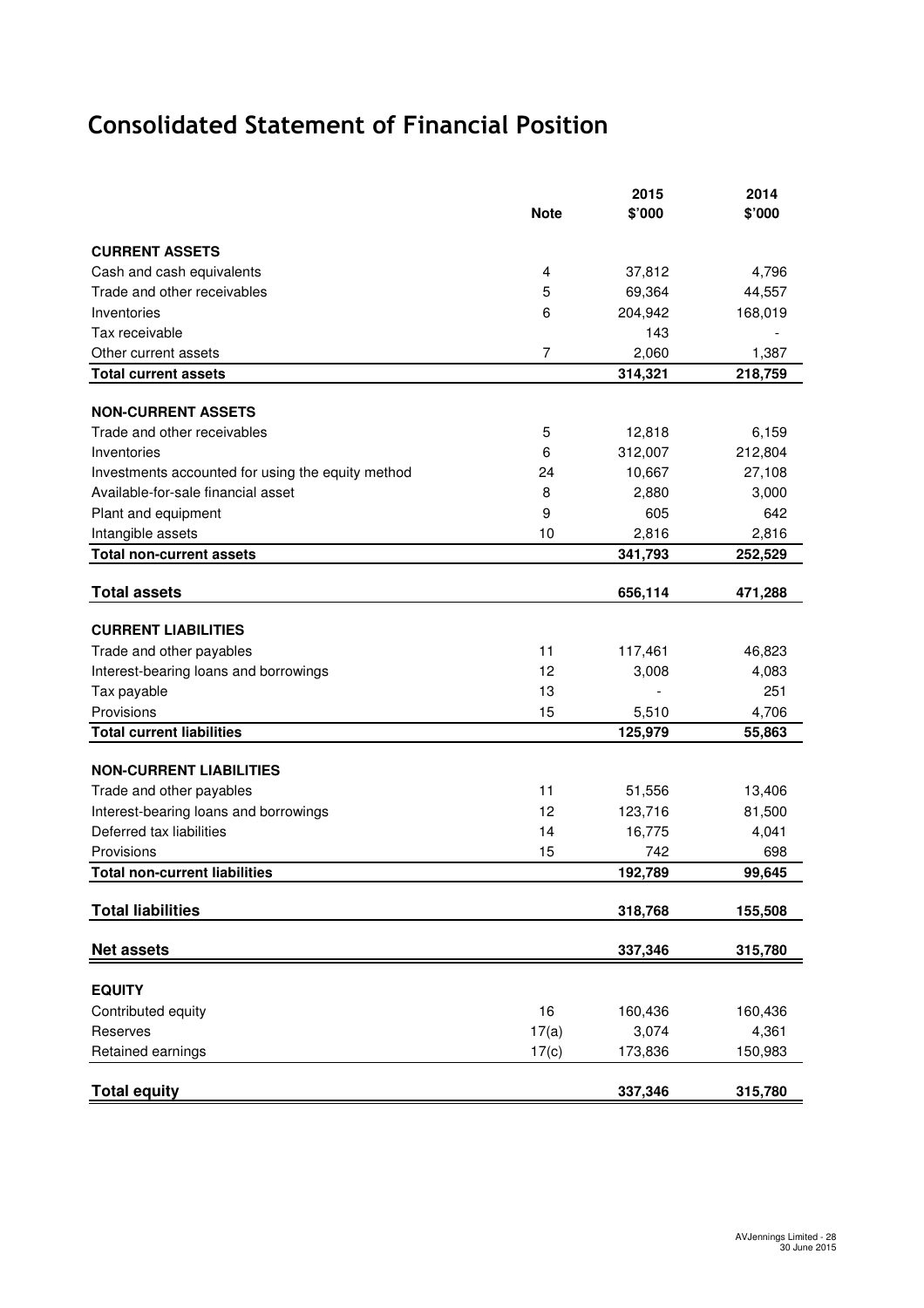# Consolidated Statement of Changes in Equity

|                                                                                                       |             |                                               | <b>Total equity</b>                                                          |                                                               |                                              |          |
|-------------------------------------------------------------------------------------------------------|-------------|-----------------------------------------------|------------------------------------------------------------------------------|---------------------------------------------------------------|----------------------------------------------|----------|
|                                                                                                       | <b>Note</b> | <b>Contributed</b><br><b>Equity</b><br>\$'000 | Foreign<br><b>Currency</b><br><b>Translation</b><br><b>Reserve</b><br>\$'000 | Share-<br>based<br><b>Payment</b><br><b>Reserve</b><br>\$'000 | <b>Retained</b><br><b>Earnings</b><br>\$'000 | \$'000   |
| At 1 July 2013                                                                                        |             | 160,960                                       | 1,123                                                                        | 1,077                                                         | 132,201                                      | 295,361  |
| Profit for the year<br>Other comprehensive income for                                                 |             |                                               |                                                                              |                                                               | 18,782                                       | 18,782   |
| the year                                                                                              |             |                                               | 2,065                                                                        |                                                               |                                              | 2,065    |
| Total comprehensive income for<br>the year<br>Transactions with owners in their                       |             |                                               | 2,065                                                                        |                                                               | 18,782                                       | 20,847   |
| capacity as owners                                                                                    |             |                                               |                                                                              |                                                               |                                              |          |
| - Treasury shares acquired                                                                            | 16(b)       | (524)                                         |                                                                              |                                                               |                                              | (524)    |
| - Share-based payment expense<br>reversed (forfeited shares)<br>- Share-based payment                 | 28(a)       |                                               |                                                                              | (579)                                                         |                                              | (579)    |
| expense                                                                                               | 28(a)       |                                               |                                                                              | 675                                                           |                                              | 675      |
|                                                                                                       |             | 524)                                          | 2,065                                                                        | 96                                                            | 18,782                                       | 20,419   |
| At 30 June 2014                                                                                       |             | 160,436                                       | 3,188                                                                        | 1,173                                                         | 150,983                                      | 315,780  |
| Profit for the year<br>Other comprehensive loss for the                                               |             |                                               |                                                                              |                                                               | 34,385                                       | 34,385   |
| year                                                                                                  |             |                                               | (1, 397)                                                                     |                                                               |                                              | (1, 397) |
| Total comprehensive income for<br>the year<br>Transactions with owners in their<br>capacity as owners |             |                                               | (1,397)                                                                      |                                                               | 34,385                                       | 32,988   |
| - Share-based payment expense<br>reversed (forfeited shares)<br>- Share-based payment                 | 28(a)       |                                               |                                                                              | (326)                                                         |                                              | (326)    |
| expense                                                                                               | 28(a)       |                                               |                                                                              | 436                                                           |                                              | 436      |
| Dividends paid                                                                                        | 18          |                                               |                                                                              |                                                               | (11,532)                                     | (11,532) |
|                                                                                                       |             |                                               | 1,397                                                                        | 110                                                           | 22,853                                       | 21,566   |
| At 30 June 2015                                                                                       |             | 160,436                                       | 1,791                                                                        | 1,283                                                         | 173,836                                      | 337,346  |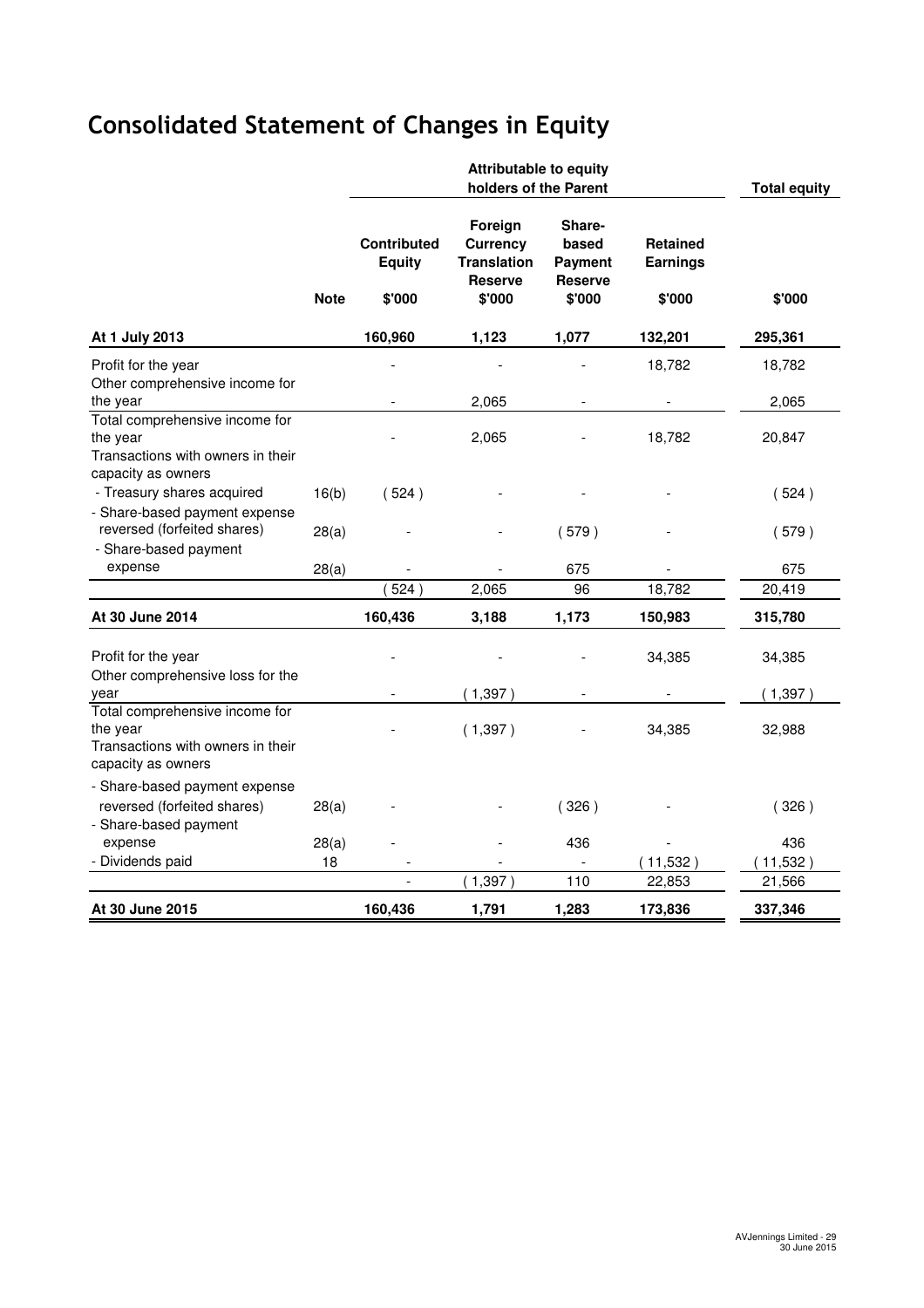# Consolidated Statement of Cash Flows

|                                                                   | <b>Note</b>    | 2015<br>\$'000 | 2014<br>\$'000 |
|-------------------------------------------------------------------|----------------|----------------|----------------|
| <b>CASH FLOWS FROM OPERATING ACTIVITIES</b>                       |                |                |                |
| Receipts from customers                                           |                | 317,278        | 251,561        |
| Payments to suppliers, land vendors and employees                 |                | (320, 115)     | (242, 446)     |
| Interest paid                                                     | $\overline{c}$ | (10, 396)      | (9,349)        |
| Income tax paid                                                   |                | (1,127)        | (1, 445)       |
| Net cash used in operating activities                             | 19             | (14, 360)      | (1,679)        |
| <b>CASH FLOWS FROM INVESTING ACTIVITIES</b>                       |                |                |                |
| Proceeds from sale of plant and equipment                         |                | 8              | 70             |
| Purchase of plant and equipment                                   | 9              | (274)          | (76)           |
| Interest received                                                 | $\overline{2}$ | 863            | 457            |
| Distributions received from associates and joint venture entities |                | 18,750         | 40             |
| Dividends received from joint venture entity                      |                | 5,350          |                |
| Payment for available-for-sale financial asset                    |                | (1,380)        | (1,500)        |
| Investments in associates and joint venture entities              | 24(b)          | (6,091)        |                |
| Net cash from / (used in) investing activities                    |                | 17,226         | (1,009)        |
| <b>CASH FLOWS FROM FINANCING ACTIVITIES</b>                       |                |                |                |
| Proceeds from borrowings                                          |                | 240,177        | 101,591        |
| Repayment of borrowings                                           |                | (199,036)      | (105, 899)     |
| Payment for treasury shares                                       | 16(b)          |                | (524)          |
| Equity dividends paid                                             | 18             | (11,532)       |                |
|                                                                   |                |                |                |
| Net cash from / (used in) financing activities                    |                | 29,609         | (4,832)        |
| NET INCREASE/(DECREASE) IN CASH HELD                              |                | 32,475         | (7,520)        |
| Cash and cash equivalents at beginning of year                    |                | 4,796          | 11,649         |
| Effects of exchange rate changes on cash and cash equivalents     |                | 541            | 667            |
| <b>CASH AND CASH EQUIVALENTS AT END OF YEAR</b>                   | 4              | 37,812         | 4,796          |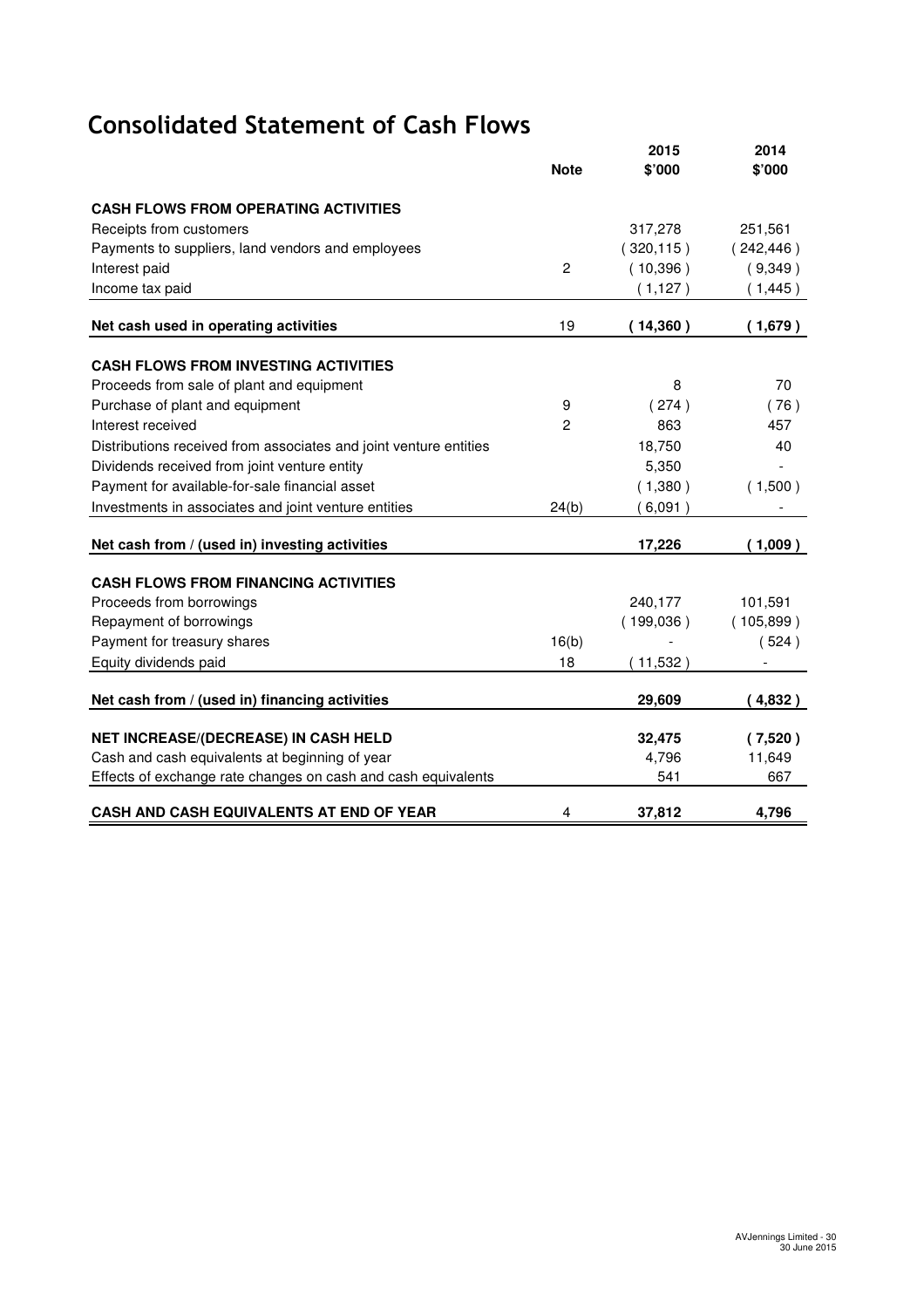## **Section A – How the numbers are calculated**

## **Section A1 Segment information**

## **1. OPERATING SEGMENTS**

#### **Identification of reportable segments**

The Group has identified its operating segments based on the internal reports that are reviewed and used by the chief operating decision maker in assessing performance and in determining the allocation of resources.

The operating segments are identified by management based on the states in which the Group sells its products and services. Discrete financial information about each of these operating businesses is reported on a monthly basis.

#### **Types of products and services**

The Group operates primarily in residential development.

#### **Accounting policies**

The accounting policies used in reporting segments are the same as those contained in the Financial Report.

#### **Operating segments**

Jurisdictions:

This includes activities relating to Land Development, Integrated Housing and Apartments Development.

Other:

This includes numerous low value items, amongst the most significant of which are interest and royalty revenue, and certain sales commissions.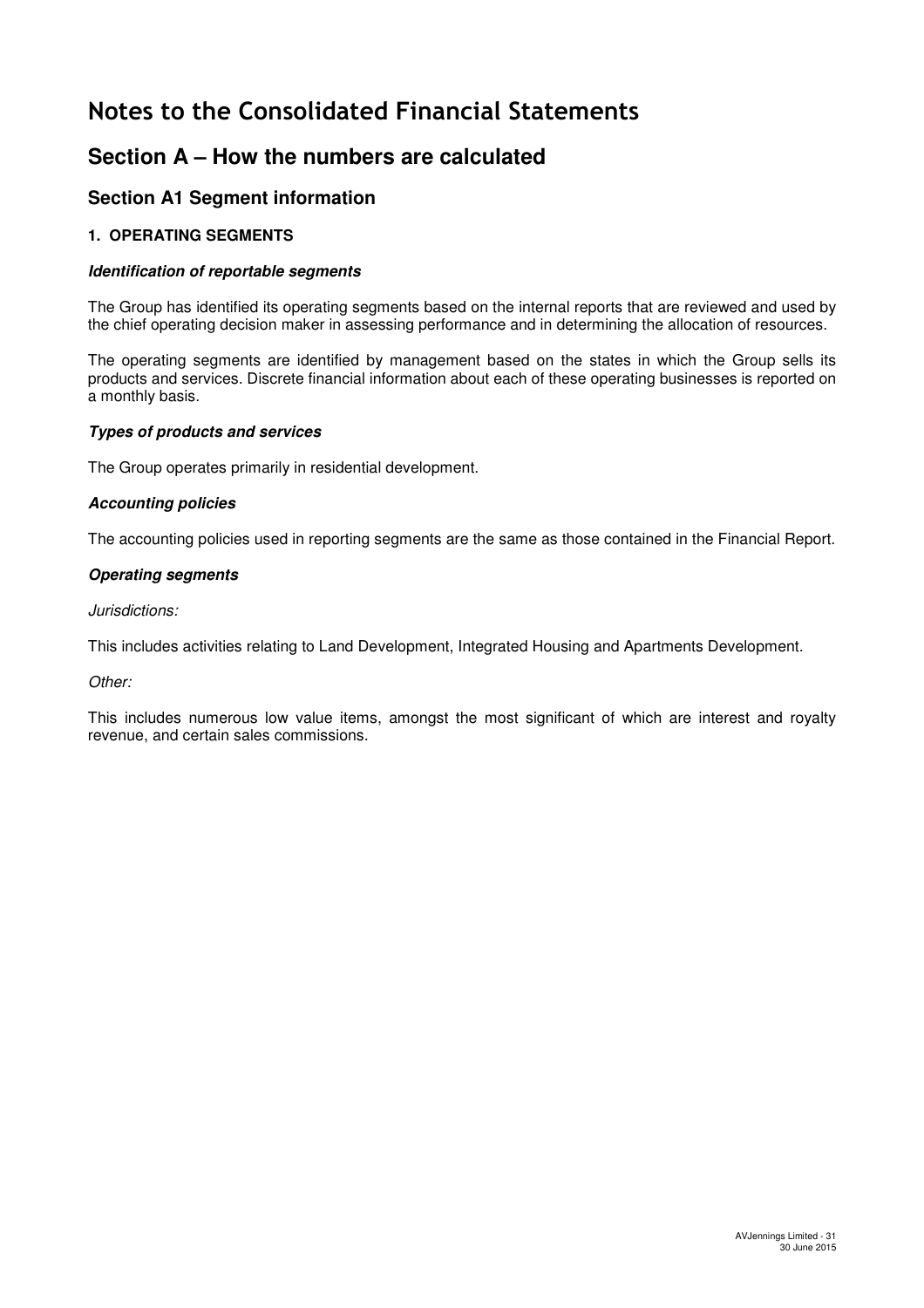## **1. OPERATING SEGMENTS (continued)**

The following table presents the revenues and results information regarding operating segments:

|                                                   | <b>NSW</b> |        | <b>VIC</b> |                          | <b>QLD</b> |        | <b>SA</b>      |                          | NZ     |                          | Other  |        | Total     |           |
|---------------------------------------------------|------------|--------|------------|--------------------------|------------|--------|----------------|--------------------------|--------|--------------------------|--------|--------|-----------|-----------|
| Operating segments                                | 2015       | 2014   | 2015       | 2014                     | 2015       | 2014   | 2015           | 2014                     | 2015   | 2014                     | 2015   | 2014   | 2015      | 2014      |
|                                                   | \$'000     | \$'000 | \$'000     | \$'000                   | \$'000     | \$'000 | \$'000         | \$'000                   | \$'000 | \$'000                   | \$'000 | \$'000 | \$'000    | \$'000    |
|                                                   |            |        |            |                          |            |        |                |                          |        |                          |        |        |           |           |
| Revenues                                          |            |        |            |                          |            |        |                |                          |        |                          |        |        |           |           |
| <b>External sales</b>                             | 83,504     | 69,138 | 49,833     | 45,273                   | 102,249    | 78,810 | 35,808         | 22,982                   | 36,494 | 26,658                   |        |        | 307,888   | 242,861   |
| Management fees                                   | 5,559      | 2,482  | 277        | 54                       |            |        | 58             | 145                      | 719    | 2,317                    |        |        | 6,613     | 4,998     |
| Other revenue                                     |            |        |            |                          |            |        |                |                          | $\sim$ | ÷.                       | 3,402  | 2,711  | 3,402     | 2,711     |
| <b>Total segment revenues</b>                     | 89,063     | 71,620 | 50,110     | 45,327                   | 102,249    | 78,810 | 35,866         | 23,127                   | 37,213 | 28,975                   | 3,402  | 2,711  | 317,903   | 250,570   |
|                                                   |            |        |            |                          |            |        |                |                          |        |                          |        |        |           |           |
| <b>Results</b>                                    |            |        |            |                          |            |        |                |                          |        |                          |        |        |           |           |
| Segment results<br>Share of profits of associates | 23,572     | 9,941  | 2,698      | 6,530                    | 12,701     | 7,687  | 6,489          | 2,369                    | 10,622 | 5,418                    | 1,070  | (42)   | 57,152    | 31,903    |
| and JVs accounted for using                       |            |        |            |                          |            |        |                |                          |        |                          |        |        |           |           |
| the equity method                                 | 1,569      | 1,954  | (1)        | (1)                      |            |        | $\mathbf{1}$   | 14                       |        |                          |        |        | 1,569     | 1,967     |
| Movement in provision for loss                    |            |        |            |                          |            |        |                |                          |        |                          |        |        |           |           |
| on inventories                                    | 3,720      | 2,928  |            | (182)                    |            | 2,542  | $\overline{a}$ | (134)                    |        |                          |        |        | 3,720     | 5,154     |
| Other income                                      |            |        |            |                          |            |        |                | $\overline{a}$           |        | $\sim$                   | 3,402  | 2,711  | 3,402     | 2,711     |
| Unallocated depreciation and                      |            |        |            |                          |            |        |                |                          |        |                          |        |        |           |           |
| amortisation                                      |            | ٠      |            | $\overline{\phantom{a}}$ |            |        |                | $\overline{\phantom{a}}$ |        | $\overline{\phantom{a}}$ |        |        | (300)     | (330)     |
| Unallocated expenses                              |            | $\sim$ |            | $\sim$                   |            |        |                | $\overline{\phantom{a}}$ |        |                          |        | $\sim$ | (16, 509) | (13, 935) |
| Unallocated interest expense                      |            | $\sim$ |            | $\blacksquare$           |            |        |                | $\sim$                   |        |                          |        |        | (863)     | (457)     |
| Profit before income tax                          |            |        |            |                          |            |        |                |                          |        |                          |        |        | 48,171    | 27,013    |
| Income tax                                        |            |        |            |                          |            |        |                |                          |        |                          |        |        | (13,786)  | (8,231)   |
| Profit after income tax                           |            |        |            |                          |            |        |                |                          |        |                          |        |        | 34,385    | 18,782    |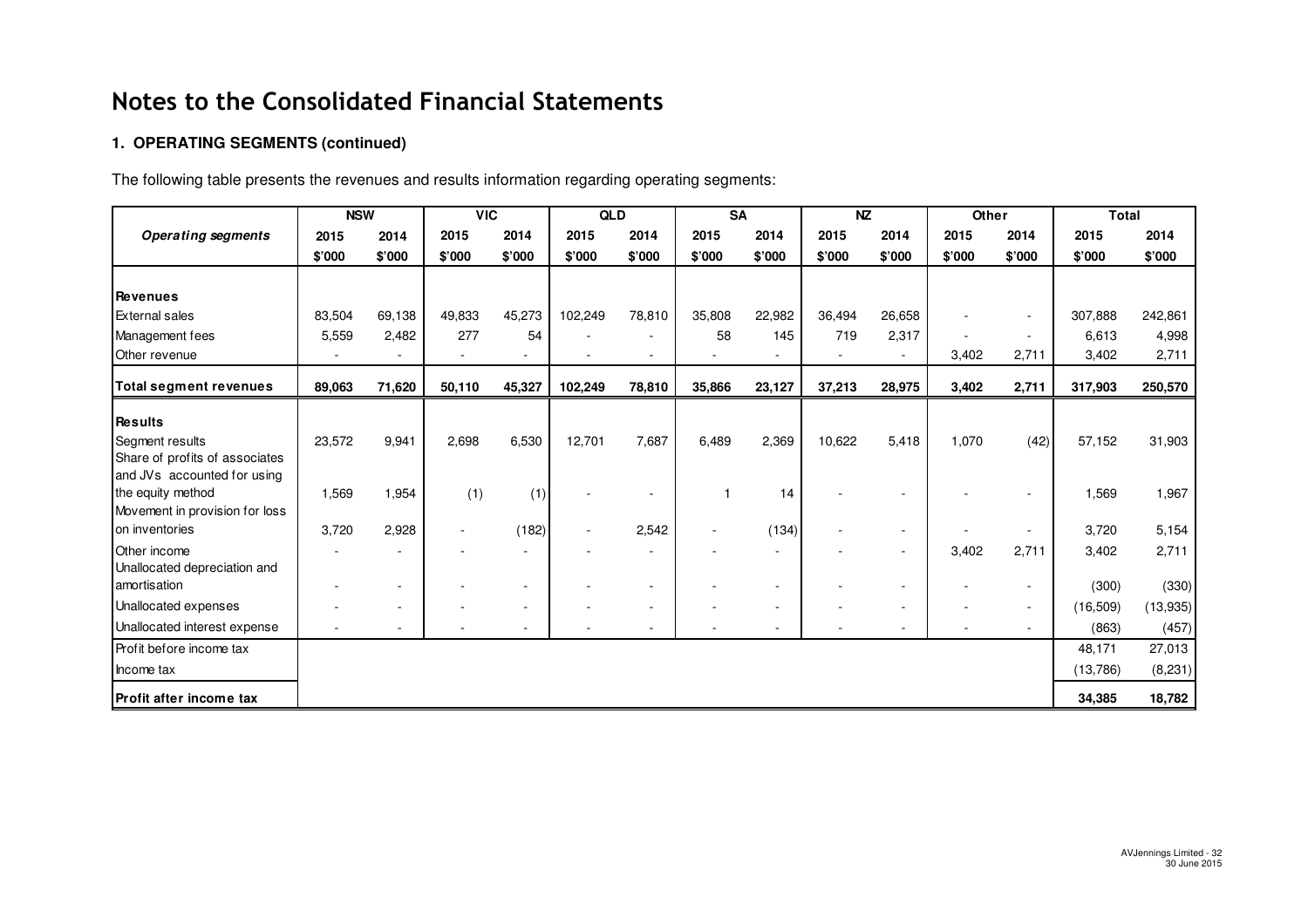## **1. OPERATING SEGMENTS (continued)**

The following table presents the assets and liabilities information regarding operating segments:

| <b>Operating</b>                      | <b>NSW</b>     |                | <b>VIC</b>     |                | <b>QLD</b>     |                | <b>SA</b>      |                | <b>NZ</b>      |                | Other          |                |                | <b>Total</b>   |
|---------------------------------------|----------------|----------------|----------------|----------------|----------------|----------------|----------------|----------------|----------------|----------------|----------------|----------------|----------------|----------------|
| Segment                               | 2015<br>\$'000 | 2014<br>\$7000 | 2015<br>\$'000 | 2014<br>\$'000 | 2015<br>\$'000 | 2014<br>\$'000 | 2015<br>\$'000 | 2014<br>\$'000 | 2015<br>\$7000 | 2014<br>\$'000 | 2015<br>\$'000 | 2014<br>\$'000 | 2015<br>\$'000 | 2014<br>\$'000 |
| <b>Assets</b><br>Segment<br>lassets   | 188,455        | 129,041        | 185,145        | 94,697         | 86,762         | 103,208        | 101,704        | 70,196         | 49,847         | 59,830         | 44,201         | 14,316         | 656,114        | 471,288        |
| <b>Total assets</b>                   | 188,455        | 129,041        | 185,145        | 94,697         | 86,762         | 103,208        | 101,704        | 70,196         | 49,847         | 59,830         | 44,201         | 14,316         | 656,114        | 471,288        |
| Liabilities<br>Segment<br>liabilities | 48,796         | 6,850          | 98,182         | 6,520          | 7,279          | 5,873          | 5,156          | 16,760         | 25,621         | 33,629         | 133,734        | 85,876         | 318,768        | 155,508        |
| <b>Total</b><br>liabilities           | 48,796         | 6,850          | 98,182         | 6,520          | 7,279          | 5,873          | 5,156          | 16,760         | 25,621         | 33,629         | 133,734        | 85,876         | 318,768        | 155,508        |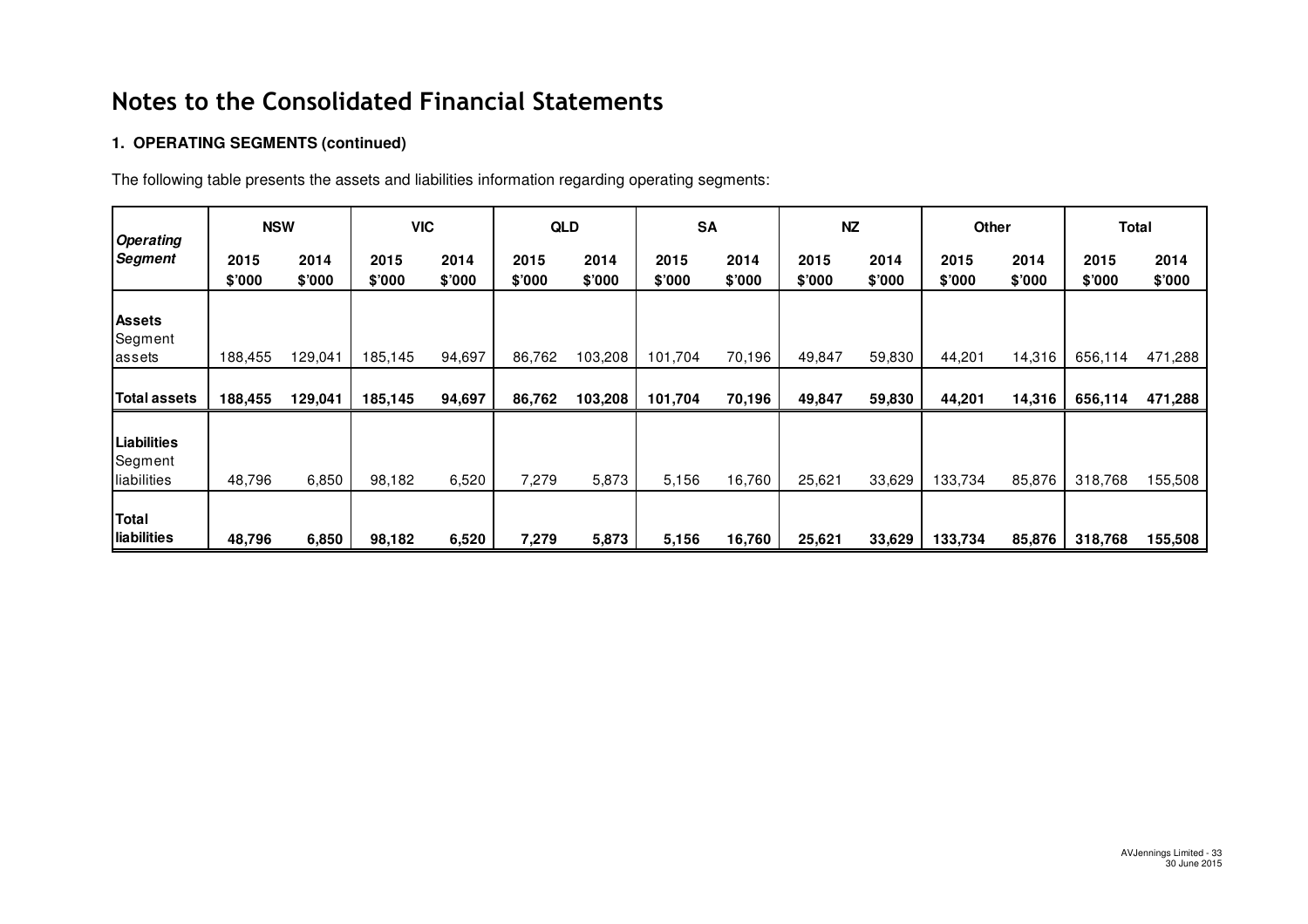## **Section A2 Profit and loss information**

## **2. REVENUES AND EXPENSES**

Profit from ordinary activities before income tax includes the following revenues and expenses:

|                                                          | <b>Note</b> | 2015<br>\$'000 | 2014<br>\$'000 |
|----------------------------------------------------------|-------------|----------------|----------------|
| <b>Revenues</b>                                          |             |                |                |
| Developments                                             |             | 307,888        | 242,861        |
| Interest revenue                                         |             | 863            | 457            |
| Management fees                                          |             | 6,613          | 4,998          |
| Royalty revenue                                          |             |                | 399            |
| Sundry revenue                                           |             | 2,539          | 1,855          |
|                                                          |             |                |                |
| <b>Total revenues</b>                                    |             | 317,903        | 250,570        |
|                                                          |             |                |                |
| Cost of property developments sold                       |             |                |                |
| Amortisation of finance costs capitalised to inventories |             | 10,172         | 10,579         |
|                                                          |             |                |                |
| <b>Employee benefits expenses</b>                        |             |                |                |
| Defined contribution superannuation expense              |             | 1,473          | 1,307          |
| Other employee benefits expenses                         |             | 18,929         | 15,882         |
| <b>Total employee benefits expenses</b>                  |             | 20,402         | 17,189         |
|                                                          |             |                |                |
|                                                          |             |                |                |
| <b>Depreciation expense</b><br>Depreciation              |             |                |                |
| Leasehold improvements                                   | 9           | 7              | 13             |
| Plant, equipment and motor vehicles                      | 9           | 293            | 317            |
|                                                          |             | 300            |                |
| <b>Total depreciation expense</b>                        |             |                | 330            |
| <b>Other expenses</b>                                    |             |                |                |
| Minimum operating lease payments                         |             | 2,421          | 2,235          |
| <b>Finance costs</b>                                     |             |                |                |
| <b>Bank loans</b>                                        |             | 10,396         | 9,349          |
| Less: Amount capitalised to inventories                  |             | (9, 533)       | (8,892)        |
| <b>Finance costs expensed</b>                            |             | 863            | 457            |
|                                                          |             |                |                |
| <b>Impairment of assets</b>                              |             |                |                |
| Decrease in provision for loss on inventories            |             | (3,720)        | (5, 154)       |
| <b>Total impairment reversed</b>                         |             | (3,720)        | (5, 154)       |

For the year ended 30 June 2015, the movement resulted from a realignment of future assumptions with current market conditions in respect of one project in New South Wales.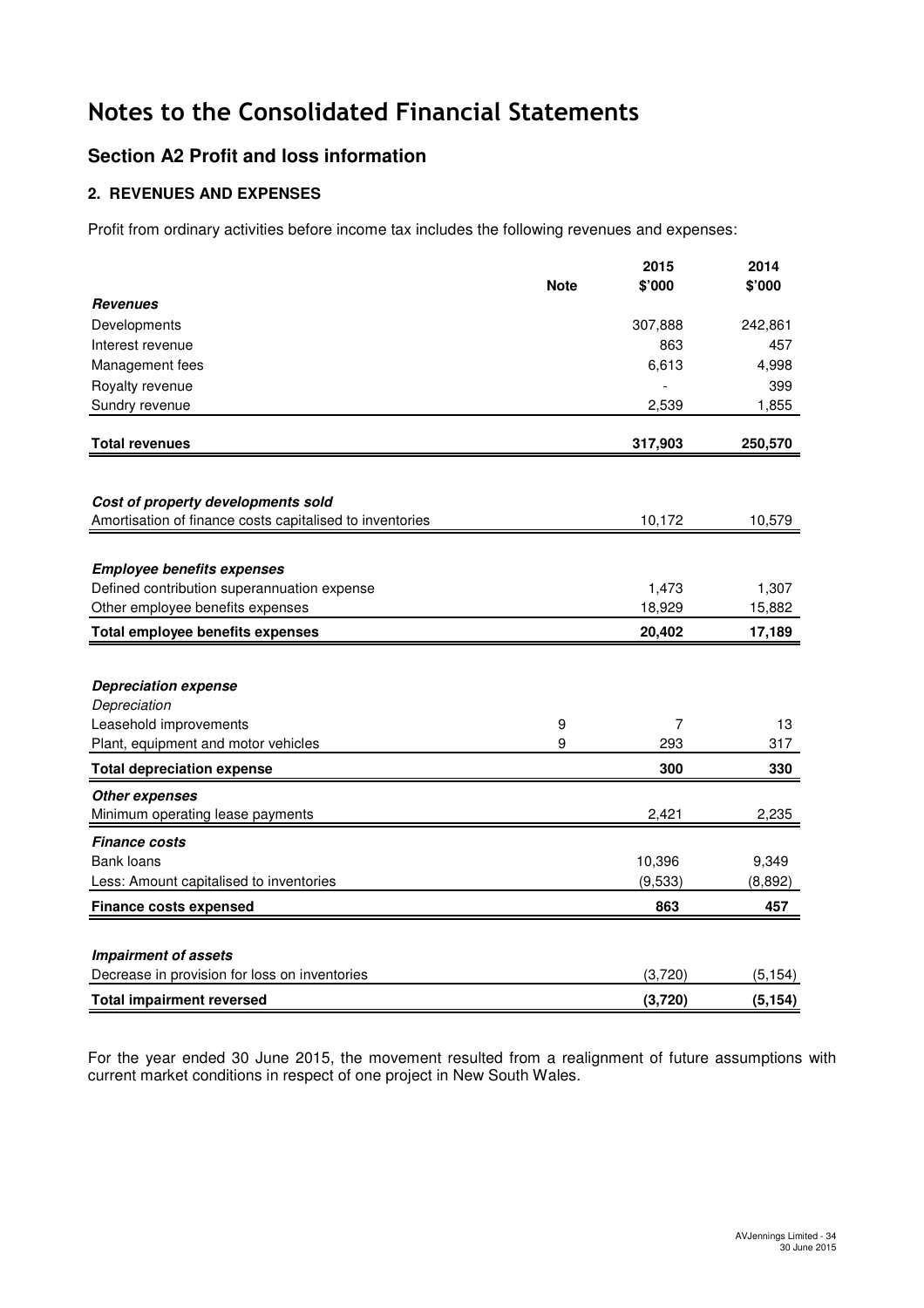## **3. INCOME TAX**

|                                          | 2015         | 2014   |
|------------------------------------------|--------------|--------|
|                                          | \$'000       | \$'000 |
| The major components of income tax are:  |              |        |
| Current income tax                       |              |        |
| Current income tax charge                | 915          | 1,214  |
| Adjustment for prior year                | 41           | 19     |
| Deferred income tax                      |              |        |
| Current year temporary differences       | 12,871       | 6,820  |
| Adjustment for prior year                | $41^{\circ}$ | 178    |
| Income tax reported in the Consolidated  |              |        |
| <b>Statement of Comprehensive Income</b> | 13,786       | 8,231  |

Numerical reconciliation between aggregate tax recognised in the Consolidated Statement of Comprehensive Income and tax calculated per the statutory income tax rate:

| Accounting profit before income tax                   | 48.171 | 27,013 |
|-------------------------------------------------------|--------|--------|
| Tax at Australian income tax rate of 30% (2014 - 30%) | 14.451 | 8,104  |
| Adjustment for prior year                             |        | 197    |
| Equity accounted share of Joint Venture profits       | 471)   | 590)   |
| Other non-deductible items and variations             | 194    | 520    |
| Income tax                                            | 13.786 | 8,231  |

## **Tax consolidation**

The accounting policy in relation to tax consolidation is set out in note 35(s).

#### **Nature of tax funding arrangements and tax sharing agreements**

Entities within the Tax Consolidated Group have entered into a tax funding arrangement and a tax sharing agreement with the Head Entity. Under the terms of the Tax Funding Arrangement, each of the entities in the Tax Consolidated Group has agreed to pay or receive a tax equivalent payment to, or from, the Head Entity, based on the current tax liability or current tax asset of the entity. Such amounts are reflected in amounts receivable from, or payable to, other entities in the Tax Consolidated Group.

The Tax Sharing Agreement entered into between members of the Tax Consolidated Group provides for the determination of the allocation of income tax liabilities between the entities should the Head Entity default on its tax payment obligations or if an entity should leave the Tax Consolidated Group. The effect of the Tax Sharing Agreement is that each member's liability for tax payable by the Tax Consolidated Group is limited to the amount payable to the Head Entity under the Tax Funding Arrangement.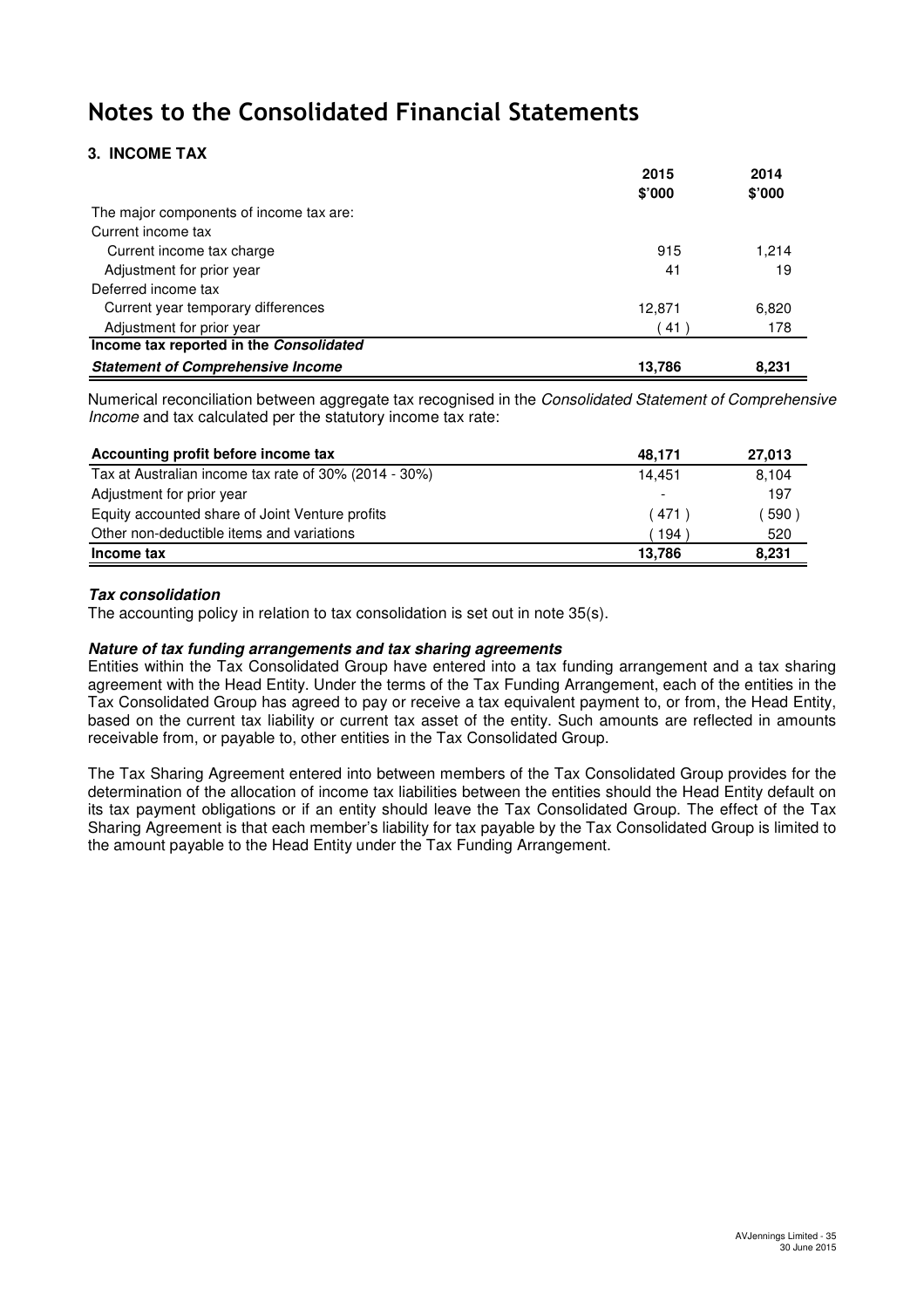## **Section A3 Balance Sheet information**

| <b>4. CASH AND CASH EQUIVALENTS</b>                           |        |        |  |
|---------------------------------------------------------------|--------|--------|--|
|                                                               | 2015   | 2014   |  |
|                                                               | \$'000 | \$'000 |  |
| <b>Reconciliation to Consolidated Statement of Cash Flows</b> |        |        |  |
| For the purposes of Consolidated Statement of Cash Flows,     |        |        |  |
| cash and cash equivalents comprise the following at 30 June:  |        |        |  |
| Cash at bank and in hand                                      | 37,812 | 4,796  |  |
|                                                               |        |        |  |
| <b>5. TRADE AND OTHER RECEIVABLES</b>                         |        |        |  |
|                                                               |        |        |  |
| <b>Current</b>                                                |        |        |  |
| Trade receivables                                             | 62,823 | 36.556 |  |
| Related parties receivables                                   | 2.993  | 2.812  |  |
| Funds held in solicitors trust accounts                       | 13     | 2,090  |  |
| Other receivables                                             | 3,535  | 3,181  |  |
| Allowance for impairment loss                                 |        | (82)   |  |
|                                                               |        |        |  |
| Total current trade and other receivables                     | 69,364 | 44,557 |  |
|                                                               |        |        |  |
| <b>Non-current</b>                                            |        |        |  |
| Trade receivables                                             | 12,818 | 6,159  |  |
|                                                               |        |        |  |
| Total non-current trade and other receivables                 | 12,818 | 6,159  |  |

#### **(a) Allowance for impairment loss**

No impairment loss (2014: \$72,000) has been recognised by the Group in the current year.

#### **At 30 June, the ageing analysis of trade receivables is as follows:**

|      | Number of days outstanding |                    |                          |                          |                          |                              |  |  |  |
|------|----------------------------|--------------------|--------------------------|--------------------------|--------------------------|------------------------------|--|--|--|
|      | <b>Total</b><br>\$'000     | $0 - 30$<br>\$'000 | $31 - 60$<br>\$'000      | 61-90<br>\$'000          | $+91$<br>\$'000          | $+91$ <sup>#</sup><br>\$'000 |  |  |  |
| 2015 | 75.641                     | 75.627             |                          |                          | 6                        | $\overline{\phantom{a}}$     |  |  |  |
| 2014 | 42,715                     | 42,633             | $\overline{\phantom{a}}$ | $\overline{\phantom{0}}$ | $\overline{\phantom{a}}$ | 82                           |  |  |  |

# Considered impaired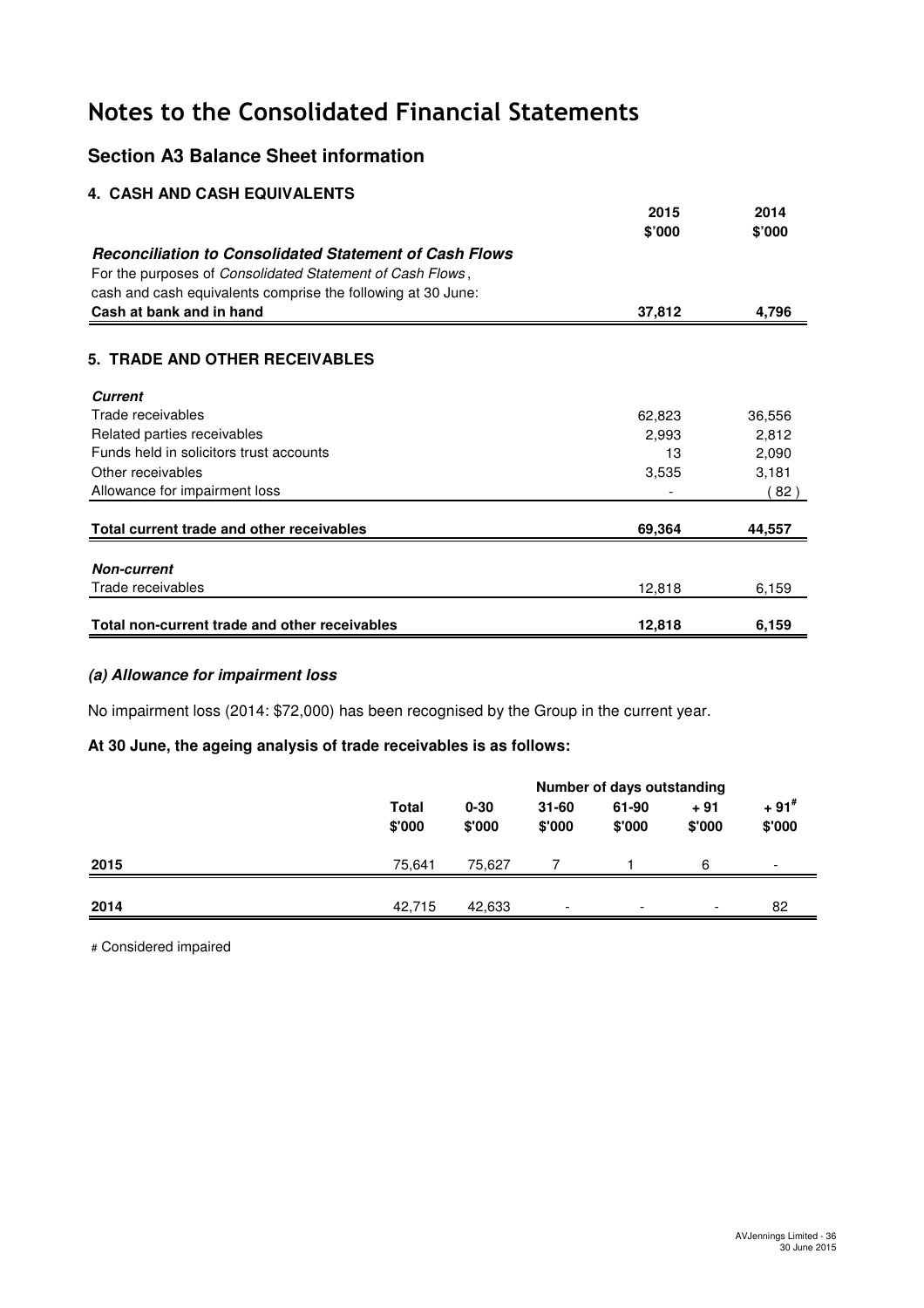## **5. TRADE AND OTHER RECEIVABLES (continued)**

|                                      | 2015   | 2014                     |  |
|--------------------------------------|--------|--------------------------|--|
|                                      | \$'000 | \$'000                   |  |
| At the beginning of the year         | 82     | 10                       |  |
| Amounts written off during the year  | 82)    | $\overline{\phantom{0}}$ |  |
| Amounts provided for during the year | -      | 72                       |  |
| At the end of the year               |        | 82                       |  |

### **(b) Related party receivables**

For terms and conditions relating to related party receivables, refer to note 27(k).

### **(c) Other receivables**

Other receivables generally arise from transactions outside the usual operating activities of the Group. These receivables are not past due or impaired.

### **(d) Fair value and credit risk**

Due to the short term nature of these receivables, their carrying value is assumed to approximate their fair value.

The maximum exposure to credit risk is the fair value of receivables. Receivables in respect of land, integrated housing and apartments are required to be settled in full prior to passing of title and collateral is therefore unnecessary. Collateral is not held as security for other receivables, nor is it currently the Group's policy to transfer (on-sell) receivables to special purpose entities.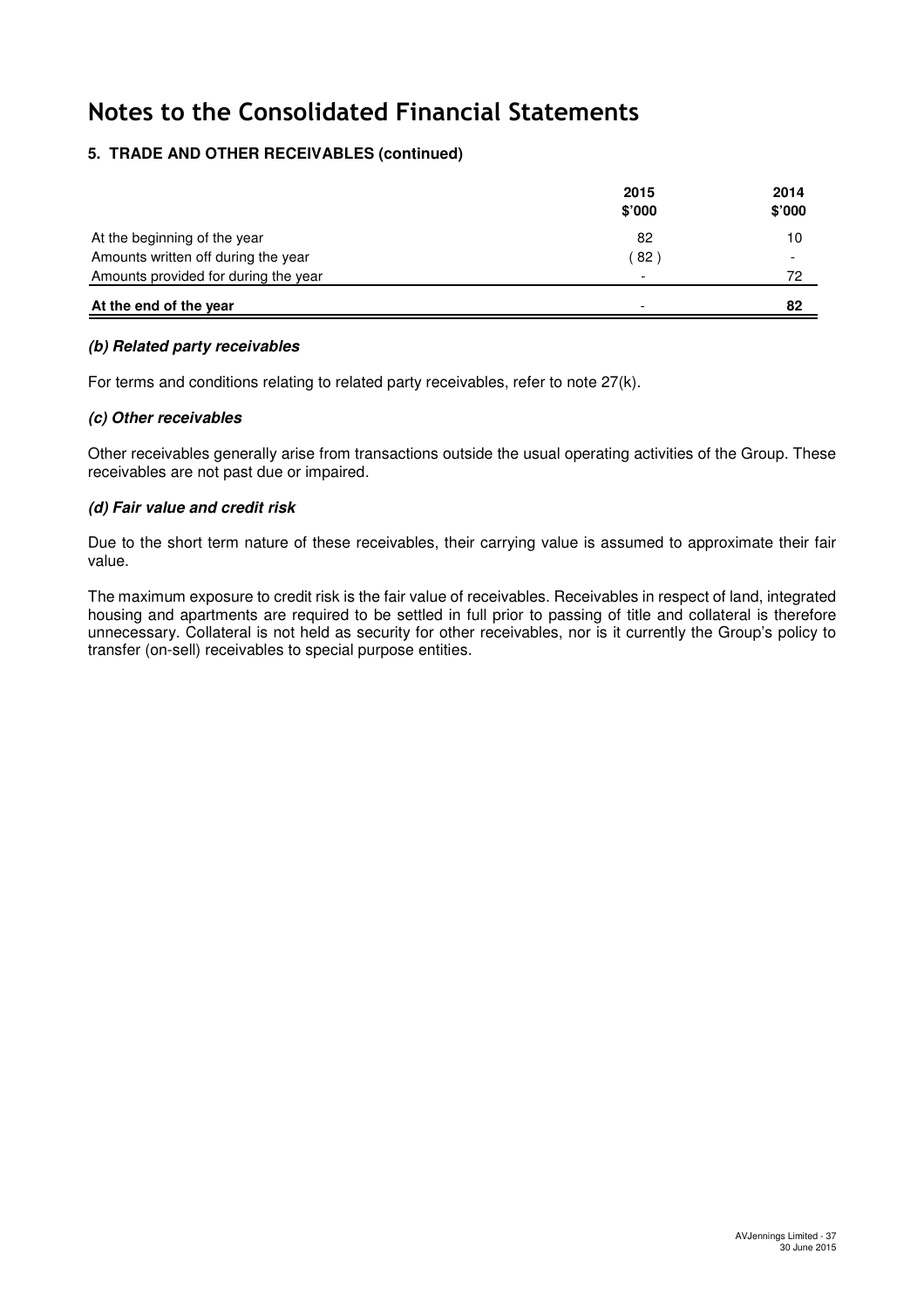## **6. INVENTORIES**

|                                                                              |             | 2015                 | 2014              |
|------------------------------------------------------------------------------|-------------|----------------------|-------------------|
| <b>Current</b>                                                               | <b>Note</b> | \$'000               | \$'000            |
| <b>Broadacres</b>                                                            |             |                      |                   |
| Land to be subdivided - at cost                                              |             | 39,983               | 52,688            |
| Borrowing and holding costs capitalised                                      | 6(a)        | 10,630               | 9,385             |
| Provision for loss on inventories                                            |             | (4,409)              | (6,583)           |
| Total broadacres                                                             |             | 46,204               | 55,490            |
|                                                                              |             |                      |                   |
| Work-in-progress                                                             |             |                      |                   |
| Land subdivided or in the course of being subdivided - at cost               |             | 48,177               | 53,708            |
| Development costs capitalised                                                |             | 29,147               | 27,821            |
| Houses and apartments under construction - at cost                           |             | 25,950               | 13,978            |
| Borrowing and holding costs capitalised                                      | 6(a)        | 12,559               | 7,283             |
| Provision for loss on inventories                                            |             | (3,304)              | (9, 424)          |
| Total work-in-progress                                                       |             | 112,529              | 93,366            |
| Completed inventory                                                          |             |                      |                   |
| Completed houses and apartments - at cost                                    |             | 7,984                | 2,726             |
| Completed residential land lots - at cost                                    |             | 38,025               | 17,444            |
| Borrowing and holding costs capitalised                                      | 6(a)        | 2,758                | 934               |
| Provision for loss on inventories                                            |             | (2,558)              | (1,941)           |
| Total completed inventory                                                    |             | 46,209               | 19,163            |
|                                                                              |             |                      |                   |
| <b>Total current inventories</b>                                             |             | 204,942              | 168,019           |
|                                                                              |             |                      |                   |
| <b>Non-current</b>                                                           |             |                      |                   |
| <b>Broadacres</b>                                                            |             |                      |                   |
| Land to be subdivided - at cost                                              |             | 254,162              | 164,921           |
| Borrowing and holding costs capitalised<br>Provision for loss on inventories | 6(a)        | 27,562               | 53,110            |
| Total broadacres                                                             |             | (19, 394)<br>262,330 | 28,298<br>189,733 |
|                                                                              |             |                      |                   |
| Work-in-progress                                                             |             |                      |                   |
| Land subdivided or in the course of being subdivided - at cost               |             | 33,838               | 16,509            |
| Development costs capitalised                                                |             | 4,558                | 3,541             |
| Houses and apartments under construction - at cost                           |             | 1,219                |                   |
| Borrowing and holding costs capitalised                                      | 6(a)        | 6,896                | 576               |
| Provision for loss on inventories                                            |             | (530)                |                   |
| Total work-in-progress                                                       |             | 45,981               | 20,626            |
| Completed inventory                                                          |             |                      |                   |
| Completed residential land lots - at cost                                    |             | 3,685                | 2,454             |
| Borrowing and holding costs capitalised                                      | 6(a)        | 32                   | 12                |
| Provision for loss on inventories                                            |             | 21                   | 21                |
| Total completed inventory                                                    |             | 3,696                | 2,445             |
|                                                                              |             |                      |                   |
| <b>Total non-current inventories</b>                                         |             | 312,007              | 212,804           |
|                                                                              |             |                      |                   |
| <b>Total inventories</b>                                                     |             | 516,949              | 380,823           |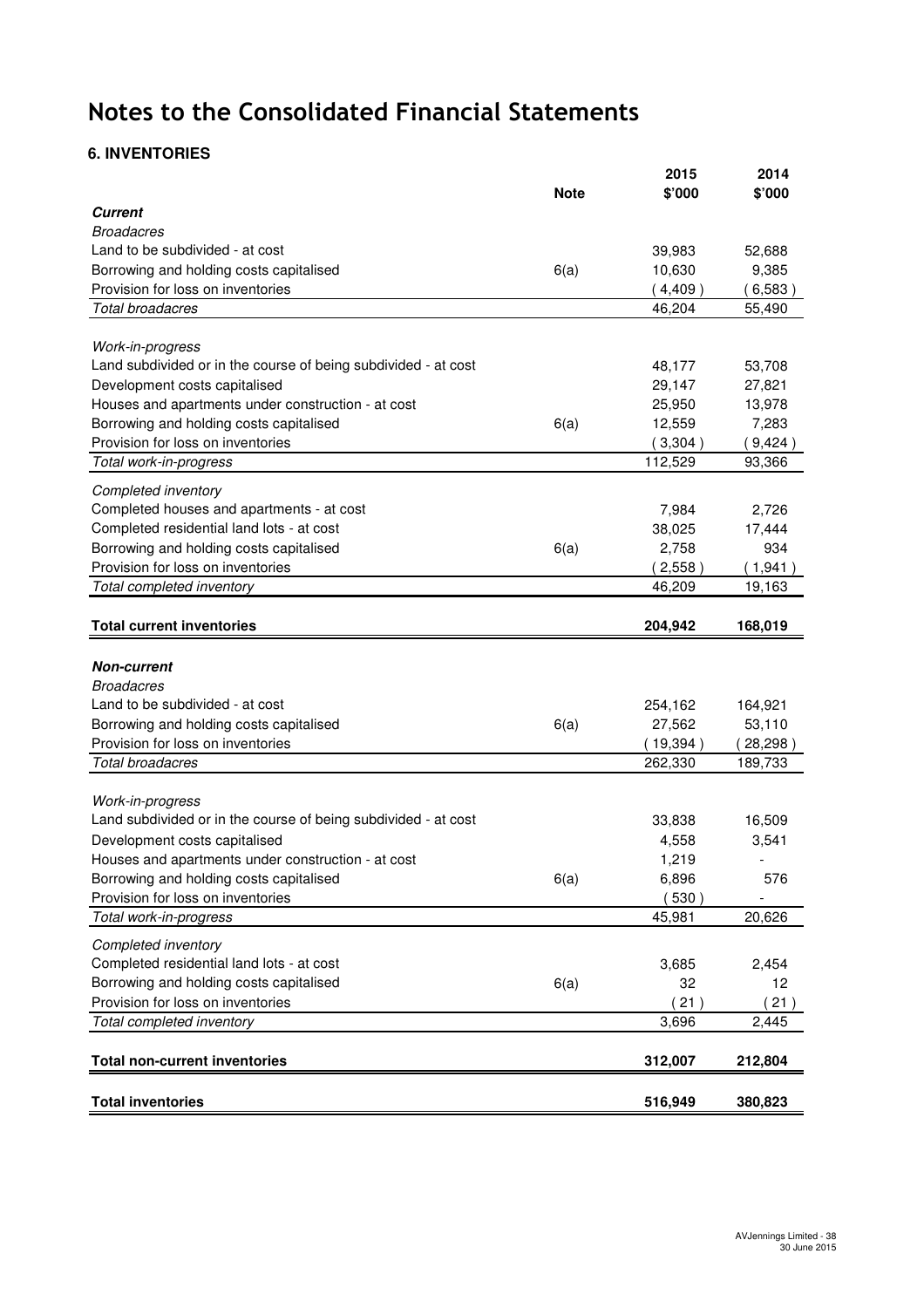### **6. INVENTORIES (continued)**

- (a) Borrowing costs are recognised as part of the carrying amount of the qualifying asset. Borrowing costs include interest, fees and costs associated with interest rate derivatives. These costs have been capitalised at a weighted average rate of 6.90% (2014: 7.64%).
- (b) Inventory with a book value of \$18,019,000 (2014: \$92,718,000) had been pledged as security for project specific borrowings (refer to note 12(b)). The Group's remaining inventory has been pledged as security for the main banking facility (refer to note 12(a)).
- (c) Previous write-downs of inventories to net realisable value reversed and recognised as a credit during the year ended 30 June 2015 amounted to \$3,720,000 (2014: \$5,154,000). The credit has been disclosed as a separate item in the Consolidated Statement of Comprehensive Income.

#### **Movements in provision for loss on inventories**

|                              | 2015<br>\$'000 | 2014<br>\$'000 |
|------------------------------|----------------|----------------|
|                              |                |                |
| At the beginning of the year | 46.267         | 64,896         |
| Amounts utilised             | (12,331)       | (13,475)       |
| Provisions reversed          | ( 3.720 )      | $5,154$ )      |
| At the end of the year       | 30,216         | 46.267         |

### **7. OTHER CURRENT ASSETS**

| Prepayments                | 1.943 | 1,308 |
|----------------------------|-------|-------|
| Deposits                   | -117  | 79    |
| Total other current assets | 2,060 | .387  |

#### **8. AVAILABLE-FOR-SALE FINANCIAL ASSET**

|                            | 2015<br>\$'000 | 2014<br>\$'000 |
|----------------------------|----------------|----------------|
| <b>Property Fund Units</b> | 2,880          | 3,000          |

These comprise units in unlisted property funds that do not have an active market. As the range of reasonable fair values can be significant and these estimates cannot be made reliably, the units are measured at cost less impairment.

#### **Impairment and risk exposure**

None of the financial assets are either past due or impaired.

All available-for-sale investments are denominated in Australian currency. As a result, there is no exposure to foreign currency risk. There is also no exposure to price risk as the intention is to hold the investments to maturity.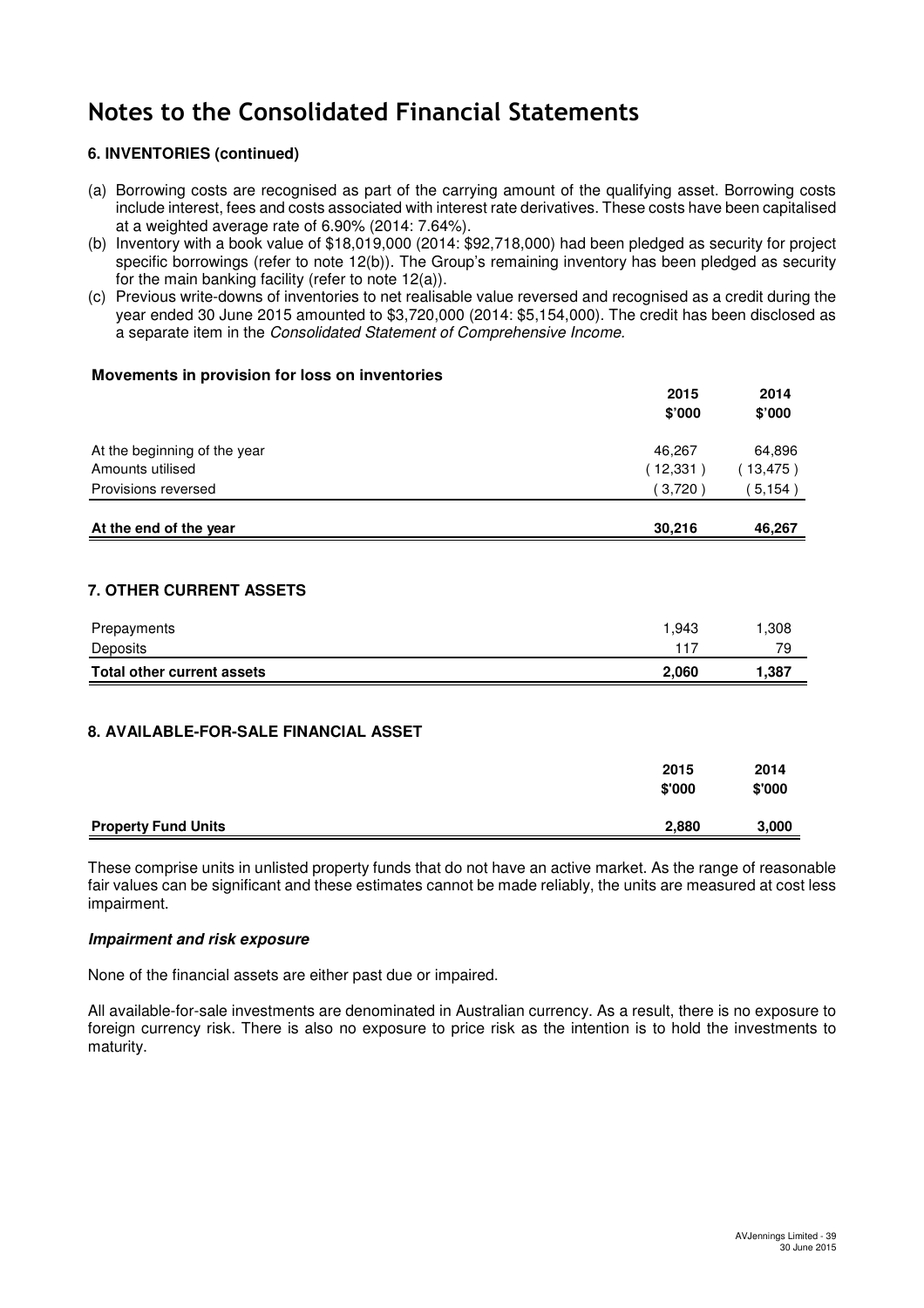## **9. PLANT AND EQUIPMENT**

|                                           | 2015   | 2014   |
|-------------------------------------------|--------|--------|
|                                           | \$'000 | \$'000 |
| Leasehold improvements                    |        |        |
| At cost                                   | 410    | 405    |
| Less: accumulated depreciation            | 347'   | 343)   |
| <b>Total leasehold improvements</b>       | 63     | 62     |
|                                           |        |        |
| Plant, equipment and motor vehicles       |        |        |
| At cost                                   | 6,167  | 6,426  |
| Less: accumulated depreciation            | 5,625) | 5,846) |
| Total plant, equipment and motor vehicles | 542    | 580    |
| <b>Total plant and equipment</b>          | 605    | 642    |

#### **Reconciliations**

Reconciliations of the carrying amounts of each class of plant and equipment at the beginning and end of the year are set out below:

| For the year ended 30 June 2014 | <b>Note</b>  | Leasehold<br>improve-<br>ments<br>\$'000 | Plant,<br>equipment<br>and motor<br>vehicles<br>\$'000 | <b>Total</b><br>\$'000 |
|---------------------------------|--------------|------------------------------------------|--------------------------------------------------------|------------------------|
| Carrying amount at 1 July 2013  |              | 69                                       | 924                                                    | 993                    |
| Additions                       |              | 6                                        | 70                                                     | 76                     |
| Disposals                       |              |                                          | (97)                                                   | (97)                   |
| Depreciation charge             | $\mathbf{2}$ | (13)                                     | 317)                                                   | 330)                   |
| Carrying amount at 30 June 2014 |              | 62                                       | 580                                                    | 642                    |
| For the year ended 30 June 2015 |              |                                          |                                                        |                        |
| Carrying amount at 1 July 2014  |              | 62                                       | 580                                                    | 642                    |
| Additions                       |              | 8                                        | 266                                                    | 274                    |
| <b>Disposals</b>                |              |                                          | (11)                                                   | (11)                   |
| Depreciation charge             | $\mathbf{2}$ | $\left( 7\right)$                        | 293)                                                   | 300)                   |
| Carrying amount at 30 June 2015 |              | 63                                       | 542                                                    | 605                    |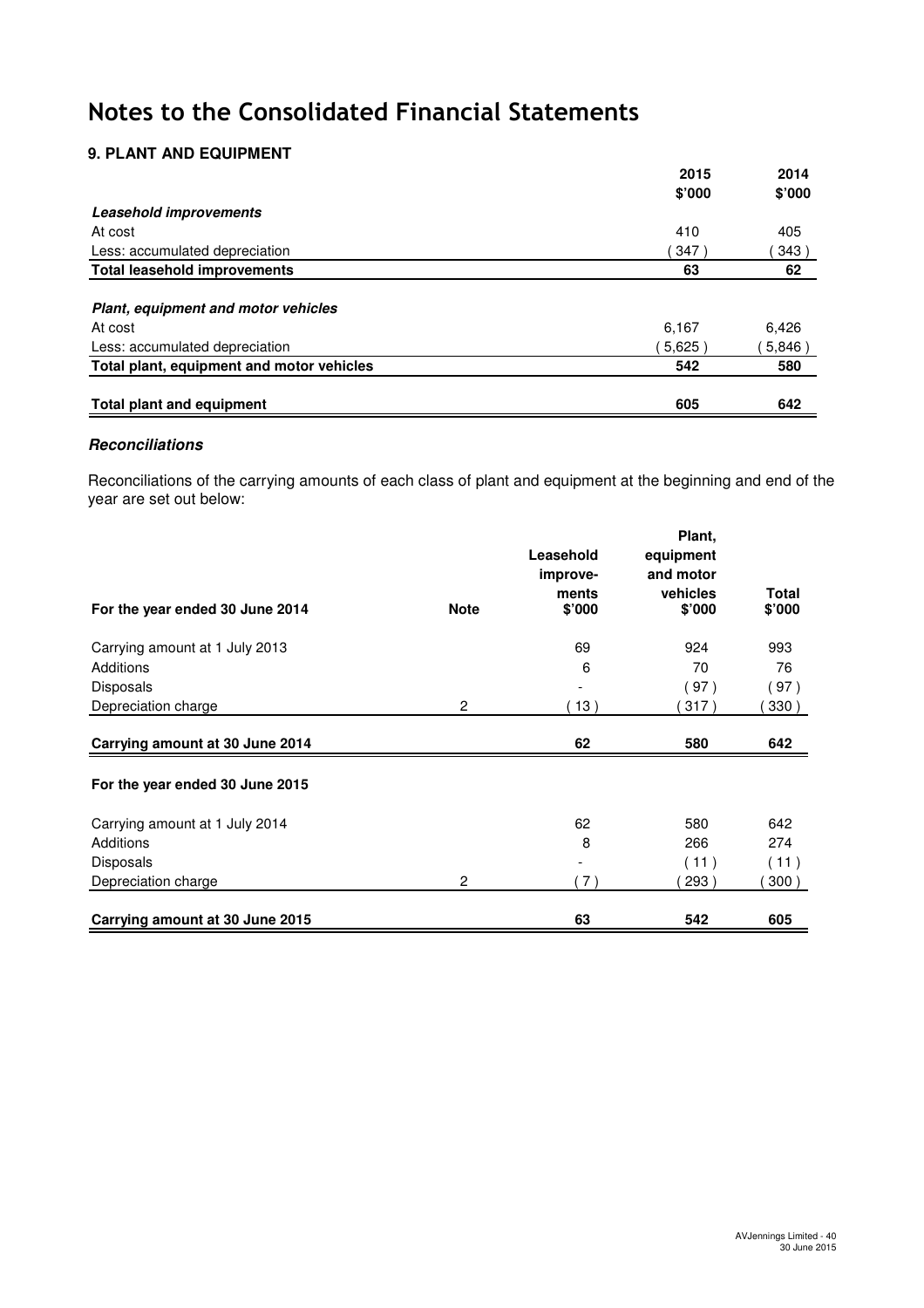### **10. INTANGIBLE ASSETS**

|                                | 2015<br>\$'000 | 2014<br>\$'000 |
|--------------------------------|----------------|----------------|
| Brand name at cost             | 9,868          | 9,868          |
| Less: accumulated amortisation | 7.052          | 7,052          |
| Total intangible assets        | 2,816          | 2,816          |

The intangible asset relates to the value of the "AVJennings" brand name which was acquired as part of a business combination in 1995. On recognition, the asset was determined to have a finite life of 20 years and has since been amortised over the expected useful life. In accordance with the accounting policy discussed in note 35(i), the amortisation period and the amortisation method for an intangible asset are reviewed at least each financial year-end. A review carried out at 31 December 2009 determined that the brand name has indefinite useful life. This change in accounting estimate has been applied prospectively with amortisation ceasing as of 31 December 2009.

The brand name is tested for impairment annually, or more frequently if there are indicators of impairment. At 30 June 2015, there were no indicators of impairment.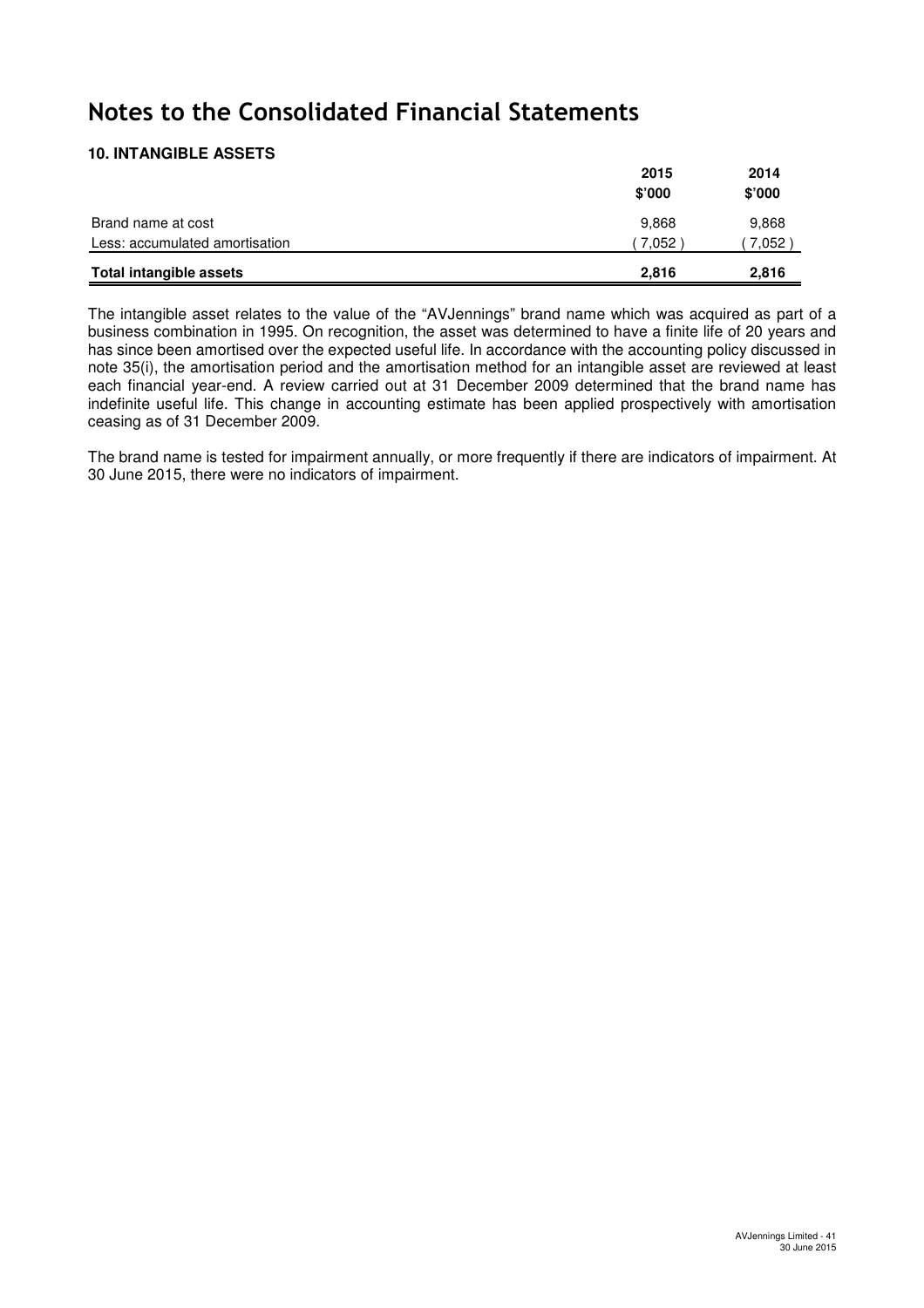## **11. TRADE AND OTHER PAYABLES**

|                                   | 2015    | 2014   |
|-----------------------------------|---------|--------|
|                                   | \$'000  | \$'000 |
| <b>Current</b>                    |         |        |
| Unsecured                         |         |        |
| Land creditors                    | 89,689  | 17,646 |
| Trade creditors                   | 12,403  | 11,094 |
| Related party payables            | 3,128   | 2,750  |
| Other creditors and accruals      | 12,241  | 15,333 |
| <b>Total current payables</b>     | 117,461 | 46,823 |
| <b>Non-Current</b>                |         |        |
| Unsecured                         |         |        |
| Land creditors                    | 51,556  | 13,406 |
| <b>Total non-current payables</b> | 51,556  | 13,406 |

#### **Land creditors**

Titles for the unsecured land creditors only transfer to the Group on full payment of the amount outstanding or upon provision of some other security.

#### **Related party payables**

For terms and conditions relating to related party payables, refer to note 27(k).

#### **Fair value**

Due to the short term nature of current payables, their carrying amount is assumed to approximate their fair value. Non-current land creditors have been discounted using a rate of 6.95% (2014: 7.32%).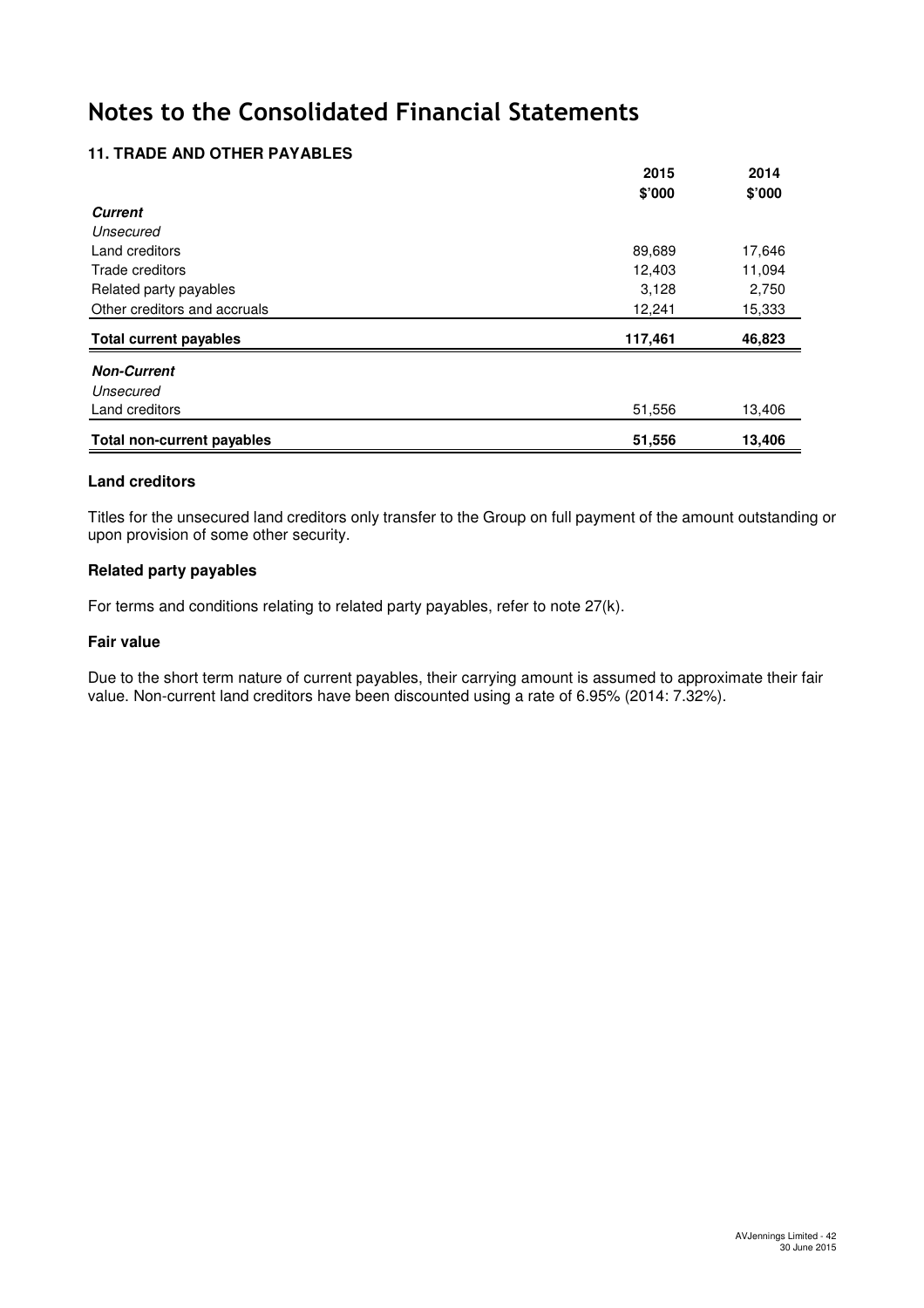## **12. INTEREST-BEARING LOANS AND BORROWINGS**

|                                                        |             |                  | 2015<br>\$'000  | 2014<br>\$'000    |
|--------------------------------------------------------|-------------|------------------|-----------------|-------------------|
|                                                        |             |                  |                 |                   |
| <b>Current</b><br>Secured                              |             |                  |                 |                   |
| Bank loans                                             |             |                  | 3,008           | 4,083             |
|                                                        |             |                  |                 |                   |
| Total current interest-bearing liabilities             |             |                  | 3,008           | 4,083             |
| <b>Non-current</b>                                     |             |                  |                 |                   |
| Secured                                                |             |                  |                 |                   |
| <b>Bank loans</b>                                      |             |                  | 123,716         | 81,500            |
| Total non-current interest-bearing liabilities         |             |                  | 123,716         | 81,500            |
| <b>Financing arrangements</b>                          |             |                  |                 |                   |
| The Group has access to the following lines of credit: |             |                  |                 |                   |
|                                                        |             | <b>Available</b> | <b>Utilised</b> | <b>Unutilised</b> |
|                                                        | <b>Note</b> | \$'000           | \$'000          | \$'000            |
| 30 June 2015                                           |             |                  |                 |                   |
| Main banking facilities                                | 12(a)       |                  |                 |                   |
| - bank overdraft                                       |             | 5,000            |                 | 5,000             |
| - bank loans                                           |             | 210,000          | 123,716         | 86,284            |
| - performance bonds                                    |             | 35,000           | 9,778           | 25,222            |
|                                                        |             | 250,000          | 133,494         | 116,506           |
| Other non-cash facilities                              |             | 1,800            |                 | 1,800             |
| Project funding facilities                             | 12(b)       |                  |                 |                   |
| - bank loans                                           |             | 3,026            | 3,008           | 18                |
|                                                        |             | 3,026            | 3,008           | 18                |
| Contract performance bond facilities                   | 12(c)       |                  |                 |                   |
| - performance bonds                                    |             | 25,000           | 21,134          | 3,866             |
| 30 June 2014                                           |             |                  |                 |                   |
| Main banking facilities                                | 12(a)       |                  |                 |                   |
| - bank loans                                           |             | 140,000          | 77,000          | 63,000            |
| - performance bonds and other non-cash facilities      |             | 13,600           | 5,835           | 7,765             |
|                                                        |             | 153,600          | 82,835          | 70,765            |
| Project funding facilities                             | 12(b)       |                  |                 |                   |
| - bank loans                                           |             | 11,691           | 8,583           | 3,108             |
| - performance bonds and other non-cash facilities      |             | 16,000           | 9,977           | 6,023             |
|                                                        |             | 27,691           | 18,560          | 9,131             |
| Contract performance bond facility                     | 12(c)       |                  |                 |                   |
| performance bonds                                      |             | 15,000           | 12,140          | 2,860             |

 At 30 June 2015 these facilities are interchangeable up to \$47 million (2014: \$5 million) between the bank loans and performance bonds/other non-cash facilities.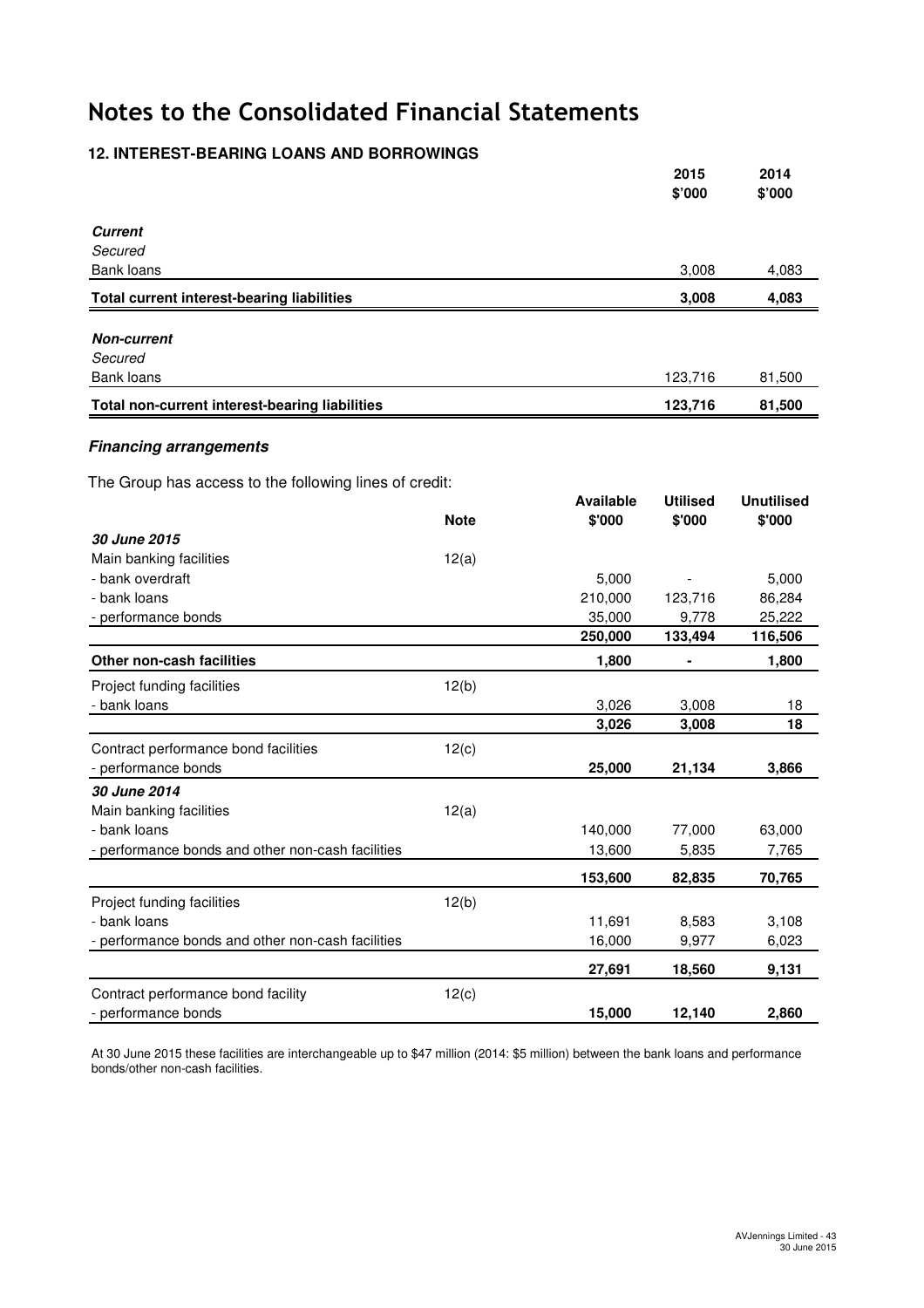## **12. INTEREST-BEARING LOANS AND BORROWINGS (continued)**

#### **Significant terms and conditions**

#### **(a) Main banking facilities**

The Group's main banking facilities mature on 30 September 2017. The main banking facilities are secured by a fixed and floating charge over all the assets and undertakings of the entities within the Group that are obligors under the main banking facilities, and by first registered mortgages over various real estate inventories other than those controlled by the Group under project development agreements and those assets pledged as security for project funding (see note 12(b)). The Parent Entity has entered into a cross deed of covenant with various controlled entities to guarantee obligations of those entities in relation to the main banking facilities (see note 23). The current interest rates on the bank loans range from 3.09% to 4.30% (2014: 4.20% to 4.26%).

#### **(b) Project funding facilities**

Project funding facilities are secured by:

- a fixed and floating charge over the assets of the entity involved in the relevant project, namely, Portarlington Nominees Pty Limited; and
- a first registered mortgage over certain real estate inventories of the entity involved in the relevant project, namely, Portarlington Nominees Pty Limited.

The lines of credit shown are maximum limits which are available progressively as projects are developed. The expiry date for the facility at the reporting date was August 2015 but has subsequently been extended to September 2015 at the request of the lender to permit it time to complete its annual review. The outstanding amounts are expected to be repaid or refinanced prior to expiry of the facility. As at 30 June 2015, the balance outstanding on the bank loan facilities was \$3,008,000 (2014: \$8,583,000).

|                                                            | 2015                     | 2014   |
|------------------------------------------------------------|--------------------------|--------|
|                                                            | \$'000                   | \$'000 |
| The carrying amounts of the pledged assets are as follows: |                          |        |
| Wollert, Victoria                                          | $\overline{\phantom{0}}$ | 29,830 |
| Cheltenham, South Australia                                | $\overline{\phantom{0}}$ | 47.707 |
| Arlington Rise, Victoria                                   | 18.051                   | 19.054 |

The weighted average interest rate on the project funding loans at year-end was 2.09% (2014: 3.27%).

#### **(c) Contract performance bond facilities**

The Group has entered into Contract performance bond facilities of \$25,000,000 (2014: \$15,000,000). The Contract performance bond facilities are subject to review annually. The facilities expire by 31 December 2015 and management expects the annual review which is underway, to be completed shortly and the facilities extended for a further 12 months. The performance bond facilities are secured by Deeds of Indemnity between the Parent Entity and various controlled entities. Details of the controlled entities, included in the Deeds of Indemnity are set out in note 23.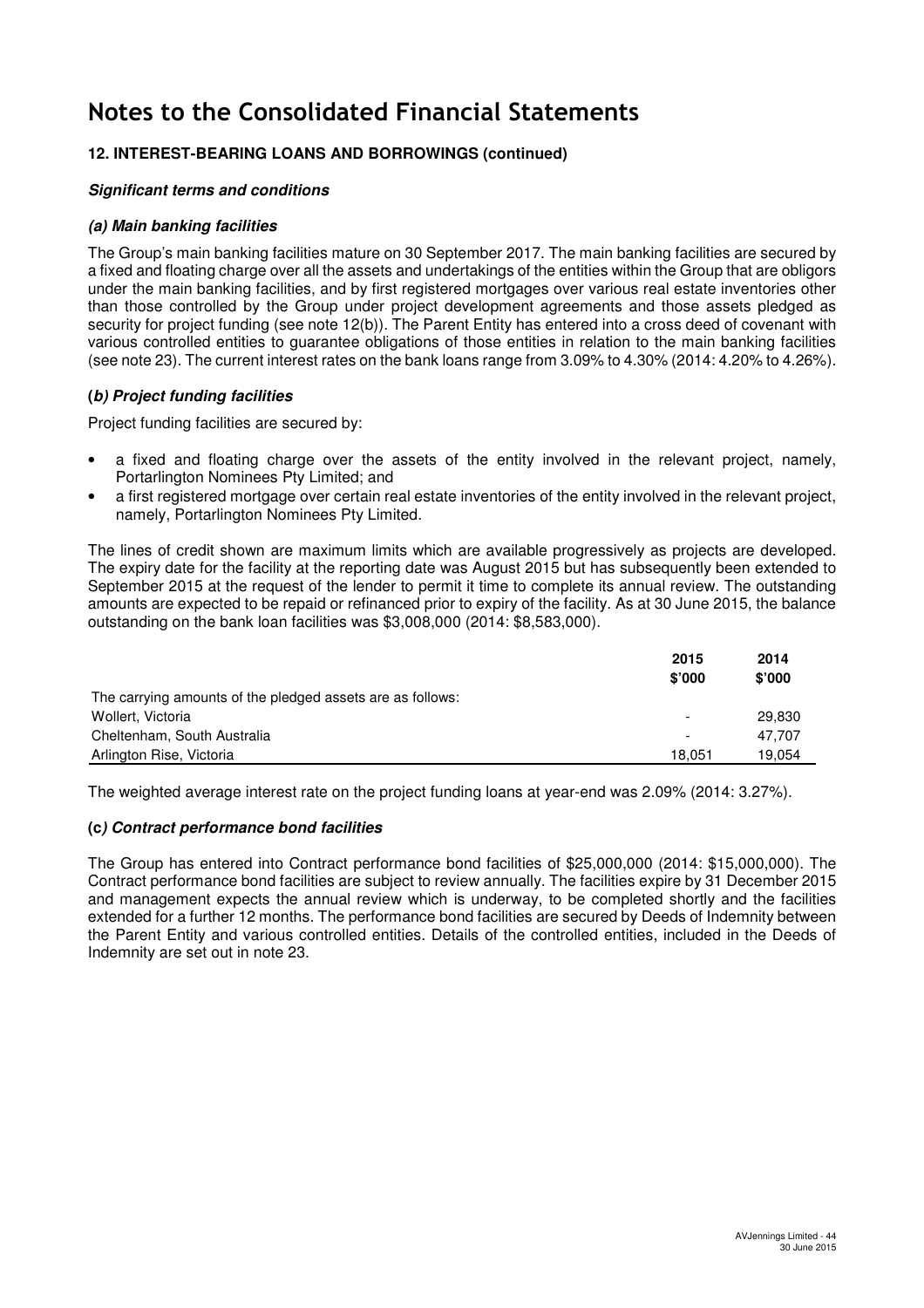## **13. TAX PAYABLE**

|                                                              | 2015<br>\$'000 | 2014<br>\$'000 |
|--------------------------------------------------------------|----------------|----------------|
| Income tax payable                                           |                | 251            |
| <b>14. DEFERRED TAX LIABILITIES</b>                          |                |                |
|                                                              |                |                |
|                                                              | 2015<br>\$'000 | 2014<br>\$'000 |
| The provision for deferred income tax is made up as follows: |                |                |
| - capitalisation of development costs                        | 19,106         | 21,742         |
| - prepayments, accruals/provisions and investments           | 8,918          | 5,729          |
| - brand name                                                 | 845            | 845            |
| - provisions for asset impairments                           | $9,588$ )      | (13,937)       |

| - provisions for asset impairments | (9.588) | . 13,937 |
|------------------------------------|---------|----------|
| - tax loss carried forward         | 2.506   | 10,338   |
|                                    |         |          |
| Deferred tax liabilities           | 16.775  | 4.041    |

### **Reconciliations**

Reconciliations of the carrying amount of the deferred tax liability at the beginning and end of the year are set out below:

|                                         | 2015<br>\$'000 | 2014<br>\$'000           |
|-----------------------------------------|----------------|--------------------------|
| Carrying amount at beginning of year    | 4.041          | $\overline{\phantom{0}}$ |
| Transferred from/to deferred tax assets |                | (3,087)                  |
| Arising temporary differences           | 12.734         | 7,128                    |
| Carrying amount at end of year          | 16,775         | 4.041                    |

### **15. PROVISIONS**

| <b>Current</b>                      |       |       |
|-------------------------------------|-------|-------|
| Employee benefits                   | 3,760 | 3,526 |
| Other                               | 1,750 | 1,180 |
|                                     |       |       |
| <b>Total current provisions</b>     | 5,510 | 4,706 |
|                                     |       |       |
| <b>Non-current</b>                  |       |       |
| Employee benefits                   | 742   | 698   |
|                                     |       |       |
| <b>Total non-current provisions</b> | 742   | 698   |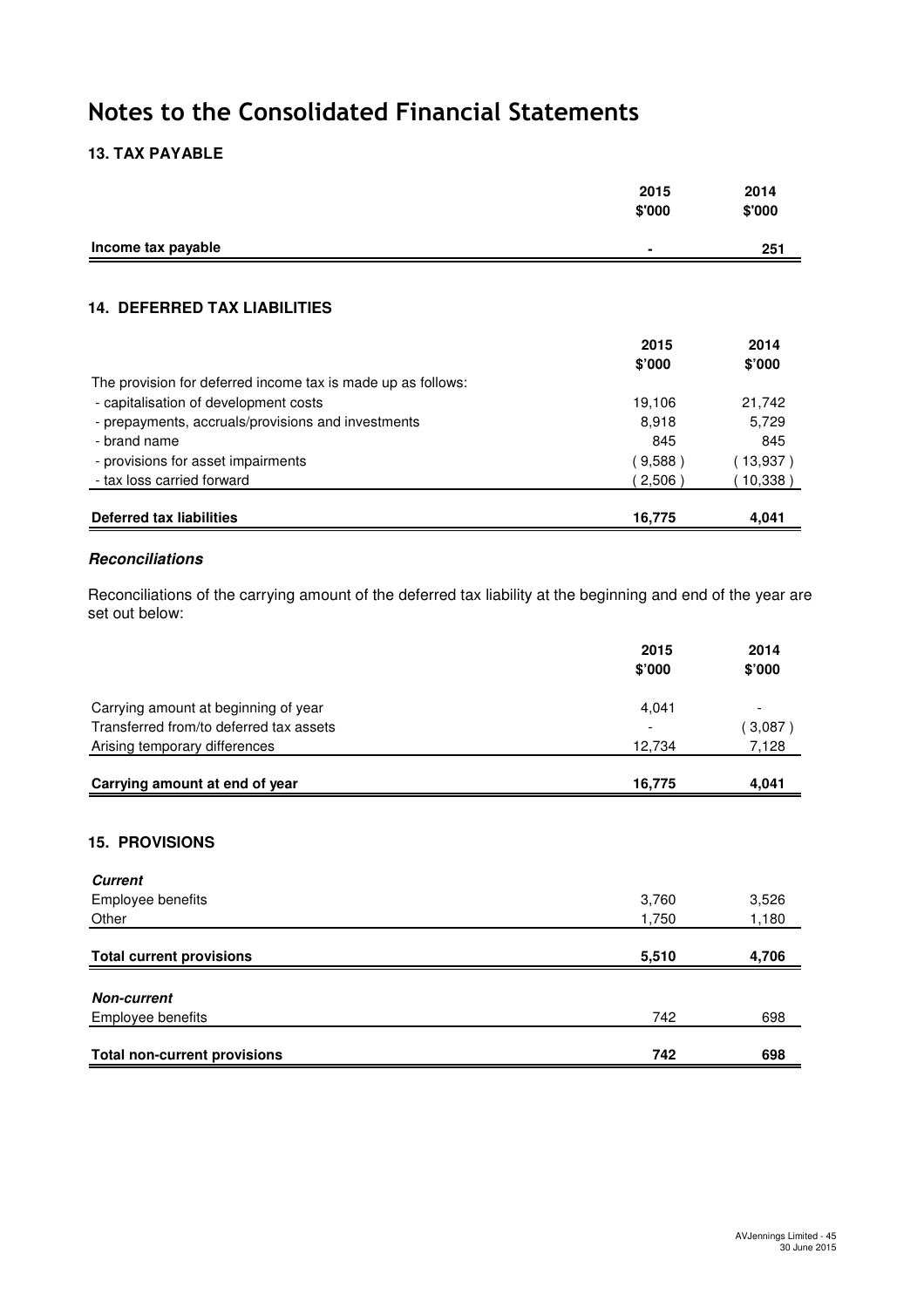## **16. CONTRIBUTED EQUITY**

|                                        |             | 2015          | 2014          | 2015    | 2014    |
|----------------------------------------|-------------|---------------|---------------|---------|---------|
|                                        | <b>Note</b> | <b>Number</b> | <b>Number</b> | \$'000  | \$'000  |
| Ordinary shares                        | 16(a)       | 384.423.851   | 384.423.851   | 162.793 | 162.793 |
| Treasury shares                        | 16(b)       | (3,502,401)   | (4,221,605)   | 2,357)  | 2,357)  |
| Share capital                          |             | 380,921,450   | 380,202,246   | 160.436 | 160,436 |
| (a) Movement in ordinary share capital |             | <b>Number</b> | <b>Number</b> | \$'000  | \$'000  |
| As at the beginning of the year        |             | 384,423,851   | 384.423.851   | 162.793 | 162,793 |
| As at the end of the year              |             | 384,423,851   | 384.423.851   | 162,793 | 162.793 |

Fully paid ordinary shares carry one vote per share and carry the right to dividends. There are currently no unexercised or outstanding options. No options were exercised during the year.

| (b) Movement in treasury shares       | 2015<br><b>Number</b> | 2014<br><b>Number</b>    | 2015<br>\$'000 | 2014<br>\$'000 |
|---------------------------------------|-----------------------|--------------------------|----------------|----------------|
| As at the beginning of the year       | (4,221,605)           | (3.365, 100)             | (2,357)        | (1,833)        |
| Acquisition of shares by AVJ Deferred |                       |                          |                |                |
| Employee Share Plan Trust             |                       | (856, 505)               |                | (524)          |
| Employee share scheme issue           | 719.204               | $\overline{\phantom{a}}$ | -              |                |
| As at the end of the year             | (3,502,401)           | (4,221,605)              | (2,357)        | (2, 357)       |

Treasury shares are shares in AVJennings Limited that are held by the AVJ Deferred Employee Share Plan Trust for the purpose of issuing shares to executives via the AVJ Deferred Employee Share Plan.

The original cost of the shares is treated as a reduction in share capital and the underlying shares identified separately as treasury shares.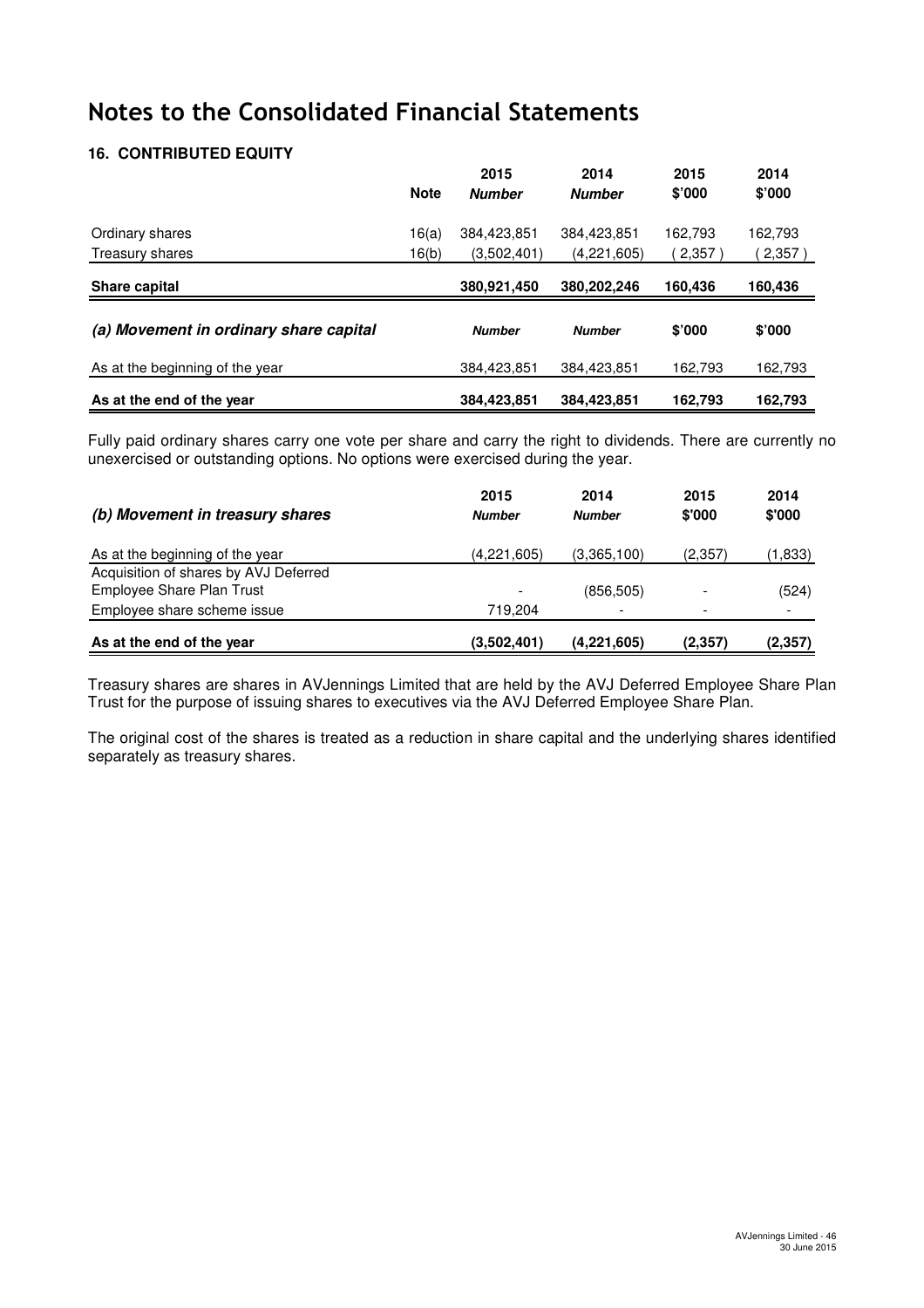## **17. RESERVES AND RETAINED EARNINGS**

#### **(a) Reserves**

|                              |             | Foreign<br><b>Currency</b><br><b>Translation</b><br><b>Reserve</b> | Share-based<br><b>Payment</b><br><b>Reserve</b> | Total  |
|------------------------------|-------------|--------------------------------------------------------------------|-------------------------------------------------|--------|
|                              | <b>Note</b> | \$'000                                                             | \$'000                                          | \$'000 |
| At 1 July 2013               |             | 1,123                                                              | 1,077                                           | 2,200  |
| Foreign currency translation |             | 2,065                                                              |                                                 | 2,065  |
| Share-based payment expense  | 28(a)       |                                                                    | 96                                              | 96     |
| At 30 June 2014              |             | 3,188                                                              | 1,173                                           | 4,361  |
| Foreign currency translation |             | (1,397)                                                            |                                                 | 1,397) |
| Share-based payment expense  | 28(a)       |                                                                    | 110                                             | 110    |
| At 30 June 2015              |             | 1,791                                                              | 1,283                                           | 3,074  |

#### **(b) Nature and purpose of reserves**

#### Foreign currency translation reserve

The foreign currency translation reserve is used to record exchange differences arising from the translation of the Financial Statements of subsidiaries which have functional currency different to the Australian dollar. Refer to note 35(y).

#### Share-based payment reserve

The share-based payment reserve is used to recognise the grant date fair value of shares issued to employees. Refer to note 35(p) for further details of the Plan.

#### **(c) Retained earnings**

|                                                 | 2015<br>\$'000 | 2014<br>\$'000           |
|-------------------------------------------------|----------------|--------------------------|
| Movements in retained earnings were as follows: |                |                          |
| At the beginning of the year                    | 150,983        | 132,201                  |
| Net profit for the year                         | 34.385         | 18,782                   |
| Dividends                                       | 〔11,532 〕      | $\overline{\phantom{a}}$ |
| At the end of the year                          | 173,836        | 150,983                  |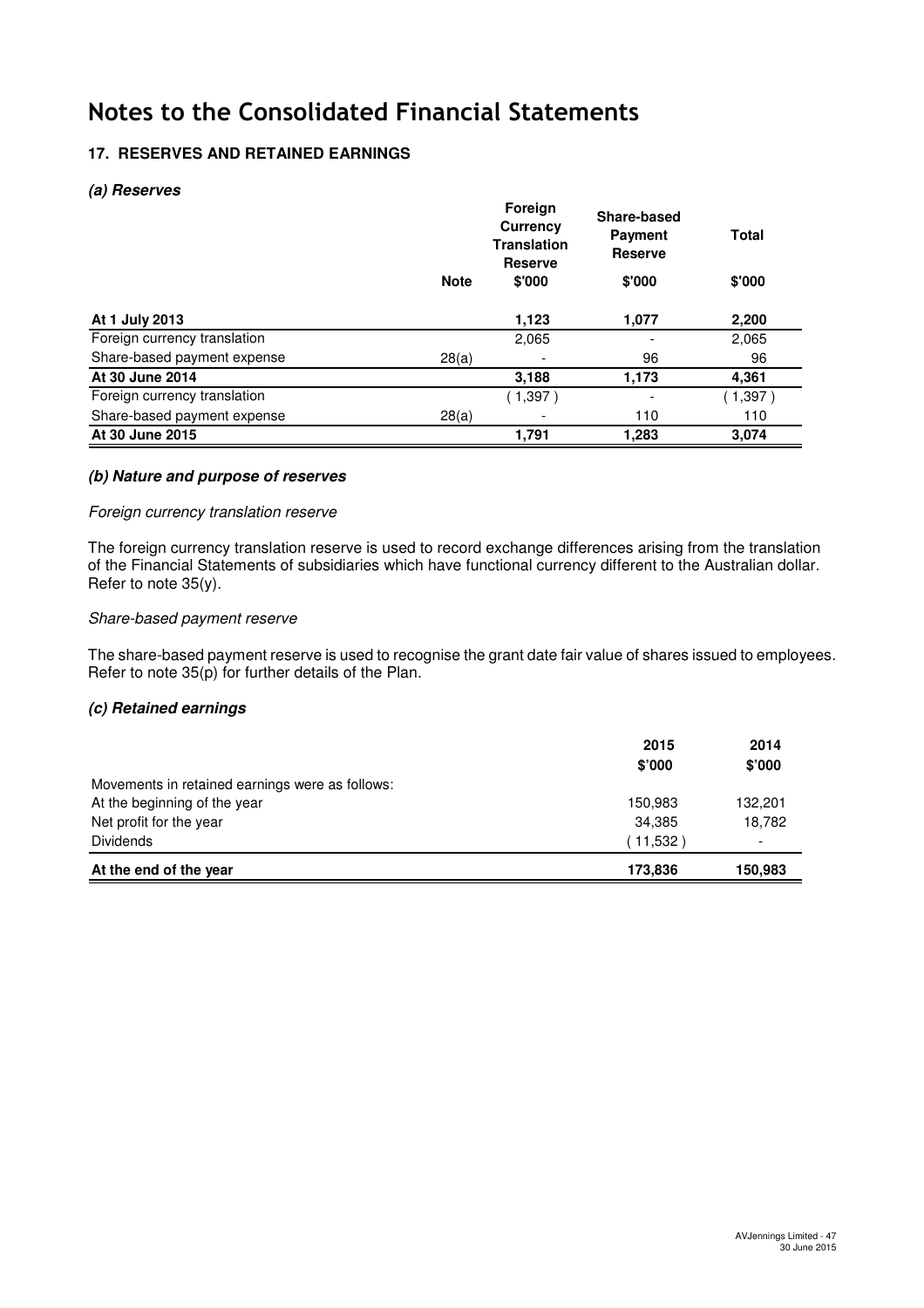| <b>18. DIVIDENDS</b>                                        |        |        |
|-------------------------------------------------------------|--------|--------|
|                                                             | 2015   | 2014   |
|                                                             | \$'000 | \$'000 |
| Cash dividends declared and paid                            |        |        |
| 2014 final dividend of 2.0 cents per share,                 |        |        |
| paid 18 September 2014. Fully franked @ 30% tax             | 7,688  |        |
| 2015 interim dividend of 1.0 cent per share,                |        |        |
| paid 8 April 2015. Fully franked @ 30% tax                  | 3,844  |        |
| Total cash dividends declared and paid                      | 11,532 |        |
| Dividends proposed                                          |        |        |
| 2014 final dividend of 2.0 cents per share,                 |        |        |
| to be paid 18 September 2014. Fully franked @ 30% tax       |        | 7,688  |
| 2015 final dividend of 3.0 cents per share,                 |        |        |
| to be paid 23 September 2015. Fully franked @ 30% tax       | 11,532 |        |
| <b>Total dividends proposed</b>                             | 11,532 | 7,688  |
| The Company's Dividend Reinvestment Plan remains suspended. |        |        |
| <b>Franking credit balance</b>                              |        |        |
| Franking credits available for subsequent                   |        |        |
| financial years based on a tax rate of 30%                  | 18,596 | 21,246 |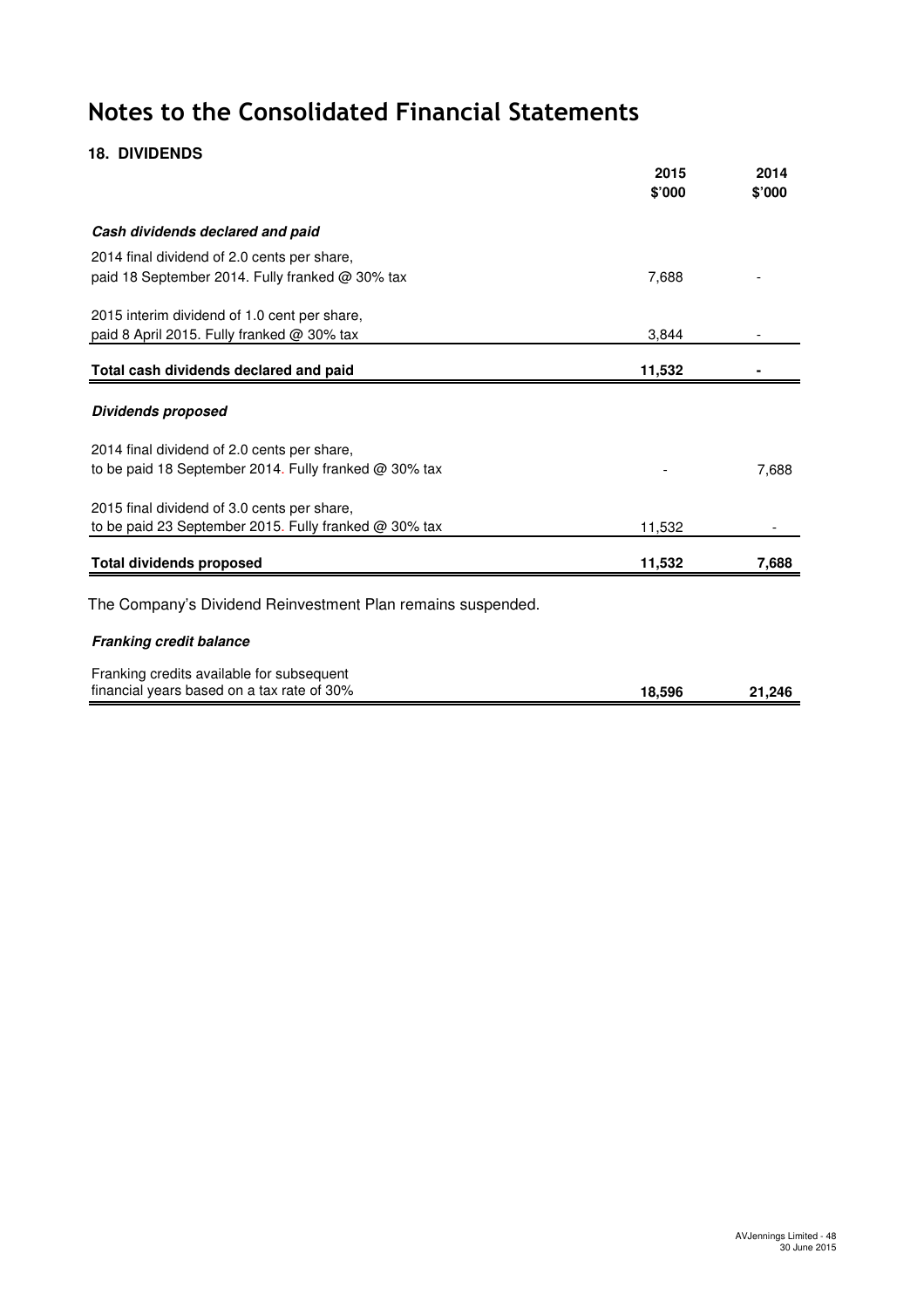## **Section A4 Cash Flows information**

## **19. CASH FLOW STATEMENT RECONCILIATION**

|                                                           | 2015      | 2014      |
|-----------------------------------------------------------|-----------|-----------|
| Reconciliation of profit after tax to net cash flows from | \$'000    | \$'000    |
| operations                                                |           |           |
| Profit after tax                                          | 34,385    | 18,782    |
|                                                           |           |           |
| Adjustments for:                                          |           |           |
| Depreciation                                              | 300       | 330       |
| Net loss on disposal of plant and equipment               | 4         | 28        |
| Interest revenue classified as investing cash flow        | (863)     | (457)     |
| Share of profits of associates and joint venture entities | (1,569)   | (1,967)   |
| Movement in provision for loss on inventories             | (16,051)  | (18,629)  |
| Share-based payments expense                              | 110       | 96        |
| Change in operating assets and liabilities:               |           |           |
| (Increase)/decrease in inventories                        | (120.075) | 28,619    |
| Increase in trade and other receivables                   | (31, 466) | (23, 563) |
| Increase in prepayments and deposits                      | (673)     | (1,676)   |
| Increase in current tax receivables                       | (143)     |           |
| Decrease in deferred tax assets                           |           | 3,087     |
| Increase in deferred tax liability                        | 12,734    | 4,041     |
| Decrease in current tax liability                         | (251)     | (198)     |
| Increase/(decrease) in trade and other payables           | 108,350   | (10,695)  |
| Increase in provisions                                    | 848       | 523       |
| Net cash flows used in operating activities               | (14,360)  | (1,679)   |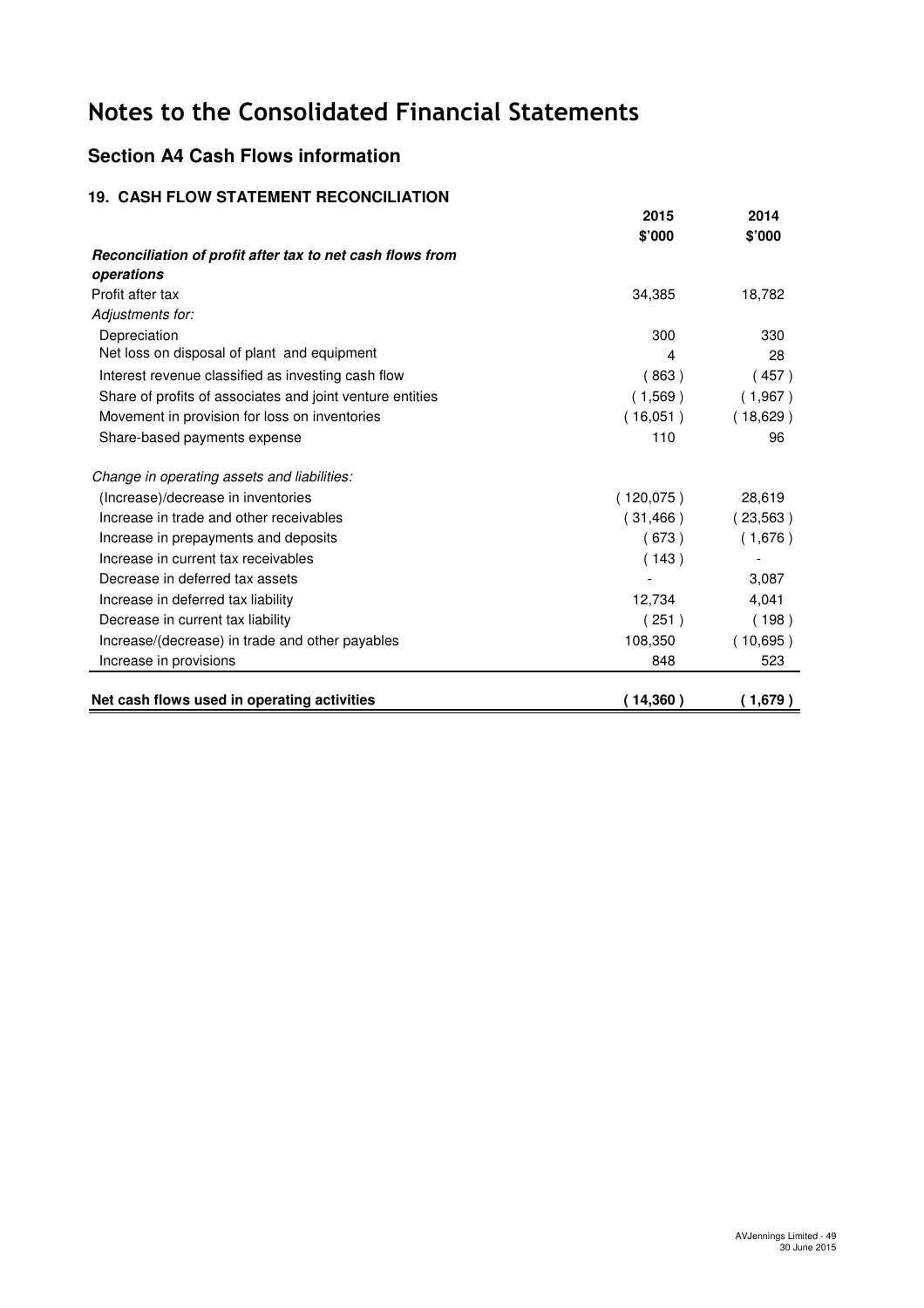## **Section B – Risk**

#### **20. SIGNIFICANT ACCOUNTING JUDGEMENTS, ESTIMATES AND ASSUMPTIONS**

The preparation of the Group's consolidated financial statements requires management to make judgements, estimates and assumptions that affect the reported amounts of revenues, expenses, assets and liabilities, and accompanying disclosures, and the disclosure of contingent liabilities. Uncertainty about these assumptions and estimates could result in outcomes that require a material adjustment to the carrying amount of assets or liabilities affected in future periods.

### **(i) Judgements**

In the process of applying the Group's accounting policies, management has made the following judgements, which have the most significant effect on the amounts recognised in the Consolidated Financial Statements:

#### Recovery of deferred tax assets:

The Group has recognised deferred tax assets relating to carried forward tax losses to the extent there are sufficient taxable temporary differences (deferred tax liabilities) relating to the same taxation authority against which the unused tax losses can be utilised. However, utilisation of the tax losses also depends on the ability of the Group to generate future taxable profits and satisfy certain tests at the time the losses are recouped. If the entity fails to satisfy the tests, carried forward deferred tax assets of \$2,506,000 (2014: \$10,338,000) would have to be written-off to income tax expense.

#### Cost of goods sold:

Management uses judgement in determining the method to be used for cost apportionment. Costs may be apportioned based on yield, unit entitlement, percentage of revenue or other equitable methods. Costs include costs incurred to date as well as forecast costs to bring the inventory into a saleable state.

#### **(ii) Estimates and assumptions**

The key assumptions concerning the future and other key sources of estimating uncertainty at the reporting date, that have a significant risk of causing a material adjustment to the carrying amounts of assets and liabilities within the next financial year are described below. Assumptions and estimates are based on parameters available when the consolidated financial statements were prepared. Existing circumstances and assumptions about future developments, however, may change due to market changes or circumstances arising beyond the control of the Group. Such changes are reflected in the assumptions when they occur.

#### Estimates of net realisable value of inventories:

The net realisable value is the estimated selling price in the ordinary course of business less the estimated costs of completion and costs of selling as per note 35(j). Estimates take into consideration fluctuations in price or cost, and development time and sales rates. The key assumptions used in this exercise require the use of management judgement and are reviewed at least half-yearly.

#### Profit recognised on developments:

Profit on developments is generally recognised on settlement as discussed in note 35(r). The calculation of profit for projects that are in progress, is based on actual costs to date and estimates of costs to complete.

#### Share-based payment transactions:

The cost of equity settled securities allocated to employees is measured by reference to the fair value of the equity instruments at the date on which they are granted. As explained in note 28(b), the fair value of some equity instruments is determined using the Monte Carlo simulation model which includes a number of judgements and assumptions. These judgements and assumptions have no impact on the carrying value of assets and liabilities in the Consolidated Statement of Financial Position but may impact the share-based payment expense taken to profit and loss.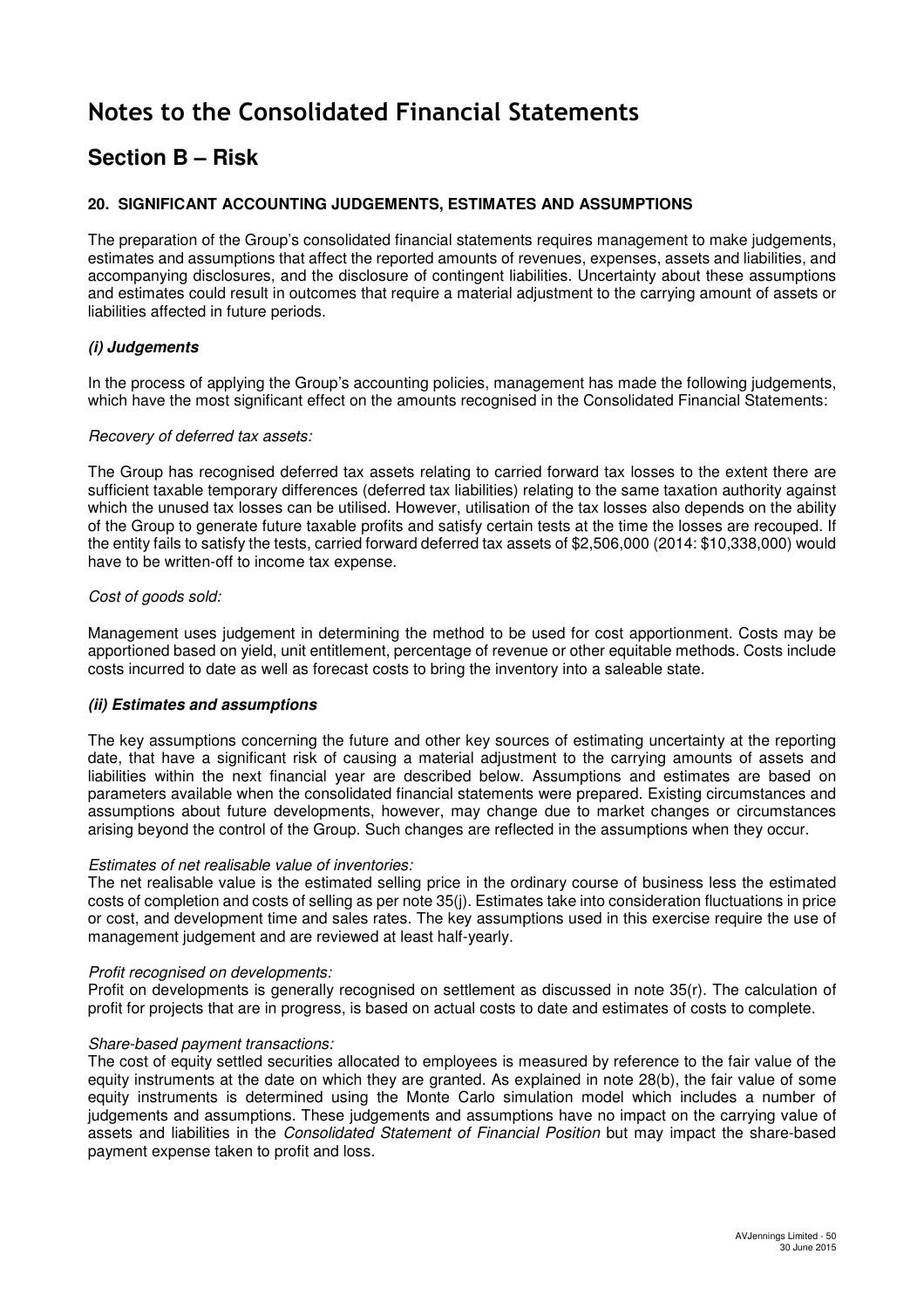### **20. SIGNIFICANT ACCOUNTING JUDGEMENTS, ESTIMATES AND ASSUMPTIONS (continued)**

#### Valuation of derivatives:

Derivatives not quoted in an active market are valued based on certain assumptions and estimates. These valuations can change depending on market volatility.

#### **21. FINANCIAL RISK MANAGEMENT**

The Group's principal financial liabilities comprise of loans and borrowings, trade and other payables, and financial guarantee contracts. The main purpose of these financial liabilities is to finance and guarantee the Group's operations. The Group's principal financial assets include trade and other receivables, and cash and bank balances that derive directly from its operations. The Group also enters into derivative transactions.

The Group is exposed to interest rate risk, foreign currency risk, credit risk and liquidity risk. The Group's senior management oversees the management of these risks. The Group's senior management is supported by a central treasury department that advises on financial risks and the appropriate financial risk governance framework for the Group. The central treasury department provides assurance to the Group's senior management that the Group's financial risk activities are governed by appropriate policies and procedures and that financial risks are identified, measured and managed in accordance with the Group's policies and risk objectives. All derivative activities for risk management purposes are carried out by specialists who have the appropriate skills and experience. It is the Group's policy that no trading in derivatives for speculative purposes may be undertaken. The Board of Directors reviews and agrees policies for managing each of these risks, which are summarised below.

#### **(i) Interest rate risk**

Interest rate risk is the risk that the fair value or future cash flows of a financial instrument will fluctuate because of changes in market interest rates. The Group's exposure to the risk of changes in market interest rates relates primarily to the Group's debt obligations with floating interest rates.

The Group actively manages its interest rate risk and, subject to its loan maturity and cash flow profile and its view of the outlook for interest rates over the medium term, may from time-to-time hedge up to 50% of its forecast average borrowings at fixed or capped rates of interest. To manage this, the Group enters into hedging strategies that combine interest rate caps and floors, as well as floating-to-fixed interest rate swap contracts. The Group's forecast cash position together with its current benign outlook for medium term interest rates resulted in it retaining more exposure to floating rates than in some prior years.

The fair value exposure on derivatives is an outcome of the Group's management of the cash flow volatility arising from interest rate fluctuations.

Interest rate collar contracts are entered into for notional principal amounts by receiving an upfront premium for the floor component that covers a specific period. The interest rate structure is a combination of purchasing a cap and selling a floor, which effectively limits rate fluctuations to within a range. The structure is used because it provides the benefit of capping interest rate increases whilst limiting the premium payable by assuming the risk (i.e. foregoing the benefit) of interest rates falling below the floor rate. The strike rates for these contracts are benchmarked against the BBSY bid rate (Australian Bank Bill Swap Reference Rate - Average Bid Rate) on a quarterly basis. Settlement occurs quarterly, in favour of the Group, should the BBSY bid rate be above the cap strike rate (movements in the variable rate are directly proportional to movements in the BBSY bid rate). Conversely, settlement occurs in favour of the counterparty, should the BBSY bid rate be below the floor strike rate. If the BBSY bid rate remains between the cap and floor rate, no settlement occurs.

By entering into interest rate swaps, the Group agrees to exchange, at the end of each quarter, the difference between fixed and variable rate interest amounts calculated by reference to an agreed-upon notional principal amount.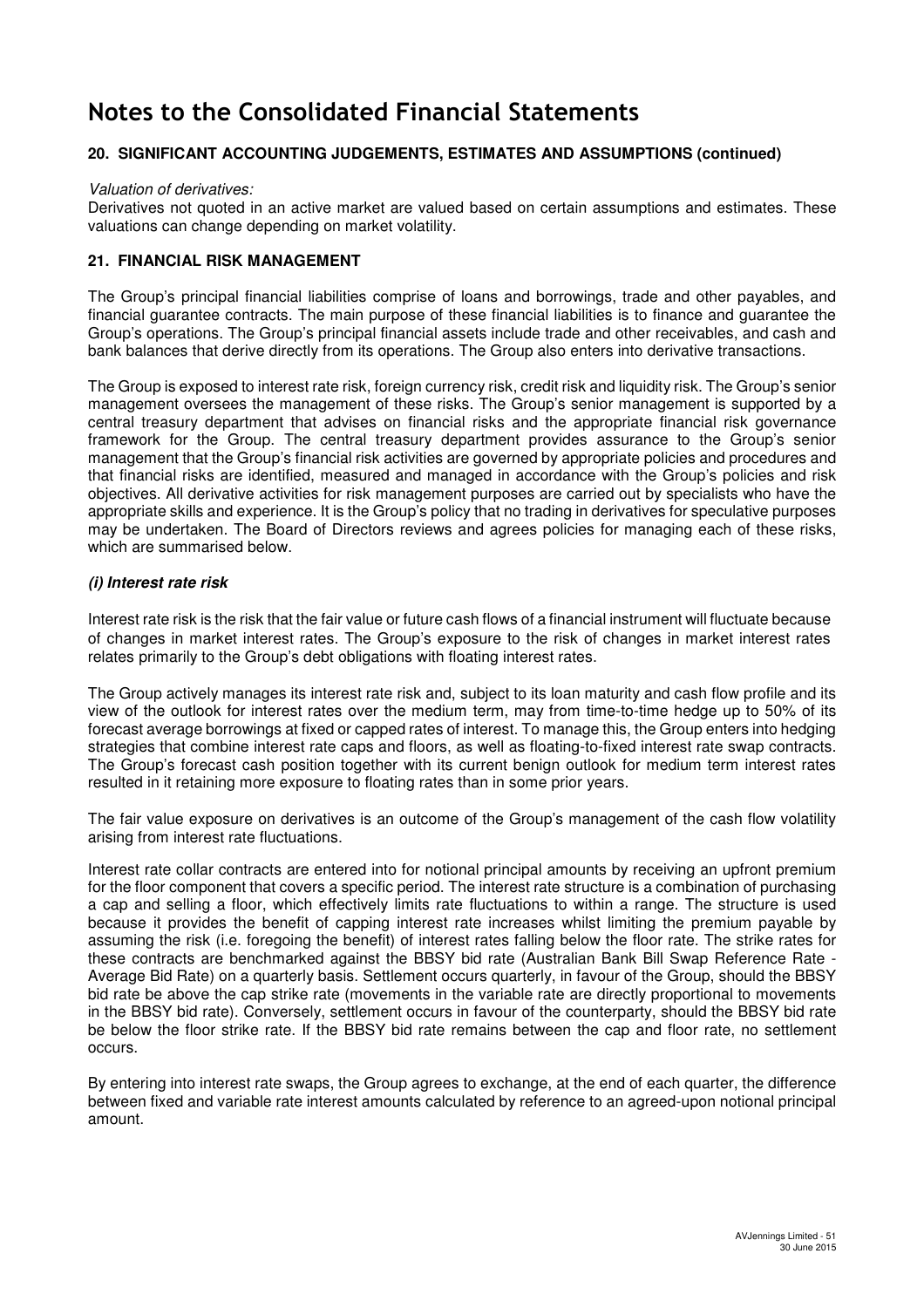### **21. FINANCIAL RISK MANAGEMENT (continued)**

### **(i) Interest rate risk (continued)**

The Group's interest rate derivatives do not qualify for hedge accounting treatment. Gains or losses arising from changes in fair value are recognised in profit or loss.

At balance date, the following variable rate borrowings, interest rate cap and interest rate collar contracts were outstanding:

|                                  | 2015                                 |                | 2014                                 |                |
|----------------------------------|--------------------------------------|----------------|--------------------------------------|----------------|
|                                  | Weighted<br>average<br>interest rate | <b>Balance</b> | Weighted<br>average<br>interest rate | <b>Balance</b> |
|                                  | %                                    | \$'000         | %                                    | \$'000         |
| Cash                             | 2.16                                 | (37, 812)      | 1.88                                 | (4,796)        |
| Bank loans                       | 3.41                                 | 126,724        | 4.13                                 | 85,583         |
| <b>Net financial liabilities</b> |                                      | 88.912         |                                      | 80,787         |
| Interest rate cap and collar     |                                      | (20,000)       |                                      | (55,000)       |
| Borrowings not hedged            |                                      | 68,912         |                                      | 25,787         |

Interest rate derivative contracts are exposed to fair value movements if interest rates change. Details of these contracts are:

| <b>Type of derivative</b>    | <b>Period Start</b> | <b>Period End</b> | Cap  | <b>Floor</b> | <b>Principal Amount</b> |                          |
|------------------------------|---------------------|-------------------|------|--------------|-------------------------|--------------------------|
|                              | Date                | <b>Date</b>       | Rate | Rate         | 2015                    | 2014                     |
|                              |                     |                   | %    | %            | \$'000                  | \$'000                   |
| Interest rate cap and collar | 11-Jun-14           | 11-Sep-14         | 2.95 | 2.50         |                         | 55,000                   |
| Interest rate cap and collar | 11-Jun-15           | 30-Sep-15         | 2.95 | 2.50         | 20,000                  | $\overline{\phantom{0}}$ |

At 30 June 2015, 9.2% of the available borrowings are at capped and collared rates of interest (2014: 36.3%).

The Group analyses its interest rate exposure on an ongoing basis. Within this analysis, consideration is given to potential renewals of existing positions, alternative financing, alternative hedging positions and the mix of fixed and variable interest rates.

The following tables demonstrate the sensitivity to a reasonably possible change in interest rates on exposures existing at balance date.

With all other variables held constant, post tax profit and other comprehensive income would have been affected as follows:

|                   |        | <b>Post Tax Profit</b><br>Higher/(Lower) |                          | <b>Other Comprehensive Income</b><br>Higher/(Lower) |
|-------------------|--------|------------------------------------------|--------------------------|-----------------------------------------------------|
|                   | 2015   | 2014                                     |                          | 2014                                                |
|                   | \$'000 | \$'000                                   | \$'000                   | \$'000                                              |
| +100 basis points | (163)  | (34)                                     | -                        |                                                     |
| +50 basis points  | (86)   | (22)                                     | $\overline{\phantom{a}}$ |                                                     |
| -50 basis points  | 55     | 23                                       | $\overline{\phantom{a}}$ |                                                     |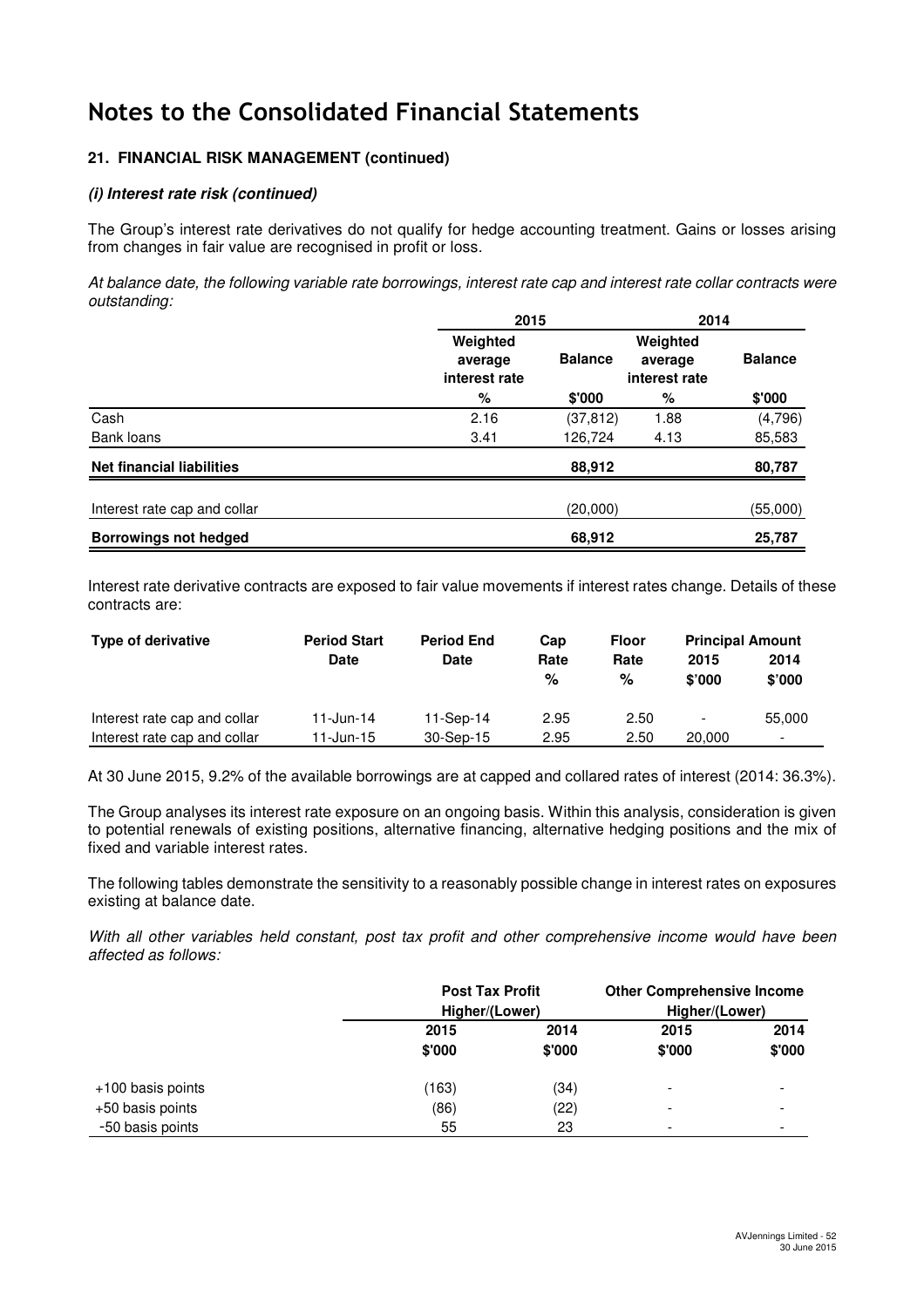### **21. FINANCIAL RISK MANAGEMENT (continued)**

#### **(ii) Foreign currency risk**

Foreign currency risk is the risk that the fair value or future cash flows of an exposure will fluctuate because of changes in foreign exchange rates. The Group's exposure to the risk of changes in foreign exchange rates relates primarily to the Group's net investments in foreign subsidiaries.

At balance date, the Group had the following exposure to New Zealand Dollar foreign currency that is not hedged:

|                                       | 2015            | 2014            |
|---------------------------------------|-----------------|-----------------|
|                                       | <b>NZ\$'000</b> | <b>NZ\$'000</b> |
| <b>Financial Assets</b>               |                 |                 |
| Cash and cash equivalents             | 6,399           | 1,478           |
| Trade and other receivables           | 41,430          | 37,825          |
| <b>Total financial assets</b>         | 47,829          | 39,303          |
|                                       |                 |                 |
| <b>Financial Liabilities</b>          |                 |                 |
| Trade and other payables              | 20,120          | 34,328          |
| Interest-bearing loans and borrowings | 5,500           |                 |
| <b>Total financial liabilities</b>    | 25,620          | 34,328          |
| Net exposure                          | 22,209          | 4,975           |

The following table demonstrates the sensitivity to a change in AUD/NZD exchange rates on exposures existing at balance date.

With all other variables held constant, post tax profit and other comprehensive income would have been affected as follows:

|                  |                | <b>Post Tax Profit</b><br>Higher/(Lower) |                | <b>Other Comprehensive Income</b><br>Higher/(Lower) |  |
|------------------|----------------|------------------------------------------|----------------|-----------------------------------------------------|--|
|                  | 2015<br>\$'000 | 2014<br>\$'000                           | 2015<br>\$'000 | 2014<br>\$'000                                      |  |
| $AUD/NZD + 10\%$ | (656)          | (277)                                    | (140)          | (207)                                               |  |
| AUD/NZD - 5%     | 328            | 138                                      | 70             | 103                                                 |  |
| AUD/NZD -10%     | 656            | 277                                      | 140            | 207                                                 |  |

#### **(iii) Price risk**

The Group does not have commodity and equity securities price risk.

#### **(iv) Credit risk**

Credit risk is the risk that a counterparty will not meet its obligations under a financial instrument, leading to a financial loss. The Group is exposed to credit risk from its operating activities (primarily trade receivables) and from its financing activities, including deposits with banks and financial institutions, foreign exchange transactions and other financial instruments.

#### Trade Receivables

Contracts for Land, Integrated Housing and Apartments usually require payment in full prior to passing of title to customers and collateral is therefore unnecessary. In the event that title is to pass prior to full payment being received, appropriate credit verification procedures would be performed before contract execution.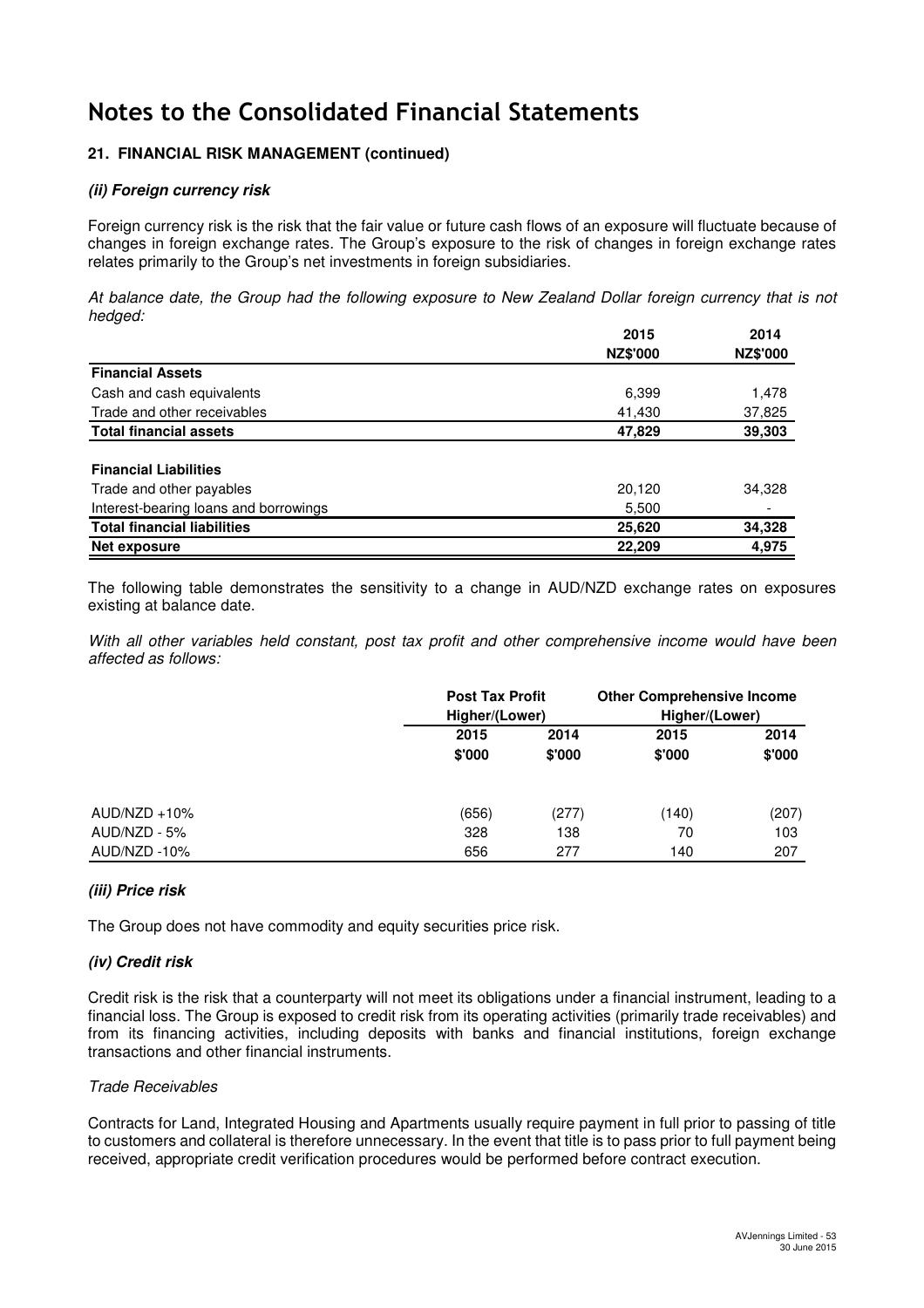### **21. FINANCIAL RISK MANAGEMENT (continued)**

### **(iv) Credit risk (continued)**

#### Financial instruments and cash deposits

Credit risk from balances with banks and financial institutions is managed by the Group's treasury department in accordance with the Group's policy. Investments of surplus funds are made only with approved counterparties and within credit limits assigned to each counterparty. Derivative counterparties and cash deposits are limited to financial institutions approved by the Board.

Credit risk arises from potential default of the counterparty, with a maximum exposure equal to the carrying amount of the financial assets (as outlined in each applicable note) as well as \$2,801,000 (2014: \$8,367,000) in relation to financial guarantees granted – see note 33 for further information.

The Group has no significant concentrations of credit.

#### **(v) Liquidity risk**

The Group manages its liquidity risk by monitoring forecast cash flows on a fortnightly basis and matching the maturity profiles of financial assets and liabilities. The objective is to maintain a balance between continuity of funding and flexibility through the use of bank loans and committed available credit facilities.

The current main banking facilities are due to mature on 30 September 2017 and are therefore non-current. In addition, the Group operates certain project funding facilities which are discussed in note 12(b).

At 30 June 2015, 2.4% (2014: 4.8%) of the Group's interest-bearing loans and borrowings will mature in less than one year.

The Group assessed the concentration of liquidity risk with respect to refinancing its debt and concluded it to be low. The Group has access to a sufficient variety of sources of funding, and debt maturing within 12 months can be rolled over with existing lenders.

#### A. Non-derivative financial liabilities:

The table below summarises the maturity profile of the Group's financial liabilities based on contractual undiscounted payments.

|                                        |              | $6 - 12$ |               |            |
|----------------------------------------|--------------|----------|---------------|------------|
|                                        | $< 6$ months | months   | $> 1-5$ years | Total      |
| Year ended 30 June 2015                | \$'000       | \$'000   | \$'000        | \$'000     |
| <b>Financial Assets</b>                |              |          |               |            |
| Cash and cash equivalents              | 37,812       |          |               | 37,812     |
| Trade and other receivables            | 58,987       | 10,377   | 12,818        | 82,182     |
|                                        | 96,799       | 10,377   | 12,818        | 119,994    |
|                                        |              |          |               |            |
| <b>Financial Liabilities</b>           |              |          |               |            |
| Trade and other payables               | 106,670      | 10,791   | 51,556        | 169,017    |
| Interest-bearing loans and borrowings* | 5,163        | 2,109    | 129.040       | 136,312    |
| <b>Financial Guarantees</b>            | 2,801        |          |               | 2,801      |
|                                        | 114,634      | 12,900   | 180,596       | 308,130    |
| Net maturity                           | (17, 835)    | (2,523)  | (167, 778)    | (188, 136) |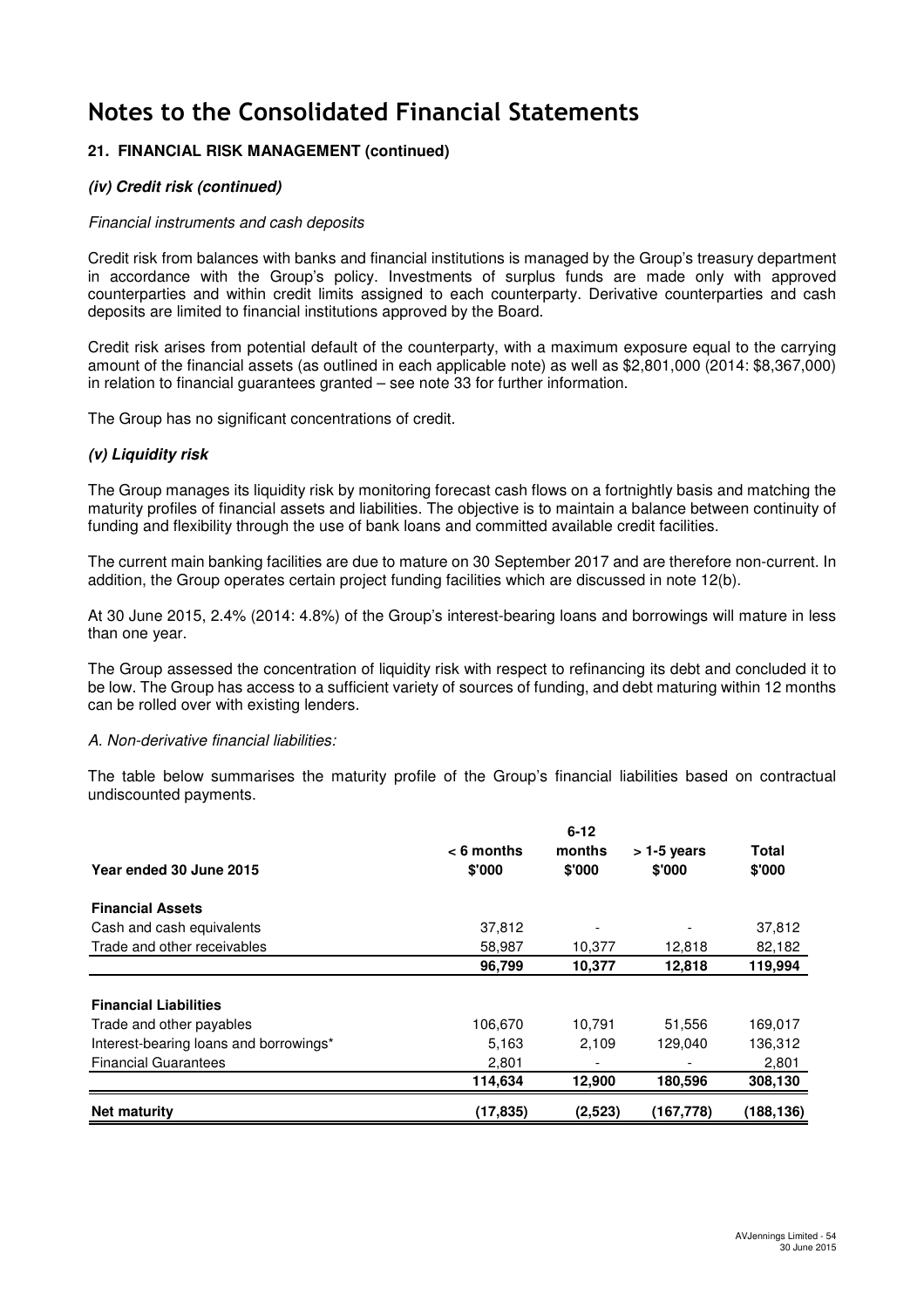## **21. FINANCIAL RISK MANAGEMENT (continued)**

### **(v) Liquidity risk (continued)**

|                                        |              | $6 - 12$ |                          |            |
|----------------------------------------|--------------|----------|--------------------------|------------|
|                                        | $< 6$ months | months   | $> 1-5$ years            | Total      |
| Year ended 30 June 2014                | \$'000       | \$'000   | \$'000                   | \$'000     |
| <b>Financial Assets</b>                |              |          |                          |            |
| Cash and cash equivalents              | 4.796        |          | $\overline{\phantom{a}}$ | 4,796      |
| Trade and other receivables            | 35,744       | 8,813    | 6,159                    | 50,716     |
|                                        | 40,540       | 8,813    | 6,159                    | 55,512     |
|                                        |              |          |                          |            |
| <b>Financial Liabilities</b>           |              |          |                          |            |
| Trade and other payables               | 42,177       | 4,646    | 13,406                   | 60,229     |
| Interest-bearing loans and borrowings* | 5,821        | 1,698    | 82,340                   | 89,859     |
| <b>Financial Guarantees</b>            | 8,367        |          |                          | 8,367      |
|                                        | 56,365       | 6,344    | 95,746                   | 158,455    |
| <b>Net maturity</b>                    | (15, 825)    | 2,469    | (89,587)                 | (102, 943) |

**\*** Expected settlement amounts of interest-bearing loans and borrowings include an estimate of the interest payable to the date of expiry of the facilities.

In addition to maintaining sufficient short term assets to meet short term payments, at reporting date, the Group has approximately \$122 million (2014: \$83 million) of unused credit facilities available for its immediate use. Please refer to note 12.

During the year, the Group established a multi-currency medium term note programme (MTN Programme) in Singapore. The MTN Programme is registered with the Singapore Exchange, has a SGD500 million limit and exists in perpetuity. Its purpose and other terms and conditions (including controlling covenants) are approved by the Group's Club Lenders. The MTN Programme provides the Group with the ability (subject to investor appetite and Club Lender approval), to tap international debt capital markets by issuing tranches of notes with characteristics selected from the widest possible range of options, instead of or in addition to borrowing from more traditional lenders such as banks. No notes have been issued under the MTN Programme to-date.

#### B. Derivative financial liabilities:

There was insignificant liquidity risk arising from the derivative liabilities held by the Group at balance date.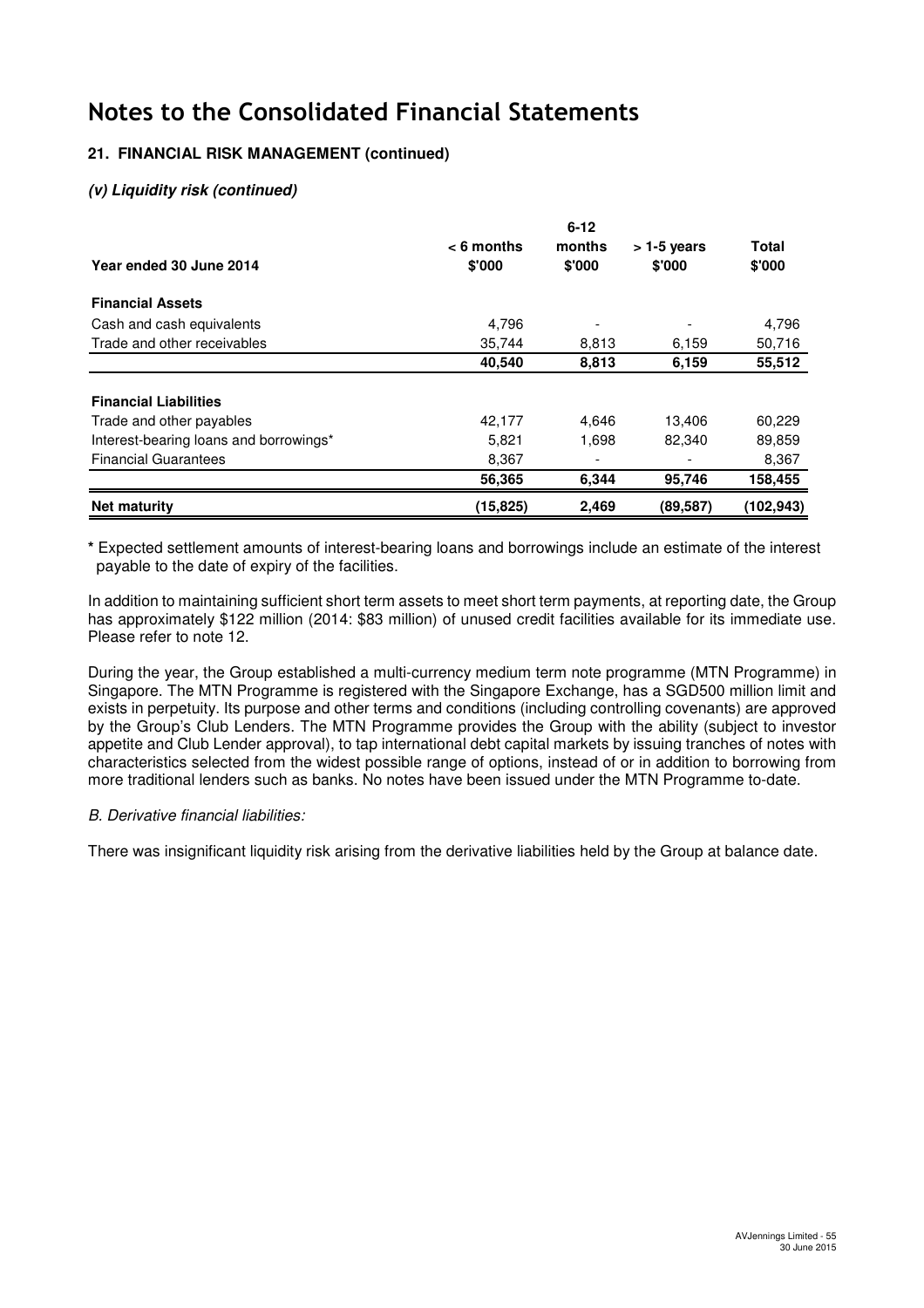### **21. FINANCIAL RISK MANAGEMENT (continued)**

#### **(vi) Fair value**

The following table provides the fair value measurement hierarchy of the Group's liabilities.

|                                                        | Year ended 30 June 2015     |                     |                                                                        |                 | Year ended 30 June 2014     |                                             |                                   |                 |
|--------------------------------------------------------|-----------------------------|---------------------|------------------------------------------------------------------------|-----------------|-----------------------------|---------------------------------------------|-----------------------------------|-----------------|
|                                                        | Quoted<br>active<br>markets | inputs              | prices in Significant Significant<br>observable unobservable<br>inputs |                 | Quoted<br>active<br>markets | prices in Significant Significant<br>inputs | observable unobservable<br>inputs |                 |
|                                                        | (Level 1)<br>\$'000         | (Level 2)<br>\$'000 | (Level 3)<br>\$'000                                                    | Total<br>\$'000 | (Level 1)<br>\$'000         | (Level 2)<br>\$'000                         | (Level 3)<br>\$'000               | Total<br>\$'000 |
| <b>Financial liabilities</b><br>Interest-bearing loans |                             |                     |                                                                        |                 |                             |                                             |                                   |                 |
| and borrowings                                         |                             | 126.724             | $\overline{\phantom{a}}$                                               | 126.724         |                             | 85.583                                      | $\overline{\phantom{a}}$          | 85,583          |
|                                                        |                             | 126.724             | $\overline{\phantom{0}}$                                               | 126.724         |                             | 85,583                                      | $\overline{\phantom{a}}$          | 85.583          |

There were no transfers between any of the categories during the year.

Fair values of the Group's interest-bearing loans and borrowings are determined by using Discounted Cash Flow (DCF) method using a discount rate that reflects the issuer's borrowing rate as at the end of the reporting period. The own non-performance risk as at 30 June 2015 was assessed to be insignificant.

#### **22. CAPITAL RISK MANAGEMENT**

When managing capital, management's objective is to ensure that the Group continues as a going concern. Management also aims to maintain an optimal capital structure that reduces the cost of capital.

In order to maintain or adjust the capital structure, management may change the amount of dividends paid to shareholders, offer a dividend reinvestment plan, return capital to shareholders, issue new shares or sell assets to reduce debt.

During the year ended 30 June 2015, a total dividend of \$11,532,000 was paid (2014: Nil).

Management monitors the capital mix through the debt to equity ratio (net debt/total equity) and the debt to total assets ratio (net debt/total assets). Based on continuing operations of the Group, these ratios are as follows:

|                                       | Consolidated |         |  |
|---------------------------------------|--------------|---------|--|
|                                       | 2015         | 2014    |  |
|                                       | \$'000       | \$'000  |  |
| Interest-bearing loans and borrowings | 126,724      | 85,583  |  |
| Less: cash and cash equivalents       | (37, 812)    | (4,796) |  |
| Net debt                              | 88,912       | 80,787  |  |
| Total equity                          | 337,346      | 315,780 |  |
| Total assets                          | 656,114      | 471,288 |  |
| Net debt to equity ratio              | 26.4%        | 25.6%   |  |
| Net debt to total assets ratio        | 13.6%        | 17.1%   |  |

AVJennings Limited has complied with the financial covenants of its borrowing facilities during the 2015 and 2014 reporting periods.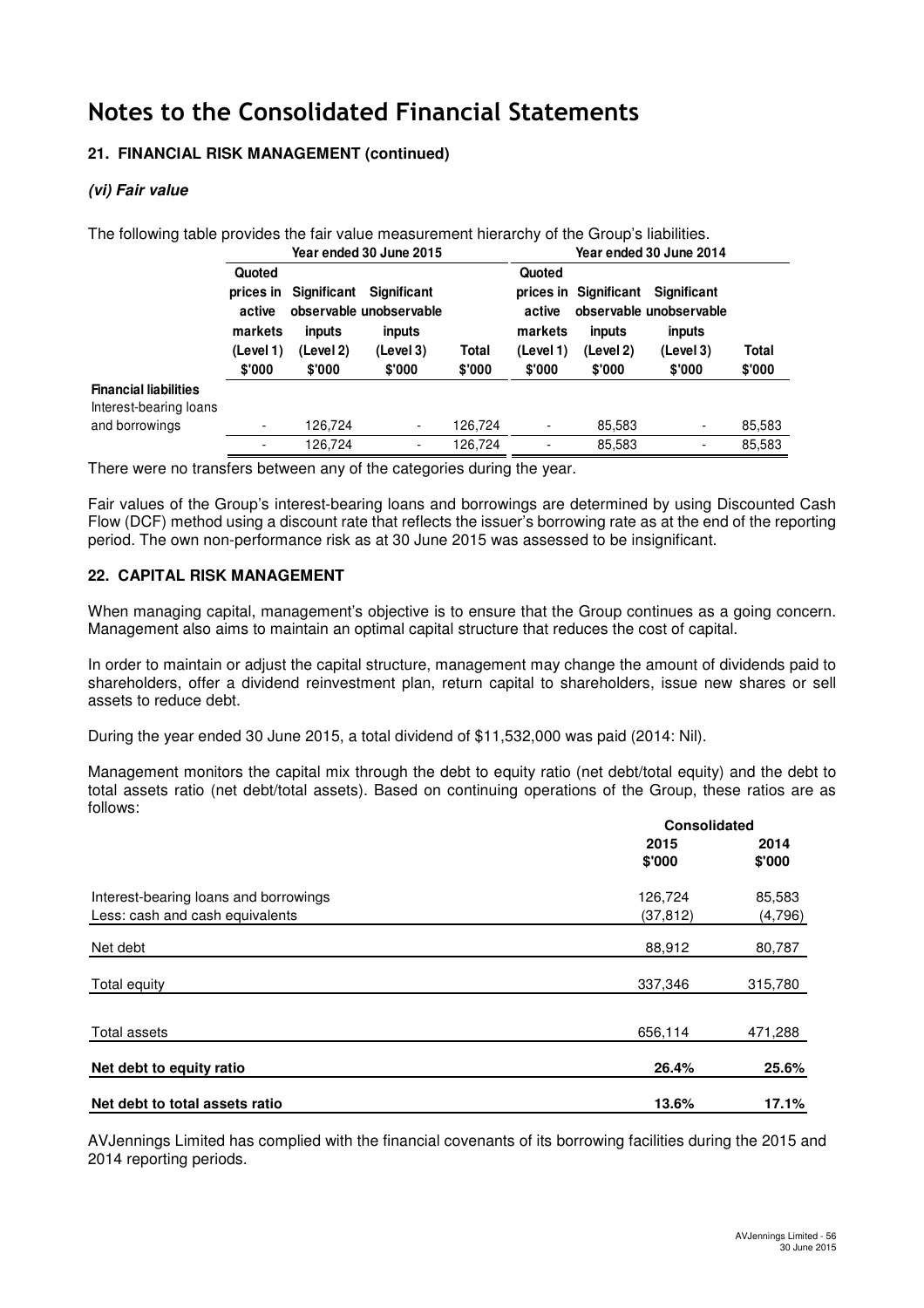## **Section C – Group Structure**

### **23. CONTROLLED ENTITIES**

#### **(a) Investment in controlled entities**

The following economic entities are the controlled entities of AVJennings Limited:

|                                                                                                |      |                           |                                                 | <b>Included in Banking</b> |  |
|------------------------------------------------------------------------------------------------|------|---------------------------|-------------------------------------------------|----------------------------|--|
|                                                                                                |      |                           | <b>Cross Deed of</b><br>Covenant <sup>(2)</sup> |                            |  |
| <b>ECONOMIC ENTITY (1)</b>                                                                     | 2015 | % Equity Interest<br>2014 | 2015                                            | 2014                       |  |
| <b>Entities included in the Closed Group</b>                                                   |      |                           |                                                 |                            |  |
| A.V. Jennings Real Estate Pty Limited                                                          | 100  | 100                       | No                                              | <b>No</b>                  |  |
| AVJennings Real Estate (VIC) Pty Limited                                                       | 100  | 100                       | No                                              | No.                        |  |
| AVJennings Holdings Limited <sup>(3)</sup>                                                     | 100  | 100                       | Yes                                             | Yes                        |  |
| AVJennings Properties Limited <sup>(3)</sup>                                                   |      |                           |                                                 |                            |  |
|                                                                                                | 100  | 100                       | Yes                                             | Yes                        |  |
| Jennings Sinnamon Park Pty Limited                                                             | 100  | 100                       | <b>No</b>                                       | <b>No</b>                  |  |
| Long Corporation Limited <sup>(3)</sup>                                                        | 100  | 100                       | Yes                                             | Yes                        |  |
| Orlit Pty Limited <sup>(3)</sup>                                                               | 100  | 100                       | Yes                                             | Yes                        |  |
| Sundell Pty Limited <sup>(3)</sup>                                                             | 100  | 100                       | Yes                                             | Yes                        |  |
| AVJennings Housing Pty Limited <sup>(3)</sup>                                                  | 100  | 100                       | Yes                                             | Yes                        |  |
| AVJennings Home Improvements S.A. Pty Limited <sup>(3)</sup>                                   | 100  | 100                       | Yes                                             | Yes                        |  |
| AVJennings Mackay Pty Limited <sup>(3)</sup><br><b>Entities excluded from the Closed Group</b> | 100  | 100                       | Yes                                             | Yes                        |  |
| Crebb No 12 Pty Limited                                                                        | 100  | 100                       | Yes                                             | Yes                        |  |
| Dunby Pty Limited                                                                              | 100  | 100                       | Yes                                             | Yes                        |  |
| <b>Epping Developments Limited</b>                                                             | 100  | 100                       | <b>No</b>                                       | <b>No</b>                  |  |
| Montpellier Gardens Pty Limited                                                                | 100  | 100                       | Yes                                             | Yes                        |  |
| AVJ ODP Pty Limited                                                                            | 100  | 100                       | No                                              | <b>No</b>                  |  |
| AVJennings (Cammeray) Pty Limited                                                              | 100  | 100                       | Yes                                             | Yes                        |  |
| AVJennings Syndicate No 3 Limited                                                              | 100  | 100                       | No                                              | No                         |  |
| AVJennings Syndicate No 4 Limited <sup>(3)</sup>                                               | 100  | 100                       | Yes                                             | Yes                        |  |
| AVJennings Officer Syndicate Limited <sup>(3)</sup>                                            | 100  | 100                       | Yes                                             | Yes                        |  |
| AVJennings Properties SPV No 1 Pty Limited                                                     | 100  | 100                       | No                                              | No                         |  |
| AVJennings Properties SPV No 2 Pty Limited                                                     | 100  | 100                       | <b>No</b>                                       | No                         |  |
| AVJennings Properties SPV No 4 Pty Limited                                                     | 100  | 100                       | Yes                                             | <b>No</b>                  |  |
| <b>AVJennings Wollert Pty Limited</b>                                                          | 100  | 100                       | Yes                                             | No                         |  |
| AVJ Erskineville Pty Limited                                                                   | 100  | 100                       | Yes                                             | Yes                        |  |
| AVJ Hobsonville Pty Limited                                                                    | 100  | 100                       | Yes                                             | Yes                        |  |
| AVJennings Properties SPV No 9 Pty Limited                                                     | 100  | 100                       | No                                              | Yes                        |  |
| AVJennings SPV No 10 Pty Limited                                                               | 100  | 100                       | No                                              | Yes                        |  |
| Creekwood Developments Pty Limited <sup>(3)</sup>                                              | 100  | 100                       | Yes                                             | Yes                        |  |
| Portarlington Nominees Pty Limited                                                             | 100  | 100                       | <b>No</b>                                       | <b>No</b>                  |  |
| <b>AVJennings St Clair Pty Limited</b>                                                         | 100  | $\blacksquare$            | Yes                                             | N/A                        |  |
| St Clair JV Nominee Pty Limited                                                                | 100  | 50                        | Yes                                             | <b>No</b>                  |  |
| AVJennings Properties Wollert SPV Pty Limited                                                  | 100  | $\frac{1}{2}$             | No                                              | N/A                        |  |
| <b>AVJennings Waterline Pty Limited</b>                                                        | 100  | $\overline{a}$            | No                                              | N/A                        |  |

(1) All entities are incorporated in Australia. With the exception of AVJ Hobsonville Pty Limited, which has a branch in New Zealand, all entities operate within Australia.

(2) These entities, including AVJennings Limited, are included under the Banking Cross Deed of Covenant referred to in note 12(a).

(3) These entities, including AVJennings Limited, are included in the Deeds of Indemnity for performance bond facilities referred to in note 12(c).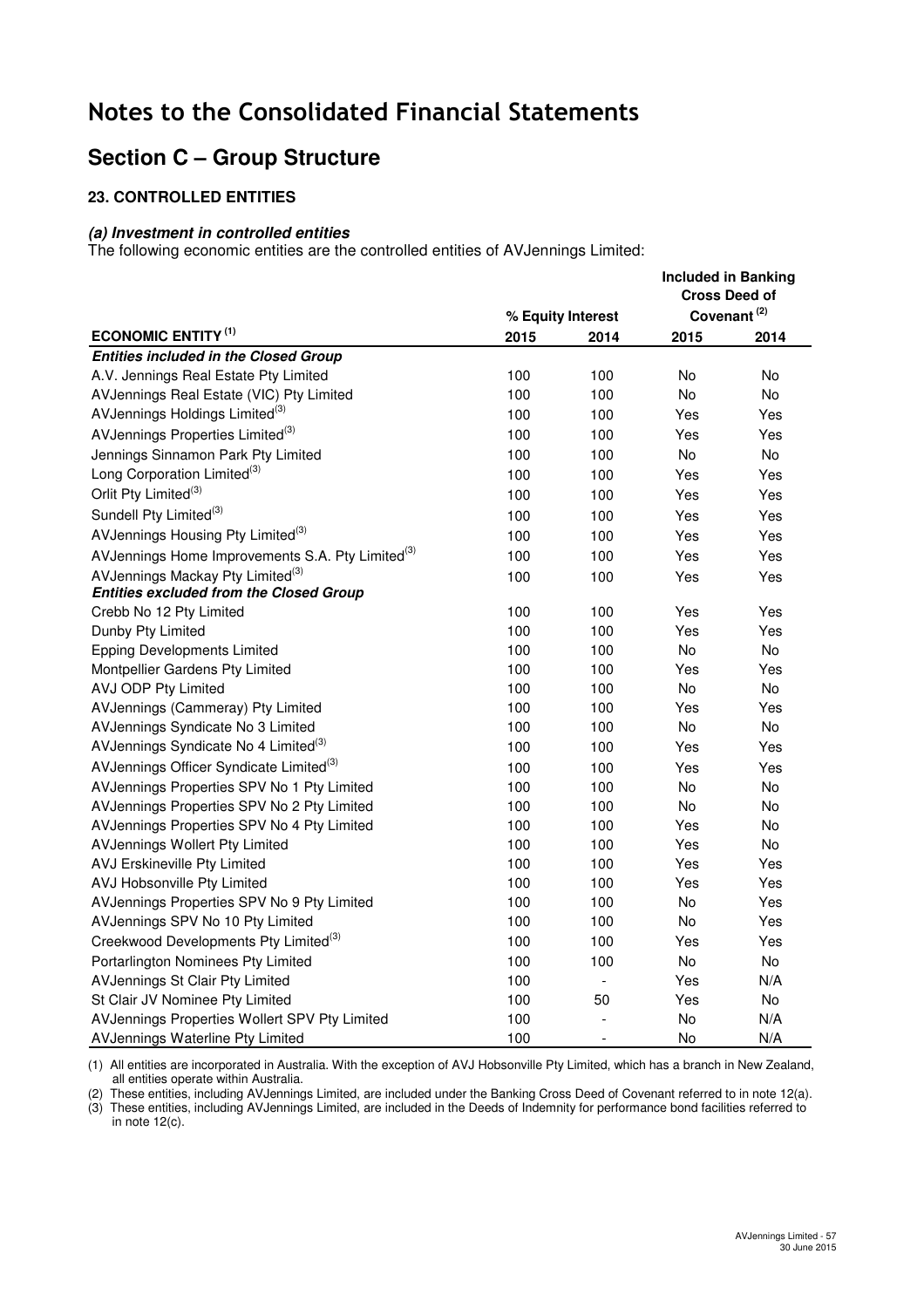## **23. CONTROLLED ENTITIES (continued)**

### **(b) Ultimate parent**

AVJennings Limited is the ultimate Australian parent entity. SC Global Developments Pte Ltd is the ultimate parent entity.

#### **(c) Deeds of cross guarantee**

Certain entities within the Group are parties to deeds of cross guarantee under which each controlled entity guarantees the debts of the others. By entering into these deeds, the controlled entities are relieved from the requirement to prepare Financial Statements and Directors' Reports under Class Order 98/1418 (as amended by Class Orders 98/2017, 00/321, 01/1087, 02/248, 02/1017, 04/663, 04/682, 04/1624, 05/542, 06/51, 08/11, 08/255, 08/618 and 09/626) issued by the Australian Securities and Investments Commission (ASIC). Those entities included in the Closed Group are listed in note 23(a). These entities represent a "Closed Group" for the purposes of the Class Order, and as there are no other parties to the deeds of cross guarantee that are controlled by AVJennings Limited, they also represent the "Extended Closed Group".

#### **(d) Class order closed group**

Certain controlled entities were granted relief by ASIC (under provisions of Class Orders) from the requirement to prepare separate audited financial statements, where deeds of indemnity have been entered into between the Parent Entity and the Controlled Entities to meet their liabilities as required (refer to note 23(c)).

The Extended Closed Group referred to in the Directors' Declaration therefore comprises all of the entities within the Class Order. Certain entities falling outside of the Extended Closed Group are listed in note 23(a), and are therefore required to prepare separate annual financial statements.

The Consolidated Statement of Comprehensive Income for those controlled entities which are party to the deed is as follows:

|                                   | <b>Closed Group</b> |                |
|-----------------------------------|---------------------|----------------|
|                                   | 2015<br>\$'000      | 2014<br>\$'000 |
| Revenues                          | 162,203             | 144,792        |
| Cost of property development sold | 107,270)            | (108,027)      |
| Other expenses                    | 34,941              | 28,951)        |
|                                   |                     |                |
| Profit before income tax          | 19,992              | 7,814          |
| Income tax                        | 6,608)              | 2,795)         |
|                                   |                     |                |
| Profit after income tax           | 13,384              | 5,019          |
|                                   |                     |                |
| Dividends paid                    | (11,532)            |                |
|                                   |                     |                |
| Profit for the year               | 1,852               | 5,019          |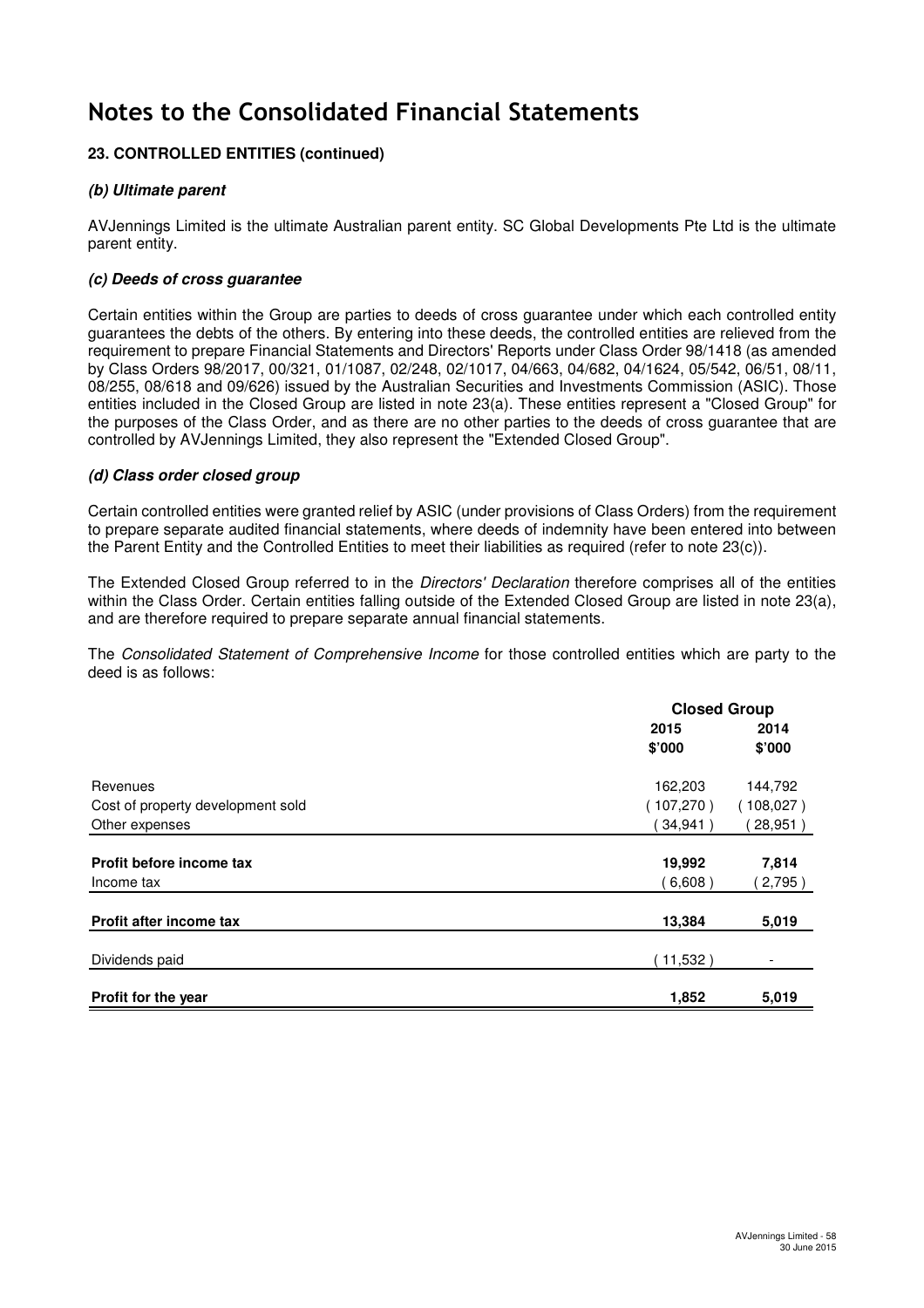## **23. CONTROLLED ENTITIES (continued)**

### **(d) Class order closed group (continued)**

The Consolidated Statement of Financial Position for those controlled entities which are party to the deed is as follows:

|                                       | 2015    | 2014    |
|---------------------------------------|---------|---------|
|                                       | \$'000  | \$'000  |
| <b>CURRENT ASSETS</b>                 |         |         |
| Cash and cash equivalents             | 31,503  | 4,416   |
| Trade and other receivables           | 191,386 | 135,045 |
| Inventories                           | 89,254  | 78,250  |
| Other current assets                  | 1,852   | 1,335   |
| <b>Total current assets</b>           | 313,995 | 219,046 |
| <b>NON-CURRENT ASSETS</b>             |         |         |
| Inventories                           | 132,219 | 134,188 |
| Plant and equipment                   | 605     | 642     |
| Intangible assets                     | 2,816   | 2,816   |
| <b>Total non-current assets</b>       | 135,640 | 137,646 |
|                                       |         |         |
| <b>Total assets</b>                   | 449,635 | 356,692 |
| <b>CURRENT LIABILITIES</b>            |         |         |
| Trade and other payables              | 50,372  | 13,409  |
| Provisions                            | 5,411   | 4,674   |
| <b>Total current liabilities</b>      | 55,783  | 18,083  |
|                                       |         |         |
| <b>NON-CURRENT LIABILITIES</b>        |         |         |
| Interest-bearing loans and borrowings | 118,846 | 77,000  |
| Deferred tax liabilities              | 13,718  | 2,327   |
| Provisions                            | 742     | 698     |
| <b>Total non-current liabilities</b>  | 133,306 | 80,025  |
|                                       |         |         |
| <b>Total liabilities</b>              | 189,089 | 98,108  |
| <b>Net assets</b>                     | 260,546 | 258,584 |
|                                       |         |         |
| <b>EQUITY</b>                         |         |         |
| Contributed equity                    | 160,436 | 160,436 |
| Reserves                              | 1,282   | 1,173   |
| Retained earnings                     | 98,828  | 96,975  |
| <b>Total equity</b>                   | 260,546 | 258,584 |
|                                       |         |         |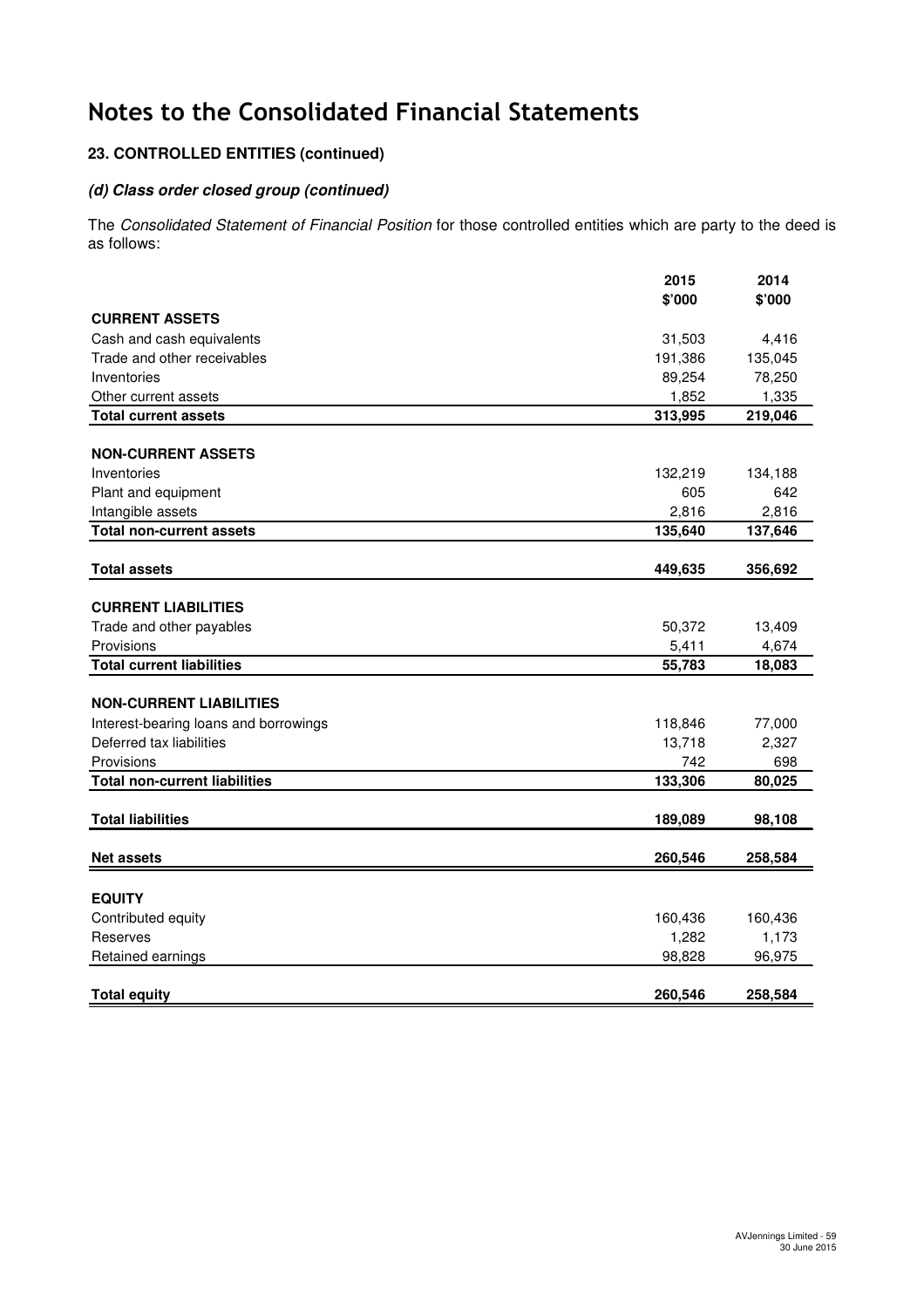## **23. CONTROLLED ENTITIES (continued)**

### **(d) Class order closed group (continued)**

The Consolidated Statement of Changes in Equity for those controlled entities which are party to the deed is as follows:

|                                        | <b>Closed Group</b>      |                |  |
|----------------------------------------|--------------------------|----------------|--|
|                                        | 2015<br>\$'000           | 2014<br>\$'000 |  |
| At beginning of the year               | 258,584                  | 253,993        |  |
| Profit for the year                    | 1,852                    | 5,019          |  |
| Total income and expenses for the year | 1,852                    | 5,019          |  |
| Equity transactions                    |                          |                |  |
| - Treasury shares acquired             | $\overline{\phantom{0}}$ | 524)           |  |
| - Share-based payment expenses         | 110                      | 96             |  |
|                                        | 1,962                    | 4,591          |  |
| At end of the year                     | 260,546                  | 258,584        |  |

#### **24. INVESTMENTS ACCOUNTED FOR USING THE EQUITY METHOD**

|                                          | <b>Note</b> | 2015<br>\$'000 | 2014<br>\$'000 |
|------------------------------------------|-------------|----------------|----------------|
| Investment in Associate - unincorporated | 24(a)       | 4              | 5              |
| Interest in Joint Ventures - unlisted    | 24(b)       | 10.663         | 27,103         |
| Total equity accounted investments       |             | 10.667         | 27,108         |

Investments in Associates and joint ventures are accounted for in accordance with the policy outlined in note 35(f).

### **(a) Investment in Associate**

The Group has significant influence over the Associate because it is represented on the project governing body and its employees provide essential technical knowledge to the project. The Associate is an unincorporated partnership which trades in Australia. It has a 30 June year-end and its principal activity is the development and sale of residential lots.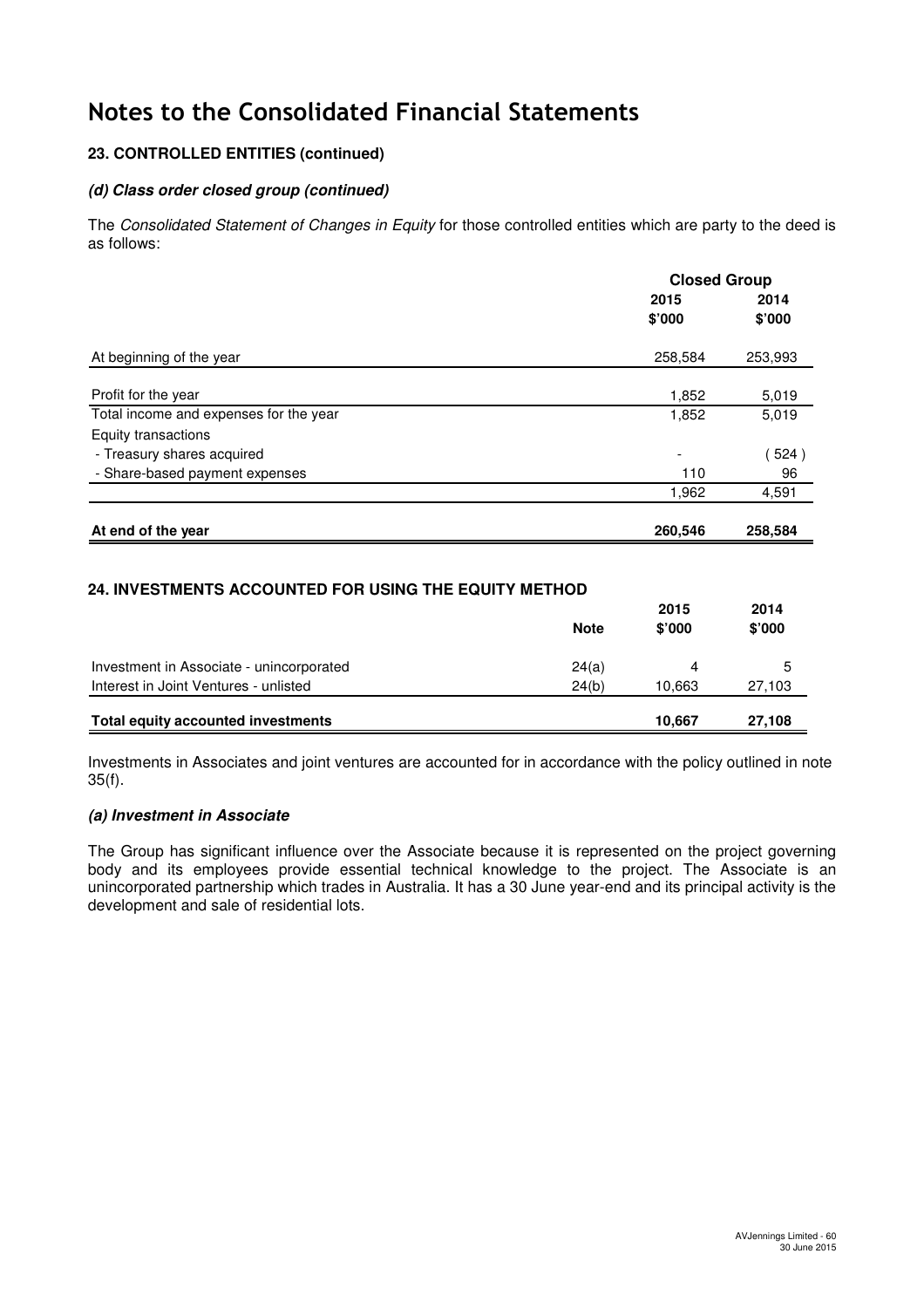## **24. INVESTMENTS ACCOUNTED FOR USING THE EQUITY METHOD (continued)**

### **(a) Investment in Associate (continued)**

|                                       |                          | <b>Interest held</b> |  |  |
|---------------------------------------|--------------------------|----------------------|--|--|
|                                       | 2015                     | 2014                 |  |  |
| Associate name and principal activity |                          |                      |  |  |
| Epping JV - Land Development          | 10%                      | 10%                  |  |  |
|                                       |                          |                      |  |  |
|                                       | 2015                     | 2014                 |  |  |
|                                       | \$'000                   | \$'000               |  |  |
| Movements in carrying amount          |                          |                      |  |  |
| At beginning of year                  | 5                        | 46                   |  |  |
| Distribution received                 | $\overline{\phantom{a}}$ | (40)                 |  |  |
| Share of net loss                     | (1)                      | (1)                  |  |  |
| At end of year                        | 4                        | 5                    |  |  |

#### **Summarised financial information of the Associate**

| The Group's share of the results of the Associate and its aggregated assets and liabilities are as follows: |                |        |
|-------------------------------------------------------------------------------------------------------------|----------------|--------|
|                                                                                                             | 2015           | 2014   |
|                                                                                                             | $$^{\circ}000$ | \$'000 |
| Assets                                                                                                      | 6              | 9      |
| Liabilities                                                                                                 | ົ              | 4      |
|                                                                                                             |                |        |
| Revenues                                                                                                    | ۰              |        |
| Loss                                                                                                        |                |        |

#### **Impairment**

The Group's investment in the Associate was not impaired at any time during the year.

#### **Share of Associate's commitments and contingent liabilities**

The Associate's commitments and contingent liabilities have been entered into on a non-recourse basis and therefore the Group has no exposure to the Associate's commitments and contingent liabilities as at the date of this Report.

The Associate had no outstanding performance guarantees at 30 June 2015 (2014: nil).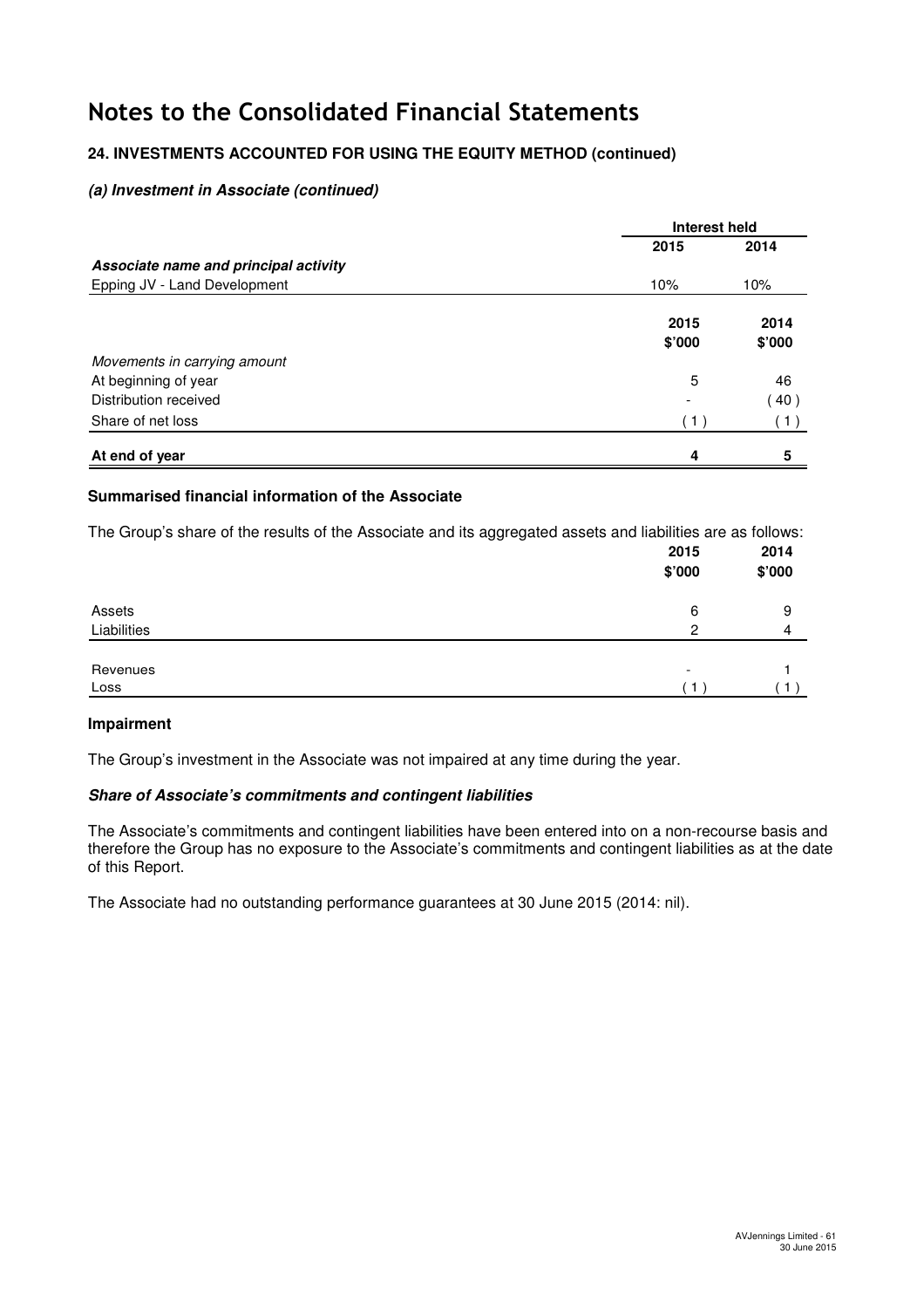## **24. INVESTMENTS ACCOUNTED FOR USING THE EQUITY METHOD (continued)**

### **(b) Interest in Joint Ventures**

|                                                             | Interest held |                          |
|-------------------------------------------------------------|---------------|--------------------------|
|                                                             | 2015          | 2014                     |
| Joint Venture and principal activities                      |               |                          |
| Eastwood - Land Development and Building Construction       | 50.0%         | 50.0%                    |
| Woodville - Land Development and Building Construction      | 50.0%         | 50.0%                    |
| Pindan Capital Group Dwelling Trust - Building Construction | 33.3%         | $\overline{\phantom{a}}$ |
|                                                             |               |                          |
|                                                             | 2015          | 2014                     |
|                                                             | \$'000        | \$'000                   |
| Movements in carrying amount                                |               |                          |
| At the beginning of year                                    | 27,103        | 25,136                   |
| Contributions made                                          | 6,091         |                          |
| Distributions received                                      | (18,750)      |                          |
| Dividends received                                          | 5,350)        | $\overline{\phantom{a}}$ |
| Share of net profit                                         | 1,569         | 1,967                    |
| At the end of year                                          | 10,663        | 27,103                   |

The Group's share of the Joint Ventures' assets, liabilities, revenue and expenses are as follows:

| Share of assets and liabilities        |        |         |
|----------------------------------------|--------|---------|
| Current assets                         | 7,586  | 29,564  |
| Non-current assets                     | 8,970  |         |
| Total assets                           | 16,556 | 29,564  |
|                                        |        |         |
| <b>Current liabilities</b>             | 4,846  | 1,717   |
| Non-current liabilities                | 1,047  | 744     |
| <b>Total liabilities</b>               | 5,893  | 2,461   |
| Net assets                             | 10,663 | 27,103  |
| Share of revenue, expenses and results |        |         |
| Revenues                               | 29,985 | 26,336  |
| Expenses                               | 27,743 | 23,525) |
| Profit before income tax               | 2,242  | 2,811   |
| Income tax                             | 673)   | (844)   |
| Profit after income tax                | 1,569  | 1,967   |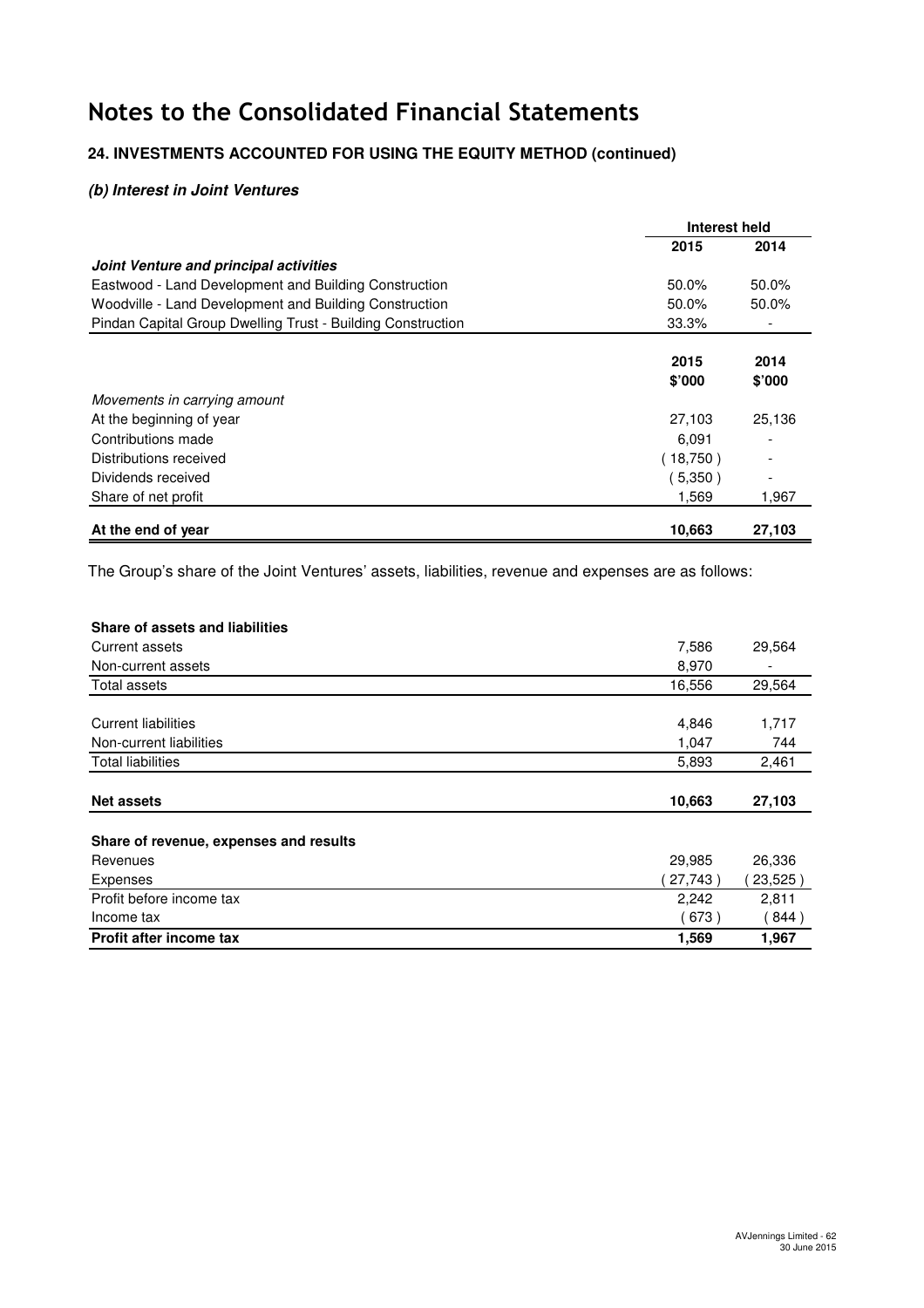### **25. INTEREST IN JOINT OPERATIONS**

A number of controlled entities have entered into joint operations. Information relating to the Joint Operations is set out below:

|                                                                       | Interest held |                          |
|-----------------------------------------------------------------------|---------------|--------------------------|
|                                                                       | 2015          | 2014                     |
| Joint Operation name and principal activities                         |               |                          |
| Cheltenham Joint Venture - Land Development and Building Construction |               | 50%                      |
| Hobsonville Joint Venture - Land Development                          | 50%           | 50%                      |
| Elderslie Joint Venture - Land Development and Building Construction  | 50%           | $\overline{\phantom{0}}$ |
| Wollert Joint Venture - Land Development and Building Construction    | 49%           |                          |

On 30 September 2014, the Group purchased the 50% share held by the joint operation partner in the Cheltenham Joint Venture. Cheltenham did not constitute a business and was therefore accounted for as an asset acquisition.

On 18 November 2014, the Group entered into a joint venture agreement to develop and sell land as well as integrated housing at Elderslie in New South Wales.

On 28 April 2015, the Group entered into a joint venture agreement to develop and sell land as well as integrated housing at Wollert in Victoria.

The Group's interest in the profits and losses of the individually immaterial Joint Operations are included in the Consolidated Statement of Comprehensive Income, in accordance with the accounting policy described in note 35(e), under the following classifications:

|                                    | 2015     | 2014    |
|------------------------------------|----------|---------|
|                                    | \$'000   | \$'000  |
| Revenues                           | 15,606   | 39,431  |
| Cost of property developments sold | (11,082) | 32,195) |
| Other expenses                     | 946      | 993)    |
| Profit before income tax           | 3,578    | 6,243   |
| Income tax                         | (1,073)  | 1,873)  |
| Profit after income tax            | 2.505    | 4,370   |
|                                    |          |         |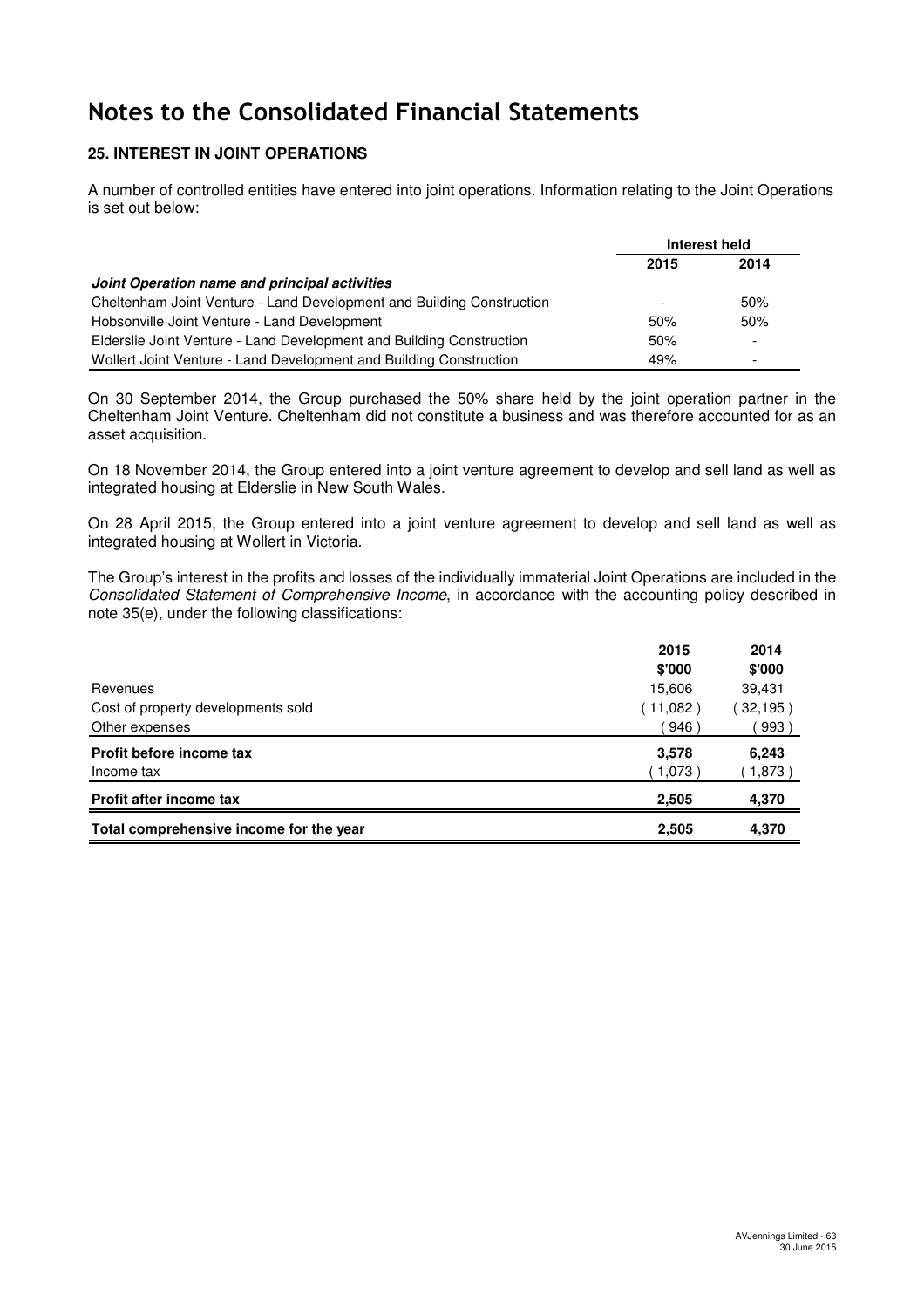## **25. INTEREST IN JOINT OPERATIONS (continued)**

The Group's interest in the assets and liabilities of individually immaterial Joint Operations are included in the Consolidated Statement of Financial Position, in accordance with the policy described in note 35(e), under the following classifications:

|                                       | 2015   | 2014   |
|---------------------------------------|--------|--------|
|                                       | \$'000 | \$'000 |
| <b>CURRENT ASSETS</b>                 |        |        |
| Cash and cash equivalents             | 6,259  | 343    |
| Trade and other receivables           | 493    | 2,544  |
| Inventories                           |        | 25,856 |
| Other current assets                  |        | 2      |
| <b>Total current assets</b>           | 6,752  | 28,745 |
| <b>NON-CURRENT ASSETS</b>             |        |        |
| Inventories                           | 17,920 | 18,960 |
| Plant and equipment                   |        | 2      |
| <b>Total non-current assets</b>       | 17,920 | 18,962 |
| <b>Total assets</b>                   | 24,672 | 47,707 |
|                                       |        |        |
| <b>CURRENT LIABILITIES</b>            |        |        |
| Trade and other payables              | 10,100 | 8,516  |
| Interest-bearing loans and borrowings |        | 313    |
| <b>Total current liabilities</b>      | 10,100 | 8,829  |
| <b>NON-CURRENT LIABILITIES</b>        |        |        |
| Trade and other payables              | 232    |        |
| Interest-bearing loans and borrowings |        | 4,500  |
| <b>Total non-current liabilities</b>  | 232    | 4,500  |
| <b>Total liabilities</b>              | 10,332 | 13,329 |
|                                       |        |        |
| <b>Net assets</b>                     | 14,340 | 34,378 |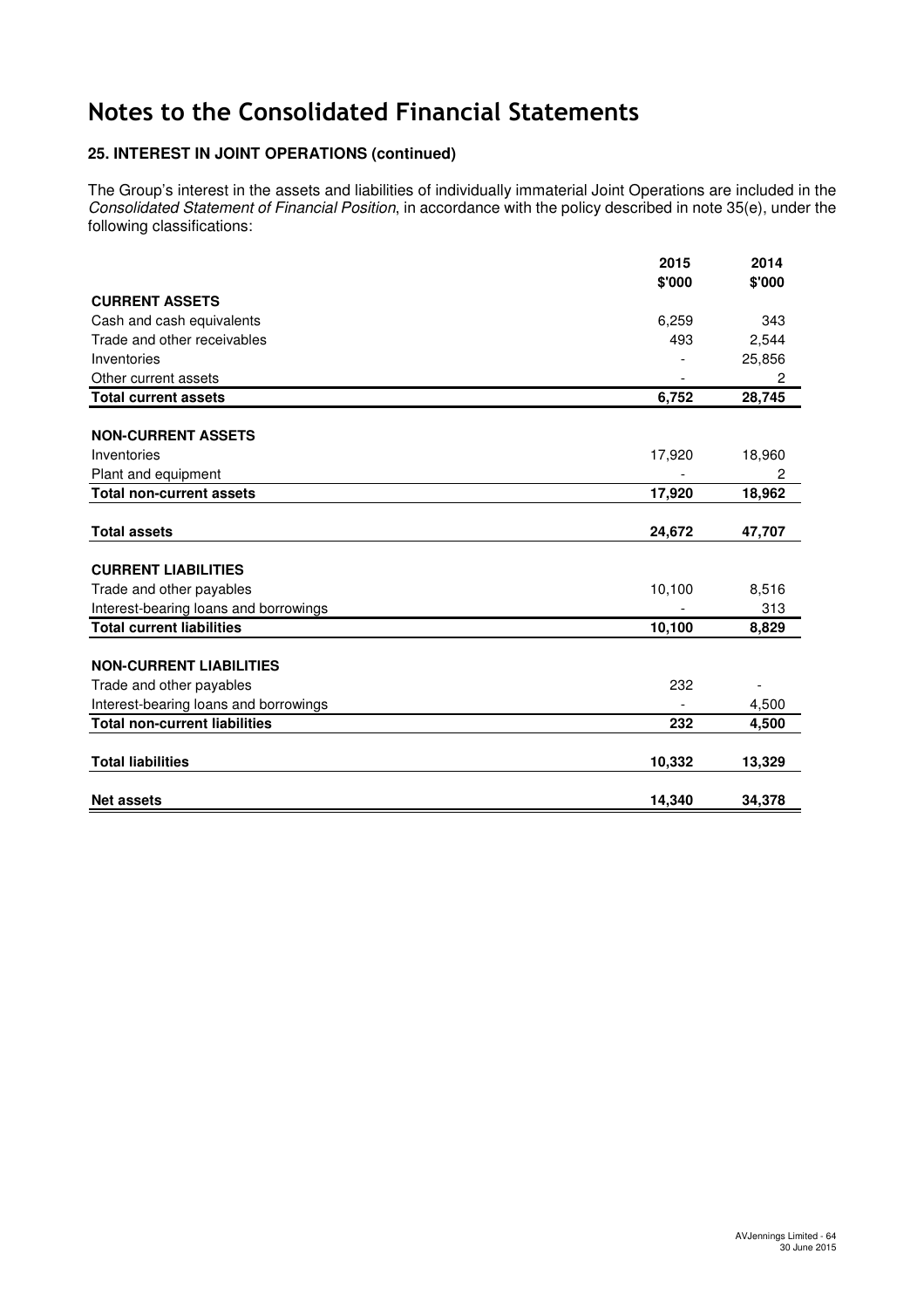## **Section D – Other information**

### **26. CORPORATE INFORMATION**

The Consolidated Financial Statements of AVJennings Limited for the year ended 30 June 2015 were authorised for issue in accordance with a resolution of the Directors on 28 September 2015.

AVJennings Limited (the Parent) is a for-profit Company limited by shares domiciled and incorporated in Australia whose shares are publicly traded on the Australian Securities Exchange and the Singapore Exchange through SGX Globalquote. The ultimate parent is SC Global Developments Pte Ltd, a company incorporated in Singapore which owns 50.03% of the ordinary shares in AVJennings Limited.

The Group ("AVJennings" or "Group") consists of AVJennings Limited (the "Company" or the "Parent Entity") and its controlled entities.

The nature of the operations and principal activities of the Group are provided in the Directors' Report.

#### **27. RELATED PARTY DISCLOSURES**

#### **(a) Ultimate parent**

AVJennings Limited is the ultimate Australian parent entity. SC Global Developments Pte Ltd (incorporated in Singapore) is the ultimate parent entity.

#### **(b) Share and share option transactions with Directors and Director-related entities**

The aggregate number of shares and options held at the reporting date either directly or indirectly or beneficially by the Directors or by an entity related to those Directors of AVJennings Limited are as follows:

|                            |                       | <b>Owned by Directors directly,</b><br>or indirectly or beneficially |  |
|----------------------------|-----------------------|----------------------------------------------------------------------|--|
|                            | 2015<br><b>Number</b> | 2014<br><b>Number</b>                                                |  |
| Fully paid ordinary shares | 196,432,280           | 196,033,041                                                          |  |

Directors and Director-related entities receive normal dividends on these ordinary shares.

#### **(c) Entity with significant influence over AVJennings Limited**

192,318,030 ordinary shares equating to 50.03% of the total ordinary shares on issue (2014: 192,318,030 and 50.03% respectively) were held by SC Global Developments Pte Ltd and its associates in the Parent Entity at 30 June 2015. Certain Directors of SC Global Developments Pte Ltd are also Directors of AVJennings Limited. Details of Directors' interests in the shares of the Parent Entity are set out in the Directors' Report.

#### **(d) Parent Entity amounts receivable from and payable to controlled entities**

At 30 June 2015, the Parent Entity has not set up any provisions against debts owed by related parties as recoverability is considered probable (2014: Nil). An impairment assessment is undertaken each financial yearend to determine whether there is objective evidence that a related party receivable is impaired. If evidence of impairment exists, the impairment loss is recognised immediately.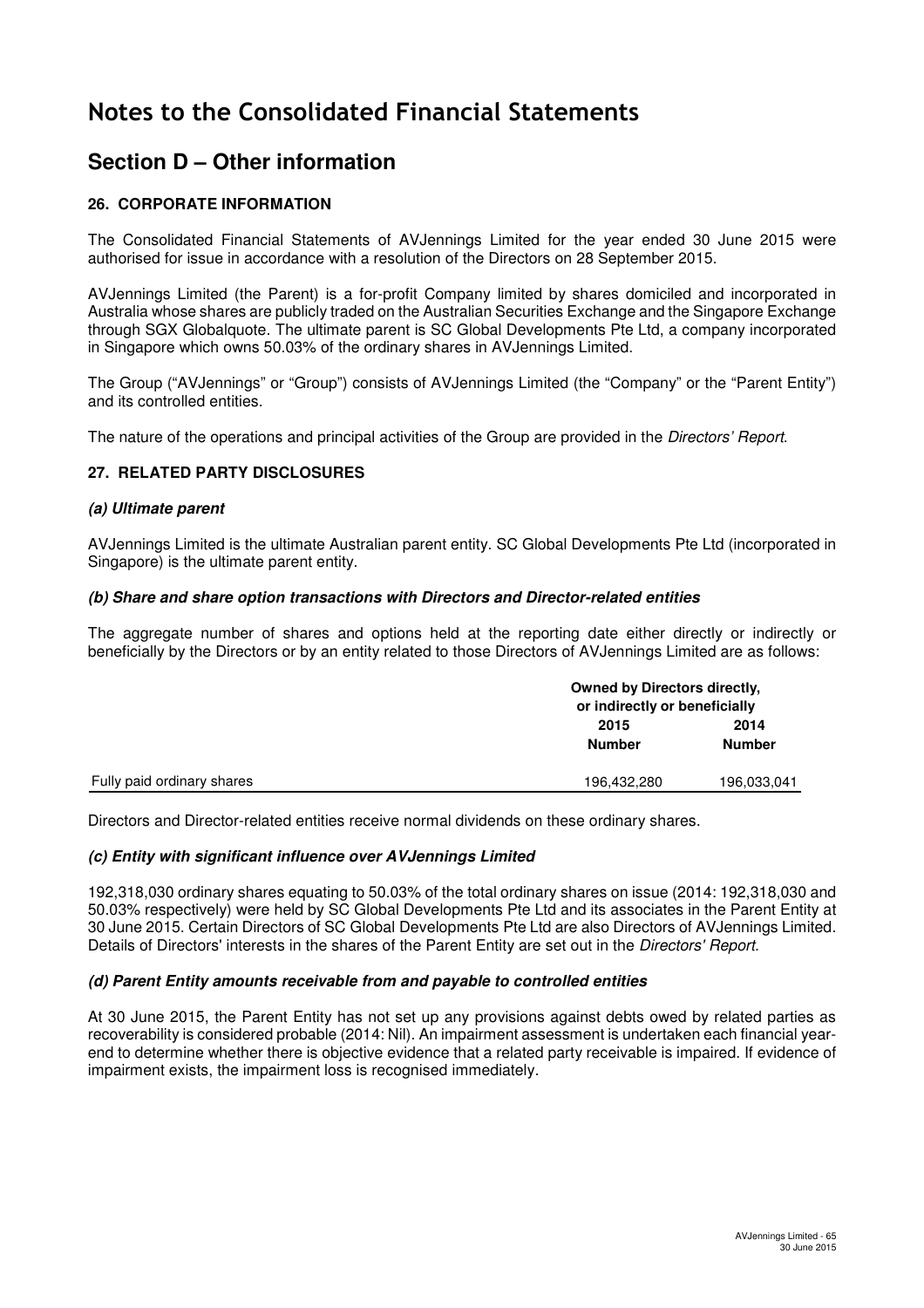## **27. RELATED PARTY DISCLOSURES (continued)**

#### **(e) Transactions with related parties**

|                                                                                                   | <b>Note</b> | 2015<br>\$ | 2014<br>\$ |
|---------------------------------------------------------------------------------------------------|-------------|------------|------------|
| Entity with significant influence over the Consolidated Entity:<br>SC Global Developments Pte Ltd |             |            |            |
| Consultancy fee paid/payable                                                                      | (i)         | 600,000    | 600,000    |
| Associate:                                                                                        |             |            |            |
| Epping JV                                                                                         |             |            |            |
| Management fee received/receivable                                                                |             |            | 54,000     |
| <b>Joint Ventures:</b>                                                                            |             |            |            |
| Eastwood JV                                                                                       |             |            |            |
| Management fee received/receivable                                                                |             | 5,558,869  | 2,481,692  |
| Accounting services fee received/receivable                                                       |             | 45,833     | 50,000     |
| Dividends received                                                                                |             | 5,350,000  |            |
| Distributions received                                                                            |             | 18,750,000 |            |
| Cheltenham JV                                                                                     |             |            |            |
| Accounting services fee received/receivable                                                       | (ii)        | 24,000     | 72,000     |
| Woodville JV                                                                                      |             |            |            |
| Accounting services fee received/receivable                                                       |             | 30,000     | 72,000     |
| Wollert JV                                                                                        |             |            |            |
| Planning services fee received/receivable                                                         |             | 813,450    |            |
| Accounting services fee received/receivable                                                       |             | 8,333      |            |

(i) Consultancy fees paid to SC Global Developments Pte Ltd of \$600,000 (2014: \$600,000).

(ii) Fees for the period to 30 September 2014 (see note 25).

#### **(f) Joint ventures and Joint operations in which related entities in the Group are venturers**

Joint ventures in which the Group has an interest are set out in note 24 and note 25.

#### **(g) Outstanding balances arising from provision of services**

The following balances are outstanding at the end of the reporting period in relation to transactions with related parties.

|                              | 2015<br>\$'000 | 2014<br>\$'000 |
|------------------------------|----------------|----------------|
| Current receivables          |                |                |
| Joint Ventures               | 2,993          | 2,812          |
| (h) Loans from related party |                |                |
| Loan received                |                |                |
| Joint Venture                | 2,978          | 2,600          |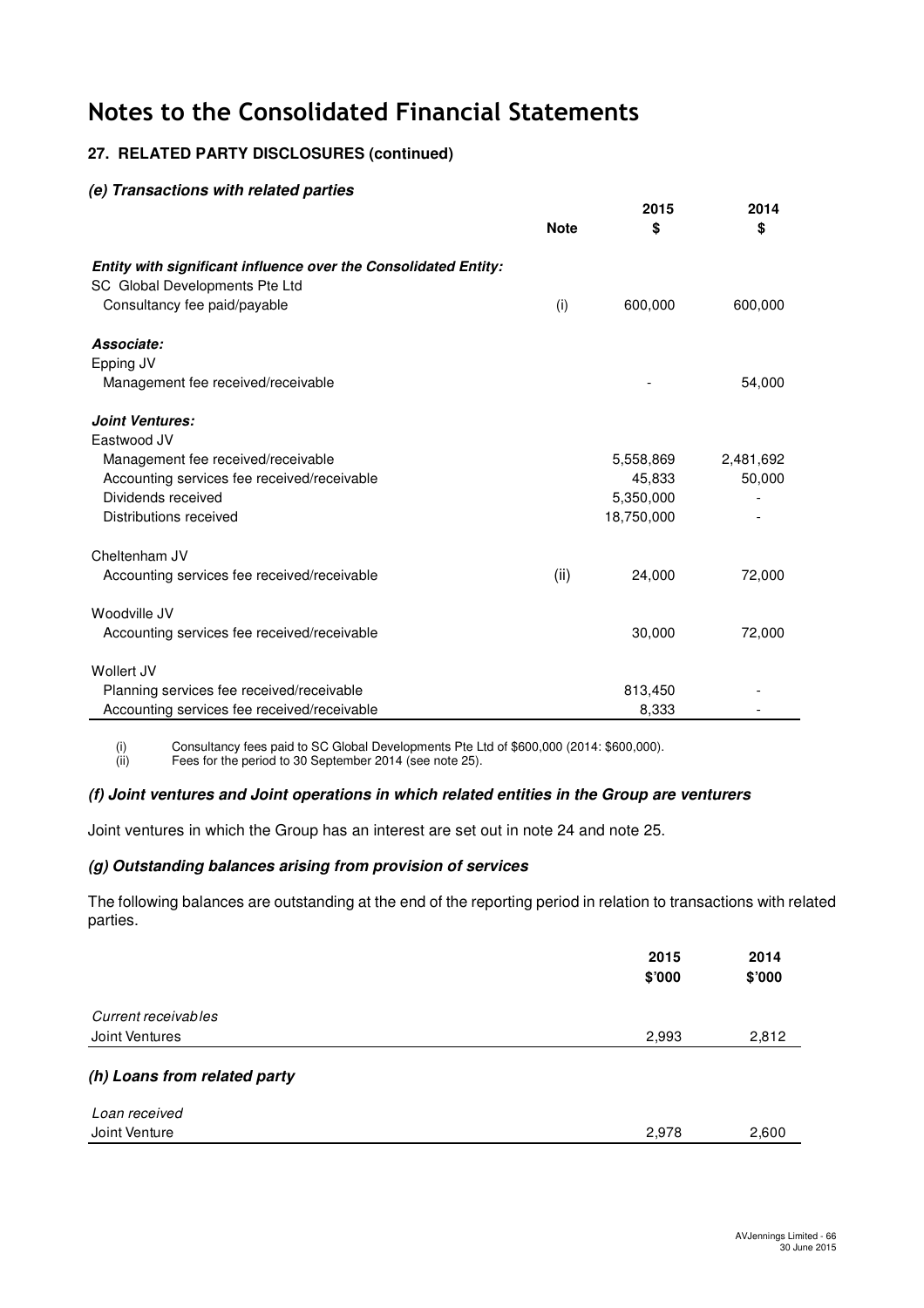## **27. RELATED PARTY DISCLOSURES (continued)**

#### **(i) Remuneration of Key Management Personnel**

|                                 | 2015      | 2014      |
|---------------------------------|-----------|-----------|
|                                 | \$        | \$        |
| Short-term                      |           |           |
| - Salary/Fees                   | 2,242,395 | 2,484,585 |
| - Cash bonus                    | 431,001   | 280,167   |
| - Other $(1)$                   | 77,595    | 81,607    |
| Post employment                 |           |           |
| - Superannuation <sup>(2)</sup> | 140,410   | 184,342   |
| Long-term                       |           |           |
| - Long service leave            | 61,733    | 69,551    |
| Share-based payment             | 95,066    | 282,796   |
|                                 | 3,048,200 | 3,383,048 |

(1) 'Other' represents the value of motor vehicle benefits.

(2) Payments to Defined Contribution Plans consist of Superannuation Guarantee Contribution payments as well as employee voluntary contributions. The Group does not contribute to any Defined Benefit Plans.

#### **(j) Loans to Key Management Personnel**

There are currently no outstanding loans receivable from Key Management Personnel. No loans were advanced to Key Management Personnel during the year.

#### **(k) Terms and conditions of transactions with related parties**

Transactions with related parties are made at arm's length both at normal market prices and on normal commercial terms.

Outstanding balances at year-end are unsecured, interest free, at call and settlement occurs in cash.

#### **28. SHARE-BASED PAYMENT PLANS**

#### **(a) Recognised share-based payment expenses**

Total expenses arising from share-based payment transactions and disclosed as part of employee benefit expenses are shown in the table below:

|                                                                      | 2015<br>\$'000 | 2014<br>\$'000 |
|----------------------------------------------------------------------|----------------|----------------|
| Expense arising from equity-settled share-based payment transactions | 436            | 675            |
| Expense reversed on forfeiture of shares                             | 326            | 579            |
| Total expense arising from share-based payment transactions          | 110            | 96             |

The share-based payment plan is described in note 28(b).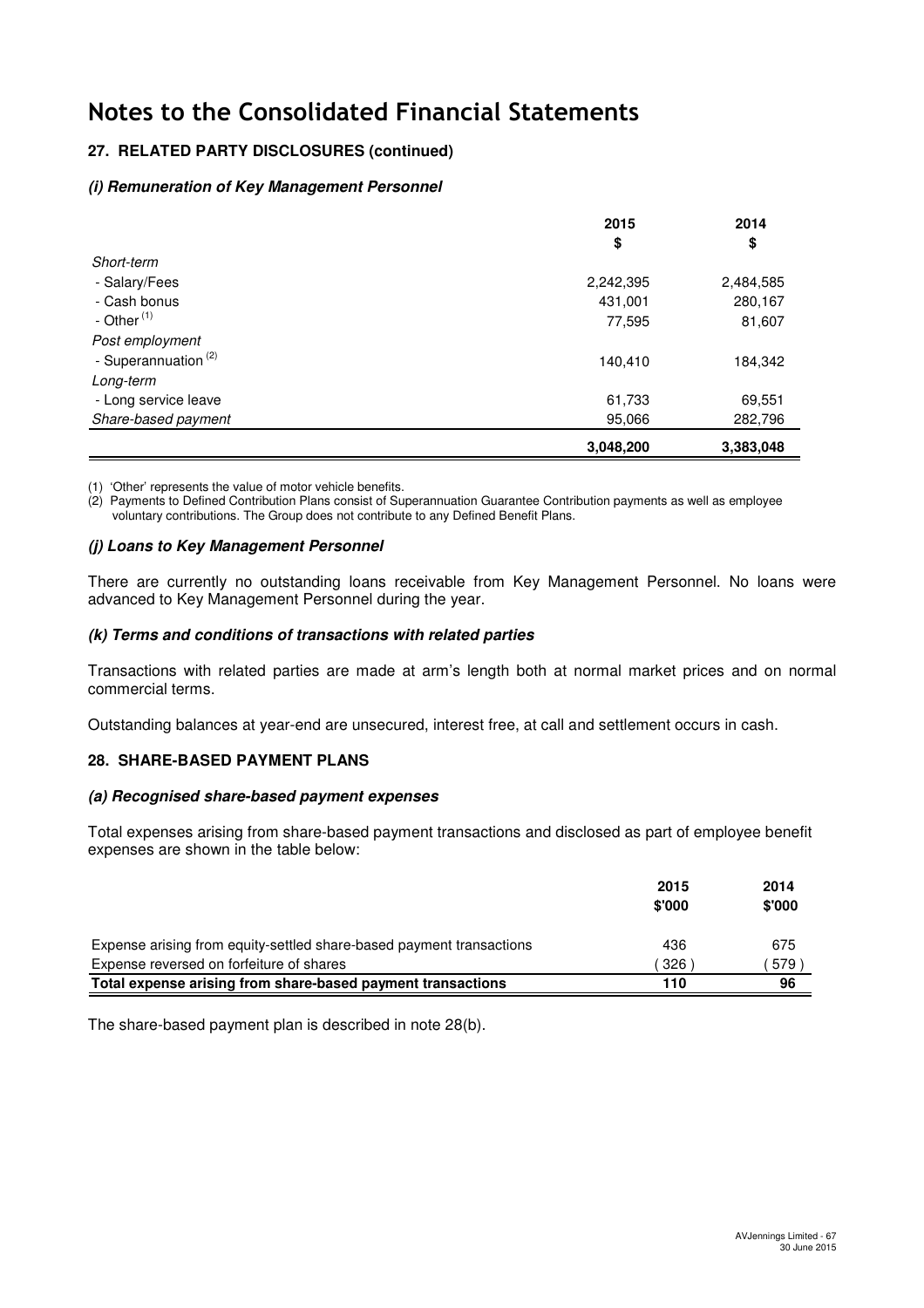## **28. SHARE-BASED PAYMENT PLANS (continued)**

#### **(b) Type of share-based payment plan**

Long term incentive (LTI) awards are made to KMP and certain executives in order to align remuneration with the creation of shareholder value over the long term. As such, LTI awards are only made to executives who are in a position to have an impact on the Group's performance against the relevant long term performance measures.

#### LTI and retention (current year)

From FY15, share-based remuneration will be provided by the Issue of Rights. The LTI arrangements were varied by the Board for the FY15 year to improve the efficiency of the scheme, reduce the costs to the Company, increase the value to executives, achieve the retention objective and drive performance. The variations consisted of:

- (a) Changing from a share grant scheme to a rights based scheme, thus avoiding the upfront cash outflow associated with the acquisition of shares for each grant. Shares are only now acquired when the rights vest. A rights scheme also means executives do not receive dividends on the rights (as is the case under the former share scheme).
- (b) Re-weighting of short term performance, long term performance and retention by introducing a retention component aligned to long term retention (with service conditions only) which will vest over a three year period.
- (c) Changing the Total Shareholder Return (TSR) hurdle of the LTI component to a Return on Equity (ROE) hurdle based on return on market capitalisation. From a shareholders' perspective, market capitalisation is seen as an appropriate proxy for equity. The ROE hurdle operates such that 50% vesting occurs at an average annual return of 12% with 100% vesting at an average annual return of 18%. The EPS hurdle remains unchanged and is consistent with the previous years' LTI awards structure explained under LTI (previous years) below. The performance conditions will be tested at the end of the three year vesting period and the number of rights that may vest will depend on the level of average annual returns achieved over that period. The CEO's participation was determined as 40% (LTI) and 25% (Retention component) of TEC respectively.

The operation of the EPS hurdle is set out below.

| <b>AVJennings' EPS growth rate over the</b><br>performance period | Percentage of rights vesting          |
|-------------------------------------------------------------------|---------------------------------------|
| $ < 5\%$                                                          | <b>Nil</b>                            |
| 5%                                                                | 150% of the allocation for the hurdle |
| 5% - 10%                                                          | IPro-rata between 50% and 100%        |
| $\vert$ >=10%                                                     | 100% of the allocation for the hurdle |

The operation of the ROE hurdle is set out below.

| <b>AVJennings' ROE over the</b><br>performance period | Percentage of rights vesting  |  |
|-------------------------------------------------------|-------------------------------|--|
| $ $ < 12%                                             | Nil                           |  |
| 12%                                                   | 50%                           |  |
| 12% - 18%                                             | Pro-rata between 50% and 100% |  |
| $ >=18%$                                              | $100\%$                       |  |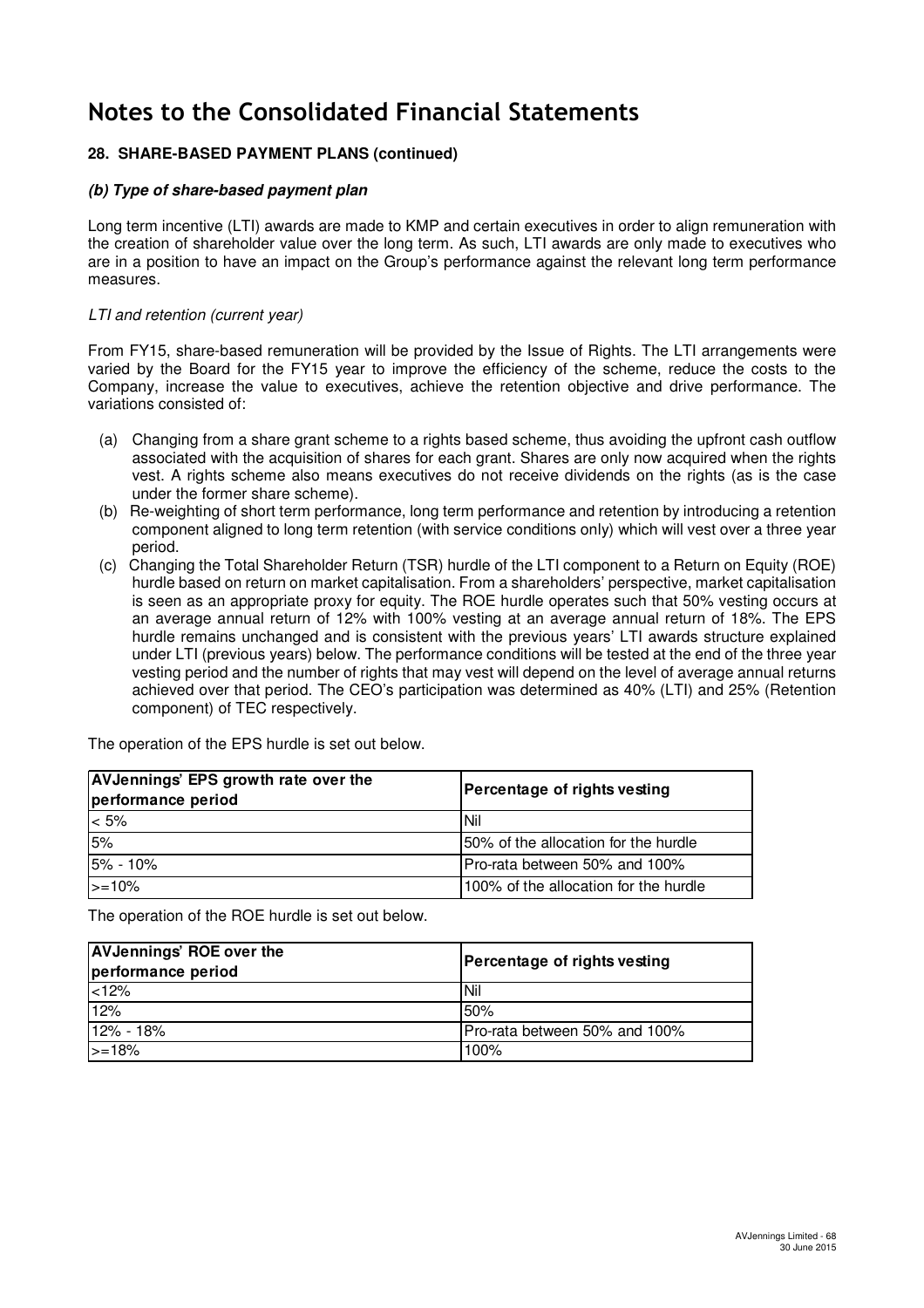### **28. SHARE-BASED PAYMENT PLANS (continued)**

The operation of the retention hurdle is set out below.

| <b>Retention component - years of service</b> | Percentage of rights vesting |
|-----------------------------------------------|------------------------------|
| Jone year                                     | $133.33\%$                   |
| two years                                     | 133.33%                      |
| three years                                   | 133.34%                      |

#### LTI Awards (previous years)

#### AVJ Deferred Employee Share Plan

The AVJ Deferred Employee Share Plan (the LTI Plan) administers employee share schemes under which shares may be purchased on-market by the LTI Plan Trustee on behalf of employees. These shares vest to employees for no cash consideration subject to certain conditions being satisfied. Employees may elect not to participate in the scheme. Shares held by the LTI Plan's trustee and not yet allocated to employees at the end of the reporting period are shown as treasury shares in the Financial Statements.

Share-based remuneration benefits are provided to executives via the Plan. These equity-settled transactions are measured at fair value at the grant date. The original cost of the shares is treated as a reduction in share capital and the underlying shares identified separately as treasury shares. The fair value of the shares at the grant date is expensed on a straight-line basis over the vesting period with a corresponding increase in sharebased payment reserve in equity. There is no non-recourse financing provided to executives in relation to any share-based payments.

Vesting is subject to both service and performance conditions, except for the FY2013 delayed grant which is only subject to the service condition (see below). The service condition requires the executive to be employed by the Company as at 30 September in the third year after the grant date for each grant. The performance conditions apply to each grant – as to 50% as measured by the TSR hurdle and as to 50% by the EPS hurdle. The two performance hurdles are tested differently. The EPS hurdle is tested as at 30 June in the test year (three years after grant). The TSR hurdle is tested at 30 September of the third year after grant.

The following summarises the movement of the number of shares (both KMP and other executives) under the previous years' LTI Plan:

|                        | <b>Forfeited and</b> |                    |                 |                      |                 |
|------------------------|----------------------|--------------------|-----------------|----------------------|-----------------|
|                        | <b>Purchased</b>     | <b>Issued from</b> | transferred to  |                      | <b>Unvested</b> |
|                        | on market            | holding account    | holding account | <b>Shares vested</b> | shares          |
| FY2011 Grant           | 1,375,452            |                    | (1,375,452)     |                      |                 |
| FY2012 Grant           | 1,695,735            |                    | (1,240,047)     | (455,688)            | -               |
| FY2013 Grant           | 293.913              | 219,255            |                 |                      | 513,168         |
| FY2013 Delayed Grant   |                      | 527,027            | (32, 653)       | (263,516)            | 230,858         |
| FY2014 Grant           | 856,505              | 753,591            | (147,682)       | -                    | 1,462,414       |
| <b>Holding Account</b> |                      | (1,499,873)        | 2,795,834       |                      | 1,295,961       |
| Total                  | 4,221,605            |                    | $\blacksquare$  | (719,204)            | 3,502,401       |

The following is the status of rights granted under the restructured share-based remuneration.

|              | <b>Rights granted</b> | <b>Rights vested</b> | Unvested rights |
|--------------|-----------------------|----------------------|-----------------|
| FY2015 Grant | 1.363.583             | -                    | 1,363,583       |
| Total        | 1.363.583             |                      | 1,363,583       |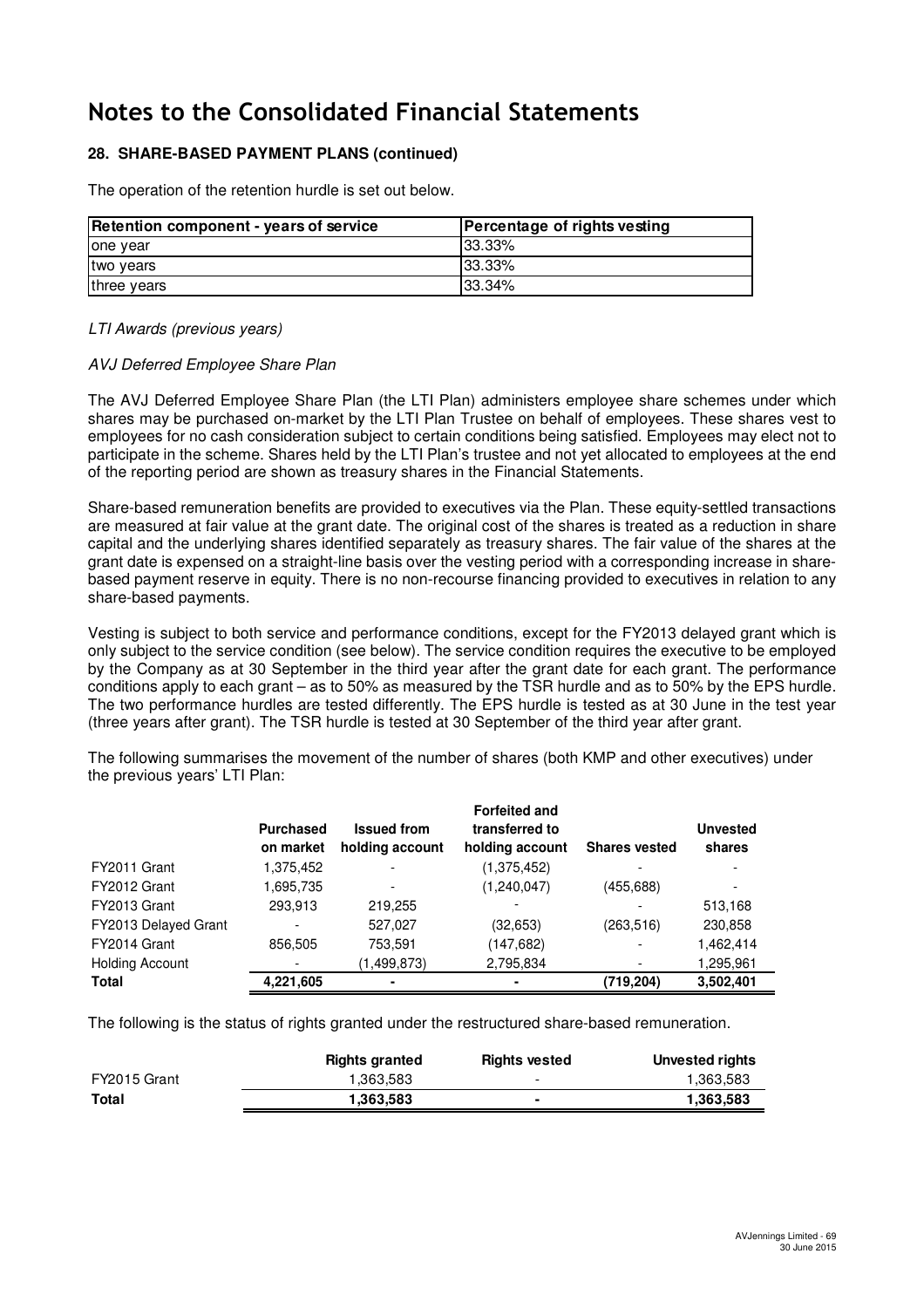### **28. SHARE-BASED PAYMENT PLANS (continued)**

The service vesting condition is that the employee must still be employed by AVJennings at 30 September 2014 (for the FY2012 grant), 30 September 2015 (for the FY2013 grant) and 30 September 2016 (for the FY2014 grant). In the event of death or permanent disablement, the shares may vest to the estate at the Board's discretion. In the event that the employee is retrenched, the shares may vest subject to Board discretion. If the employee resigns (in certain circumstances) or is terminated, the unvested shares will be forfeited.

The performance vesting conditions are:

- Total Shareholder Return (TSR) performance measured against the ASX Small Industrials Index; and
- Earnings Per Share (EPS) growth. AVJennings' EPS growth for the performance period must meet or exceed the target set. The EPS hurdle for total vesting for each grant is as follows:

FY2012 grant - 10% p.a. growth for the three financial years to 30 June 2014 FY2013 grant - 10% p.a. growth for the three financial years to 30 June 2015 FY2014 grant - 10% p.a. growth for the three financial years to 30 June 2016

Half of the allocation is assessed against each performance condition. The vesting schedule for the TSR performance condition is set out in the table below. The holder of the shares is entitled to receive all dividends paid between grant and vesting date.

The TSR hurdle was chosen as a performance measure as it provides a comparison against external performance. The comparator group against which performance is measured is the ASX Small Industrials Index. This peer group was chosen as the pool of listed pure residential developers was considered too small to provide a reliable and meaningful comparator group.

| <b>AVJennings' TSR rank against</b><br>companies in the Index at 30 September | Percentage vesting                                                 |
|-------------------------------------------------------------------------------|--------------------------------------------------------------------|
| $\mathsf{l}$ c median                                                         | <b>Nil</b>                                                         |
| At the median                                                                 | 50%                                                                |
| $\vert$ > median but < 75 <sup>th</sup> percentile                            | Pro-rata between 50 <sup>th</sup> and 75 <sup>th</sup> percentiles |
| $\left  \right  > = 75$ <sup>th</sup> percentile                              | 100%                                                               |

The operation of the EPS hurdle is set out below.

| AVJennings' EPS growth rate over the<br>performance period | Percentage vesting                     |  |
|------------------------------------------------------------|----------------------------------------|--|
| $\vert$ < 5%                                               | <b>INil</b>                            |  |
| 5%                                                         | 150% of the allocation for the hurdle  |  |
| 5% - 10%                                                   | IPro-rata between 50% and 100%         |  |
| $\ge$ = 10%                                                | 1100% of the allocation for the hurdle |  |

The fair value of the EPS element of the shares is the market value at grant date. The Monte Carlo Model is used to fair value the TSR element. The Model simulates AVJennings' TSR and compares it against the ASX Small Industrials Index. The Model takes into account historic dividends, share price volatilities and the riskfree yield on an Australian Government Bond at the grant date matching the remaining effective life of 3 years.

The EPS hurdle was chosen as it provides a measure over which executives have more direct control.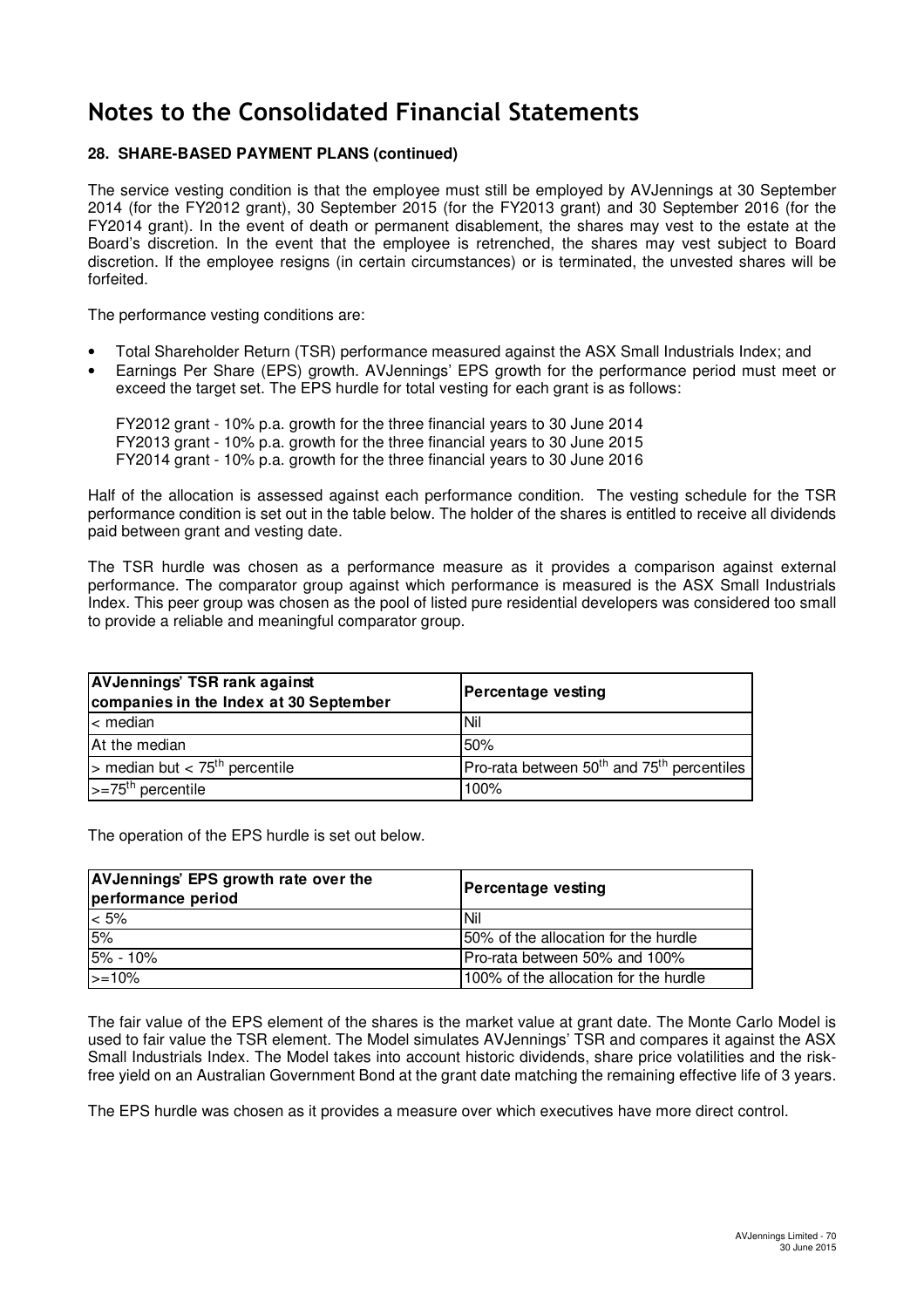## **29. AUDITOR'S REMUNERATION**

| Total auditor's remuneration                                                                                                           | 392,478    | 253,731    |
|----------------------------------------------------------------------------------------------------------------------------------------|------------|------------|
| - non-audit related fees                                                                                                               | 128,190    | 1,030      |
| - Other services in relation to the Entity and any<br>other entities in the Group                                                      |            |            |
| - Share of audit or review costs of the financial reports of the<br>Consolidated Entity's joint ventures                               |            | 2,869      |
| An audit or review of the 30 June full-year and 31 December interim<br>financial reports of the Entity and other entities in the Group | 264,288    | 249,832    |
| Amounts received or due and receivable by Ernst & Young Australia<br>for:                                                              | 2015<br>\$ | 2014<br>\$ |

### **30. EARNINGS PER SHARE**

Basic EPS amounts are calculated by dividing the profit for the year attributable to ordinary equity holders of the Parent by the weighted average number of ordinary shares outstanding during the year.

Diluted EPS amounts are calculated by dividing the profit attributable to ordinary equity holders of the Parent by the sum of the weighted average number of ordinary shares outstanding during the year (adjusted for treasury shares) and the weighted average number of ordinary shares, if any, that would be issued on conversion of all the dilutive potential ordinary shares into ordinary shares.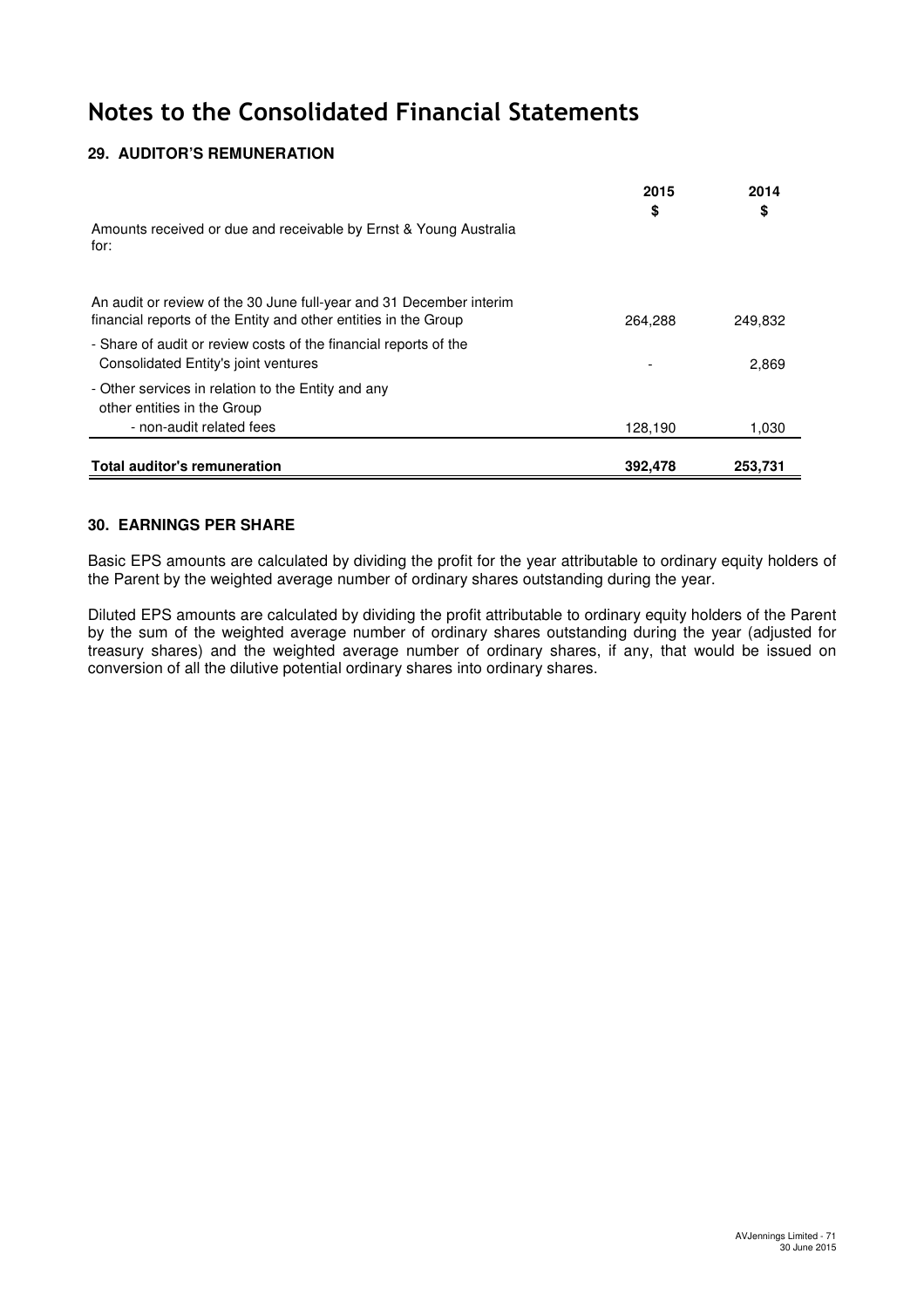## **30. EARNINGS PER SHARE (continued)**

The following reflects the income and share data used in the basic and diluted EPS computations:

|                                                                   | 2015<br>\$'000           | 2014<br>\$'000            |
|-------------------------------------------------------------------|--------------------------|---------------------------|
| Profit attributable to ordinary equity holders of the parent      | 34,385                   | 18,782                    |
|                                                                   | 2015<br><b>Number</b>    | 2014<br><b>Number</b>     |
| Weighted average number of ordinary shares<br>Treasury shares     | 384,423,851<br>3,502,401 | 384,423,851<br>4,221,605) |
| Weighted average number of ordinary shares for earnings per share | 380,921,450              | 380,202,246               |

There have been no other transactions involving ordinary shares or potential ordinary shares between the reporting date and the date of authorisation of these Financial Statements.

### **31. PARENT ENTITY FINANCIAL INFORMATION**

#### **(a) Summary financial information**

The individual financial statements for the Parent Entity show the following aggregate amounts:

|                             | 2015<br>\$'000 | 2014<br>\$'000 |
|-----------------------------|----------------|----------------|
| <b>Balance Sheet</b>        |                |                |
| Current assets              | 51,839         | 51,729         |
| Total assets                | 215,125        | 215,015        |
| <b>Current liabilities</b>  | 6              | 6              |
| <b>Total liabilities</b>    | 6              | 6              |
| Shareholders' equity        |                |                |
| Contributed equity          | 160,436        | 160,436        |
| Reserves                    |                |                |
| Share-based payment reserve | 1,283          | 1,173          |
| Retained earnings           | 53,400         | 53,400         |
| <b>Total equity</b>         | 215,119        | 215,009        |
| Profit for the year         |                |                |
| Total comprehensive income  |                |                |

#### **(b) Guarantees entered into by the Parent Entity**

The Parent Entity has not provided any financial guarantees other than those mentioned in notes 12(a), 12(c) 23(c) and 33.

#### **(c) Contingent liabilities of the Parent Entity**

Please refer to note 33 for details of the Parent Entity's contingent liabilities.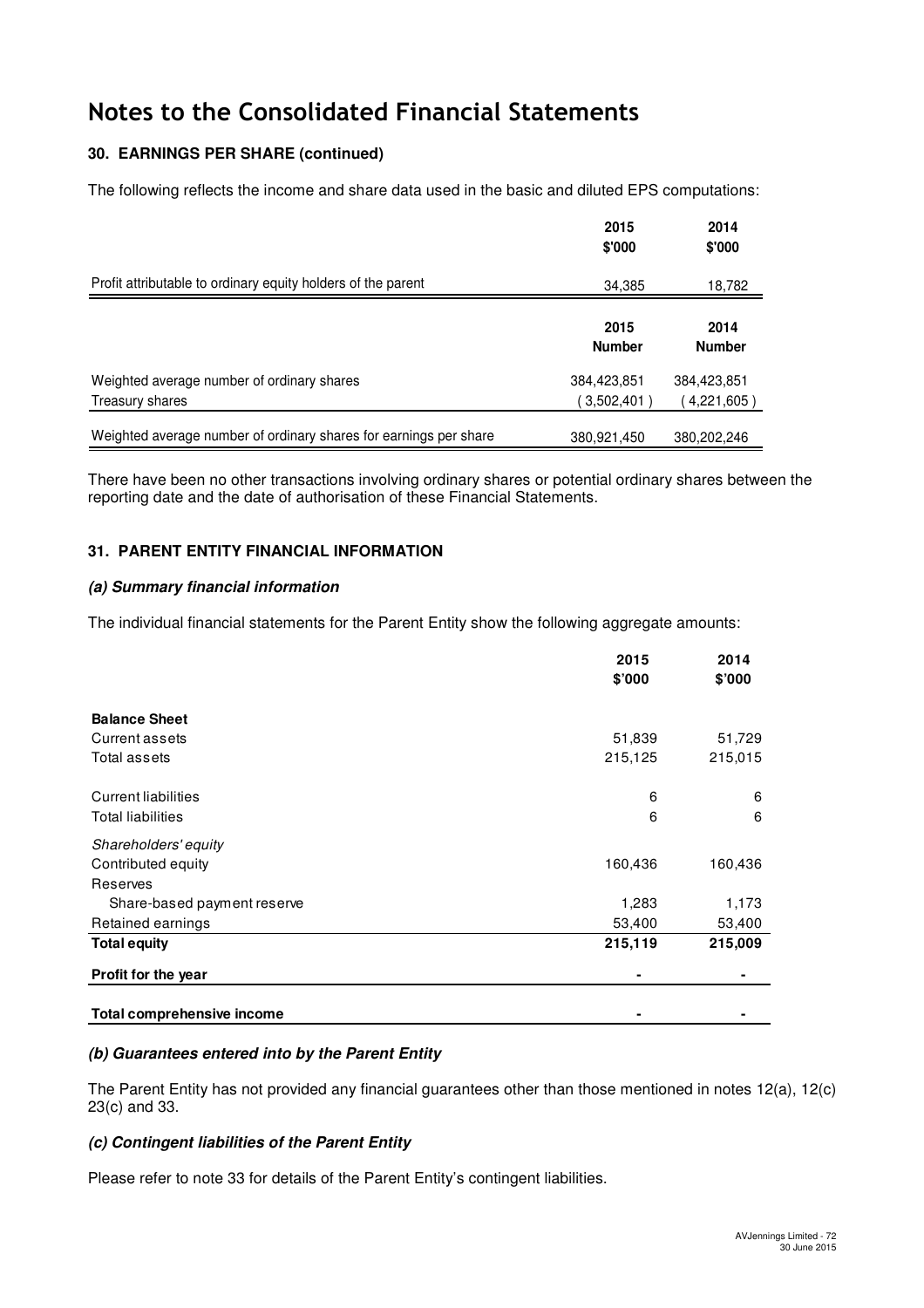## **32. COMMITMENTS**

### **Operating lease commitments – Group as lessee**

Operating leases include property, display homes, computer equipment leases and leases for motor vehicles provided under novated leases. Certain property leases include inflation escalation and market review clauses. No renewal or purchase options exist in relation to operating leases, and no operating leases contain restrictions on financing or other leasing activities.

Future minimum rentals payable under non-cancellable operating leases are as follows:

|                                                         | 2015<br>\$'000 | 2014<br>\$'000 |
|---------------------------------------------------------|----------------|----------------|
| <b>Operating leases</b>                                 |                |                |
| Commitments in relation to leases contracted for at the |                |                |
| reporting date but not recognised as liabilities:       |                |                |
| Within one year                                         | 1,867          | 2,092          |
| After one year, but not more than five years            | 691            | 1,655          |
| <b>Total operating leases</b>                           | 2,558          | 3,747          |
| Represented by:                                         |                |                |
| Non-cancellable operating leases                        | 2,268          | 3,087          |
| Cancellable operating leases                            | 290            | 660            |
| <b>Total operating leases</b>                           | 2,558          | 3,747          |

### **33. CONTINGENCIES**

### **Unsecured**

#### Cross guarantees

The Parent Entity has entered into deeds of cross guarantee in respect of the debts of certain of its controlled entities as described in note 23.

#### Contract performance bond facilities

The Parent Entity has entered into Deeds of Indemnity with various controlled entities to indemnify the obligation of those entities in relation to the Contract performance bond facilities. Details of these entities are set out in note 23. Contingent liabilities in respect of certain performance bonds, granted by the Group's financiers, in the normal course of business as at 30 June 2015, amounted to \$21,134,000 (2014: \$12,140,000). No liability is expected to arise.

#### Legal issues

From time to time a controlled entity defends actions served on it in respect of rectification of building faults and other issues. It is not practicable to estimate the amount, if any, which the entity could be liable for in this respect. The Directors anticipate that the resolution of any such matters currently outstanding will not have a material effect on the Group's results.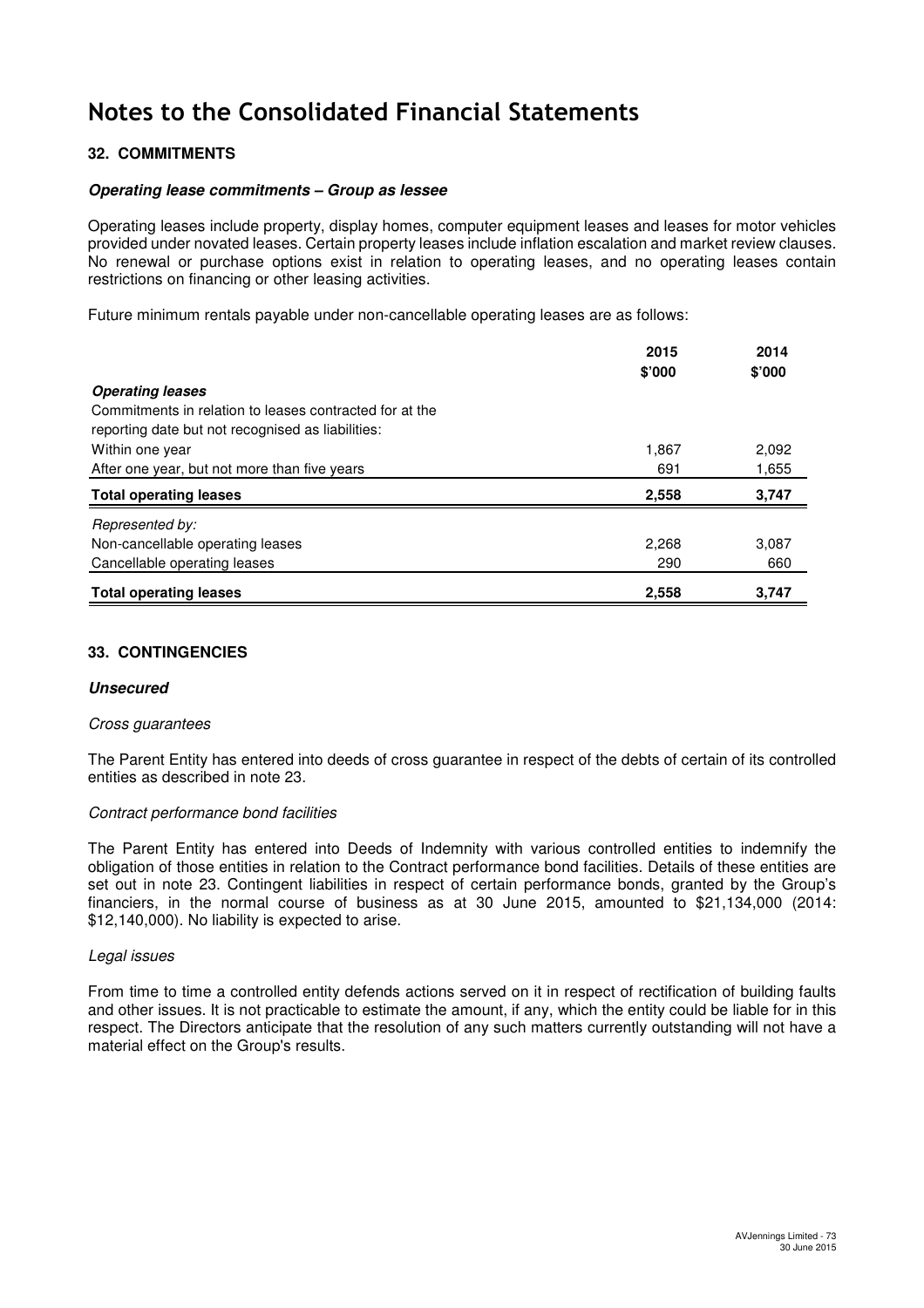## **33. CONTINGENCIES (continued)**

## **Secured**

## Banking facilities

The Parent Entity has entered into a cross deed of covenant with various controlled entities to guarantee the obligations of those entities in relation to the banking facilities. Details of these entities are set out in note 23.

## Performance guarantees

Contingent liabilities in respect of certain performance guarantees, granted by the Group bankers in the normal course of business to unrelated parties, at 30 June 2015, amounted to \$6,977,000 (2014: \$7,445,000). No liability is expected to arise.

### Financial guarantees

Financial guarantees granted by the Group's bankers to unrelated parties in the normal course of business at 30 June 2015, amounted to \$2,801,000 (2014: \$8,367,000). No liability is expected to arise.

## **34. SIGNIFICANT EVENTS AFTER THE BALANCE SHEET DATE**

No matter or circumstance has arisen since 30 June 2015 that has significantly affected, or may significantly affect:

- a) the Group's operations in future financial years; or
- b) the results of those operations in future financial years; or
- c) the Group's state of affairs in future financial years.

## **35. SUMMARY OF SIGNIFICANT ACCOUNTING POLICIES**

### **Basis of preparation**

The Financial Report is a general purpose financial report, which has been prepared in accordance with the requirements of the Corporations Act 2001, Australian Accounting Standards and other authoritative pronouncements of the Australian Accounting Standards Board. The Financial Report has also been prepared on a historical cost basis.

The Financial Report is presented in Australian Dollars and all values are rounded to the nearest thousand dollars (\$'000) unless otherwise stated.

### **a) Compliance with IFRS**

The Financial Report also complies with the International Financial Reporting Standards (IFRS) as issued by the International Accounting Standards Board.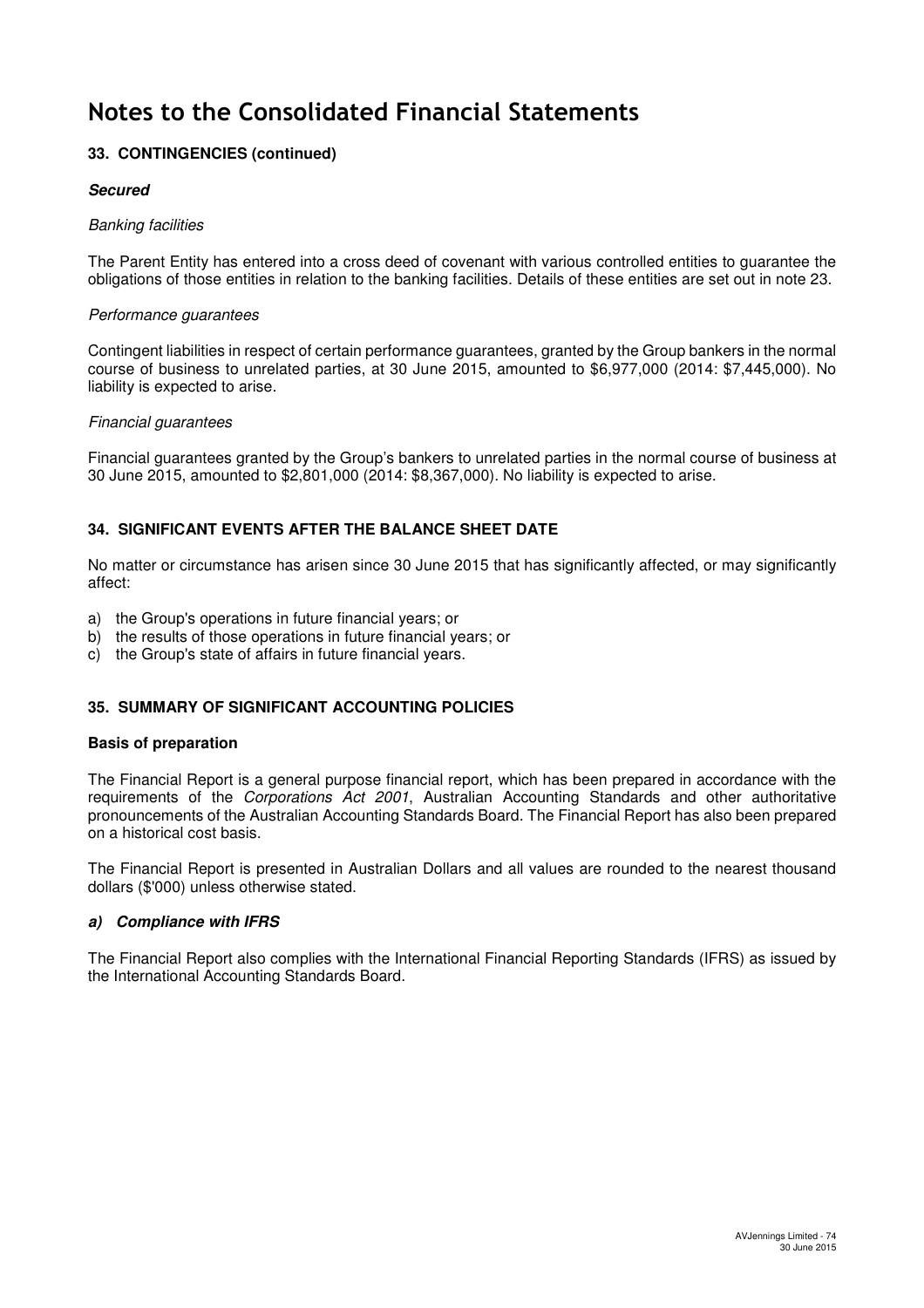## **35. SUMMARY OF SIGNIFICANT ACCOUNTING POLICIES (continued)**

### **b) New accounting standards and interpretations**

#### **(i) Changes in accounting policy and disclosures**

The accounting policies adopted are consistent with those of the previous financial year except as follows:

Amendments to Australian Accounting Standards – Offsetting Financial Assets and Financial Liabilities (effective 1 January 2014 / applicable for Group 1 July 2014)

AASB 2012-3 adds application guidance to AASB 132 Financial Instruments: Presentation to address inconsistencies identified in applying some of the offsetting criteria of AASB 132, including clarifying the meaning of "currently has a legally enforceable right of set-off" and that some gross settlement systems may be considered equivalent to net settlement.

This amendment has no impact on the disclosure for the Group.

#### **(ii) Accounting Standards and Interpretation issued but not yet effective**

Australian Accounting Standards and Interpretations that have recently been issued or amended but are not yet effective have not been adopted by the Group for the annual reporting period ended 30 June 2015. These are outlined below:

AASB 9 Financial Instruments (effective 1 January 2018 / applicable for Group 1 July 2018)

AASB 9 includes requirements for the classification and measurement of financial assets. It was further amended by AASB 2010-7 to reflect amendments to the accounting for financial liabilities.

These requirements improve and simplify the approach for classification and measurement of financial assets compared with the requirements of AASB 139.

AASB 9 also removes the volatility in profit and loss that was caused by changes in the credit risk of liabilities elected to be measured at fair value. This change in accounting means that gains caused by the deterioration of an entity's own credit risk on such liabilities are no longer recognised in profit or loss.

Consequential amendments were also made to other standards as a result of AASB 9, introduced by 2009-11 and superseded by AASB 2010-7, AASB 2010-10 and AASB 2014-1 – Part E

The Group will review the classification of its existing financial assets and liabilities in line with the standard.

IFRS 15 Revenue from Contracts with Customers: (effective 1 January 2018 / applicable for Group 1 July 2018)

IFRS 15 establishes principles for reporting useful information to users of financial statements about the nature, amount, timing and uncertainty of revenue and cash flows arising from an entity's contracts with customers. It replaces AASB 111, AASB 118 and related IFRIC Interpretations.

The Core principal of IFRS 15 is that an entity recognises revenue to depict the transfer of promised goods or services to customers in an amount that reflects the consideration to which the entity expects to be entitled in exchange for those goods or services. An entity recognises revenue in accordance with that core principle by applying the following steps:

Step 1: Identify the contract(s) with the customer

Step 2: Identify the performance obligations in the contract

Step 3: Determine the transaction price

Step 4: Allocate the transaction price to the performance obligations in the contract

Step 5: Recognise revenue when (or as) the entity satisfies a performance obligation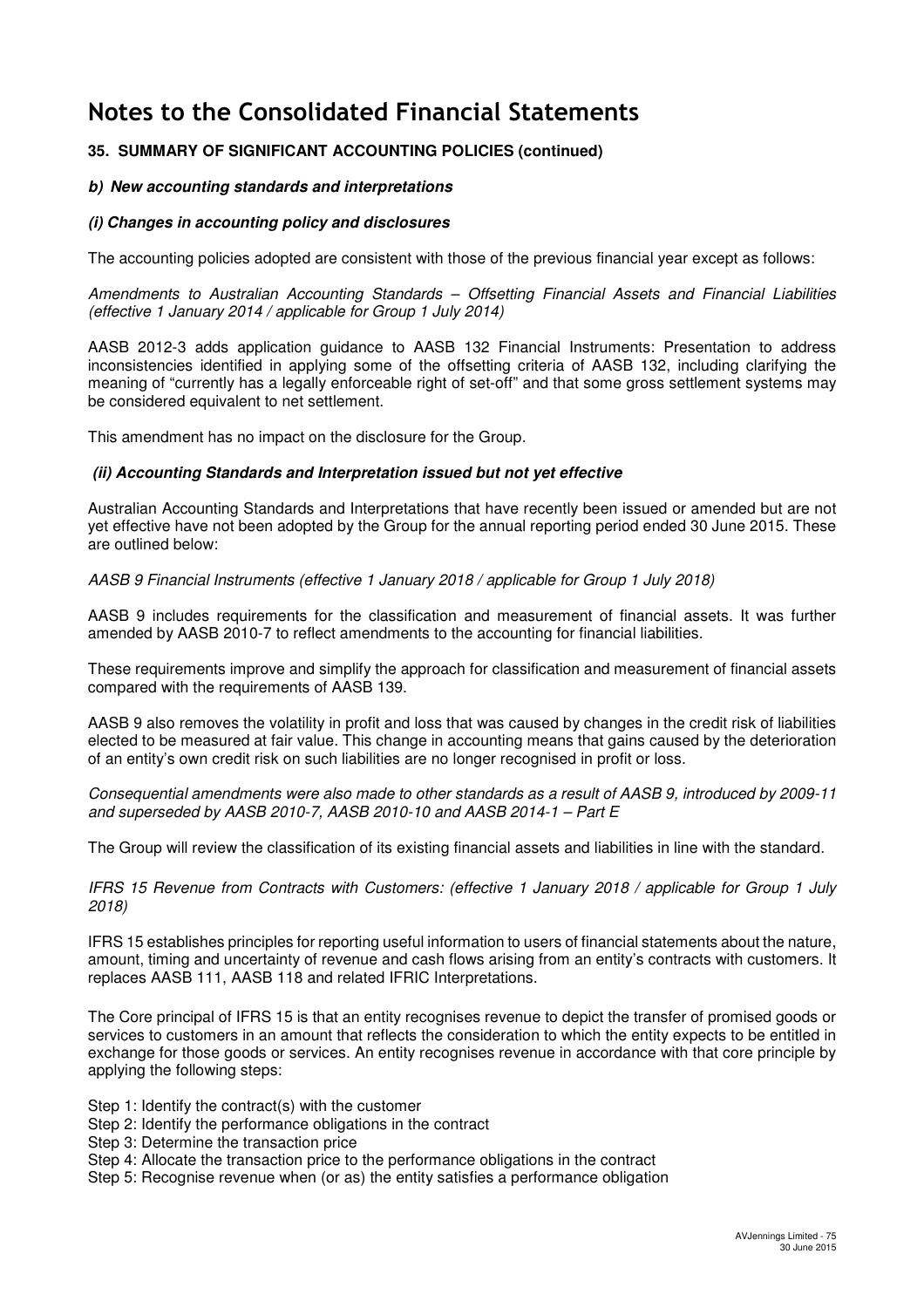## **35. SUMMARY OF SIGNIFICANT ACCOUNTING POLICIES (continued)**

## **b) New accounting standards and interpretations (continued)**

The Group will review contracts it has with customers and assess the disclosure requirements, if any, of these contracts.

## **c) Basis of consolidation**

The Consolidated Financial Statements comprise the financial statements of AVJennings Limited and its subsidiaries as at 30 June 2015. Control is achieved when the Group is exposed, or has rights, to variable returns from its involvement with the investee and has the ability to affect those returns through its power over the investee. Specifically, the Group controls the investee if and only if the Group has:

- Power over the investee (existing rights that give it the current ability to direct the relevant activities of the investee)
- Exposure, or rights, to variable returns from its involvement with the investee
- The ability to use its power over the investee to affect its returns

Generally, there is a presumption that a majority of voting rights results in control. To support this presumption, and when the Group has less than a majority of the voting or similar rights of an investee, the Group considers all relevant facts and circumstances in assessing whether it has power over an investee, including:

- The contractual arrangement(s) with the other vote holders of the investee
- Rights arising from other contractual arrangements
- The Group's voting rights and potential voting rights

The Group re-assesses whether or not it controls an investee if facts and circumstances indicate that there are changes to one or more of the three elements of control. Consolidation of a subsidiary begins when the Group obtains control over the subsidiary and ceases when the Group loses control of the subsidiary. Assets, liabilities, income and expenses of a subsidiary acquired or disposed of during the year are included in the Consolidated Financial Statements from the date the Group gains control until the date the Group ceases to control the subsidiary.

Profit or loss and each component of other comprehensive income (OCI) are attributed to the equity holders of the parent of the Group and to the non-controlling interests, even if this results in the non-controlling interests having a deficit balance. When necessary, adjustments are made to the financial statements of subsidiaries to bring their accounting policies into line with the Group's accounting policies. All intra-group assets and liabilities, equity, income, expenses and cash flows relating to transactions between members of the Group are eliminated in full on consolidation.

A change in the ownership interest of a subsidiary, without a loss of control, is accounted for as an equity transaction. If the Group loses control over a subsidiary, it derecognises the related assets (including goodwill), liabilities, non-controlling interest and other components of equity while any resultant gain or loss is recognised in profit or loss. Any investment retained is recognised at fair value.

The AVJ Deferred Employee Share Plan Trust was formed to administer the Group's employee share scheme. This Trust is consolidated, as the substance of the relationship is that the Trust is controlled by the Group. Shares held by the Trust are disclosed as treasury shares and deducted from contributed equity.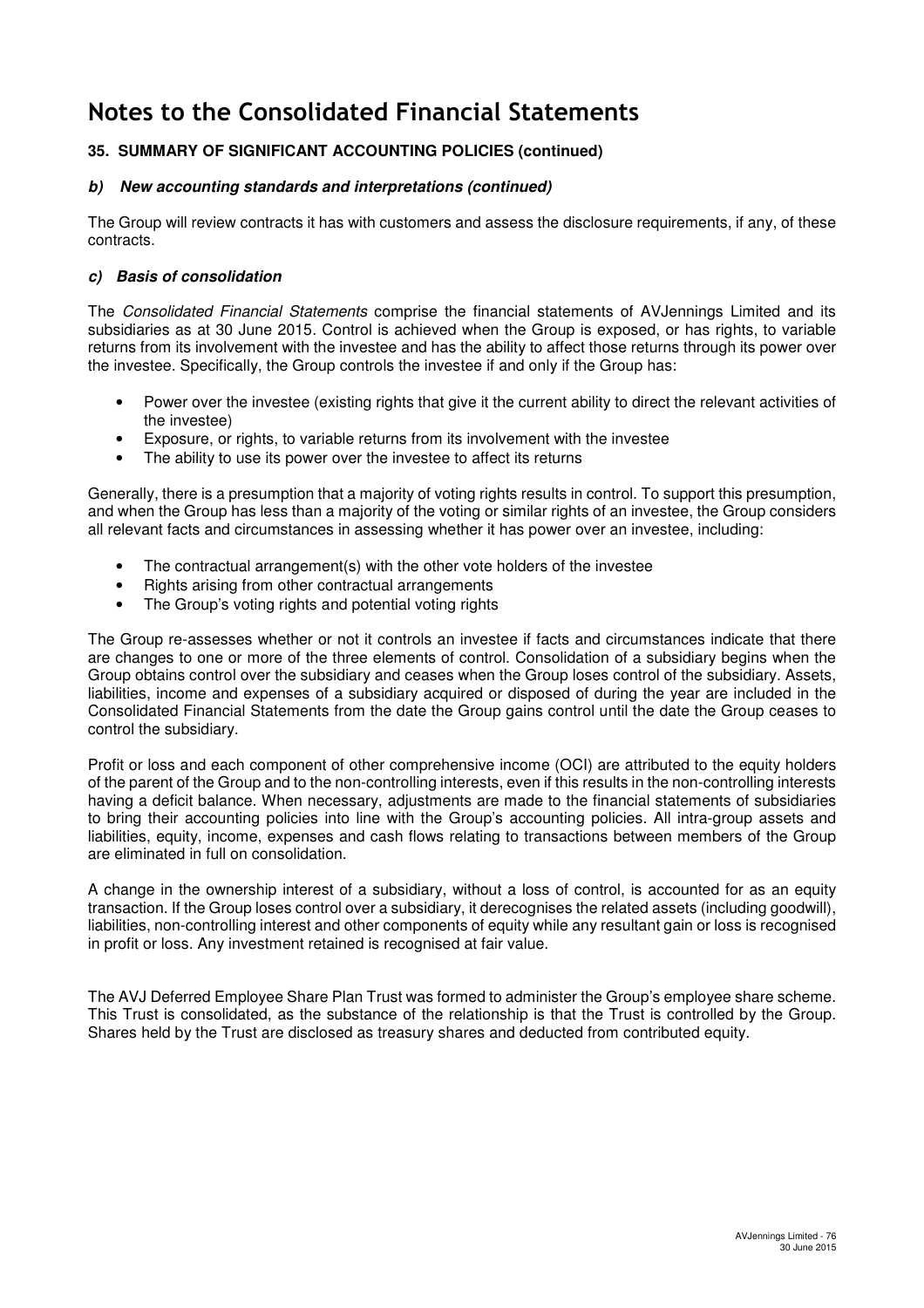## **35. SUMMARY OF SIGNIFICANT ACCOUNTING POLICIES (continued)**

## **d) Business combinations**

Business combinations are accounted for using the acquisition method. The cost of an acquisition is the aggregate of the consideration transferred measured at acquisition date fair value and the amount of any noncontrolling interests in the acquiree. For each business combination, the Group elects whether to measure the non-controlling interests in the acquiree at fair value or at the proportionate share of the acquiree's identifiable net assets. Acquisition-related costs are expensed as incurred.

When the Group acquires a business, it assesses the financial assets and liabilities assumed for appropriate classification and designation in accordance with the contractual terms, economic circumstances and pertinent conditions as at the acquisition date.

If the business combination is achieved in stages, any previously held equity interest is remeasured at its acquisition date fair value and any resulting gain or loss is recognised in profit or loss.

Contingent consideration is classified either as equity or a financial liability. Amounts classified as a financial liability are subsequently remeasured to fair value with changes in fair value recognised in profit or loss.

#### **e) Joint operations**

A joint operation is a type of joint arrangement whereby the parties that have joint control of the arrangement have rights to the assets and obligations for the liabilities of the joint operation. Joint control is the contractually agreed sharing of control of an arrangement, which exists only when decisions about the relevant activities require unanimous consent of the parties sharing control. The proportionate interests in the assets, liabilities, revenues and expenses of joint operations have been recognised in the Financial Statements under the appropriate headings. Details of the joint operations are set out in note 25.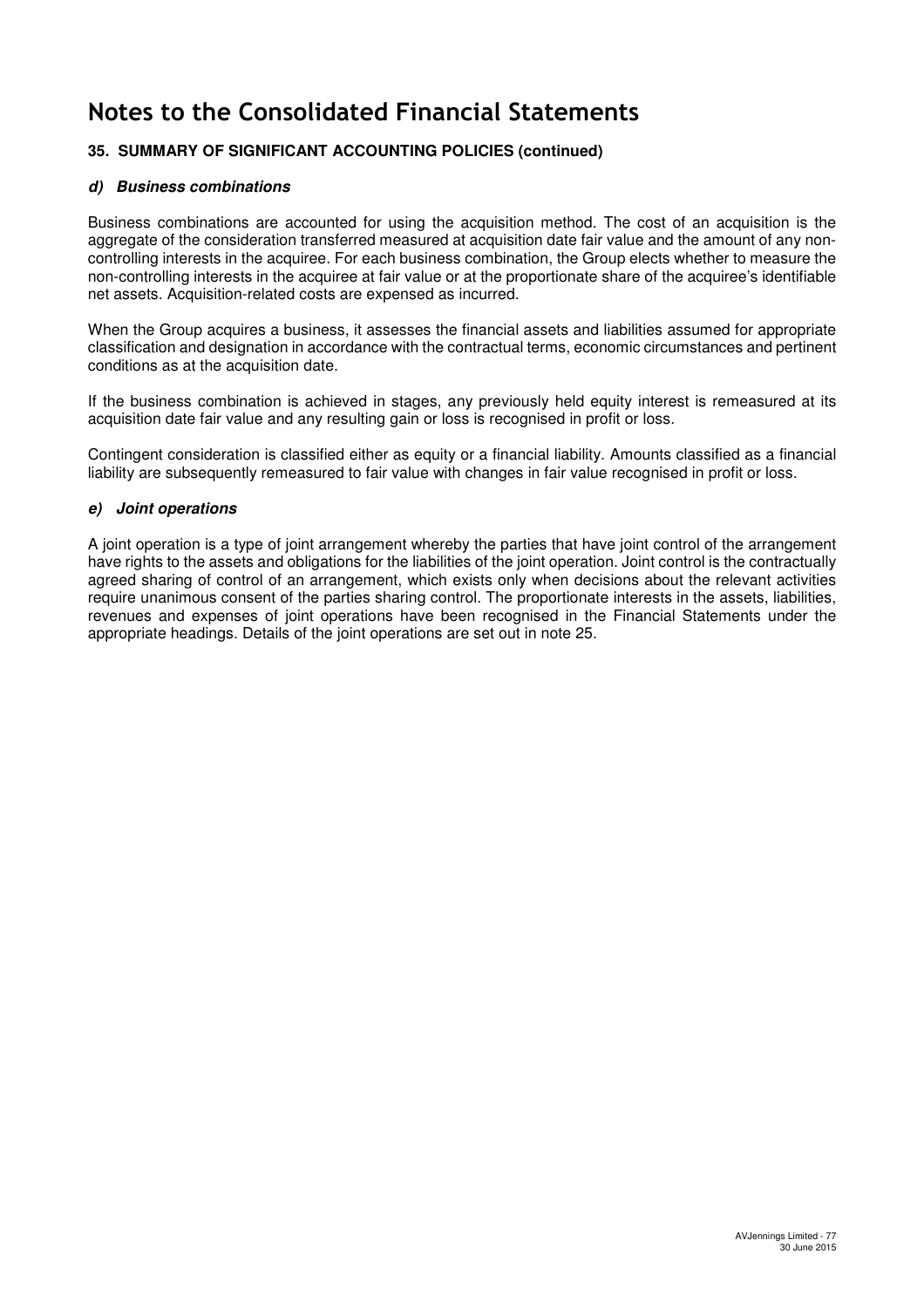## **35. SUMMARY OF SIGNIFICANT ACCOUNTING POLICIES (continued)**

## **f) Investments in associate and joint ventures**

An associate is an entity over which the Group has significant influence. Significant influence is the power to participate in the financial and operating policy decisions of the investee, but is not control or joint control over those policies. Details relating to the associate are set out in note 24(a).

A joint venture is a type of joint arrangement whereby the parties that have joint control of the arrangement have rights to the net assets of the joint venture. Joint control is the contractually agreed sharing of control of an arrangement, which exists only when decisions about the relevant activities require unanimous consent of the parties sharing control. Details relating to joint ventures are set out in note 24(b).

The considerations made in determining significant influence or joint control are similar to those necessary to determine control over subsidiaries.

Investments in associate and joint ventures are accounted for using the equity method.

Under the equity method, the investment in an associate or a joint venture is initially recognised at cost. The carrying amount of the investment is adjusted to recognise changes in the Group's share of net assets of the associate or joint venture since the acquisition date. Goodwill relating to the associate or joint venture is included in the carrying amount of the investment and is neither amortised nor individually tested for impairment.

The Statement of Comprehensive Income reflects the Group's share of the results of operations of the associate or joint venture. Any change in OCI of those investees is presented as part of the Group's OCI. In addition, when there has been a change recognised directly in the equity of the associate or joint venture, the Group recognises its share of such changes, where applicable, in the Statement of Changes in Equity. Dividends received from an associate or a joint venture are recognised as a reduction in the carrying amount of the investment. Unrealised gains and losses resulting from transactions between the Group and the associate or joint venture are eliminated to the extent of the interest in the associate or joint venture, until such time as they are realised by the associate or joint venture on consumption or sale.

The aggregate of the Group's share of profit or loss of associate and joint ventures is shown separately on the face of the Statement of Comprehensive Income and represents profit or loss after tax and non-controlling interests in the associates and joint ventures.

The financial statements of the associate and joint ventures are prepared for the same reporting period as the Group. Where necessary, adjustments are made to bring the accounting policies in line with those of the Group.

After application of the equity method, the Group determines whether it is necessary to recognise an impairment loss on its investment in its associate or joint venture. At each reporting date, the Group determines whether there is objective evidence that the investment in the associate or joint venture is impaired. If there is such evidence, the Group calculates the amount of impairment as the difference between the recoverable amount of the associate or joint venture and its carrying value and recognises it in the Statement of Comprehensive Income.

Upon loss of significant influence over the associate or joint control over the joint venture, the Group measures and recognises any retained investment at its fair value. Any difference between the carrying amount of the associate or joint venture upon loss of significant influence or joint control and the fair value of the retained investment and proceeds from disposal is recognised in profit or loss.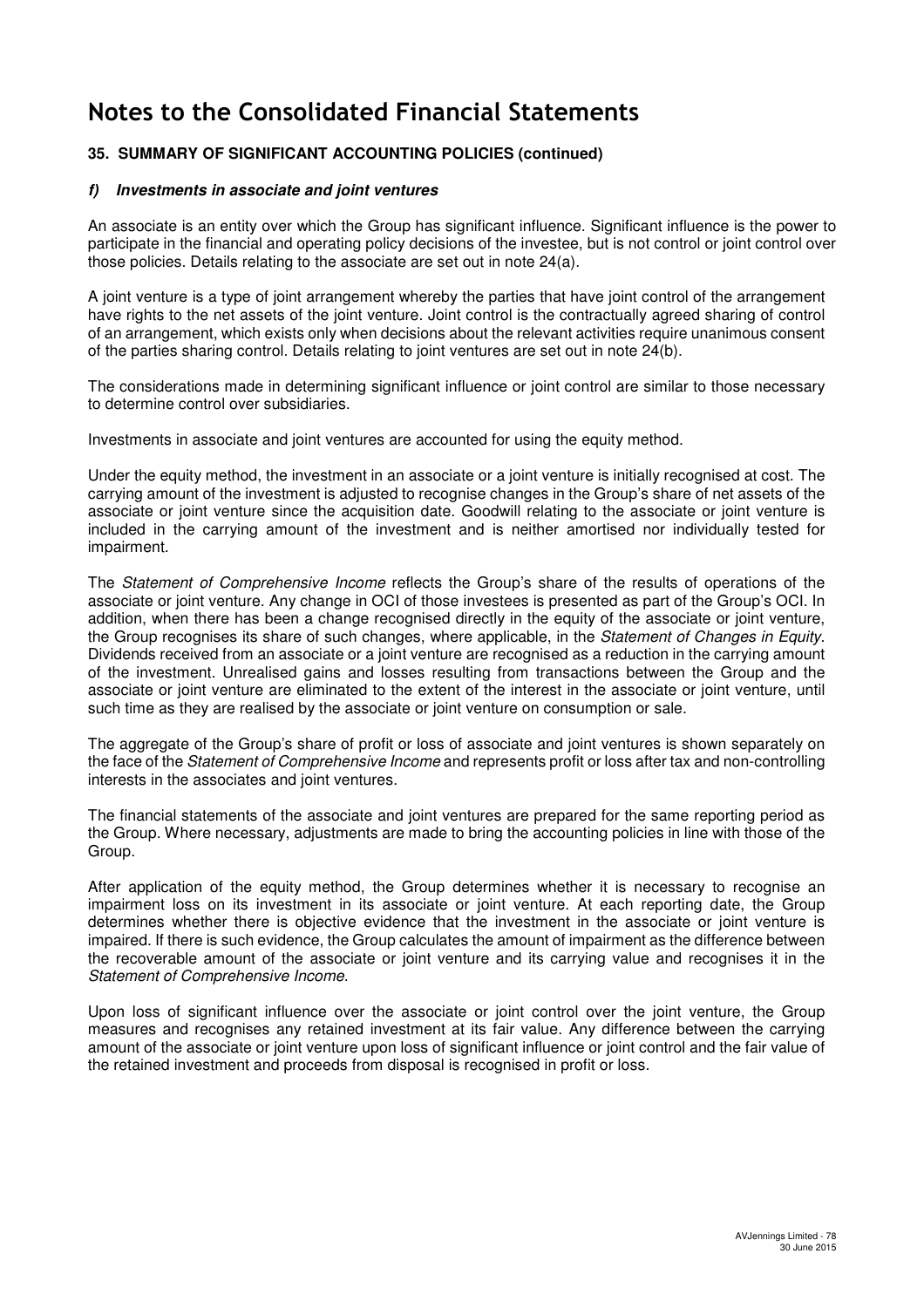## **35. SUMMARY OF SIGNIFICANT ACCOUNTING POLICIES (continued)**

## **g) Plant and equipment**

Plant and equipment is stated at historical cost less depreciation and impairment.

Depreciation is calculated on a straight-line basis over the estimated useful lives of the assets as follows:

| Plant, equipment, and motor vehicles | 3-7 years  |
|--------------------------------------|------------|
| Motor vehicles under finance lease   | 2-3 years  |
| Leasehold improvements               | 3-10 years |

An asset's carrying amount is written down to its recoverable amount if the carrying amount is greater than the estimated recoverable amount.

Gains and losses on disposals are determined by comparing proceeds with the carrying amount. These are included in profit or loss.

The assets' useful lives and amortisation methods are reviewed, and adjusted if appropriate, at each financial year end.

#### **Derecognition**

An item of plant and equipment is derecognised upon disposal or when no further future economic benefits are expected from its use or disposal.

### **h) Borrowing costs**

Borrowing costs directly attributable to the acquisition, construction or production of an asset that necessarily takes a substantial period of time to get ready for its intended use or sale are capitalised as part of the cost of the asset. All other borrowing costs are expensed.

Borrowing costs consist of interest and other costs incurred in connection with the borrowing of funds. Interest income on borrowed funds pending their expenditure, is deducted from borrowing costs eligible for capitalisation.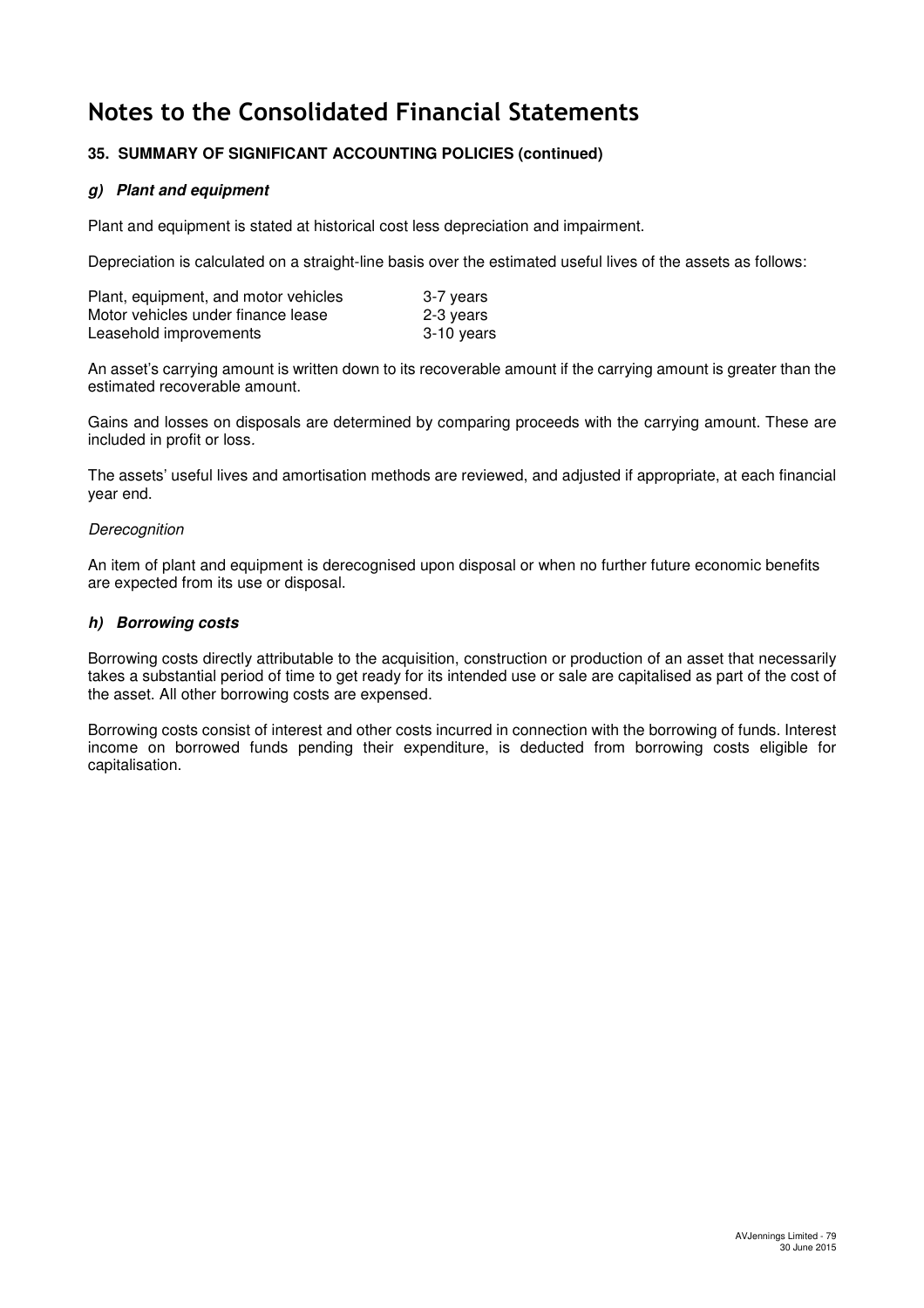## **35. SUMMARY OF SIGNIFICANT ACCOUNTING POLICIES (continued)**

## **i) Intangible assets**

Intangible assets acquired separately are measured at cost on initial recognition. The cost of intangible assets acquired in a business combination is their fair value as at the date of the acquisition. Following initial recognition, intangible assets are carried at cost less any accumulated amortisation and accumulated impairment losses. The Group does not capitalise any expenditure resulting in the creation of internally generated intangible assets.

The useful lives of intangible assets are assessed as either finite or indefinite.

Intangible assets with finite lives are amortised over the useful economic life and assessed for impairment whenever there is an indication that the asset may be impaired. The amortisation period and the amortisation method for an intangible asset with a finite useful life are reviewed at least at the end of each reporting period. Changes in the expected useful life or the expected pattern of consumption of future economic benefits embodied in the asset are considered to modify the amortisation period or method, as appropriate, and are treated as changes in accounting estimates and adjusted on a prospective basis. The amortisation expense on intangible assets with finite lives is recognised in the Statement of Comprehensive Income in the expense category that is consistent with the function of the intangible assets.

Intangible assets with indefinite useful lives are not amortised, but are tested for impairment annually. The assessment of indefinite life is reviewed annually to determine whether the indefinite life continues to be supportable. If not, the change in useful life from indefinite to finite is made on a prospective basis.

## **j) Inventories**

Inventories are stated at the lower of cost and net realisable value. Net realisable value is the estimated selling price in the ordinary course of business less the estimated costs of completion and the estimated costs necessary to make the sale. Estimates of net realisable value are based on the most recent evidence available at the time the estimates are made, of the amount the inventories are expected to realise and the estimate of costs to complete. Refer to note 20(ii).

### Development projects and land

Cost includes the costs of acquisition, development, borrowings and all other costs directly related to specific projects. Borrowing and holding costs such as rates and taxes incurred after completion of development and construction are expensed. Costs expected to be incurred under penalty clauses and rectification provisions are also included.

### Construction contracts

Construction work-in-progress is stated at the aggregate of contract costs incurred to date plus recognised profits less recognised losses and progress billings. Contract costs include all costs directly related to specific contracts, and costs that are specifically chargeable to the customer under the terms of the contract. The stage of completion is measured using the percentage of completion method.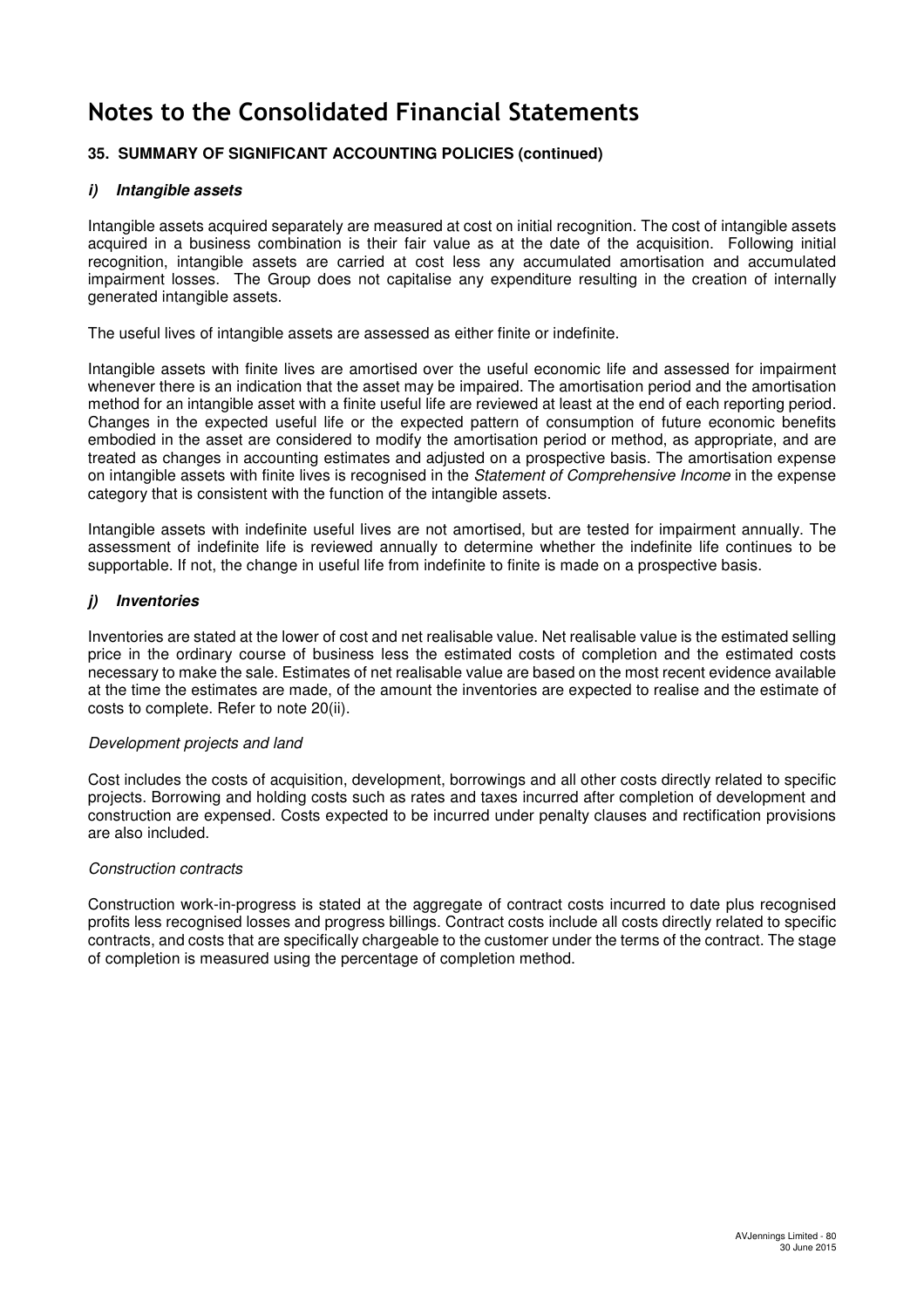## **35. SUMMARY OF SIGNIFICANT ACCOUNTING POLICIES (continued)**

## **k) Available-for-sale financial assets**

The available-for-sale financial asset is an investment in an unlisted property fund. Such assets are included in non-current assets unless the investments mature or management intends to dispose of the investments within 12 months of the end of the reporting period. Investments are designated as available-for-sale if they do not have fixed maturities and fixed or determinable payments and management intends to hold them for the medium to long term.

The Company intends to hold the property fund units (refer to note 8) until the development activity being undertaken is completed, and all product sold.

#### Recognition and derecognition

Purchases and sales of financial assets are recognised on trade-date; the date on which the group commits to purchase or sell the asset. Financial assets are derecognised when the rights to receive cash flows from the financial assets have expired or have been transferred and the Group has transferred substantially all the risks and rewards of ownership.

When securities classified as available-for-sale are sold, the accumulated fair value adjustments recognised in other comprehensive income are reclassified to profit or loss as gains and losses from investment securities.

#### Measurement

These comprise units in unlisted property funds that do not have an active market. As the range of reasonable fair values can be significant and these estimates cannot be made reliably, the units are measured at cost less impairment.

#### Impairment

The Group assesses at the end of each reporting period whether there is objective evidence that a financial asset is impaired. A financial asset is impaired and impairment losses incurred only if there is objective evidence of impairment as a result of one or more events that occurred after initial recognition of the asset (a 'loss event') and that loss event (or events) has an impact on the estimated future cash flows of the financial asset that can be reliably estimated. In the case of equity investments classified as available-for-sale, a significant or prolonged decline in the fair value of the security below the cost is considered an indicator that the assets are impaired.

If there is objective evidence of impairment for an available-for-sale financial asset, the cumulative loss – measured as the difference between the acquisition cost and the current fair value, less any impairment loss on that financial asset previously recognised in profit and loss, is taken to profit and loss. Cumulative gains or losses previously recognised in other comprehensive income are reclassified to profit and loss in the period.

Impairment losses on equity instruments previously recognised in profit and loss are not reversed through profit or loss in a subsequent period. Any increase in fair value subsequent to an impairment loss is recognised in other comprehensive income.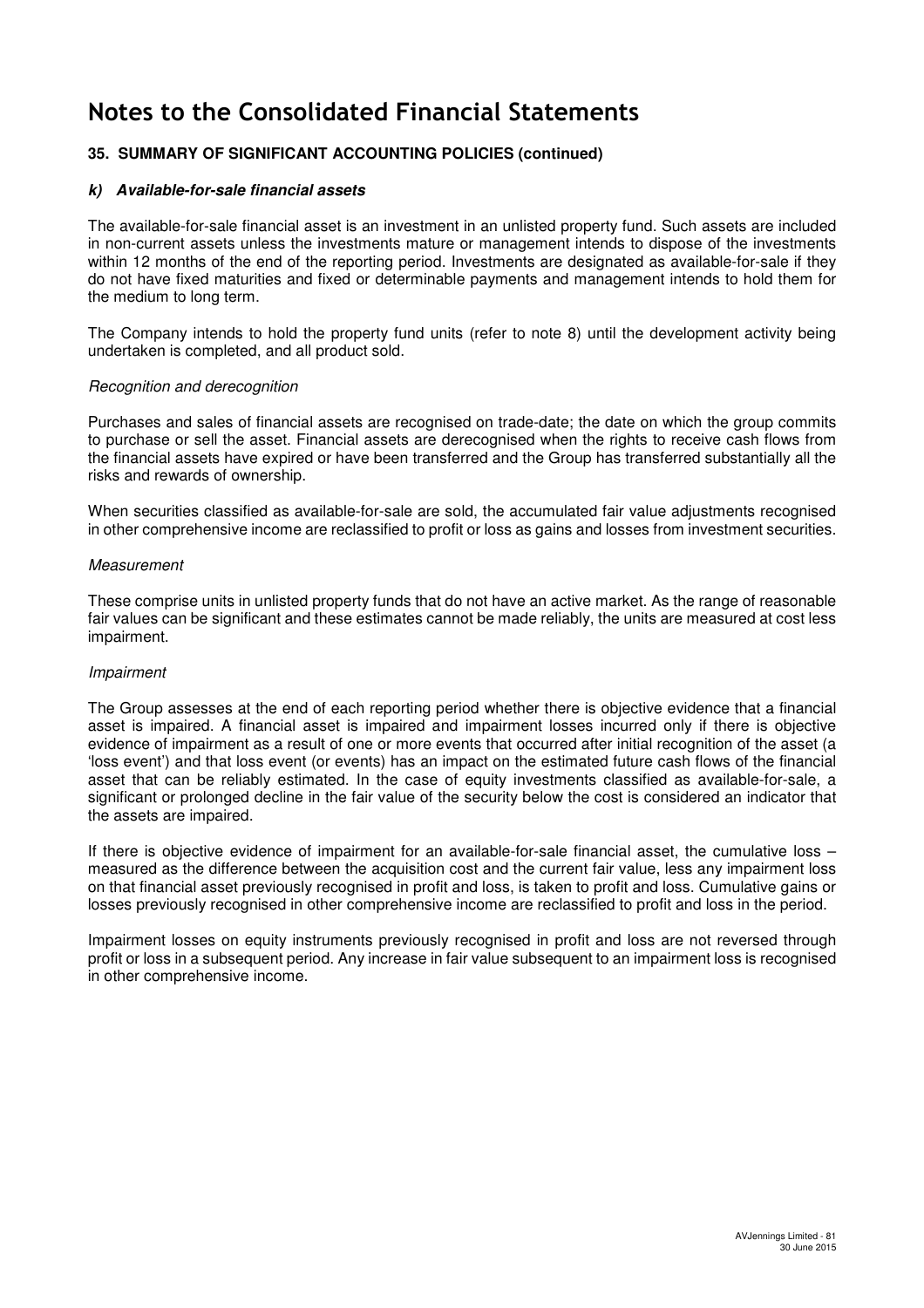## **35. SUMMARY OF SIGNIFICANT ACCOUNTING POLICIES (continued)**

## **l) Trade and other receivables**

Trade receivables are recognised at the amount invoiced less provision for impairment. Trade receivables are generally due for settlement between 30 and 180 days.

Collectability of trade receivables is reviewed on an ongoing basis. Debts which are known to be uncollectible are written-off by reducing the carrying amount directly. An allowance account (provision for impairment of trade receivables) is used when there is objective evidence that the Group will not be able to collect all amounts due. The amount of the impairment allowance is the difference between the carrying amount of the receivable and the present value of estimated future cash flows, discounted at the effective interest rate. Cash flows relating to short term receivables are not discounted if the effect of discounting is immaterial.

The amount of the impairment loss is recognised in profit or loss. When a trade receivable for which an impairment allowance has been recognised becomes uncollectible in a subsequent period, it is written-off against the allowance account. Subsequent recoveries of amounts previously written off are recognised in profit or loss.

### **m)** Cash and cash equivalents

Cash and cash equivalents in the Consolidated Statement of Financial Position comprise cash at bank and on hand and short term deposits with a maturity of three months or less, which are subject to an insignificant risk of changes in value.

For the purpose of the *Consolidated Statement of Cash Flows*, cash and cash equivalents consist of cash and cash equivalents as defined above, net of bank overdrafts. Bank overdrafts are included within interest-bearing loans and borrowings as part of current liabilities in the Consolidated Statement of Financial Position.

### **n) Interest-bearing loans and borrowings**

Loans and borrowings are initially recognised at the fair value of the consideration received less directly attributable transaction costs. The difference between the proceeds (net of transaction costs) and the redemption amount is recognised in profit and loss over the period of the borrowings using the effective interest method. Fees paid on establishment of loan facilities are capitalised as a prepayment and amortised over the period of the facility.

Borrowings are classified as current liabilities unless there is an unconditional right to defer settlement for at least 12 months after the reporting date.

## **o) Provisions**

### General

Provisions are recognised when the Group has a present obligation (legal or constructive) as a result of a past event, it is probable that an outflow of resources will be required to settle the obligation and a reliable estimate can be made of the amount of the obligation. When the Group expects some or all of a provision to be reimbursed, for example, under an insurance contract, the reimbursement is recognised as a separate asset, but only when the reimbursement is virtually certain. The expense relating to a provision is presented in the Statement of Comprehensive Income net of any reimbursement.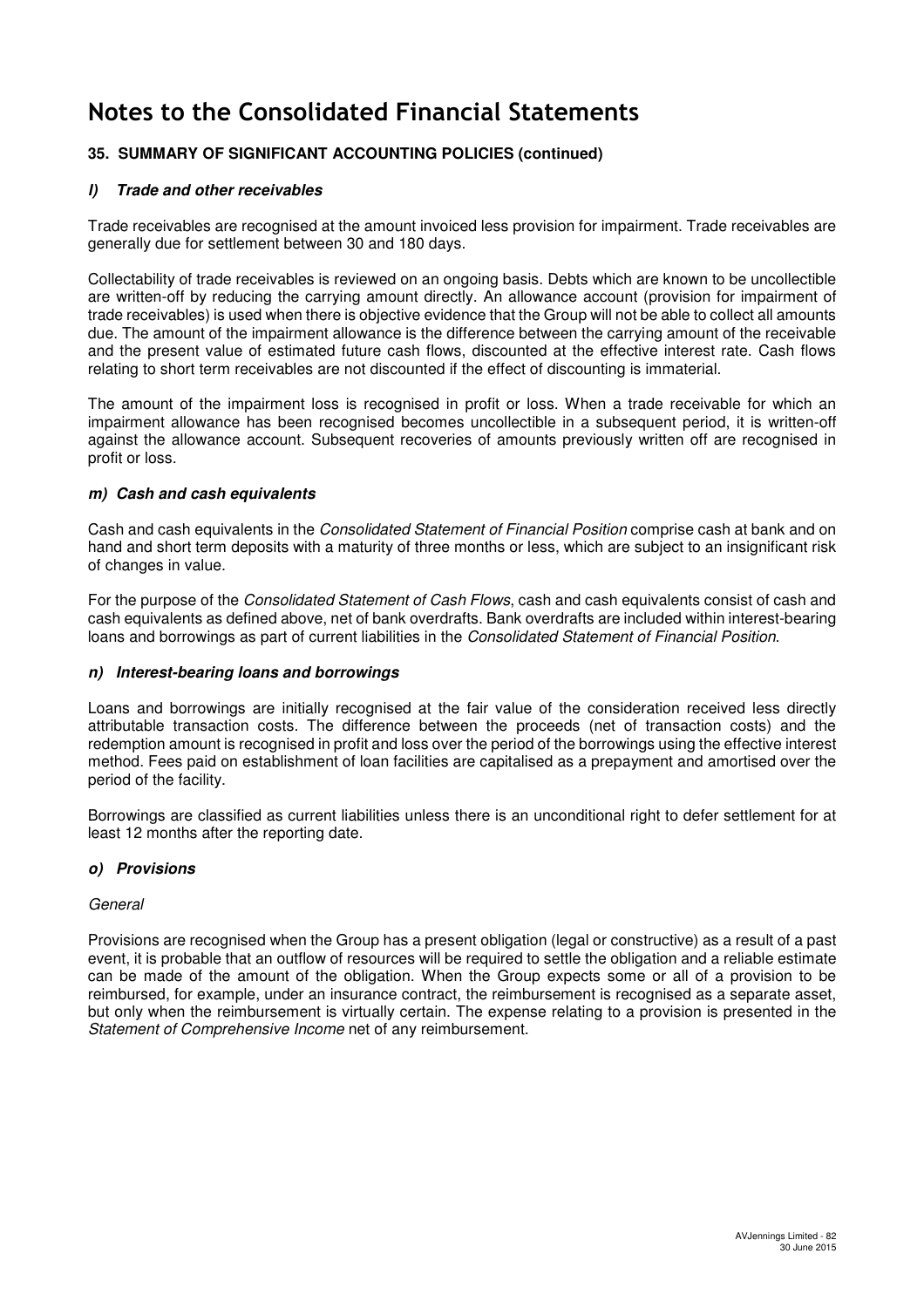## **35. SUMMARY OF SIGNIFICANT ACCOUNTING POLICIES (continued)**

## **o) Provisions (continued)**

### Short term employee benefit obligations

Liabilities for wages and salaries, including non-monetary benefits and annual leave expected to be settled within 12 months of the reporting date are recognised in respect of employees' services up to the reporting date. They are measured at the amounts expected to be paid when the liabilities are settled. Expenses for non-accumulating sick leave are recognised when the leave is taken and are measured at the rates paid or payable.

#### Long term employee benefit obligations

The Group recognises a liability for long service leave and annual leave which is not expected to be settled within 12 months of the reporting date. It is measured as the present value of expected future payments to be made in respect of services provided by employees up to the reporting date using the project unit credit method. Consideration is given to expected future wage and salary levels, experience of employee departures and periods of service. Expected future payments are discounted using market yields at the reporting date on corporate bonds with terms to maturity that match, as closely as possible, the estimated future cash outflows.

#### **p) Share-based payments**

Certain Executives of the Group receive remuneration in the form of share-based payments, whereby they render services as consideration for equity instruments (equity-settled transactions).

In previous years, share-based remuneration was provided via the AVJ Deferred Employee Share Plan. Information relating to the plan is set out in note 28.

The original cost of equity-settled transactions is treated as a reduction in share capital and the underlying shares identified separately as treasury shares. The fair value at the date when the grant is made is determined using an appropriate valuation model. That fair value is expensed over the period in which the performance and/or service conditions are fulfilled with a corresponding increase in share-based payment reserve in equity. The cumulative expense recognised for equity-settled transactions at each reporting date until the vesting date reflects the extent to which the vesting period has expired and the Group's best estimate of the number of equity instruments that will ultimately vest. The expense or credit in the Statement of Comprehensive Income represents the movement in cumulative expense recognised between the beginning and end of that period.

In respect of shares forfeited, no further amounts are expensed. The cumulative amounts relating to nonmarket based measures expensed to the date of forfeiture are reversed.

For the current year, share-based remuneration will be provided by an Issue of Rights. The arrangements were varied by the Board to improve the efficiency of the scheme, reduce the cost to the Company and increase the value to Executives to achieve the retention objective and drive performance.

The fair value of the rights at the date of the grant is determined using an appropriate valuation model. That fair value is expensed over the period in which the performance and/or service conditions are fulfilled with a corresponding increase in share-based payment reserve in equity. The cumulative expense recognised for equity-settled transactions at each reporting date until the vesting date reflects the extent to which the vesting period has expired and the Group's best estimate of the number of equity instruments that will ultimately vest. The expense or credit in the Statement of Comprehensive Income represents the movement in cumulative expense recognised between the beginning and end of that period.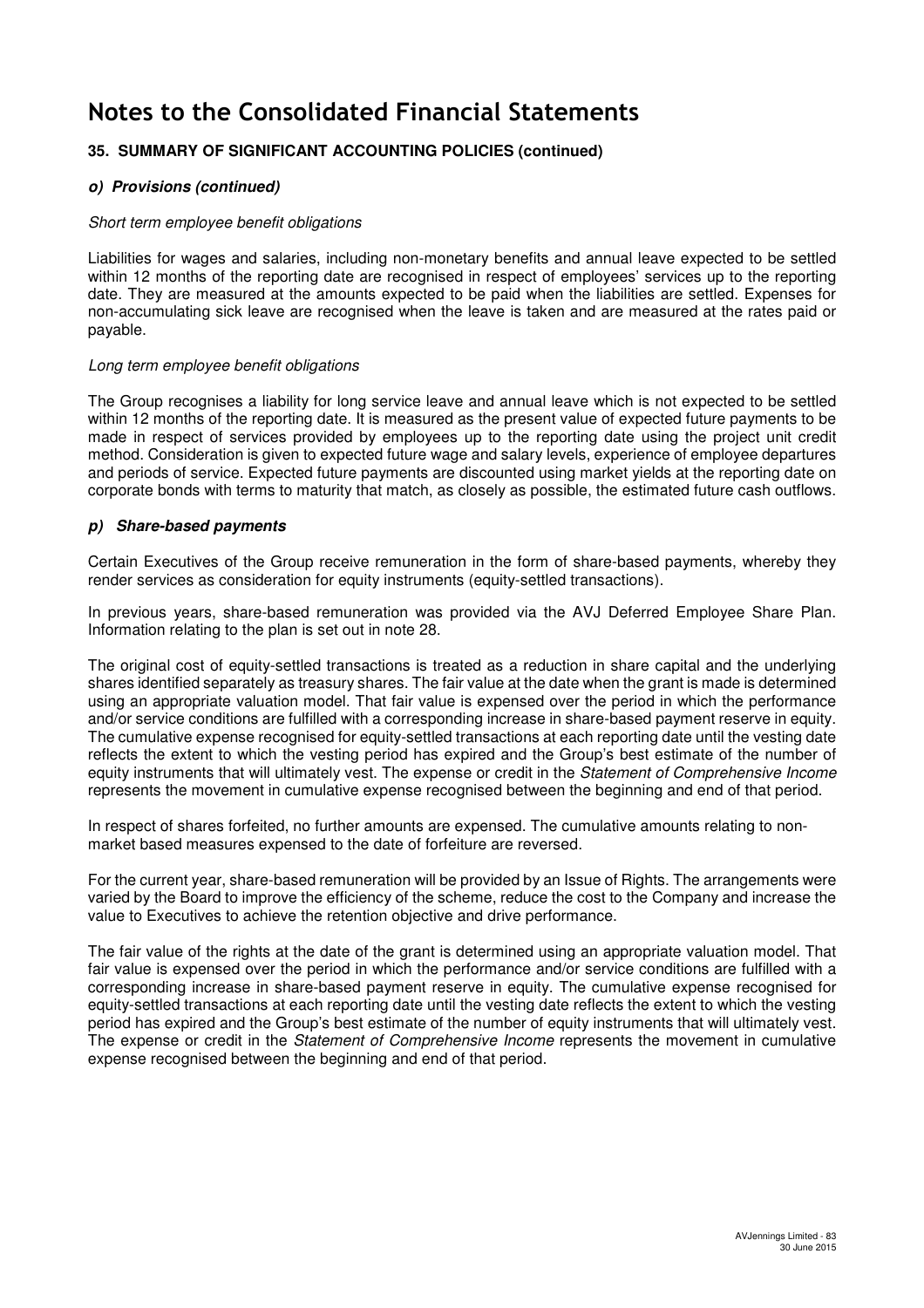## **35. SUMMARY OF SIGNIFICANT ACCOUNTING POLICIES (continued)**

## **q) Leases**

Leases of plant and equipment where the Group, as lessee, has substantially all the risks and rewards of ownership are classified as finance leases. Finance leases are capitalised at the lease's inception at the fair value of the leased property or, if lower, the present value of the minimum lease payments. The corresponding rental obligations, net of finance charges, are included in other short term and long term payables. Each lease payment is allocated between the liability and finance cost. The finance cost is charged to the profit or loss over the lease period so as to produce a constant periodic rate of interest on the remaining balance of the liability for each period. The plant and equipment acquired under finance leases is depreciated over the asset's useful life or over the shorter of the asset's useful life and the lease term if there is no reasonable certainty that the Group will obtain ownership at the end of the lease term.

Leases in which a significant portion of the risks and rewards of ownership are not transferred to the Group as lessee are classified as operating leases. Payments made under operating leases (net of any incentives received from the lessor) are charged to profit or loss on a straight-line basis over the period of the lease.

Lease income from operating leases where the Group is a lessor is recognised in income on a straight-line basis over the lease term. The respective leased assets are included in the Consolidated Statement of Financial Position based on their nature.

#### **r) Revenue recognition**

Revenue is measured at the fair value of the consideration received or receivable. Revenue is recognised for the major business activities as follows:

#### Development projects and land sales

Revenue from the sale of land, houses and apartments is recognised when the significant risks, rewards of ownership and effective control have been transferred to the buyer. This has been determined to occur on settlement.

Revenue from land sales is recognised prior to settlement when a signed unconditional contract for sale exists, the significant risks, rewards of ownership and effective control have been transferred to the buyer, and there is no management involvement to the degree usually associated with ownership.

#### Construction contracts

Contract revenue and costs are recognised by reference to the stage of completion of the contract. Depending on the nature of the contract, this is measured based on the proportion of contract costs incurred for work performed to date relative to the estimated total contract costs; completion of physical proportion of the contract work; or surveys of work performed. Where the outcome of a contract cannot be reliably estimated, contract costs are recognised as an expense as incurred, and where it is probable that the costs will be recovered, revenue is recognised to the extent of costs incurred. Where it is probable that a loss will arise from a construction contract, the excess of total costs over revenue is recognised as an expense immediately.

#### Interest revenue

Revenue is recognised as interest accrues using the effective interest rate method.

#### Management fees

Revenue is recognised upon delivery of the services.

#### Dividends

Dividends are recognised as revenue when the right to receive payment is established.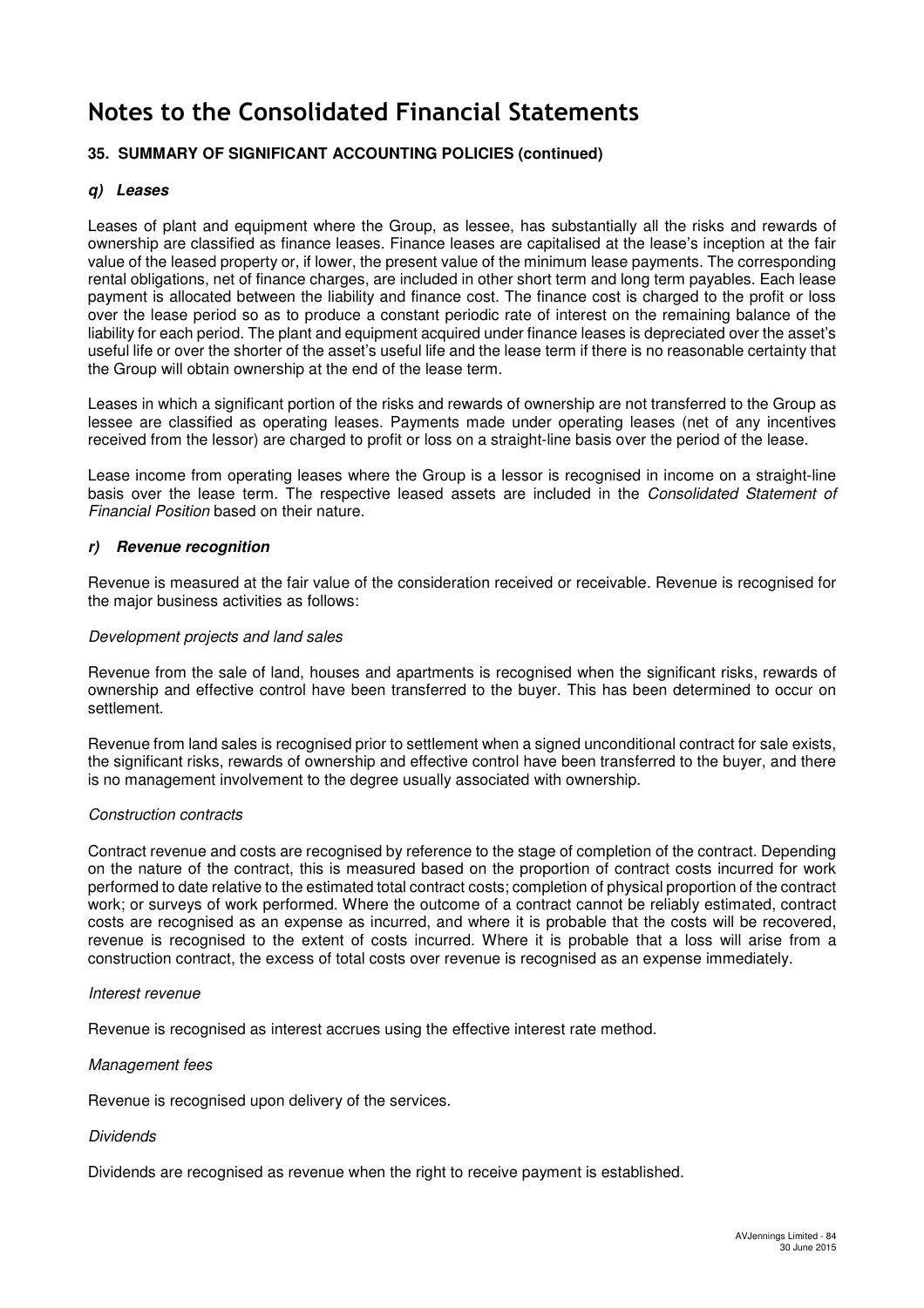## **35. SUMMARY OF SIGNIFICANT ACCOUNTING POLICIES (continued)**

## **s) Income tax**

Current income tax assets and liabilities are measured at the amount expected to be recovered from or paid to the taxation authorities. The tax rates and tax laws used to compute the amount are those that are enacted or substantively enacted at the reporting date in the countries where the Group operates and generates taxable income.

Current income tax relating to items recognised directly in equity is recognised in equity and not in the Statement of Comprehensive Income.

Deferred income tax is provided using the liability method on all temporary differences at the reporting date between the tax bases of assets and liabilities and their carrying amounts for financial reporting purposes.

Deferred tax assets are recognised for all deductible temporary differences, the carry forward of unused tax credits and any unused tax losses. Deferred tax assets are recognised to the extent that it is probable that taxable profit will be available against which the deductible temporary differences, and the carry forward of unused tax credits and unused tax losses can be utilised.

The carrying amount of deferred tax assets is reviewed at each reporting date and reduced to the extent that it is no longer probable that sufficient taxable profit will be available to allow all or part of the deferred income tax asset to be utilised. Unrecognised deferred income tax assets are re-assessed at each reporting date and are recognised to the extent that it has become probable that future taxable profits will allow the deferred tax asset to be recovered.

Deferred tax assets and liabilities are measured at the tax rates that are expected to be applied in the year when the asset is realised or the liability is settled, based on tax rates (and tax laws) that have been enacted or substantively enacted at the reporting date.

Deferred tax assets and deferred tax liabilities are offset if a legally enforceable right exists to set off current tax assets against current tax liabilities and the deferred taxes relate to the same taxable entity and the same taxation authority.

### Tax consolidation

AVJennings Limited and its wholly-owned controlled entities implemented the Tax Consolidation Legislation as of 1 July 2002.

The head entity, AVJennings Limited, has entered into an agreement with its wholly-owned subsidiary, AVJennings Properties Limited, under which AVJennings Properties Limited will account for the current and deferred tax amounts of the controlled entities in the Tax Consolidated Group. The Group has applied the group allocation approach in determining the appropriate amount of current taxes and deferred taxes to allocate to the members of the Tax Consolidated Group.

In addition to its own current and deferred tax amounts, AVJennings Properties Limited also recognises the current tax liabilities (or assets) and the deferred tax assets arising from unused tax losses and unused tax credits assumed from controlled entities in the Tax Consolidated Group.

Assets or liabilities arising under tax funding agreements with the tax consolidated entities are recognised as amounts receivable from, or payable to, other entities in the Group.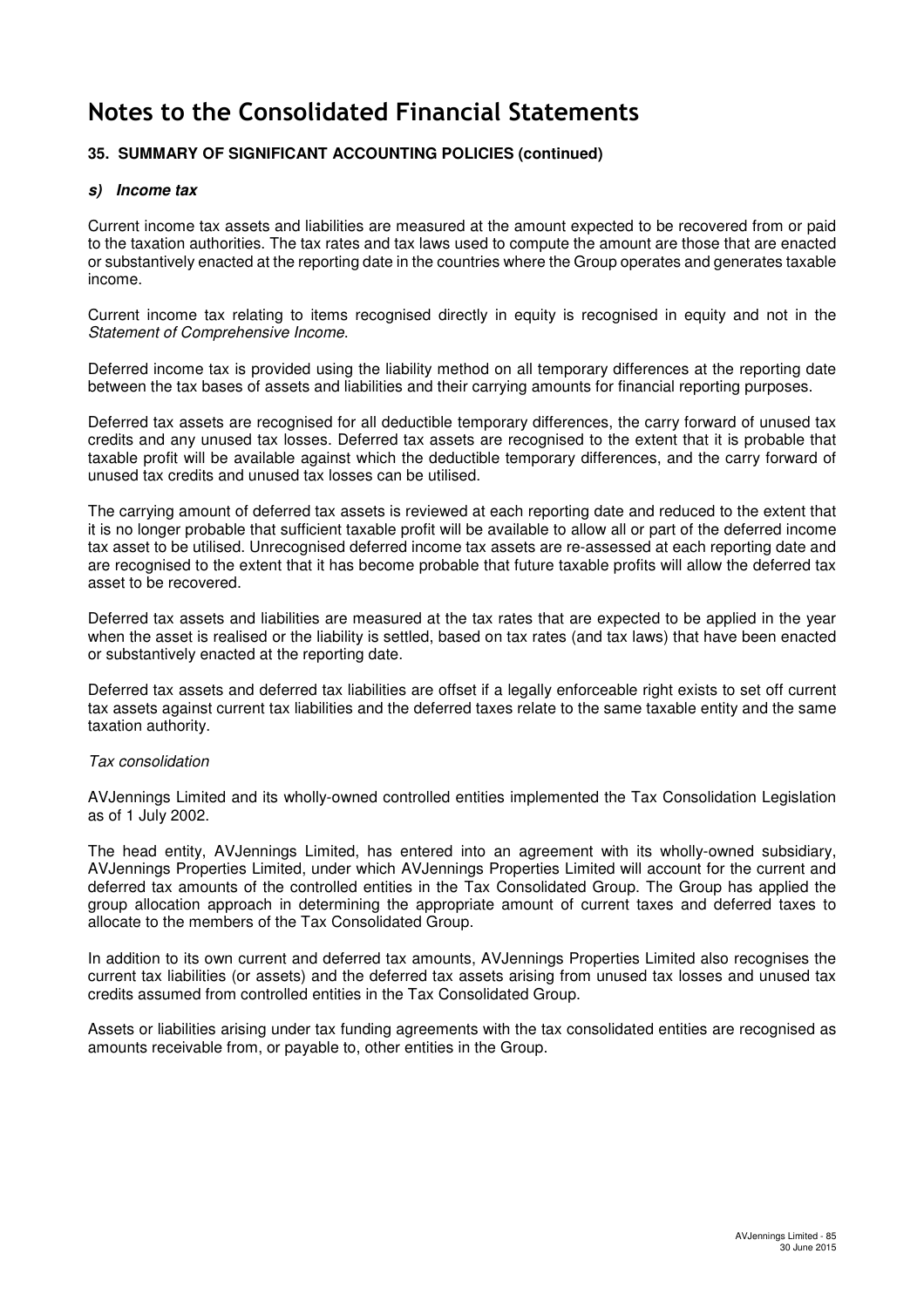## **35. SUMMARY OF SIGNIFICANT ACCOUNTING POLICIES (continued)**

## **t) Other taxes**

Revenues, expenses and assets are recognised net of the amount of GST except:

- when the GST incurred on a sale or purchase of assets or services is not payable to or recoverable from the taxation authority, in which case the GST is recognised as part of the revenue or as part of the cost of acquisition of the asset or the expense item as applicable
- receivables and payables, which are stated with the amount of GST included.

The net amount of GST recoverable from, or payable to, the taxation authority is included as part of receivables or payables in the Consolidated Statement of Financial Position. Commitments and contingencies are disclosed net of the amount of GST recoverable from, or payable to, the taxation authority.

Cash flows are included in the Consolidated Statement of Cash Flows on a gross basis and the GST component of cash flows arising from investing and financing activities, which is recoverable from, or payable to, the taxation authority is classified as part of operating cash flows.

### **u) Derivative financial instruments**

The Group uses various techniques, including interest rate swaps, caps and collars to hedge its risk associated with interest rate fluctuations. These derivatives do not qualify for hedge accounting and changes in fair value are recognised in profit and loss.

Derivative financial instruments are initially recognised at fair value on the date a derivative contract is entered into and are subsequently remeasured to their fair value at the end of each reporting period. Derivative financial instruments are not held for trading purposes.

### **v) Trade and other payables**

Trade and other payables represent liabilities for goods and services provided to the Group prior to the end of the financial year which are unpaid. The amounts are unsecured and are usually paid within 30 to 60 days of recognition.

### **w) Earnings per share**

Basic earnings per share is calculated by dividing:

- the profit attributable to owners of the company, excluding any costs of servicing equity other than ordinary shares
- by the weighted average number of ordinary shares outstanding during the financial year, adjusted for bonus elements in ordinary shares issued during the year and excluding treasury shares.

Diluted earnings per share adjusts the figures used in the determination of basic earnings per share to take into account:

- the after income tax effect of interest and other financing costs associated with dilutive potential ordinary shares, and
- the weighted average number of additional ordinary shares that would have been outstanding assuming the conversion of all dilutive potential ordinary shares.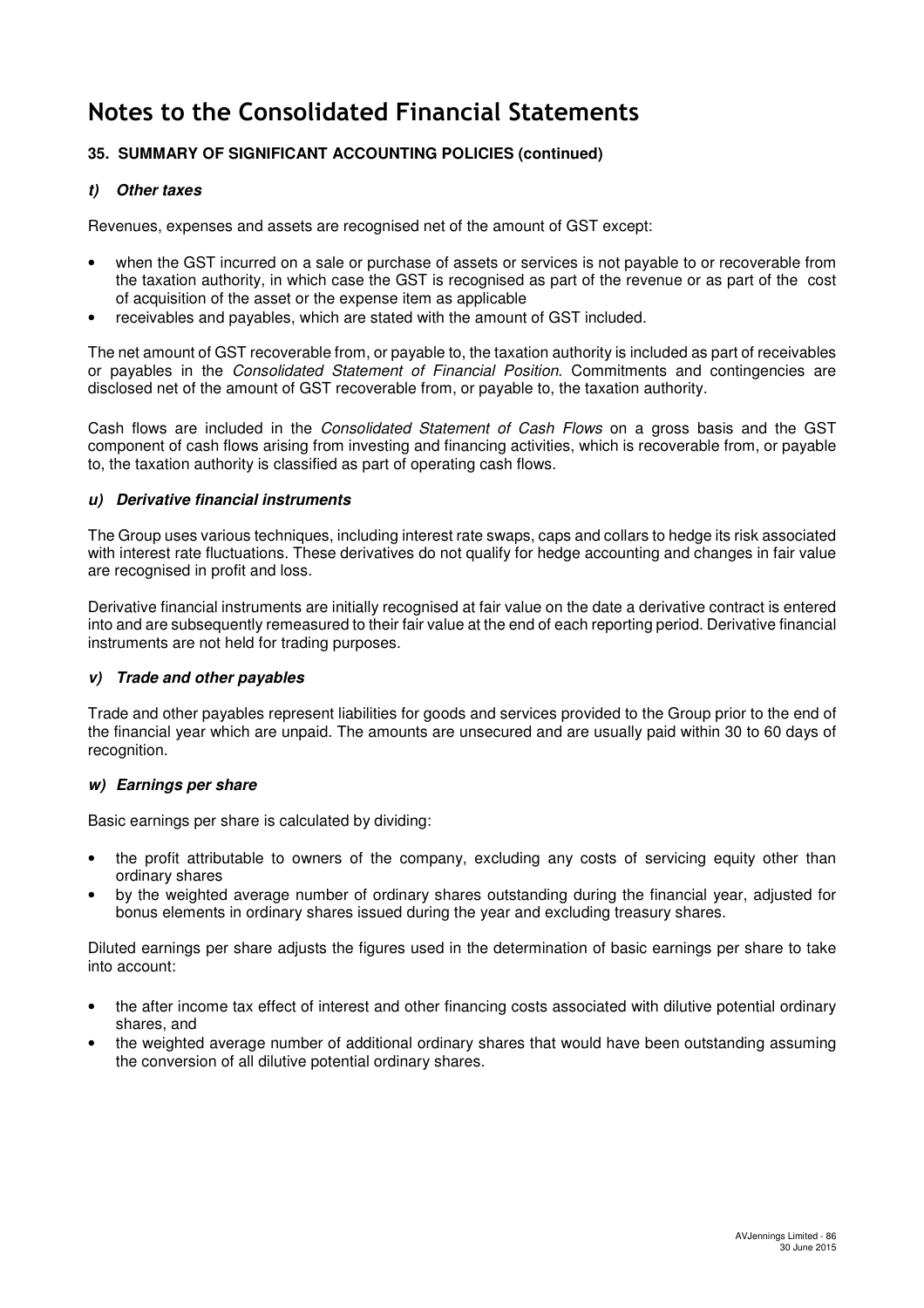## **35. SUMMARY OF SIGNIFICANT ACCOUNTING POLICIES (continued)**

## **x) Contributed equity**

Ordinary shares are classified as equity. Incremental costs directly attributable to the issue of new shares are shown in equity as a deduction, net of tax, from the proceeds.

Where any group company purchases the Company's equity instruments, for example as the result of a sharebased payment plan, the consideration paid, including any directly attributable incremental costs is deducted from equity attributable to the owners of AVJennings Limited as treasury shares.

Shares held by the AVJ Deferred Employee Share Plan are disclosed as treasury shares and deducted from contributed equity.

### **y) Foreign currency translation**

#### (i) Functional and presentation currency

Both the functional and presentation currency of AVJennings Limited and its Australian subsidiaries is Australian Dollars (\$). A controlled entity, AVJ Hobsonville Pty Limited, has a branch in New Zealand whose functional currency is New Zealand Dollars which is translated to the presentation currency for consolidation reporting.

#### (ii) Transactions and balances

Foreign currency transactions are translated into the functional currency using the exchange rates at the dates of the transactions. Foreign exchange gains and losses resulting from the settlement of such transactions and from the translation of monetary assets and liabilities denominated in foreign currencies at year end exchange rates are generally recognised in profit and loss. They are deferred in equity if they are attributable to part of the net investment in a foreign operation.

Non-monetary items that are measured in terms of historical cost in a foreign currency are translated using the exchange rates at the dates of the initial transactions. Non-monetary items measured at fair value in a foreign currency are translated using the exchange rates at the date when the fair value was determined. The gain or loss arising on translation of non-monetary items measured at fair value is treated in line with the recognition of gain or loss on change in fair value of the item (i.e. translation differences on items whose fair value gain or loss is recognised in other comprehensive income or profit or loss are also recognised in other comprehensive income or profit or loss, respectively).

#### (iii) Translation of Group Companies' functional currency to presentation currency

The results and financial position of foreign operations that have a functional currency different from the presentation currency are translated into the presentation currency as follows:

- assets and liabilities for each *Statement of Financial Position* presented are translated at the closing rate at the date of that balance sheet;
- income and expenses for each Statement of Comprehensive Income are translated at average exchange rates; and
- all resulting exchange differences are recognised in other comprehensive income.

On consolidation, exchange differences arising from the translation of any net investment in foreign entities are recognised in other comprehensive income. When a foreign operation is sold or any borrowings forming part of the net investment are repaid, the associated exchange differences are reclassified to profit or loss, as part of the gain or loss on sale.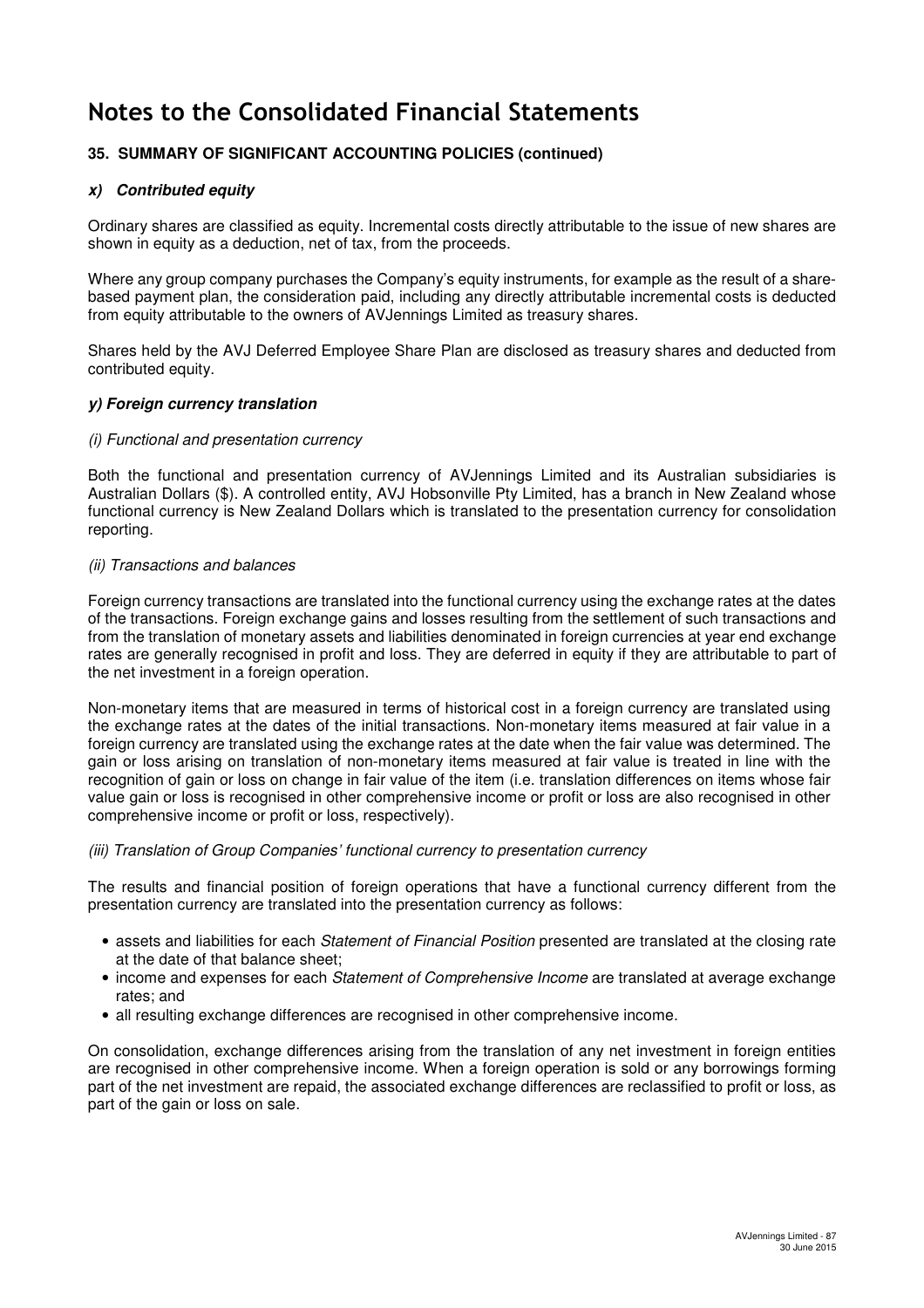## **35. SUMMARY OF SIGNIFICANT ACCOUNTING POLICIES (continued)**

## **z) Comparative figures**

To enable meaningful comparison, some comparatives have been reclassified to conform with the current year's presentation.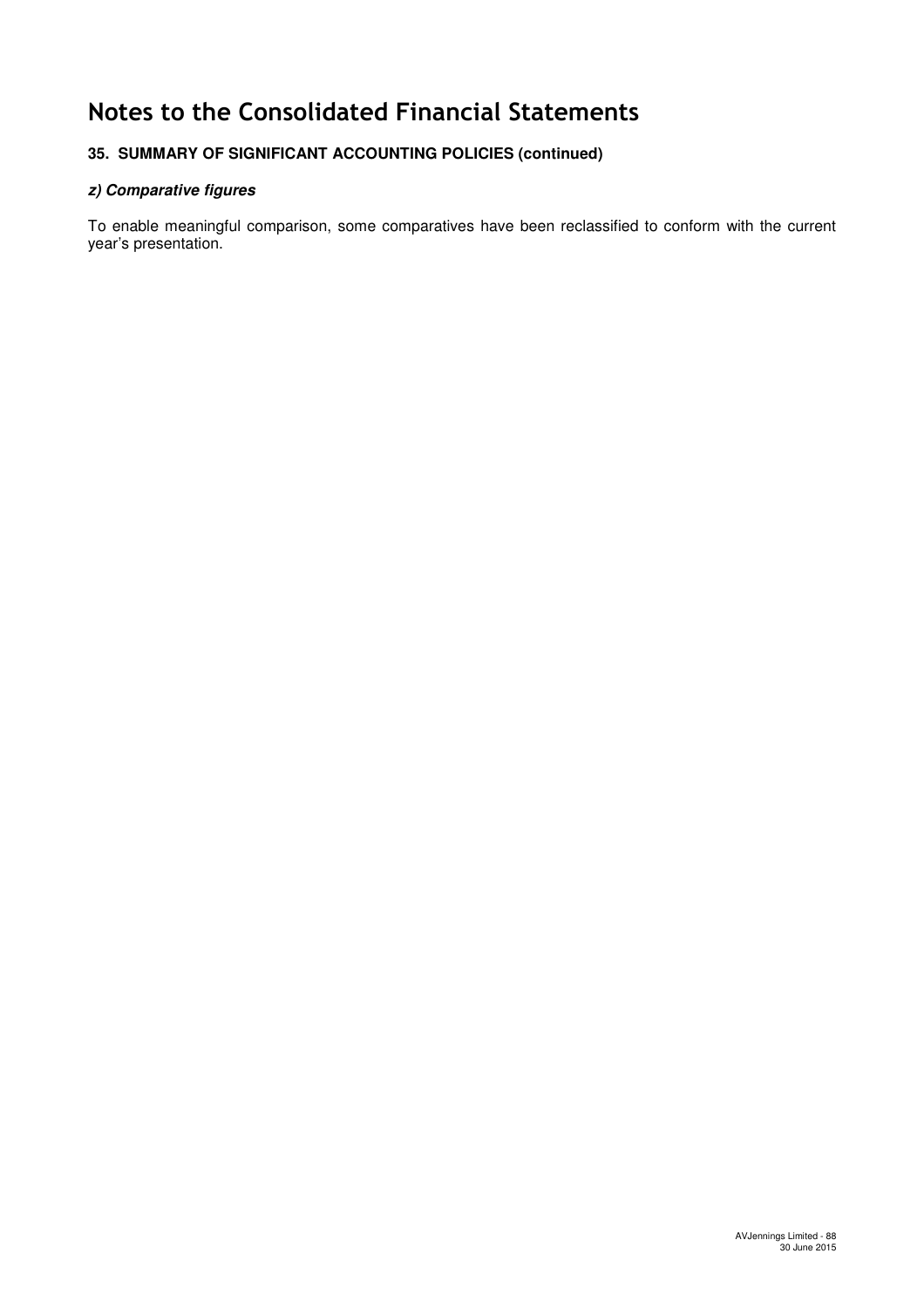# **AVJennings**

## Directors' Declaration

In accordance with a resolution of the Directors of AVJennings Limited, we state that:

- 1) In the opinion of the Directors:
	- i) the Consolidated Financial Statements and Notes are in accordance with the Corporations Act 2001, including;
		- a) giving a true and fair view of the Group's financial position as at 30 June 2015 and of their performance for the year ended on that date; and
		- b) complying with Australian Accounting Standards (including the Australian Accounting Interpretations) and Corporations Regulations 2001;
	- ii) the Consolidated Financial Statements and Notes also comply with International Financial Reporting Standards as disclosed in note 35(a); and
	- iii) there are reasonable grounds to believe that the Company will be able to pay its debts as and when they become due and payable.
- 2) This declaration has been made after receiving the declarations required to be made to the Directors in accordance with section 295A of the Corporations Act 2001 for the financial year ended 30 June 2015.
- 3) In the opinion of the Directors, as at the date of this declaration, there are reasonable grounds to believe that the members of the Closed Group identified in note 23 will be able to meet any obligations or liabilities to which they are or may become subject, by virtue of the Deed of Cross Guarantee.

On behalf of the Board

N

Director Director

28 September 2015

Simon Cheong **Peter Summers Peter Summers**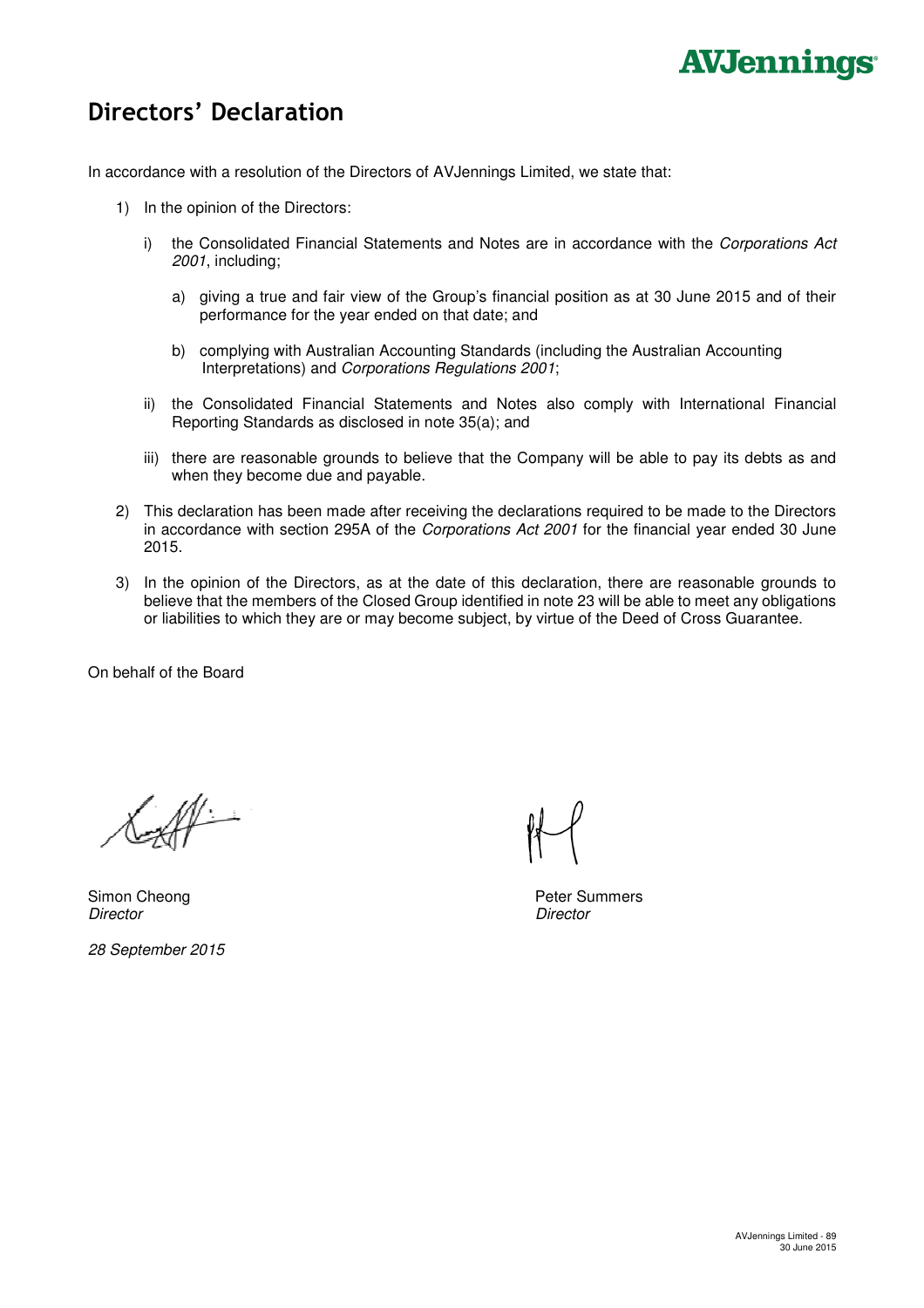

Ernst & Young 680 George Street Sydney NSW 2000 Australia GPO Box 2646 Sydney NSW 2001  Tel: +61 2 9248 5555 Fax: +61 2 9248 5959 ey.com/au

## **Independent auditor's report to the shareholders of AVJennings Limited**

## Report on the financial report

We have audited the accompanying financial report of AVJennings Limited, which comprises the consolidated statement of financial position as at 30 June 2015, the consolidated statement of comprehensive income, the consolidated statement of changes in equity and the consolidated statement of cash flows for the year then ended, notes comprising a summary of significant accounting policies and other explanatory information, and the directors' declaration of the consolidated entity comprising the company and the entities it controlled at the year's end or from time to time during the financial year.

## *Directors' responsibility for the financial report*

The directors of the company are responsible for the preparation of the financial report that gives a true and fair view in accordance with Australian Accounting Standards and the *Corporations Act 2001* and for such internal controls as the directors determine are necessary to enable the preparation of the financial report that is free from material misstatement, whether due to fraud or error. In Note 35(a), the directors also state, in accordance with Accounting Standard AASB 101 *Presentation of Financial Statements*, that the financial statements comply with *International Financial Reporting Standards*.

## *Auditor's responsibility*

Our responsibility is to express an opinion on the financial report based on our audit. We conducted our audit in accordance with Australian Auditing Standards. Those standards require that we comply with relevant ethical requirements relating to audit engagements and plan and perform the audit to obtain reasonable assurance about whether the financial report is free from material misstatement.

An audit involves performing procedures to obtain audit evidence about the amounts and disclosures in the financial report. The procedures selected depend on the auditor's judgment, including the assessment of the risks of material misstatement of the financial report, whether due to fraud or error. In making those risk assessments, the auditor considers internal controls relevant to the entity's preparation and fair presentation of the financial report in order to design audit procedures that are appropriate in the circumstances, but not for the purpose of expressing an opinion on the effectiveness of the entity's internal controls. An audit also includes evaluating the appropriateness of accounting policies used and the reasonableness of accounting estimates made by the directors, as well as evaluating the overall presentation of the financial report.

We believe that the audit evidence we have obtained is sufficient and appropriate to provide a basis for our audit opinion.

## *Independence*

In conducting our audit we have complied with the independence requirements of the *Corporations Act 2001*. We have given to the directors of the company a written Auditor's Independence Declaration, a copy of which is included in the directors' report.